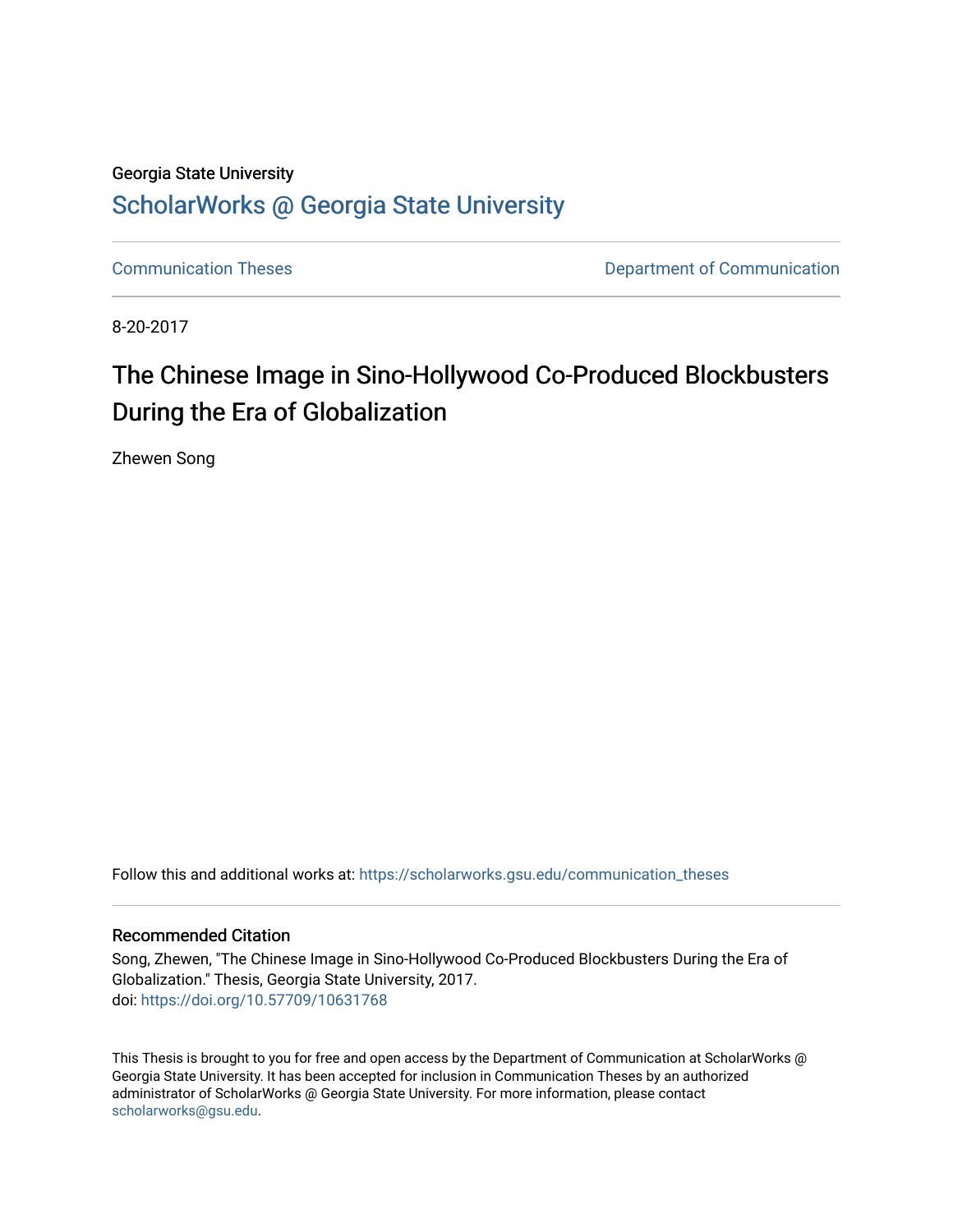# THE CHINESE IMAGE IN SINO-HOLLYWOOD CO-PRODUCED BLOCKBUSTERS DURING THE ERA OF GLOBALIZATION

By

### ZHEWEN SONG

Under the Direction of Ethan Tussey, PhD

### ABSTRACT

This thesis explores the global-local interplay among three key players, which are Hollywood, Chinese government, and Chinese film industry, by analyzing representations of China and Chinese culture in three kinds of modes of film cooperation between Hollywood and China in the era of globalization. Drawing on both the analysis of three factors respectively and the elaboration of tripartite push-and-pull, a spectrum of film collaboration has been built to find out how the leveraging powers work, indicating that the images of China in selected films manifest a shared cultural identity that is hybridized and market-friendly. By further discussing China's position in global competition, it reveals China's ambition to brand itself as a global media power instead of a media capital.

INDEX WORDS: Globalization, Chinese Film Industry, Hollywood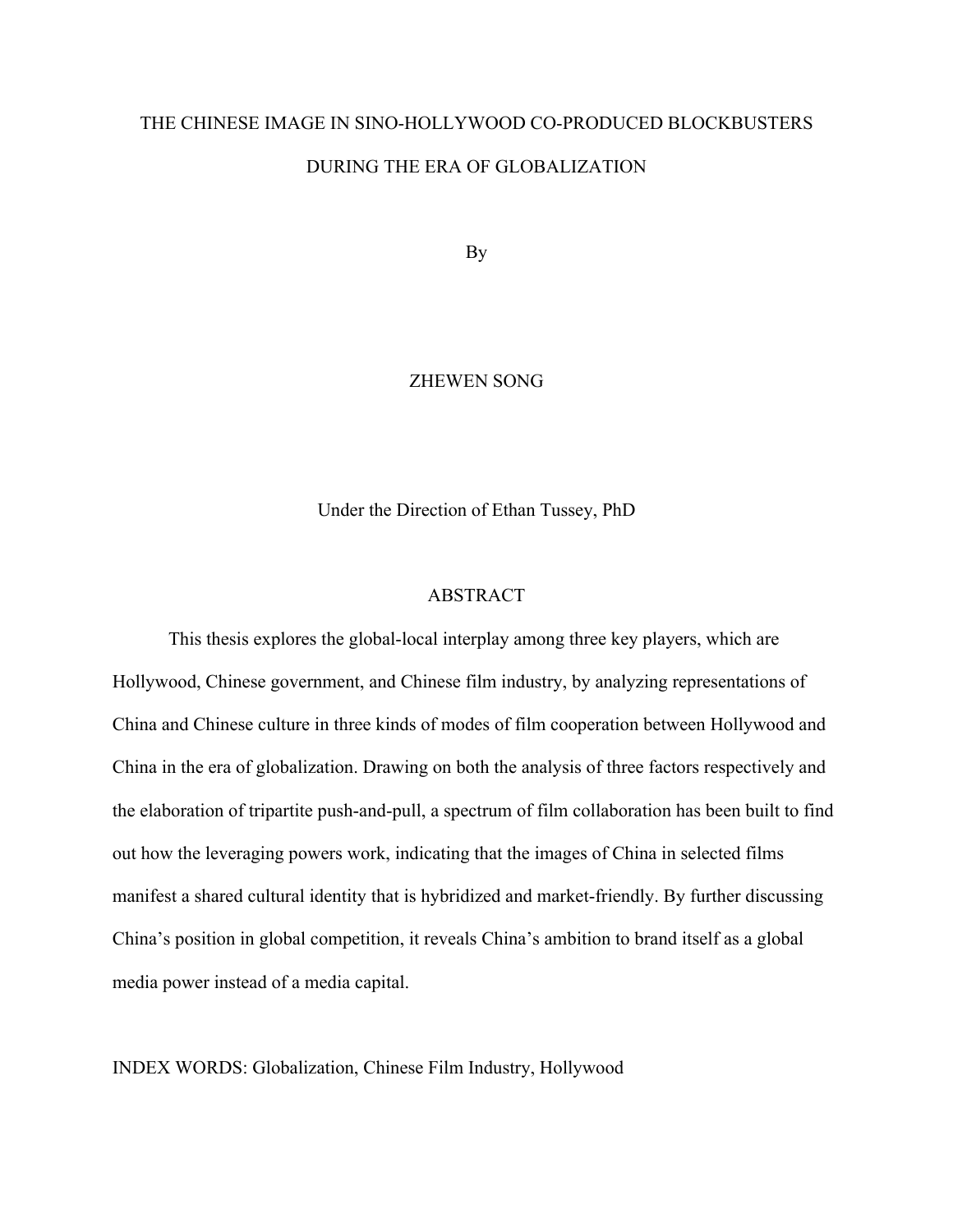### THE CHINESE IMAGE IN SINO-HOLLYWOOD CO-PRODUCED BLOCKBUSTERS

### DURING THE ERA OF GLOBALIZATION

by

### ZHEWEN SONG

A Thesis Submitted in Partial Fulfillment of the Requirements for the Degree of

Masters of Art

in the College of the Arts

Georgia State University

2017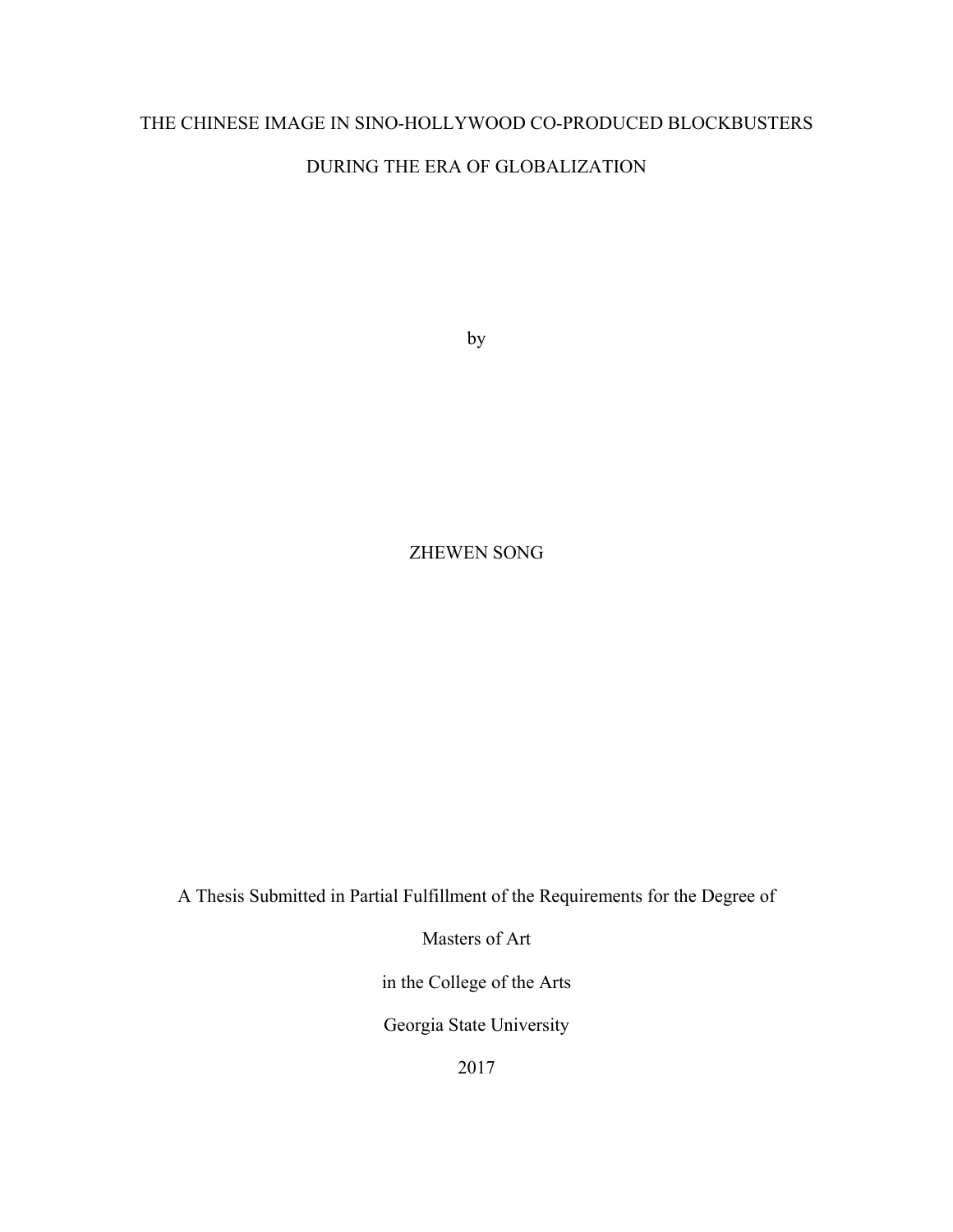Copyright by Zhewen Song 2017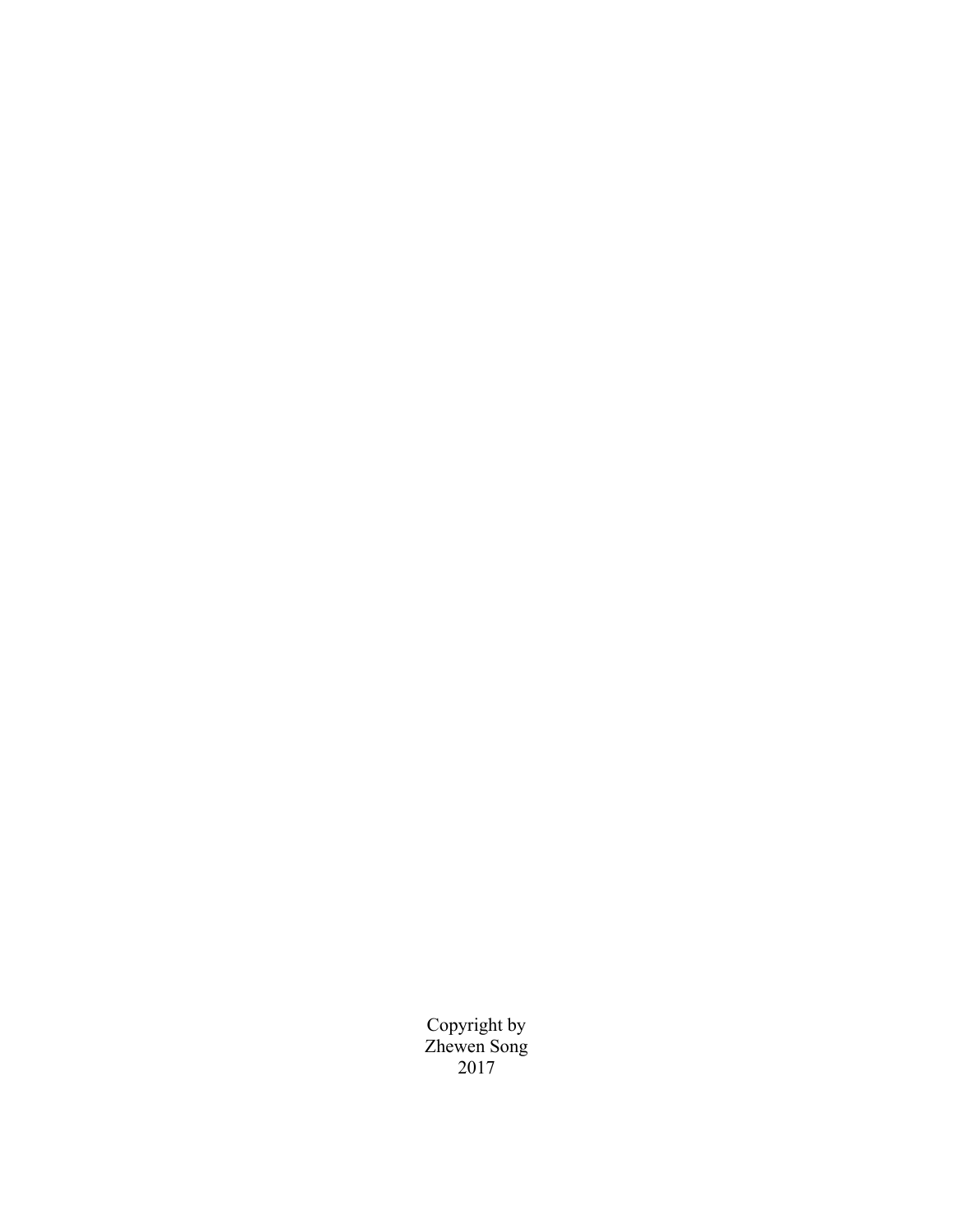# THE CHINESE IMAGE IN SINO-HOLLYWOOD CO-PRODUCED BLOCKBUSTERS

### DURING THE ERA OF GLOBALIZATION

By

### ZHEWEN SONG

Committee Chair: Ethan Tussey

Committee: Greg Smith

Sharon Shahaf

Electronic Version Approved:

Office of Graduate Studies

College of Arts and Sciences

Georgia State University

August 2017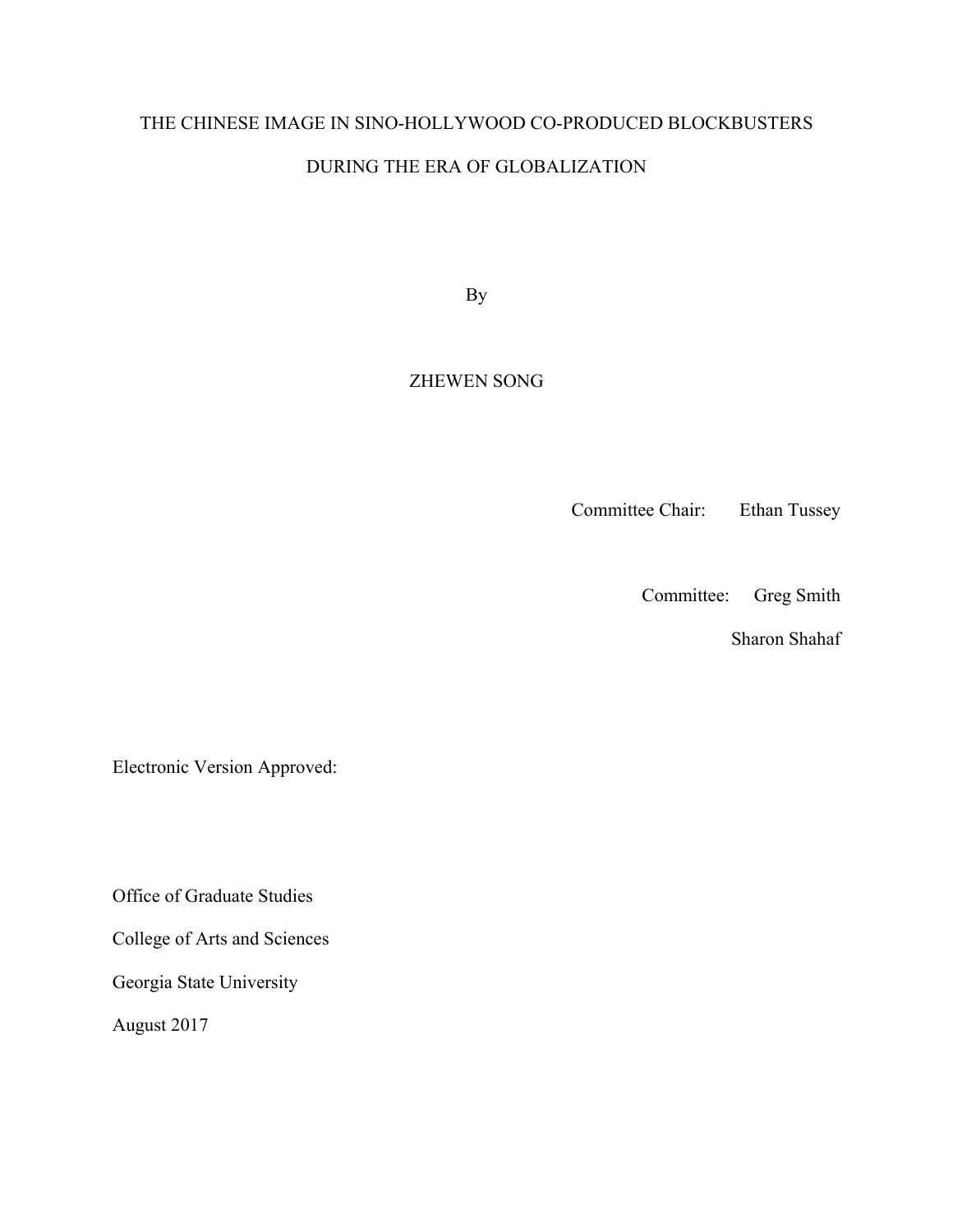## **DEDICATION**

This thesis is dedicated to my husband and my parents for all their support and unselfish love.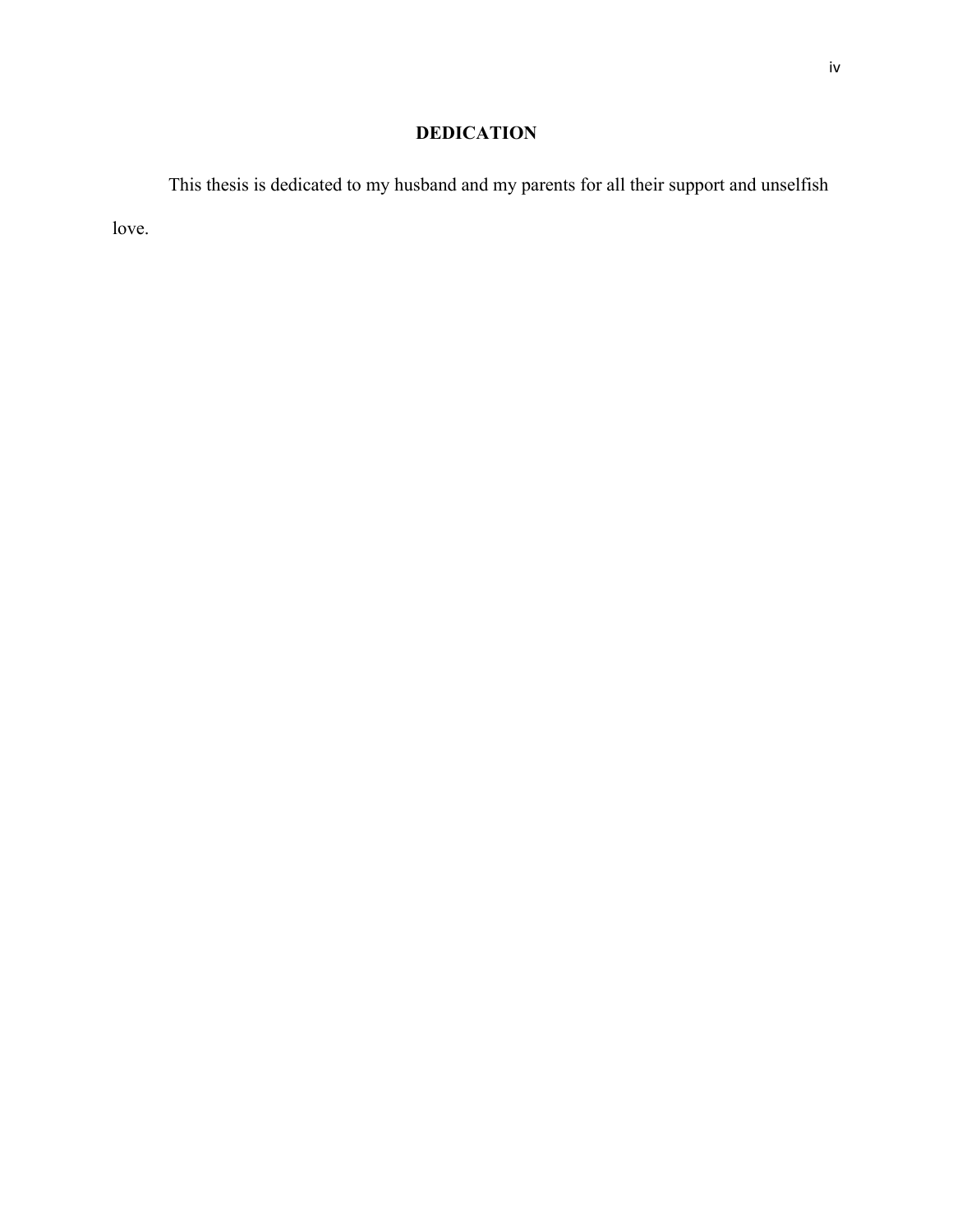#### **ACKNOWLEDGEMENTS**

First I would like to express my gratitude to Dr. Ethan Tussey, my Committee Chair. He kept me on track throughout the whole writing process, gave me lots of valuable suggestions, and tirelessly edited my rough drafts. This thesis would not be done without his great work and support. I also would like to thank my committee members, Dr. Greg Smith and Dr. Sharon Shahaf. Dr. Smith has been a true mentor whether in or outside classroom. He took trouble to contact and negotiate a time-table for me based on my unique situation. Dr. Shahaf also provided helpful advices to guide me on my work.

I really appreciate all the professors and friends I met during my two-years' study in a foreign country. Your unselfish help really makes me feel at home every day.

At last, I am so thankful to my beloved family. I can't thank my husband enough for his masterful cooking, valuable humor and endless patience during my frustrating time. And I also own so much to my parents for their unconditioned love I've enjoyed for all these years.

Thank you all so much.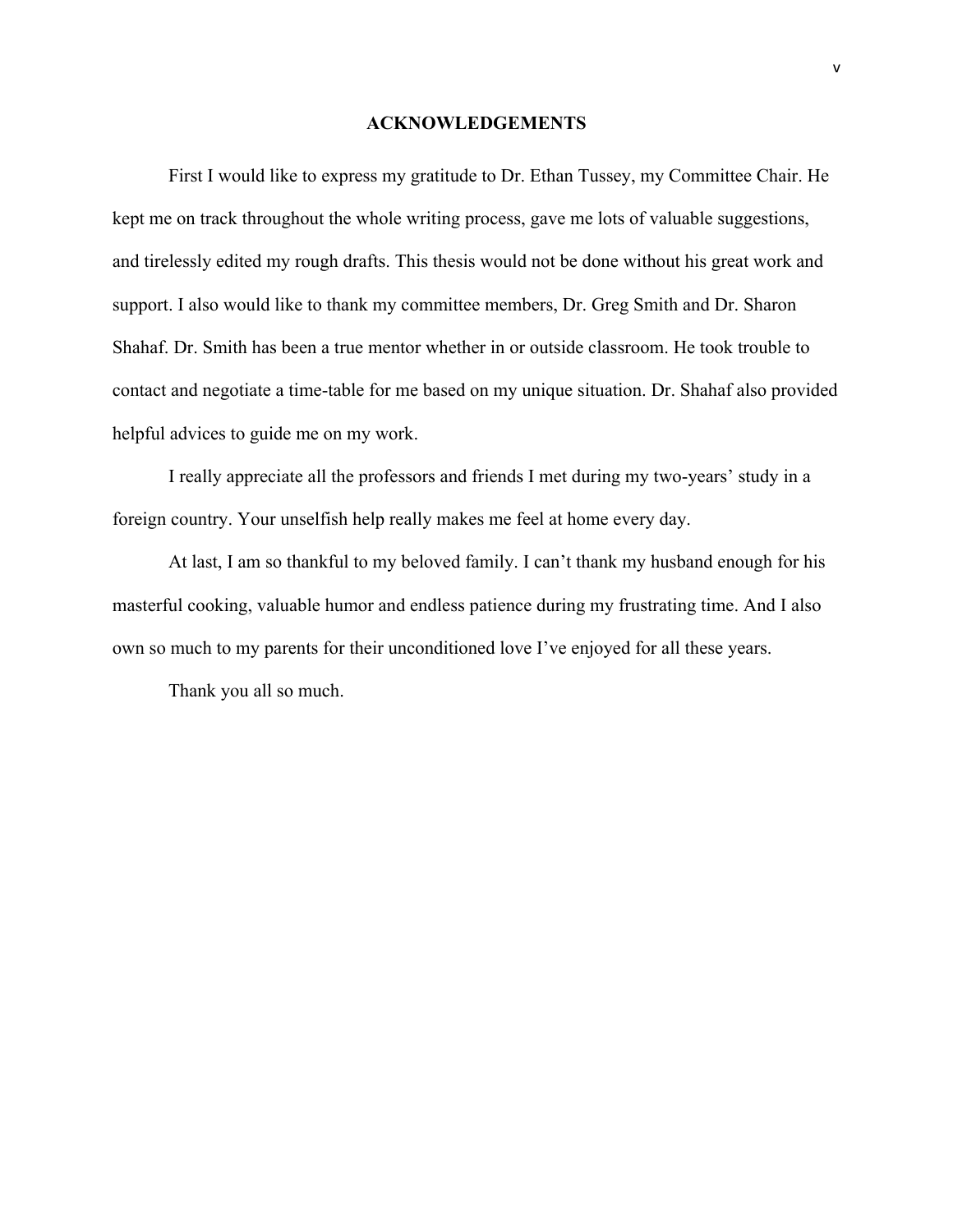### **TABLE OF CONTENTS**

| 1                                                                     |
|-----------------------------------------------------------------------|
| $\overline{2}$                                                        |
| 2.1                                                                   |
| 2.2                                                                   |
| Chinese Characteristic Marketization Serving for Both Ends 24<br>2.3  |
| $\mathbf{3}$                                                          |
| 3.1                                                                   |
| Three Types of Film Cooperation Between China and Hollywood 39<br>3.2 |
| 3.3                                                                   |
| 3.3.1                                                                 |
| 3.3.2                                                                 |
| 3.3.3                                                                 |
| $\overline{\mathbf{4}}$                                               |
| 4.1                                                                   |
| 4.2                                                                   |
| 4.3                                                                   |
| 5                                                                     |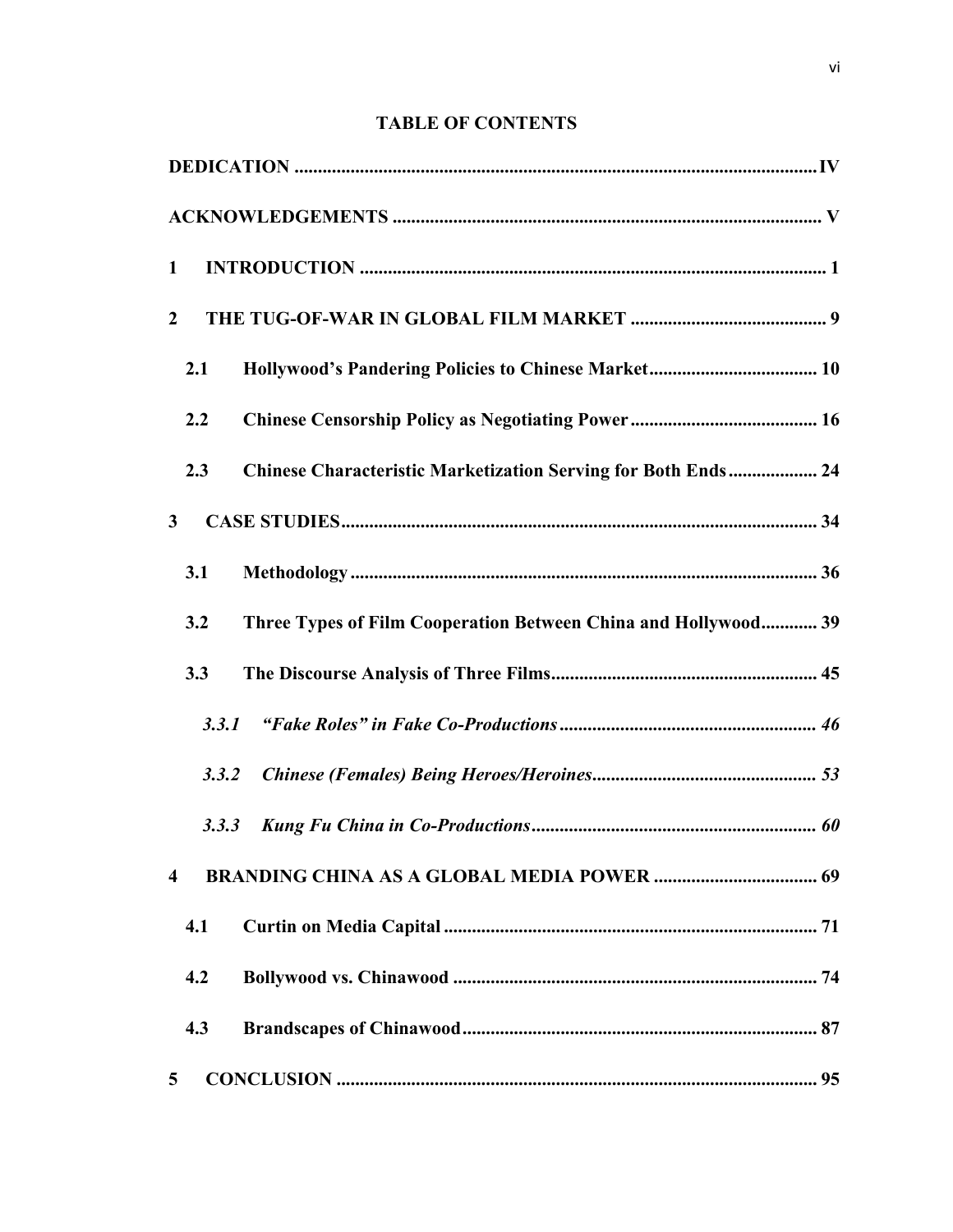|--|--|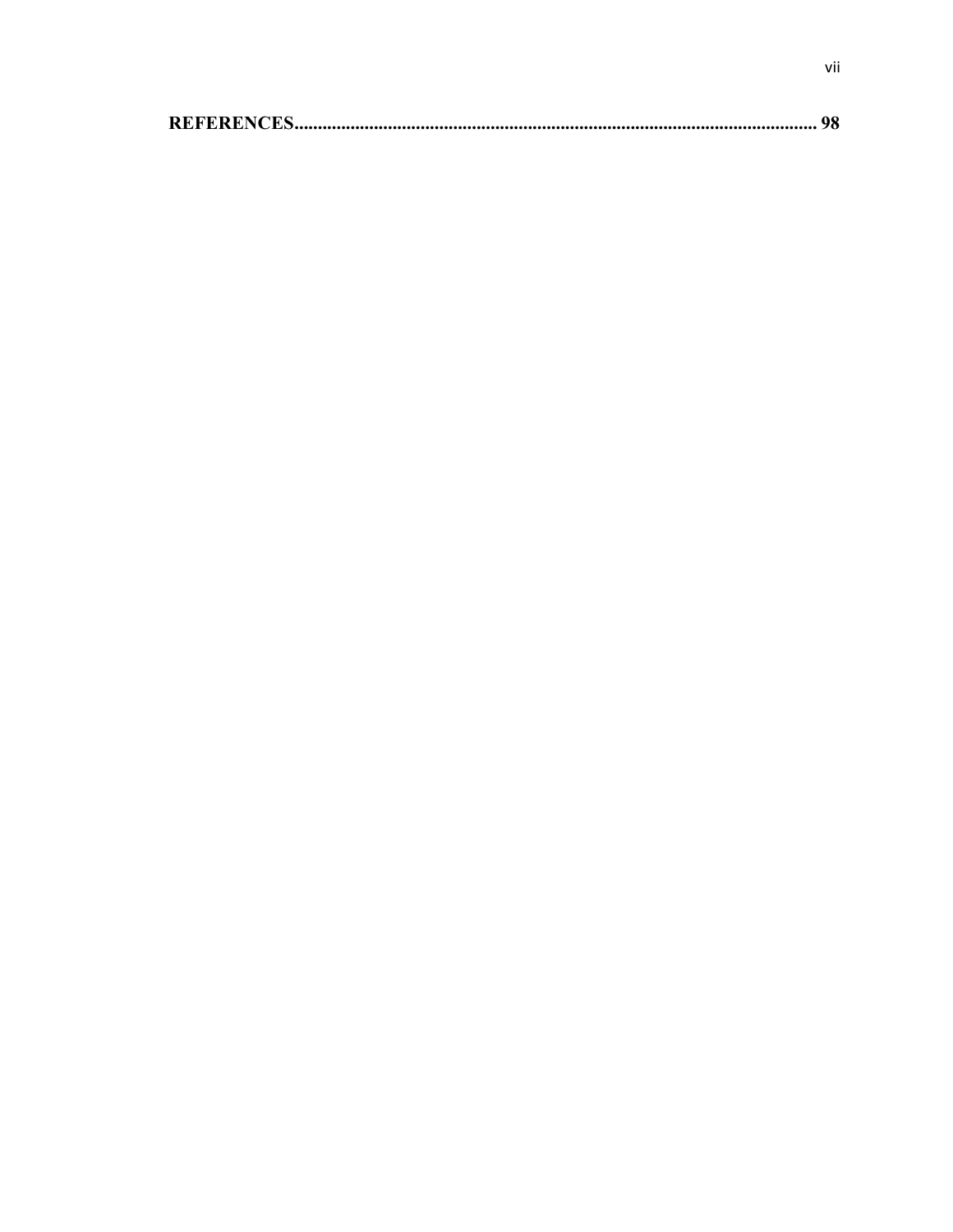#### **1 INTRODUCTION**

Globalization has intensified the connections among cultural industries of countries worldwide. Transnational media collaboration has increased along with the growth of global media power and local media capitals. The cinema in the United State, mostly referred to Hollywood, has influenced the development of film industries across the world in the trend of globalization. A transnational and integrated pattern of cinematic practice is formed by Hollywood to gain maximum economic benefits from global markets.

Due to the potential of its growing domestic film market and its reform in cultural policies since the marketization of the industry, China has increasingly gained negotiation power when it is confronting Hollywood's far-reaching influence. Hollywood studios, on the one hand, pander to the Chinese market by inserting more Chinese features in blockbusters, aiming to take advantage of this booming market as a response to the shrinking box office in Western countries and the inflated costs of big budgets. Chinese authorities, on the other hand, have endeavored to promote China's national identity as soft power via media platforms across the world. The mutual needs and shared interests help to generate the increasing transnational media co-ventures between Hollywood and the Chinese film industry, facilitating a typical representation of China and Chinese culture in such film collaboration.

The argument of this thesis is that, situated in the era of globalization, the Chinese representation in Sino-Hollywood film collaboration is portrayed as a shared cultural identity combining Chinese cultural markers like Kung Fu with Hollywood's mature formula of blockbuster. This identity is created to be both marketable for global audiences and also culturally and politically sensitive to censorship system in China, reflecting the global-local interplay among Hollywood, Chinese state power and its domestic film industry based on power

1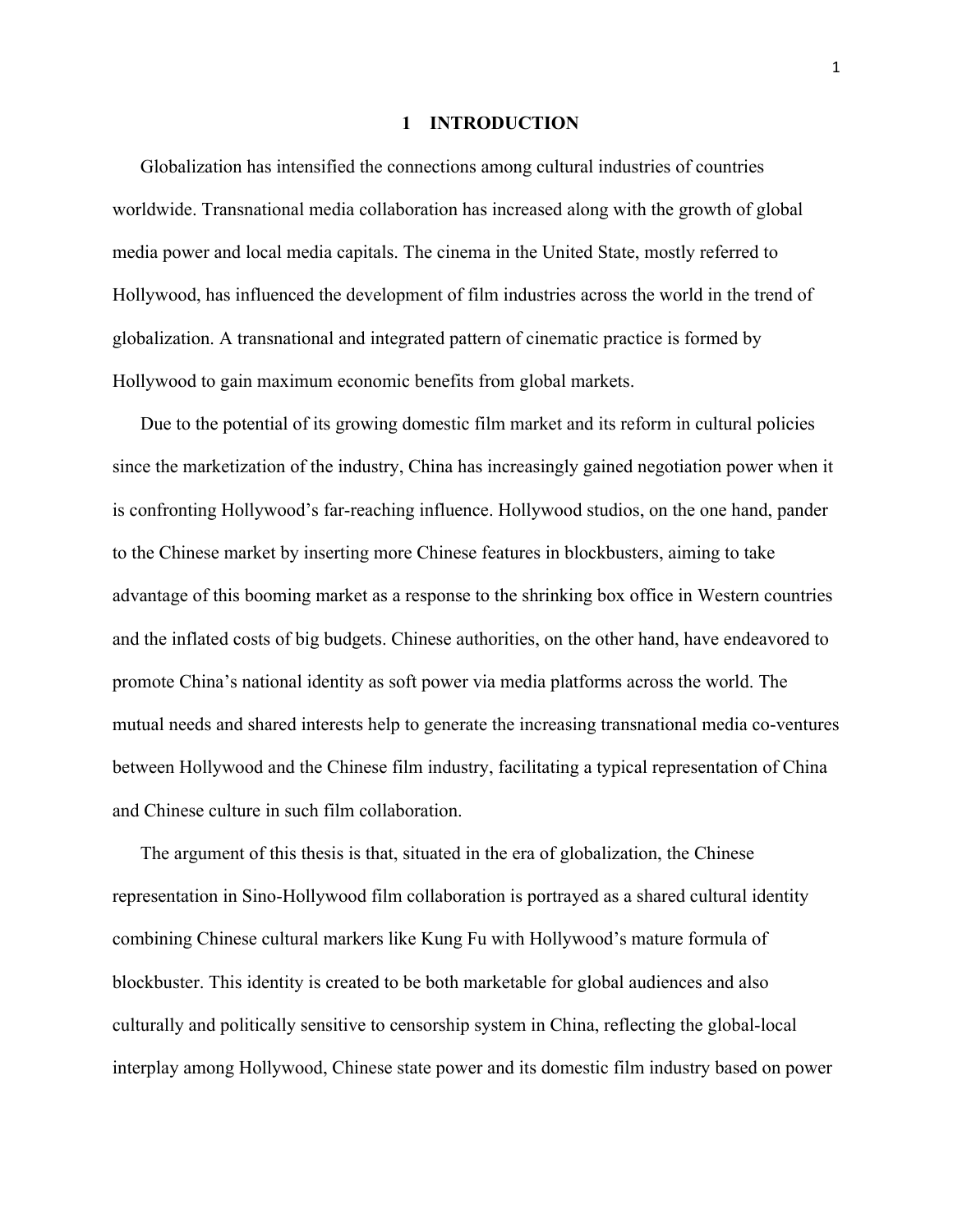relation and economic interests. Such representation is also the manifestation of the brandscape strategy of Chinawood, indicating that Chinese film industry still requires the enhancement of soft power so as to become a global media power as a competitor of Hollywood in the future.

Three keys words should be emphasized in each discussion section of the whole thesis, which are globalization, co-production, and representation. In the age of globalization, Hollywood, backed by global capitalism, has led the media trend in a world market, creating a universal values system that has been adapted by media products worldwide.

Many insightful academic works have deeply explored the historical, economic, political and industrial achievements of Hollywood on world stage since the beginning of the twenty-first century, such as *Global Hollywood* (2001) co-written by Toby Miller et al. and its continuation *Global Hollywood 2* (2005), and Paul Grainge's *Brand Hollywood: Selling Entertainment in a Global Media Age* (2008). These works go beyond the traditional debate around cultural imperialism since the 1960s and discuss the alternative power within the industrial policies and neoclassical economics for Hollywood to occupy the world market in the era of globalization.

*Global Hollywood* emphasizes on policies, social issues, labors, productive, distributional, promotional and screening protocols of the industry in Hollywood during the globalization. It works on substantial case studies through statistical, financial, and political analyses based on a method combining political economy and cultural studies, providing an insight of methodology used in this thesis. This book depicts a complete industrial story of Hollywood's expansion from television programs to films. In the third chapter, "Co-producing Hollywood", authors investigate the motivations behind treaty and equity productions between Hollywood and Europe since the 1990s through case studies and policy analysis. The cause-and-effect analysis between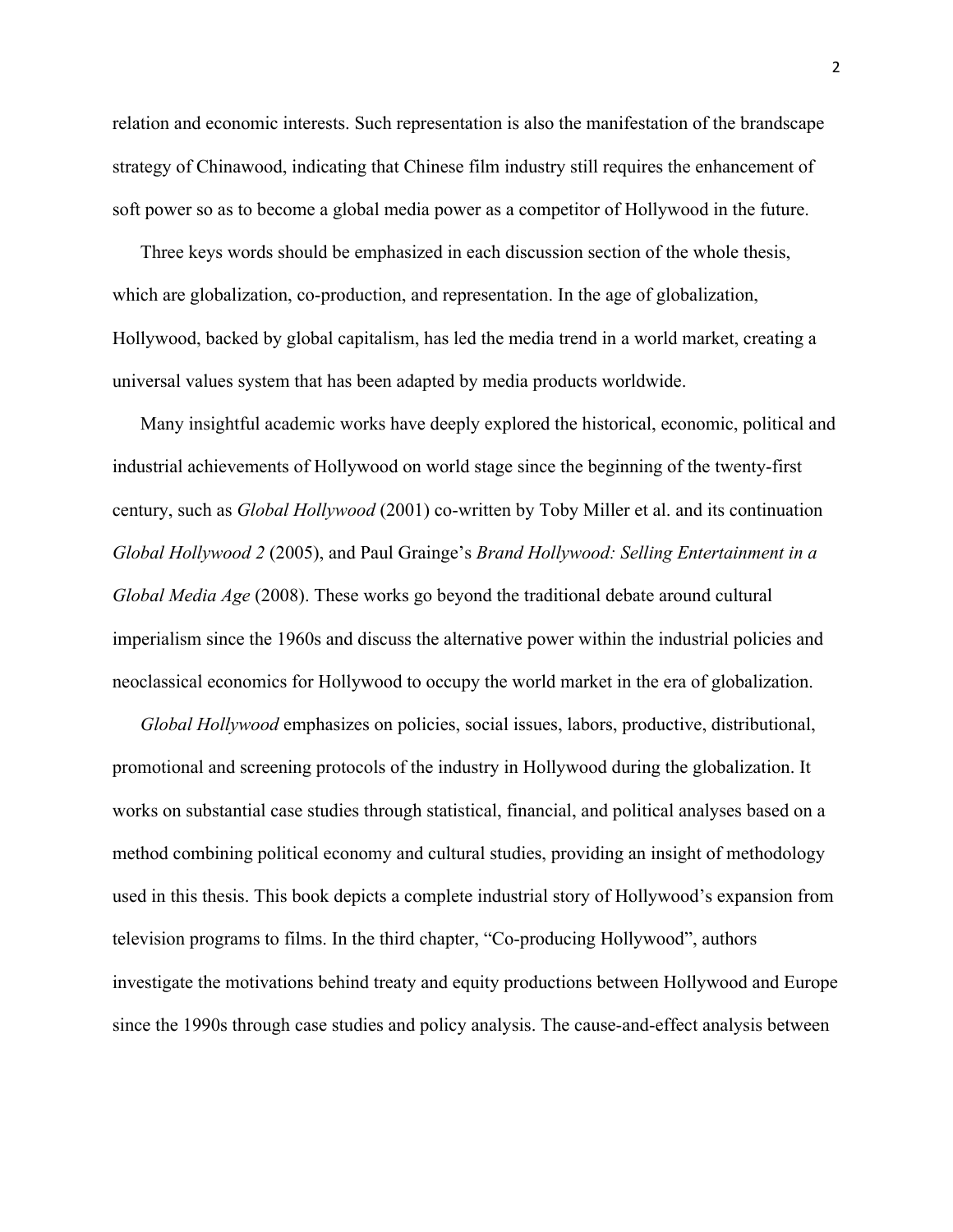cultural policies and media practices provides a practical example for the third chapter of this thesis on case studies.

Through comparing E.U.-Hollywood collaboration and that of Sino-Hollywood, it is academic worthy of studying the latter because it highlights a new global media order built on the film collaboration since the beginning of the twenty-first century. Struggling with regional cultural system and economic reforms, depressed media creativity and Hollywood's strong market share, media industries in the E.U. have been compelled to import cheap Hollywood's productions to fill the vacancy, on the one hand, and to protect their national interests and identities, on the other. Different from pan-European media giants with leveraging power "remaining partners rather than adversaries to Hollywood", the transnational media conglomerates in China demonstrate a complex relation of both cooperation and competition with the latter (Miller et al. 107). Therefore, it is important in this thesis to study the unique circumstances of the co-production between China and Hollywood in the era of globalization from the perspective of media industries studies to learn how the dynamic coopetitive relation forms and influences productive formula of blockbusters aiming at the global market through individual links of media practices.

Another key word, co-production, is also discussed by two scholars in book-length works, which are *Hollywood Made in China* (2017) written by Aynne Kokas and *Wendy Su's China's Encounter with Global Hollywood: Cultural Policy and the Film Industry, 1994-2013* (2016). Sino-Hollywood film collaboration as an increasingly important mode of cooperation between the global media power and a local media region shows the global-local dynamic in the capital, policy making, and product consumption.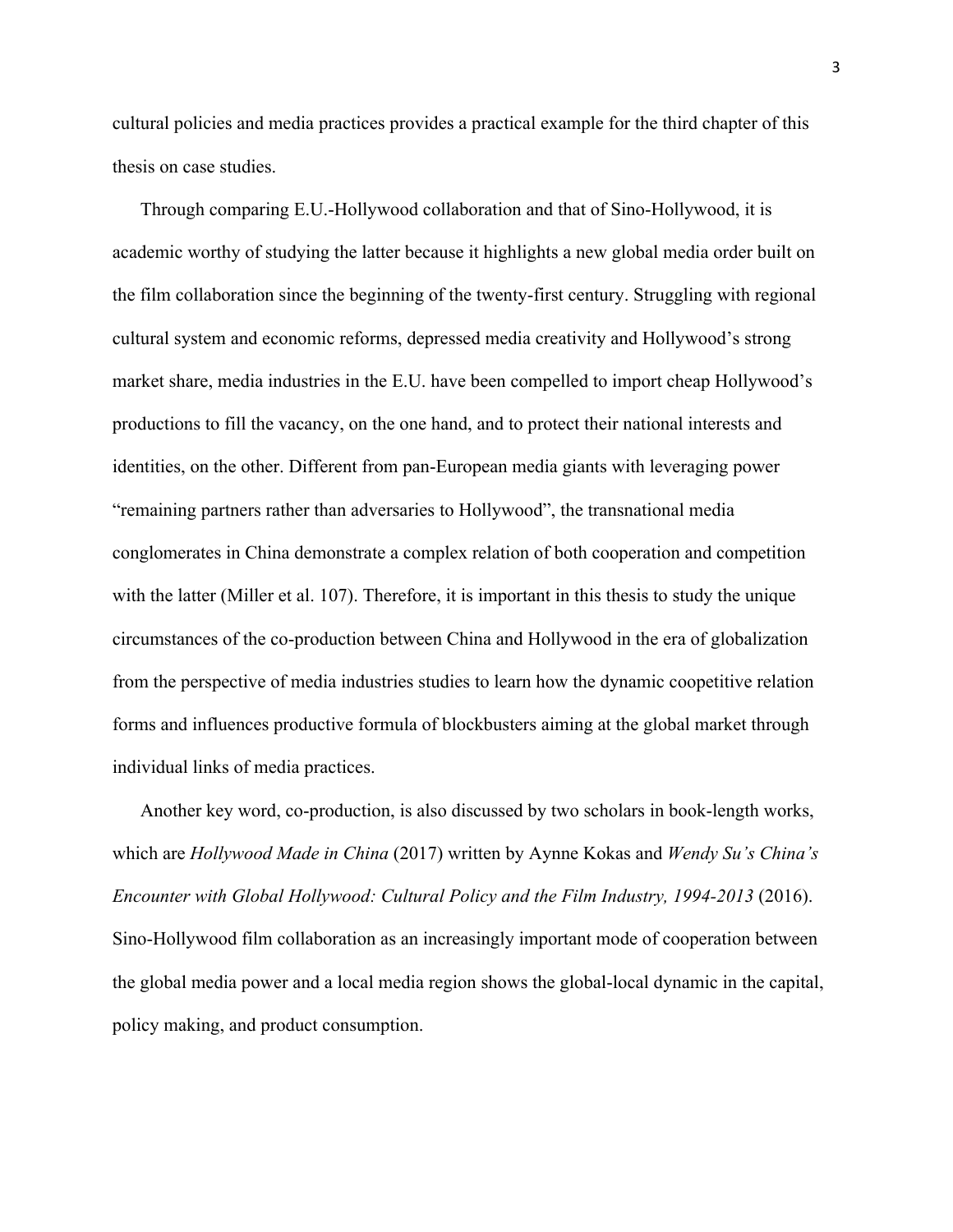This thesis is inspired by Aynne Kokas' discussion on an in-depth and multiple-facet film collaboration between China and Hollywood. Comparing to Miller's two kinds of co-production between E.U. and the United States, Sino-Hollywood co-ventures present more diverse and wide range due to the unique situation. In Chapter 3, Kokas classifies total seven kinds of film collaboration between China and Hollywood according to cultural policy and regulatory framework, which lays the foundation for the chapter on case studies in this thesis. She further asserts that the regulatory power grants Chinese government considerable control over both foreign capital in domestic exhibition and over the content of Hollywood imported to China. This thesis will enlarge her argument to the extent that the control is not one-sided but is bidirectional due to the market incentives that she ignored in the discussion. Based on shared interests on the global market, despite the strong negotiation power held by the state and regulators, Sino-Hollywood collaboration is also shaped and formed by mutual benefits between two media industries, such as the increasing co-ventures on equity co-production, which is a model of co-production relatively free from political control. Her method in this chapter is very pragmatic that she only "parses" the "definition of the ranges of co-production activities" between China and the United States, which left space for this thesis to further explore the different types of film co-production through analyzing detailed industrial contexts and cinematic texts (Kokas 16). Additionally, rather than studying the whole seven kinds, three primary modes are concentrated in this thesis so as to conclude the typical Chinese representations in such films more clearly.

Wendy Su's *China's Encounter with Global Hollywood* (2016) is also a recently published work on the global-local interplay between the two parties, focusing on cultural policy and the film industry from 1994 to 2013. By filling the gap of the blank period from 2013 till present,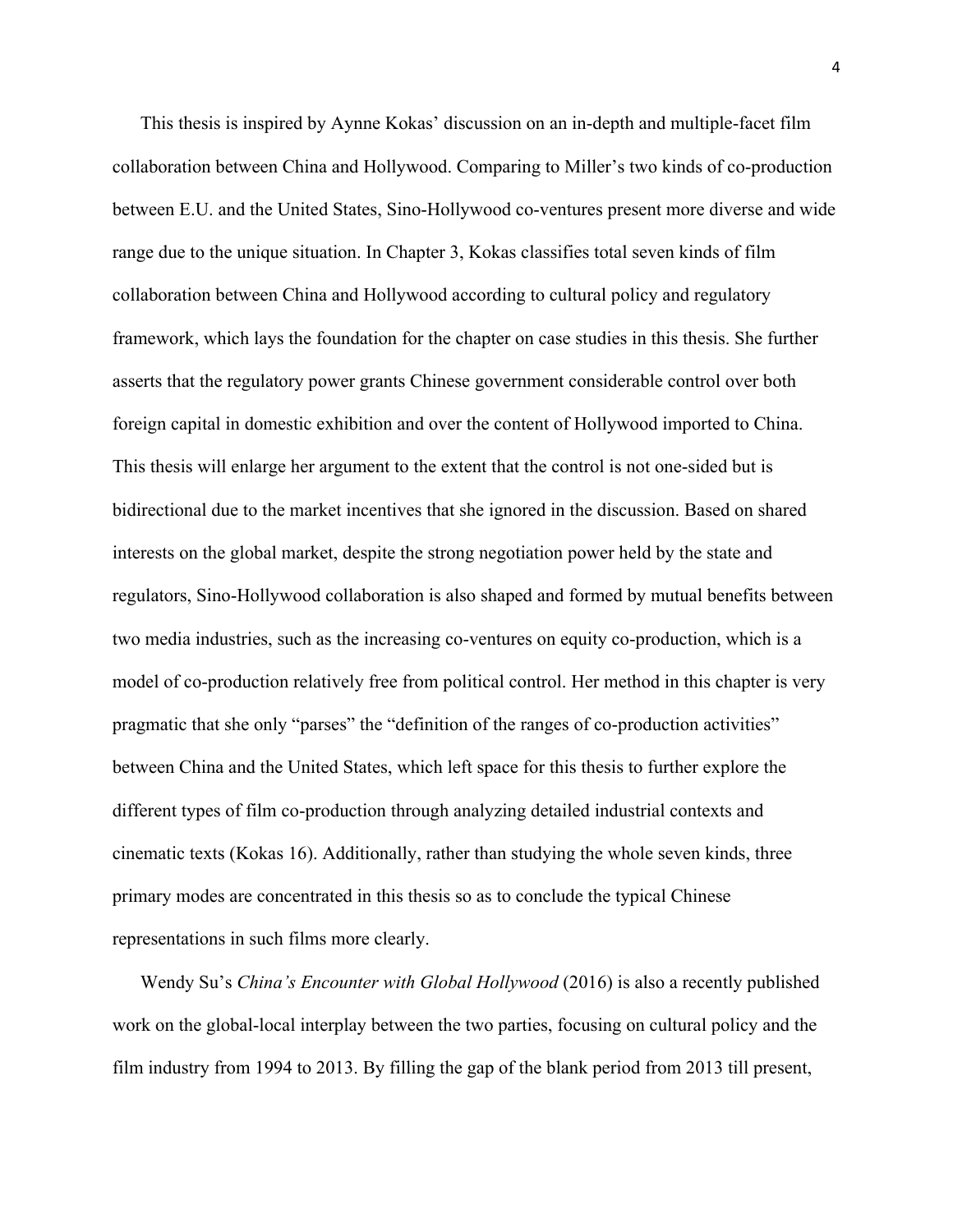this thesis continues Su's work on discussing the changes in the global media industry in recent years. Su's book is "the first systematic investigation" of the influential engagement between Chinese film industry and Hollywood, and the author emphasizes Chinese domestic film industry (five chapters) with heavier proportion comparing to the discussion of Hollywood (three chapters) (2). However, for this thesis, all three entities weights equally because the triangular spectrum can only be built as long as all three factors simultaneously acting on the industrial operation.

A critical approach centers on the "global-local dialectic" adopted by Su is also adapted on film industries in this thesis (Su 2). Su's elaboration on the film industry as negotiating space in the third chapter of her book supports the main argument in the second chapter of this thesis. Chinese cultural policymaking served as negotiation power has shaped and been influenced by the operation within the film industries. Su suggests that the marketization of film industry is characterized by both market forces and government interventions, which is also concluded in this thesis.

Both Kokas' and Su's works provide examples of methodology for this thesis. In *Hollywood Made in China*, the author adopts both a macro-level examination of policies and a micro-level exploration of actual practices. This approach is also employed in the second and third chapters of this thesis. Su exploits a mixture of methodology in her work including industrial studies, cultural studies and political economic approach. Kokas uses large amount of industrial press releases from Hollywood Reporter and Variety as well as Chinese websites on the industrial news. Statistical analyses and the interpretation of cultural policies from official documents are also included in Su's book, which helps to justify the material selection in this thesis. Their works prove that the industrial materials such as press release, interviews, industrial reports and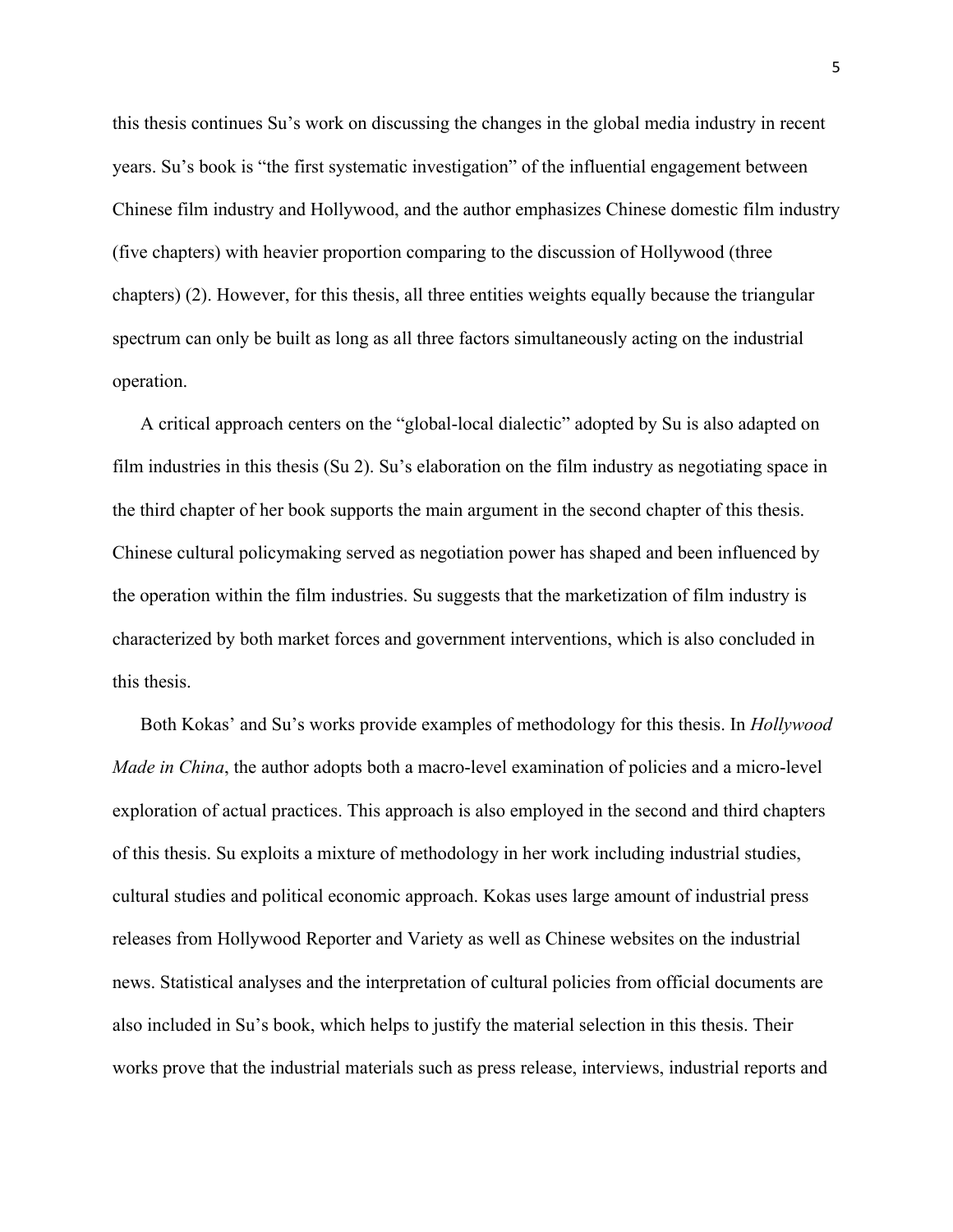official handbooks can provide hidden information within the industrial culture, revealing the power relation behind the cinematic texts, similar to John Caldwell's methodology introduced in *Production Culture: Industrial Reflexivity and Critical Practice in Film and Television* (2008).

The third key word is representation. Asian Americans or Chinese Americans in the media environment have been widely discussed by scholars like Jun Xing (1998) on the issue of cultural identities, and Scholars such as Naomi Greene and Gina Marchetti published academic works to investigate the Chinese or Asian representations in Hollywood films, respectively from the perspectives of cultural studies and sociological and racial studies. Marchetti's book (1993) focuses on the exploration of the alienation and foreignness of Asians in Hollywood films from the 1910s to the 1980s, an era that was mostly influenced by the Yellow Peril frenzy, through the lens of sociological and racial studies. The political economic analysis she used to foreground the influential power of social forces can also be utilized in this thesis' discourse analysis on representational elements in cinematic texts. Although her study on representation is limited to a past period of time, her analysis can still be exploited to explain the problem of female representations in today's Sino-Hollywood co-produced blockbusters.

Greene (2014) discover how China has been perceived and portrayed in Hollywood films during the past several decades in her book *From Fu Manchu to Kung Fu Panda: Images of China in American Film*. In a chronological structure, Greene (2014) concludes that the portrayal of images of China by Hollywood is in accordance with current Sino-US relation in political and social domain, and American cinema has been engaging with reflecting Chinese culture and identity in a dualistic approach (12-14). Building around the Orientalism theory of Edward Said, Greene stresses mainly on the political and social forces that shape the representation of China in Hollywood films. The industrial factors she ignored also greatly impact on the portrayal of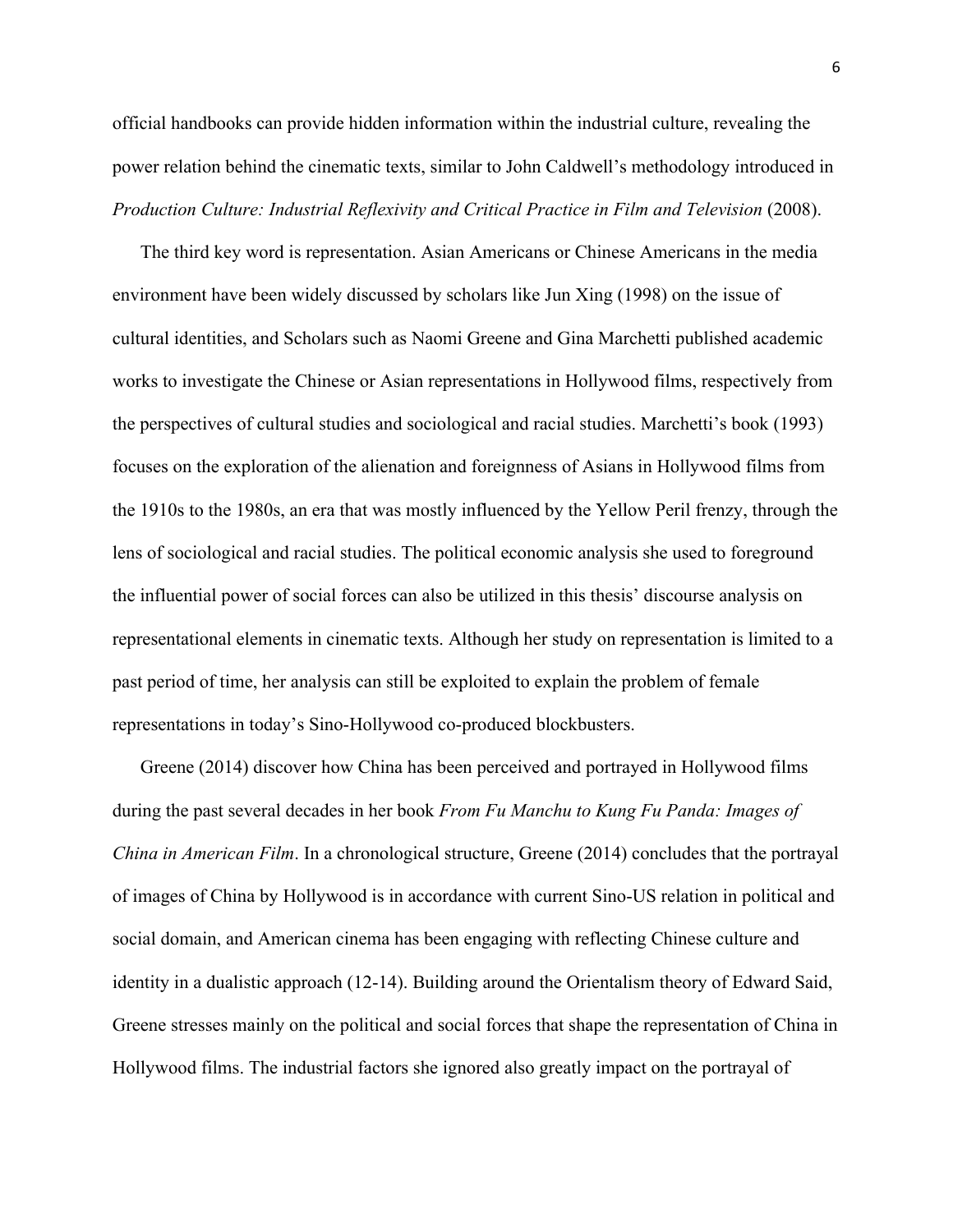image. Therefore, this thesis pays much attention on the industrial discourse analysis, which distinguishes it from Greene's book.

The fourth chapter of this thesis is mainly inspired by In Grainge's *Brand Hollywood*. The author investigates how branding becomes "an organizing principle" in the media economy of global Hollywood from 1995 to 2003, similar to the description of "brandscapes" introduced by Kokas (Grainge 14). In this thesis, the Chinese cultural policy as negotiation power top-down guides film industries collaboration between China and the United States within the industrial space to seek for short-term plan of brand-building, resulting in the lack of soft power of content making, and ultimately leads to the shared cultural pastiche as the representation of China in films. In Grainge's book, centering on creating and maintaining marketable brands, the transnational media conglomerates in Hollywood have built their empire around the production, promotion and exhibition of the branded films. Focusing on power relation in the globalized industry, the author builds up his work in three parts, which are practice, poetics and policy of branding. The first part talks about branding as discourse to create core value attracting consumers to its product and service, indicating that the soft power should exist prior to producing cultural products. The second part explores the branding regarding the negotiation between tangible studios and intangible trademark power. Such negotiation can be borrowed to the discussion of the right of decision making belongs to the brand holder rather than the site keeper. And the last part discusses how the materialized landmark contributes to the marketing strategy, "demonstrate how the global expansion of theatrical venues is linked to customization of entertainment space for regional city identity" (Grainge 155). Such global-local dynamic in the last part resembles Sino-Hollywood brandscape sharing on branded properties. My discussion will further enlarge the author's discussion of the marketing of Hollywood-made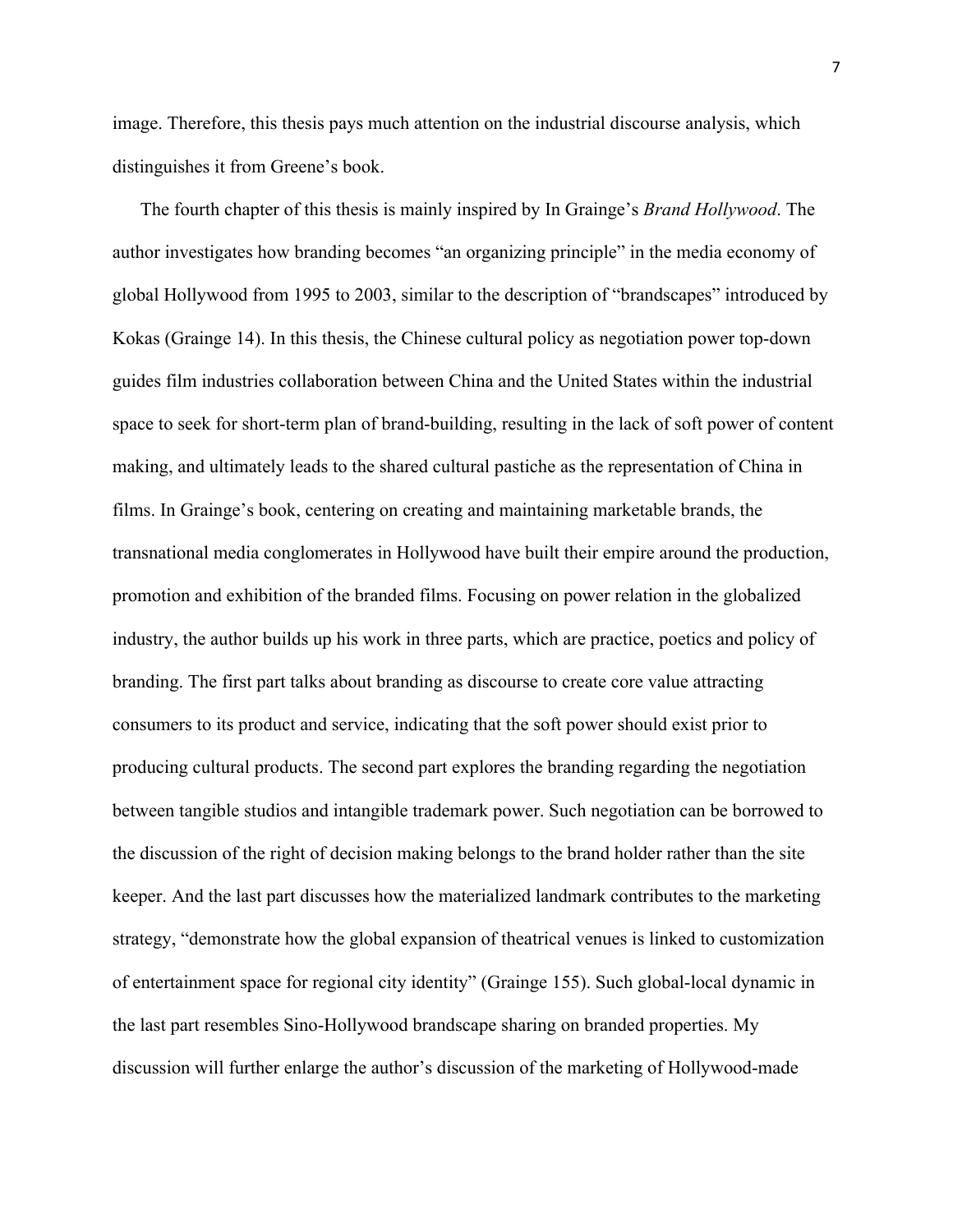blockbusters by exploring how the shared brands work in Chinese film industry. Chinese film industry brands itself merely through sharing products and services with Hollywood as a short cut to enhance its world influence, at the expense of delay in development of the country's capacity of building its brands.

The first part the discussion talks about the engagement between China and Hollywood in the era of globalization. It embodies the complex negotiations between authoritarian power and industrial marketization, between strong local money and global capitalism, and between the Party's interests and market demands worldwide, leading to a spectrum that covers the Sino-Hollywood film collaboration of blockbusters aiming at world market. Caldwell's methodology on industry culture will be adopted to connect industrial materials to the understanding of power relation within the industrial practices.

A mixture method combining Caldwell's industry culture and political economic approach will be exploited in the second part of the discussion. Chinese representation in media products are generated within the framework constructed by the continuous tug-of-war among Hollywood, Chinese authority, and Chinese transnational filmmakers, dominated by the profit-oriented nature of market mechanism and the control of the state in the pursuit of enhancing soft power. Through a close analysis of the Chinese representations in Sino-Hollywood blockbusters, such as *The Great Wall*, *The Martian*, and *Iron Man 3*, this chapter addresses the Chinese representations in Sino-Hollywood blockbusters in the era of globalization.

By comparing the formation and development of Bollywood and Chinawood, the third part of the discussion aims to examine China's status in global media industry based on Curtin's concept of media capital. By introducing Kokas' idea on brandscape, the last part of the discussion aims to make the connection between Chinese representation and the manifestation of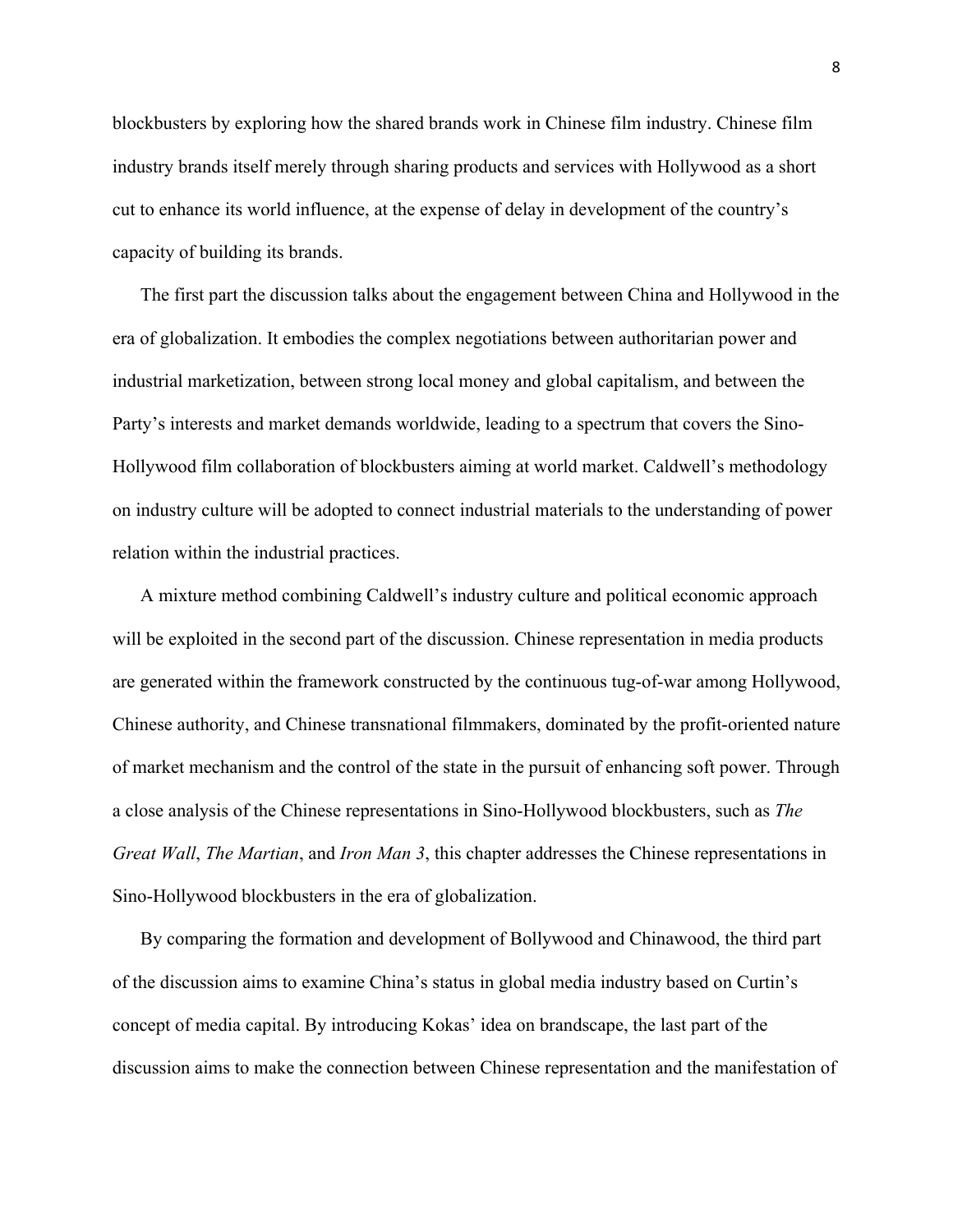brandscape strategy of Chinawood and to find out how this strategy shapes the brand-building of China and influences the formation of a global media power.

#### **2 THE TUG-OF-WAR IN GLOBAL FILM MARKET**

In this chapter, three entities, including Hollywood studios, Chinese state and regulators, and Chinese film industry with its practitioners, form a spectrum that delimits the industrial practices in each process of Sino-Hollywood film collaboration that is shaped by the three factors in the tug-of-war based on power relation and market incentives. The Chinese representation in such jointly produced film is portrayed as a shared identity with cultural markers like Kung Fu to create familiarity and marketability aiming at global audiences.

Borrowing Caldwell's methodology on production culture (2009), this chapter foregrounds on the industrial discourses during the dynamic interplay between three identities by collecting and interrogating trade publications, press releases, and film texts. The reason why to choose these materials is that they can best represent the "off-screen media production work worlds" according to Caldwell (200). In the purpose of detailing the power relation and negotiation among three entities during the back-and-forth testing in film collaboration, each will be discussed around the industrial materials independently and collaboratively, in order to get an overall picture that ultimately shapes the actual indusial practices as discussed in the next chapter.

Hollywood's engagement with China has come across opportunities as well as conflicts. The collaboration and competition between Chinese and Hollywood foreground on the Hollywood's pursuits of Chinese market and China's quest for global media power. The changing cultural policies from Chinese regulators have been serving the interests of the state and the Party, that is, to enhance its soft power and build up the cultural strength to compete with global Hollywood. A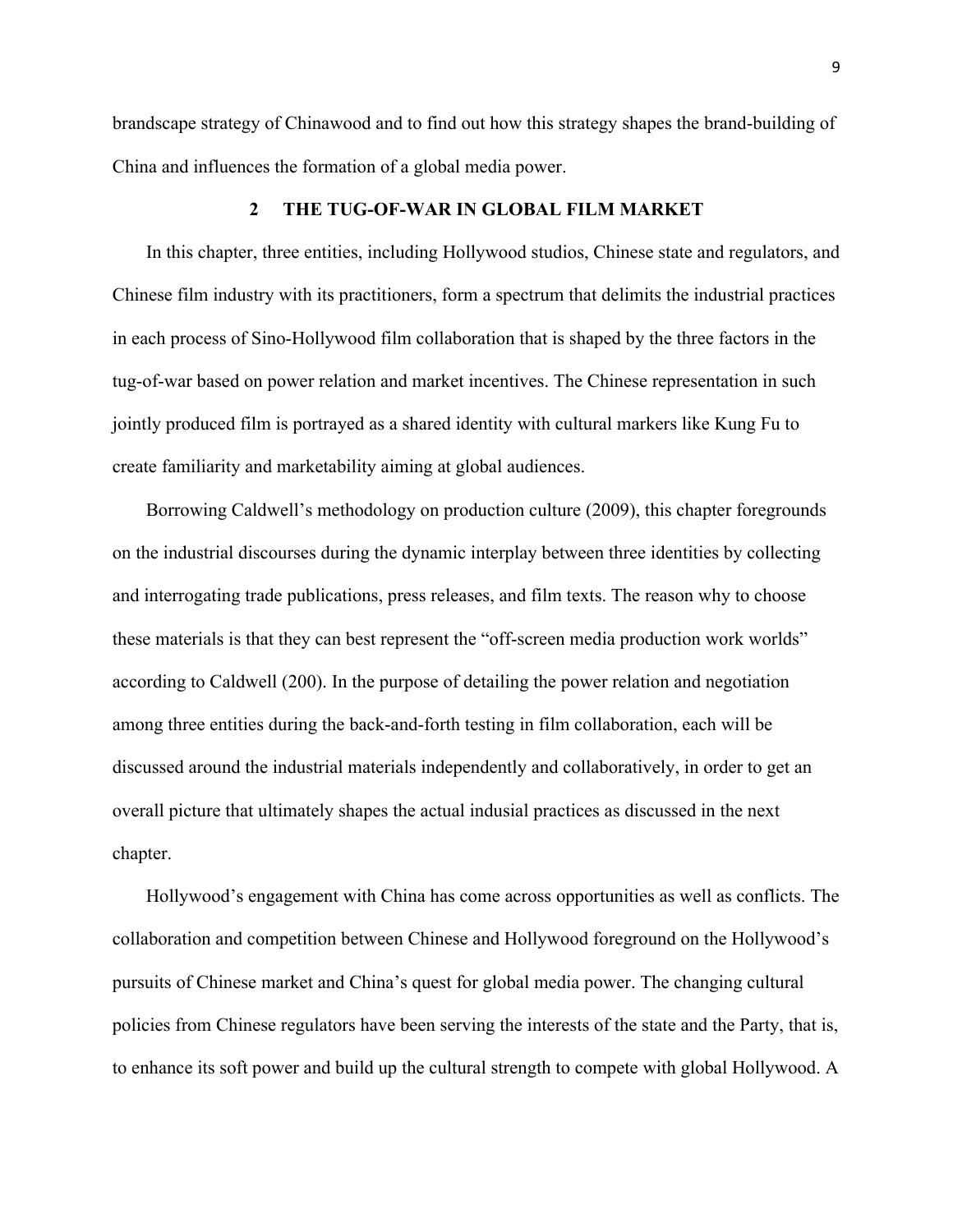state-crafted transition to marketization on film industry aims to adjust the production of motion pictures as a strategic exercise of global market incentives, enable the growth of domestic film industry, and promote images of China to the world. Both domestic filmmakers and Hollywood outsiders are under strict censorship and regulation by Chinese authority on every link of filmmaking from content to exhibition. The tensions among economic interests of both Hollywood and domestic filmmakers, market pressure from demands of global audiences, the freedom of creation and the policy tools from the government form a spectrum to regulate the limits and boundaries of film production between China and Hollywood, generating a compromised and hybridized culture that matches the unique social and economic environment.

#### **2.1 Hollywood's Pandering Policies to Chinese Market**

Hollywood's global expansion has encountered a booming Chinese market with unique economic and political environment. Its media products output has been strictly censored and restricted by the Chinese regulators, and the revenue-share from its marketable blockbusters are unilaterally regulated by Chinese film policies, whereas its collaboration with local filmmakers explores the potential of its benefiting from the world's second largest market. Learning from past experiences, Hollywood studios have realized that pandering policies of self-censored blockbusters with Chinese elements that make the country look good are encouraged by both the box office and the state authority from China.

The pandering policy contains three steps. The first step is for blockbusters being selfcensored during the producing or post-production prior exporting to China, to avoid anything that is culturally or politically sensitive to Chinese regulators. The second step is to add Chinese elements in blockbusters that aim to earn massive sales and take advantage of favored policy in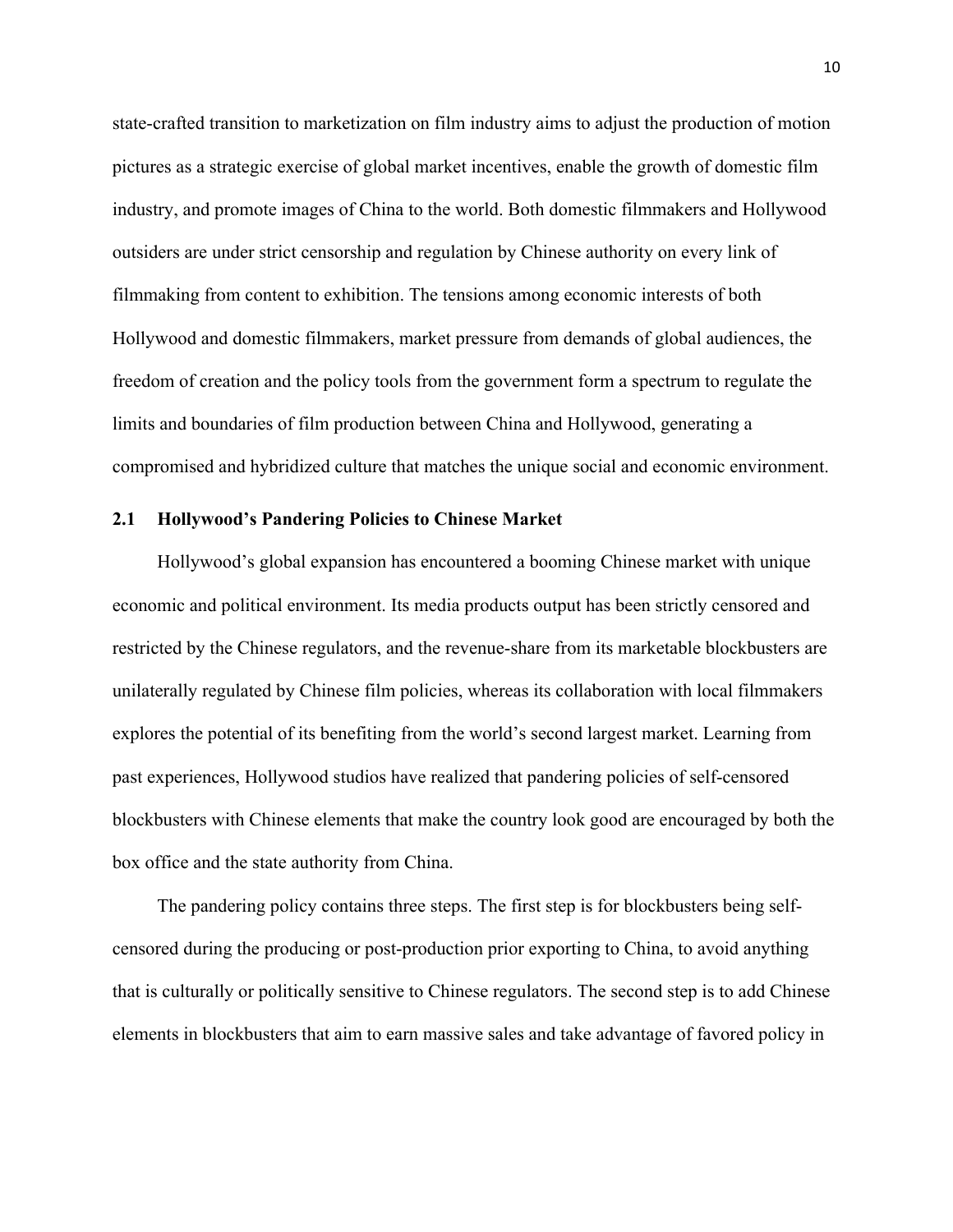the Chinese market. Therefore, the Chinese elements should be friendly to both audiences and the authority, which leads to the final step, that is, to define what is China-friendly plot/element.

Hollywood "blockbusters have a financial interest in making China look good", and they carefully make sure that "films are China-friendly", because they have "learned from past experiences that deviations from a China-friendly strategy are punished, either by the Chinese public at the box office or by film authorities by outright bans" (Rosen, 2011). During years of testing by inserting different portrayals of Chinese representations in films, Hollywood has concluded that the so-called "China-friendly" plots are depicting China as a country strong in economy and technology, either in ancient or modern times.

It is fundamental for this section first to discuss why the Chinese market is so important that Hollywood has to specifically pander to it, rather than adopting the same policy on contentdesign for markets in other countries.

At the beginning of the twentieth century, Hollywood films accounted for more than 70 percent of films screened in Western countries and occupied a 90 percent market share around the world (Stille 1). In many countries, Hollywood is regarded as more than a foreign source for films, but as *the cinema* (Creton 106). Although the domestic market in the United States is the world's largest market and the reference market for film producing, most sales are earned from other geographic markets in the world in recent years.

Blockbusters produced by Hollywood are designed to appeal to global audiences with huge market potential. High production budgets and large marketing costs are expecting correspondingly high earnings from the theatre ticket sales around the world. Hollywood's blockbusters are not looking for target audience but for mass audiences, therefore, the marketability, which contains features including genre, celebrity, special effect, familiarity as a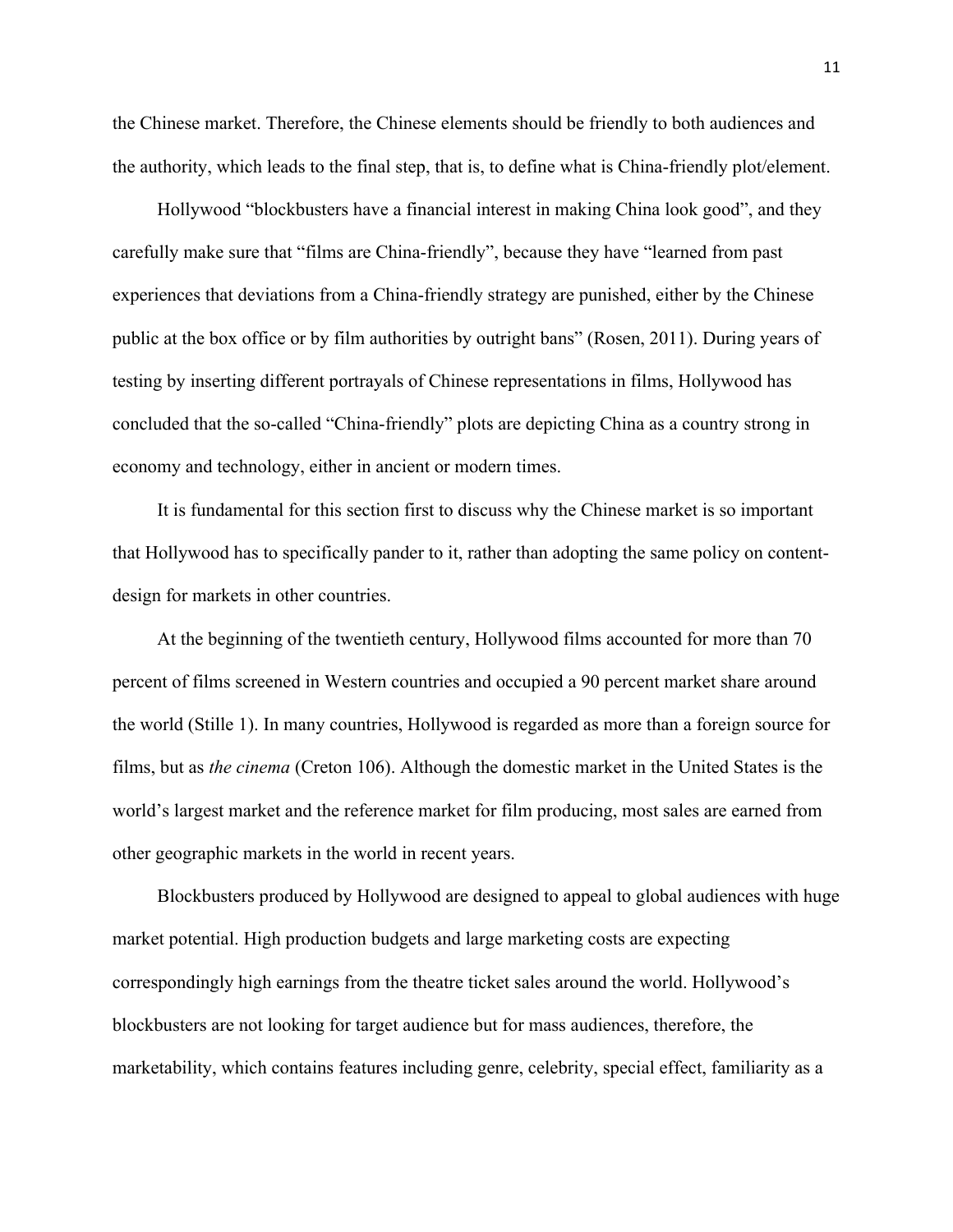franchise or sequel, promotional hype, and pre-release strategy, is foremost concerned by studios (O'Reilly and Kerrigan 770). Such blockbusters are usually in fantasy, sci-fi, action or adventurous genres in 3D or IMAX formation with excessive computer-generated imagery, played by world famous stars, and produced with several sequels. The most successful Hollywood blockbusters are represented by *The Lord of the Ring* franchise, *Harry Potter* film series, and Marvel's superhero film constellation, which are not culturally specific but are highly entertaining for global audiences.

As Chinese market growing to be the second-largest one in the world, along with the sales downturn in European market as well as the increased production and marketing costs for blockbusters, Hollywood's involvement in film market of this country seems both urgent and inevitable, especially after China joined the World Trade Organization in 2001 (Roxborough). Facing with the once-closed market with huge potential at present, Hollywood endeavors to grab as large as possible market share due to the profit-driven nature of the industry whereas it still struggles with its unique political and economic situation there.

The long-lasting trade agendas promoted by the American government for decades has been hampered in China where all industries and business activities are under the guidance of central government, serving for the Party's demands as priority. Censorship, film quotas and revenue share policy restrict the number and the content of imported Hollywood blockbuster, as well as limit profits that Hollywood earned from Chinese box office. During years of opening-up in China, quotas of revenue-shared imported Hollywood films has loosened from 10 (1995) to 34 (2012). Most of them are big-budget productions, and Hollywood has received an increased profit from 13% to 25% of box office sales, though still lower than 35% as the world standard of revenue share.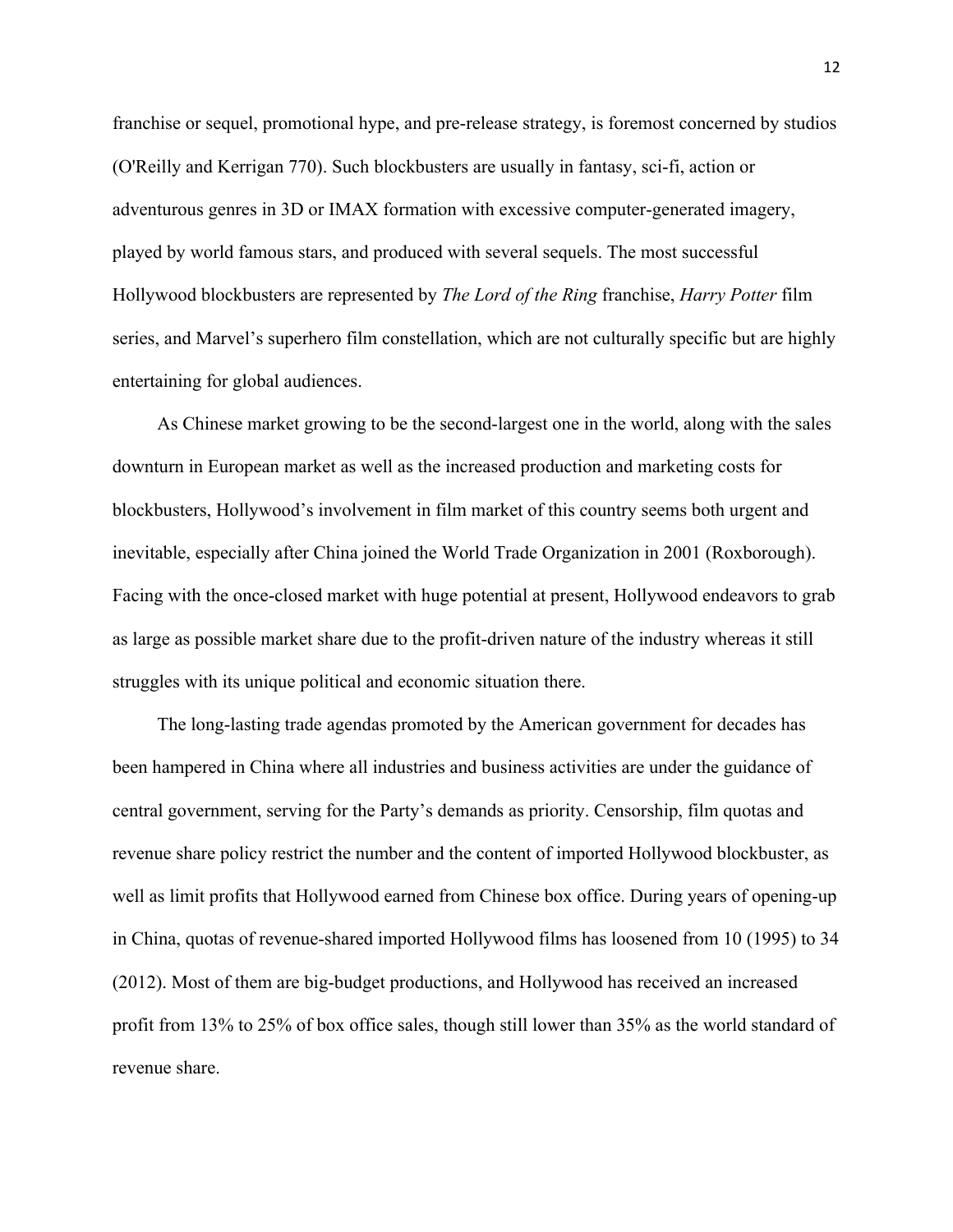Concerning the strict censorship system and film quota on imported films, Hollywood studios have to be cautious on their content making in order to successfully output films to China. Although most of their blockbusters or tentpole films are not targeting to individual nation or culture, the different political ideologies in China and America may still lead to sensitivities that are prohibited by Chinese regulatory agency. Therefore, a strategy of selfcensored is first adopted by the Big Six as the initial step of pandering policy to China.

Learning from Disney's "mistake" of producing the film *Kundun* (1997) based on Tibet's human rights problem, which annoyed the Chinese government who banned media products from Disney, Hollywood's major studios avoid adding sensitively racial or political issues in blockbusters that aim at global market. Disney later produced *Mulan* (1998), a film presenting a brave and lovable Chinese female from an ancient folktale around the topic of love and family, showing its hope of winning back the Chinese market. The "dynamic shift from political concerns to economic opportunities" in Disney's case indicates that it is a consensus for Hollywood studios to realize that a unique pandering policy should be adopted specifically for Chinese market due to its importance (Yu 13).

Comparing to the non-cultural/political specific policy of producing blockbusters for the global audience, the initial stage of pandering policy for China seems to be culturally specifically sensitive in case of offending. Importing only thirty-four Hollywood-made, consisting of twenty regular ones and fourteen in 3D or Imax, films with anything sensitive can hardly pass the examination, because there is always a large amount of other alternative choices (Frater). To secure a place in the competition, Hollywood studios self-censor their films as the first step of pandering policy before exporting. The remake of a 1984 classic *Red Dawn* (2012), produced by MGM, modified its plot by changing the villains from Chinese to North Koreans, costing extra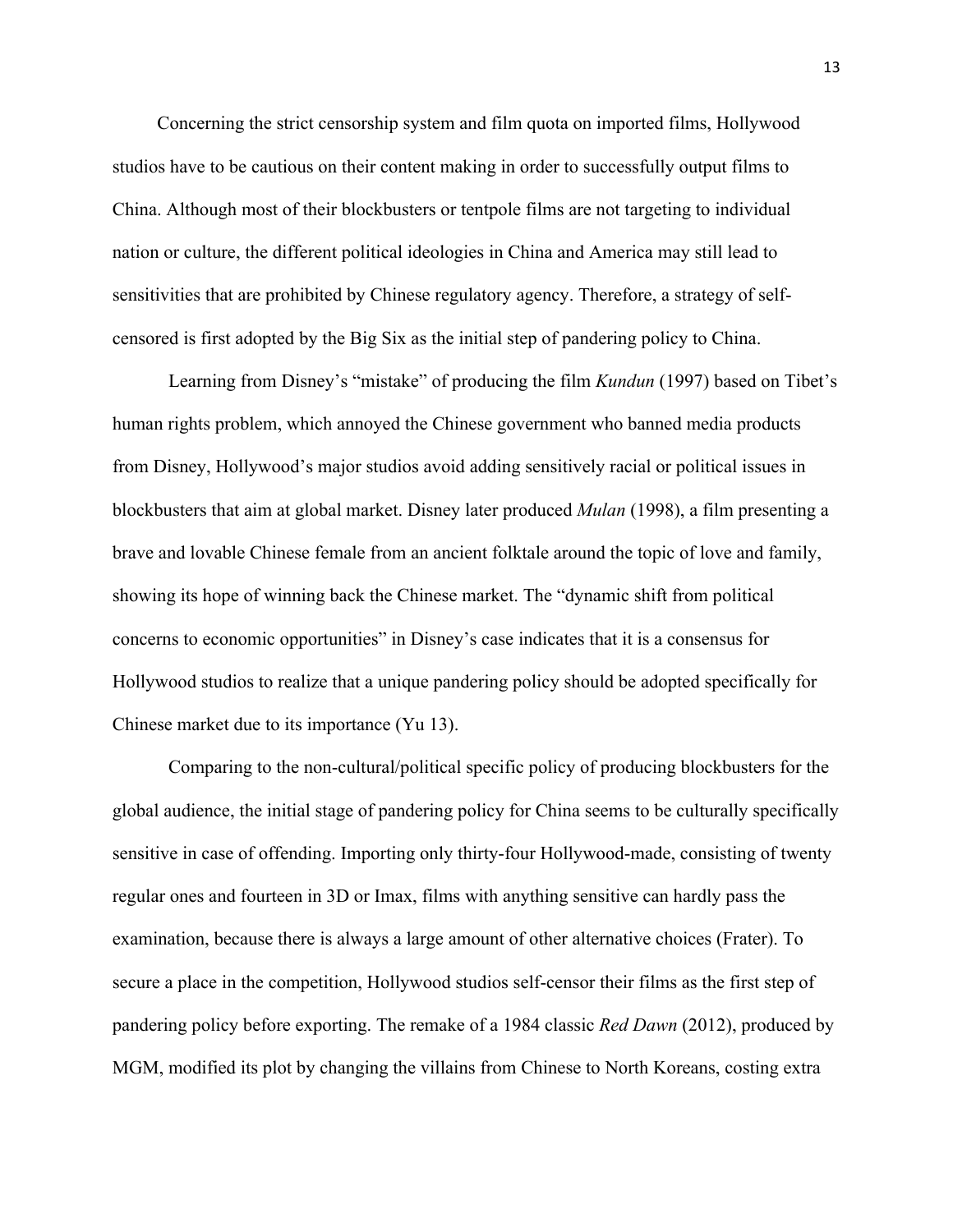one million dollars (Hughes). Sony also examined *Pixels* (2015) and removed an attack on the Great Wall in the original version to increase the chance of being screened in China (Baldwin and Cooke). Let alone Marvel's dramatically changing Mandarin to a hybridized clown in *Iron Man 3* (2013), and Tilda Swinton was casted as the enchanter instead of a Tibetan player in *Dr. Strange* (2016) to avoid political sensitivities (Wong).

Comparing to 25% revenue of importing films, producers of co-production films enjoy 43% share of after-tax ticket sales and bypass the film quota, according to the China-International Film Co-Production Handbook. This type of film production is also encouraged by China for its own political and economic pursuits. Despite the alluring terms, the co-production requires heavy investment in Chinese culture and characters in films, and capital input and shooting locations are also strictly regulated.

The second step of pandering policy can be concluded as culturally specifically catering to Chinese market and regulations. Stimulated by the financial incentives, Hollywood studios are racing to collaborate with Chinese partners on film producing and adding Chinese cultural elements in such co-ventures. However, rather than forcing to do so, Hollywood studios are more intend to admit that adding Chinese elements belongs to the pandering policy initiated by themselves. In fact, even not for the favored policy and higher revenue share, Hollywood filmmakers have been actively inviting Chinese stars, adding Chinese plots or shooting in China for the large market. For example, *X-Men: Days of Future Past* (2014) invited famous Chinese actress Fan Bingbing to play a mutant with several dialogues. Even *Warcraft* (2016), a video game adaptation with nothing related to Chinese culture, still managed to include Danis Wu, a well-known actor in China, as the motion capture of Gul'dan. Both two films gained remarkable success in Chinese box office.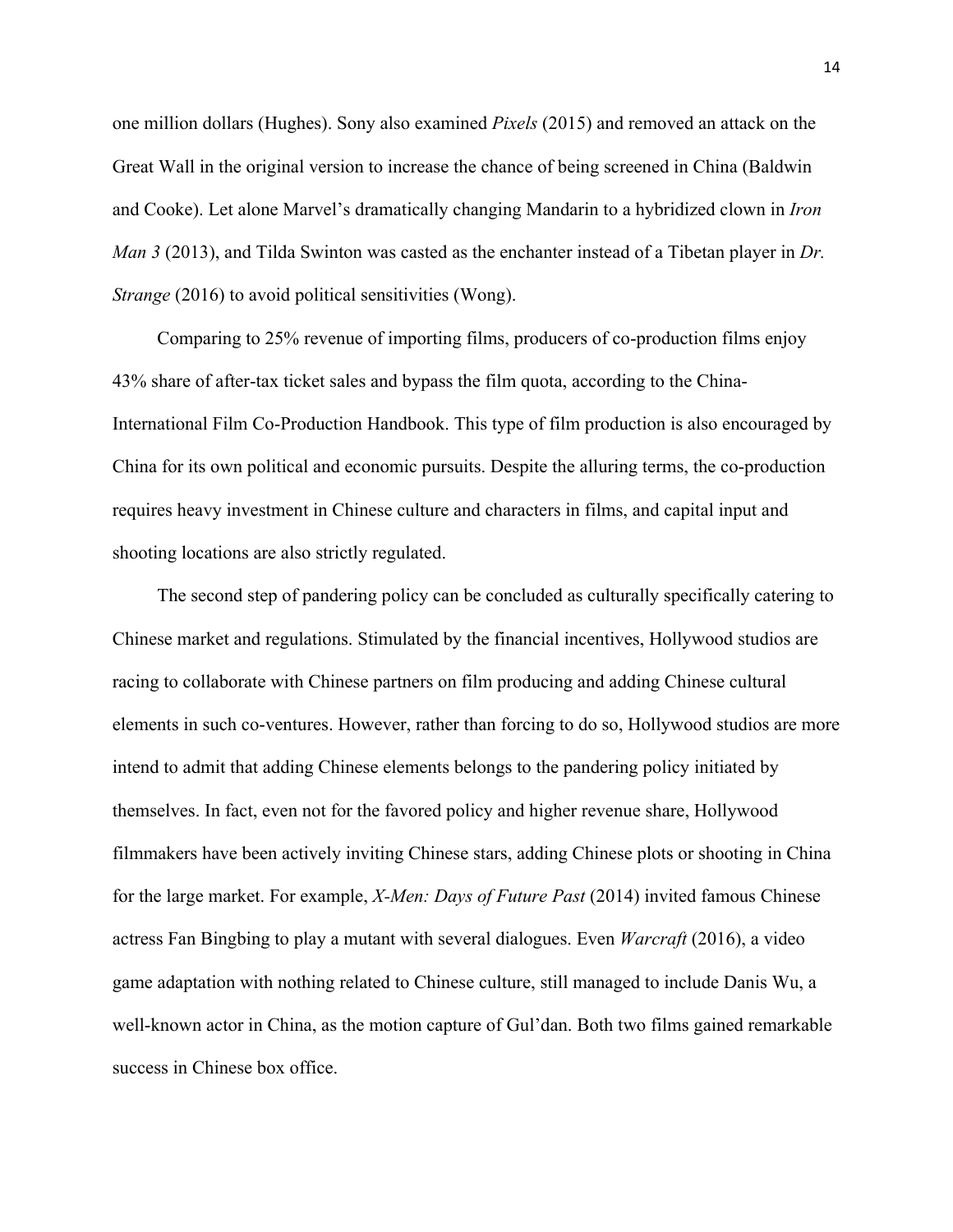Providing extra plots for Chinese representations surely adds weights for Hollywood-made blockbusters' sales in the country. However, not all Chinese elopements are welcomed. Disney's third sequel of *Pirates of the Caribbean* (2007) with Chou Yun-fat as a Chinese captain was forced editing for vilifying and defacing the Chinese (Coonan 2007). It can lead to huge loss in box office sales for edited films screening in China because audiences may get a full, piratic version at home instead of watching in theaters.

Therefore, it is not enough to be culturally specifically catering but to be culturally specifically "knowing" what makes China "look good" in film production. Out of economic concern, Hollywood studios intend to accommodate the Chinese government and market by "altering story lines to ensure that references to China are positive" so that the films can be easier to pass the censorship and attracting more audiences (Qin). However, despite the importance of Chinese market, the markets in the rest of the world are also valued by Hollywood studios, if no more than that in China. Hence, the pandering policy of adding China-friendly plots should be concerned together with Hollywood's global strategy, which is less culturally specific, more globally marketable.

Collaborating with Chinese counterparts clearly cuts corners for Hollywood outsiders to understand what actually can be defined as "China-friendly" plots. According to previous successful examples of transnationally-made Kung Fu films, the martial arts is a safe topic for film production. And several attempts in portraying China as a strong modern country with advanced technologies, such as *The Martian* (2015), are also proved to be China-friendly. Containing such cultural markers with marketable topics, such as fantasy, sci-fi, and superhero franchises, Sino-Hollywood collaboration highlights a hybridized filmmaking that is marketable and profitable for both Chinese and overseas markets.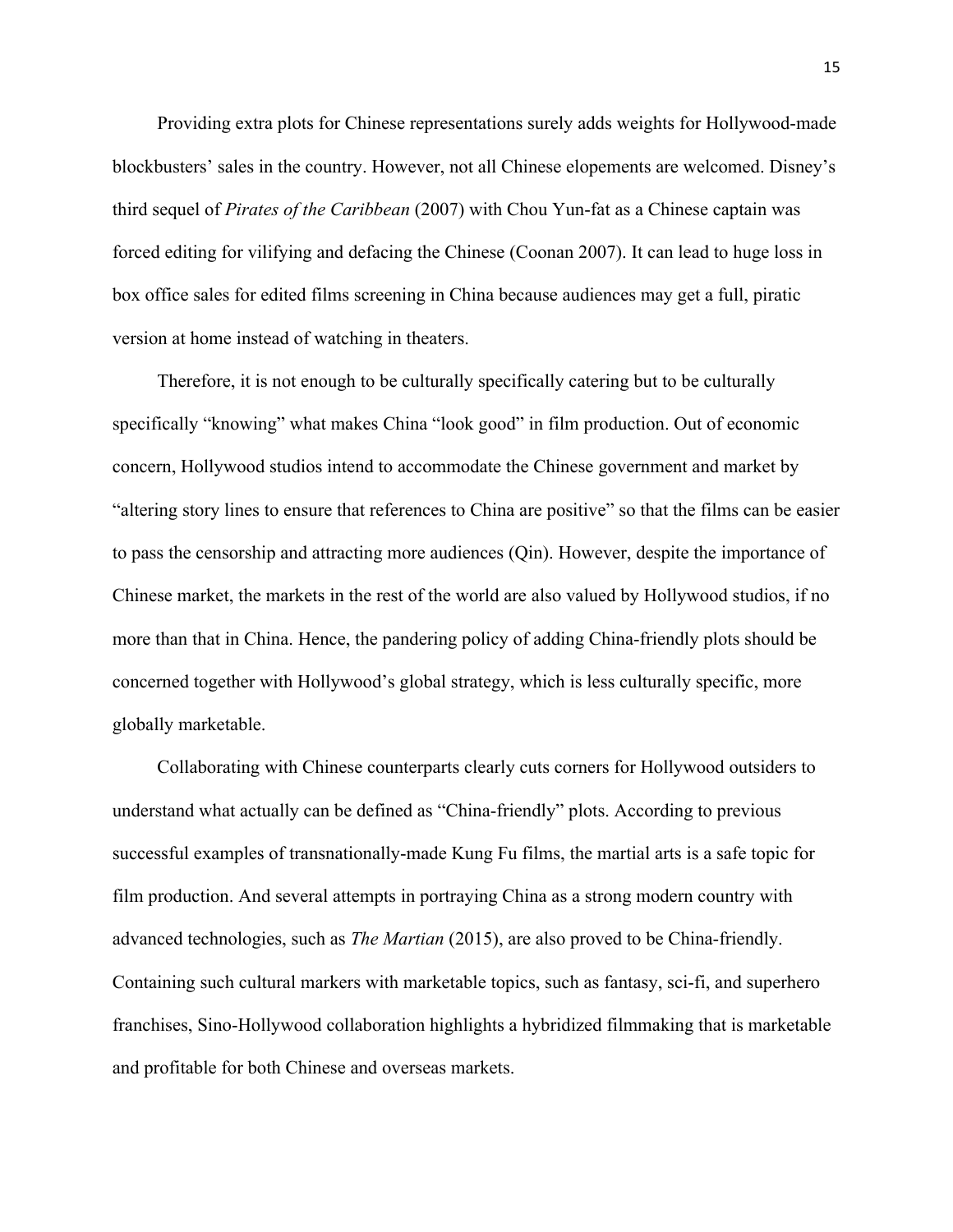The booming Chinese market attracts Hollywood studios to reach to it for great financial profit potentials. Despite the fact that Sino-Hollywood film collaboration is officially encouraged, Hollywood partners have to test the most profitable production mode step by step due to the unique regulatory environment in China. During the exploration of Chinese market and regulations, the formation of pandering policy by Hollywood studios has been through three steps consisting of self-censoring, adding cultural markers and defining "China-friendly". Sino-Hollywood collaboration provide a unique aesthetic to present Chinese image as a hybridized cultural identity that is marketable in both China and the world.

### **2.2 Chinese Censorship Policy as Negotiating Power**

The censorship system built and carried out by Chinese regulators serves to both protect and regulate domestic film industry and form a competitive while reconciliatory relation with Hollywood to consolidate the state's ruling and bargaining power during the dynamic globallocal interplay. By narrowing the range of content making and manipulating the distribution and exhibition structures, the Chinese regulatory agency prompts the film industry to generate a mixed film genre that adapts Chinese cultural markers to Hollywood's mature formula.

By tracing back the evolved censorial regulations on content making and industrial practices over the years, this section aims to discuss how the Chinese regulatory policy negotiate with national and foreign film industries during the dynamic global-local interplay for the sake of protecting national interests. And through analyzing examples of films that either bypass censoring or get banned, this section will further find out how such censorial strategies shape the actual industrial practices in filmmaking and film importing in China.

China's opaque censorship is ambiguous in rules but rigid in execution. The censorship system is unpredictable with vague guidelines but dependent on sociopolitical control, providing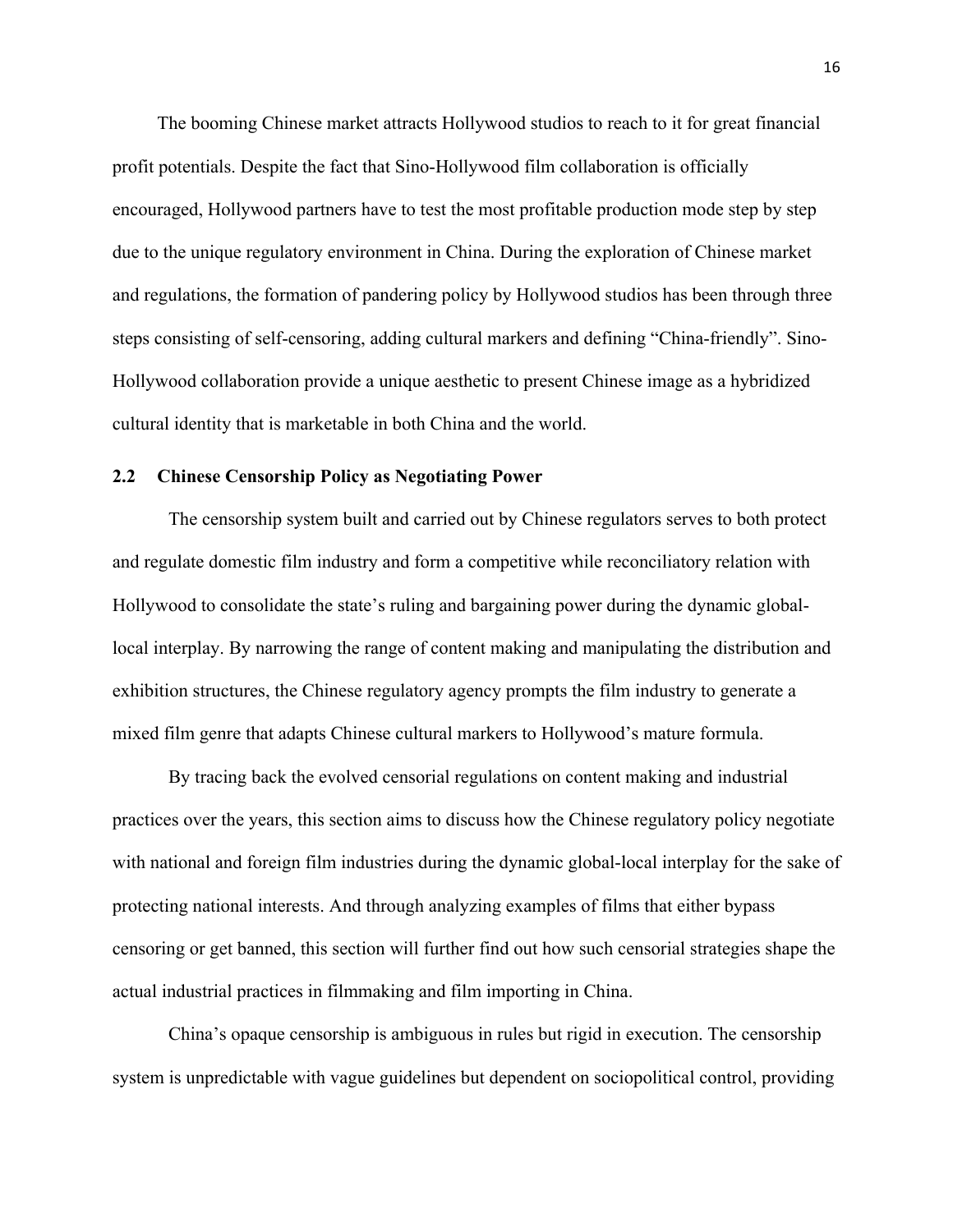flexible enforcement and total interpretative right for regulators who serve for the state's and Party's interests, to either resist everything that may harm the state sovereignty or reserve a backdoor for the benefits of the regime. The censorship system acts on both domestic film industry and Hollywood imports, shaping the interactions between the two parties. It also reveals the tensions between the government and the industry, between policy orientation and market demands, which translate Chinese representations in Sino-Hollywood co-ventures to a hybridized identity that is market-friendly to the global with Chinese characteristics through the actual industrial practices that are subject to Chinese cultural policies.

The logic of censorship contains two part. The first part focuses on content making. It only regulates what genre and elements are banned, both to Hollywood imports and domestic made, without explicitly promoting what cultural markers are encouraged. The second part stresses on the industrial practices, the distribution and exhibition structures to be specific. By setting restrictions on imported films, the central government aims at protecting domestic film industry while taking advantage of the revenue generated from foreign imported. Filmmakers from both Hollywood and China have been navigating the market with limited freedom of creating cultural markers.

Before Hollywood's global expansion and the discussion of its cultural imperialism in the era of globalization, China has long history of regarding the West as the enemy and the western culture as "spiritual opium" during the foundation of the country, Korean War, and later Cold War period. Films produced by western countries were once totally forbidden within the country. Even after the cautiously opening doors to the outside in the 1980s, the government and civil relations between China and the West, especially the United States, sensitively varied due to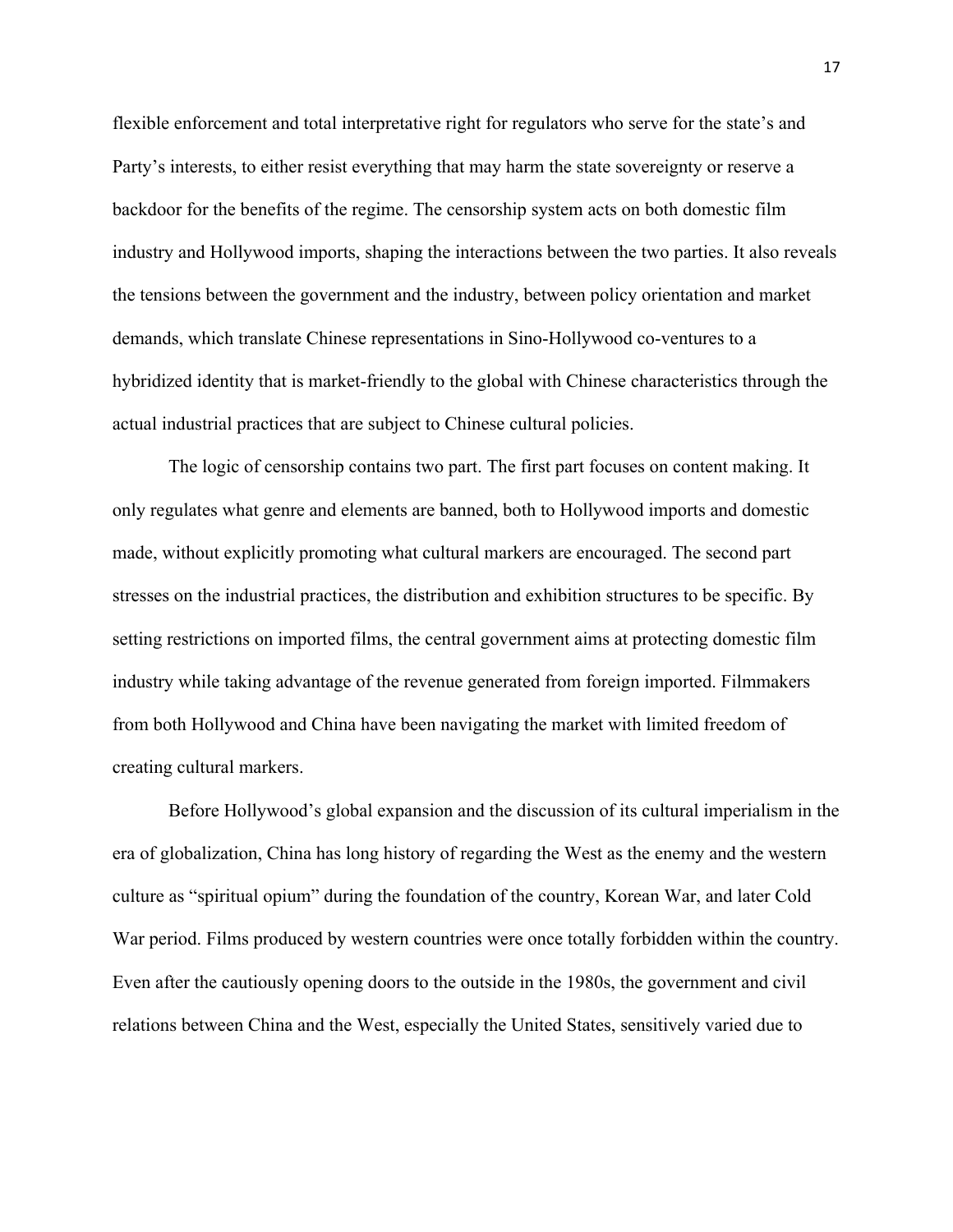some political issues. Cultural exchange from various levels was rather cautious at the beginning of the Reform and Opening-up.

Outdated Hollywood films were packaged at a low price to Chinese theatres for the first time in the 1980s, and the first Hollywood blockbuster, *The Fugitive* (starred by Harrison Ford), was imported to several cities, including Beijing and Shanghai, in 1994. The first-time encounter with foreign films detonated the curiosity and enthusiasm of Chinese people towards western cultures and the artistic style of cinema. *The Fugitive* received a relatively huge sale of 25million Chinese yuan, and domestic theaters were also full to bursting during the show time of this film, which was a dramatic contrast to the time when routine Chinese main melody films (a kind of propaganda film praising the value of socialist and the Communist Party) screened (Tian and Yu).

The cracked door to foreign films worked in two directions. The imported films boosted Chinese box office, bring a large amount of revenue to the once hungry film industry of China. James Cameron's *True Lies* (1994), imported to China the next year, collected surprisingly over one hundred million Chinese yuan, along with other imported films collecting 80% of total box office sales that year in China (Tian and Yu). Domestic film production also welcomed its spring when Fifth Generation filmmakers earned fame overseas with their realistic films focusing on personal struggles in harsh life instead of party propaganda. Tian Zhuangzhuang's *The Blue Kite* (1993), Chen Kaige's *Farewell My Concubine* (1993), and Zhang Yimou's *To Live* (1994) all received awards from film festivals worldwide, and the latter two gained surprising sales of respectively \$4 million dollars and \$2 million dollars in American box office.

However, such flourish was not greeted by the authority. First, all these three prizewinning films were banned in China without exception, because the political campaigns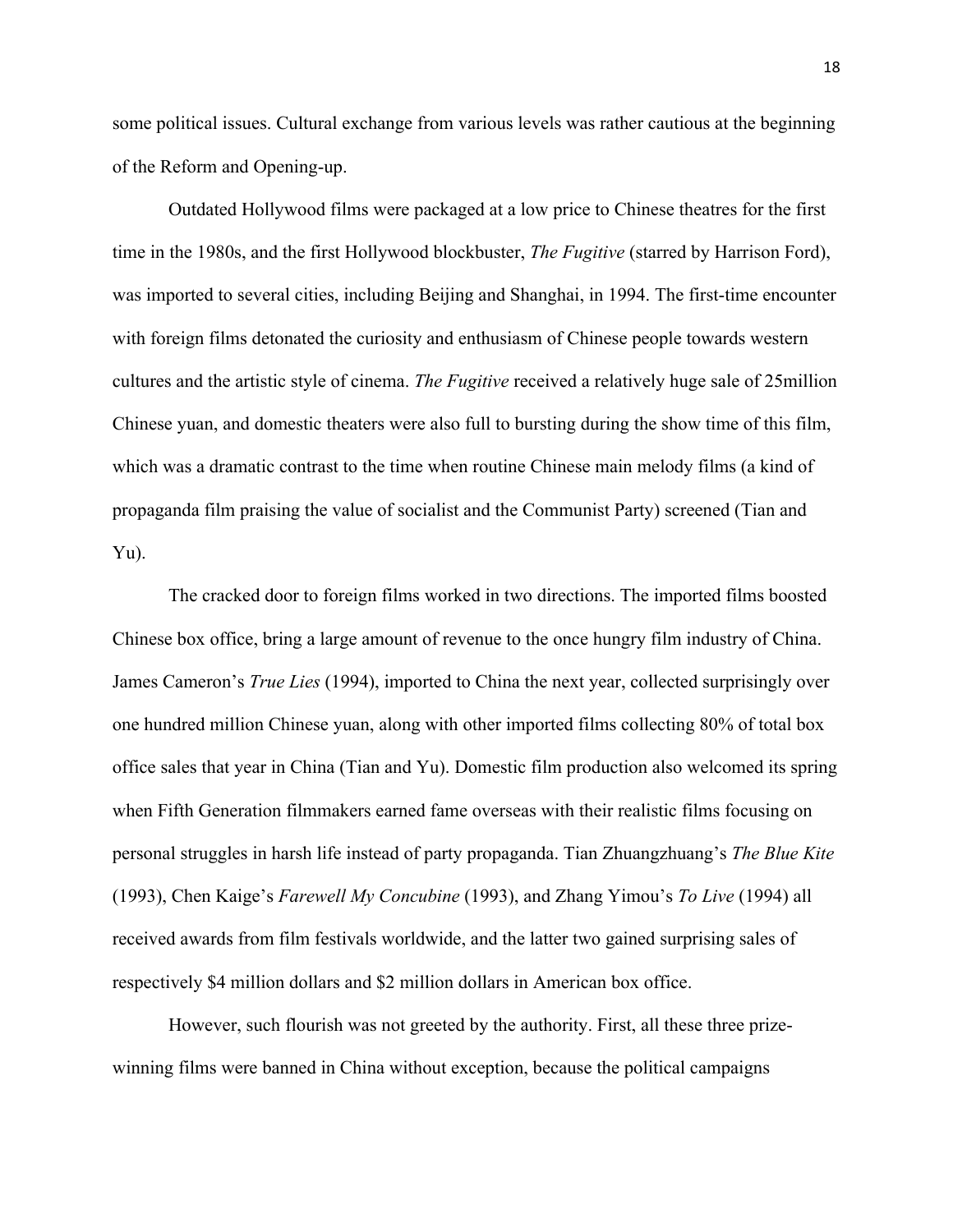launched by Chairman Mao and the Communist Party in these films were criticized. Regulators responded to these directors by executing an overall censorial control on domestic filmmaking and screening. Second, fearing that western films may bring "cultural pollution" to Chinese audiences, the ruling party determined to reverse the dangerous trend by outputting more propaganda films. Serious censorship and film quota were also set to both limit competitions and restrict content making on foreign blockbuster and domestic independent productions.

From the perspective of industrial practices, it was regulated that 15 percent of total screen time was reserved for Chinese "key films", which shared the same value with main melody films, focusing on historic events, as educational tools for children, citizens and the army (Aranburu 10-11). Based on Document No.3 issued in 1993, which regulated a maximum of ten foreign high-quality film entering the market each year (till 2000), "Regulations on Administration of Films" in 1996, also named as "Document 200", further clarified that revenuesharing for imported was 13%, and required two-thirds of show time be reserved for domestic films. "Document 200" in 1996 also imposed regulations on cinematic contents of both domestic films and foreign imports, forbidding plots that may "[endanger] the unity, sovereignty and territorial integrity of the state", "[harm] the security, honor and interest of the state", incite national secession and disrupt "the unity of nationalities", and leak state secrets, as well as any "other contents prohibited by the state" (Geltzer 128-129).

The regulatory agencies on censorship have evolved through times, gaining stronger power with censorial tactics targeting to the whole range of the media industry. The Ministry of Radio, Film and Television (MRFT) took charge of regulating media and censoring content as a subsidiary to the Propaganda Department of the CCP. The department was reorganized in 1998 to form State Administration of Radio, Film, and Television (SARFT), under the guidance of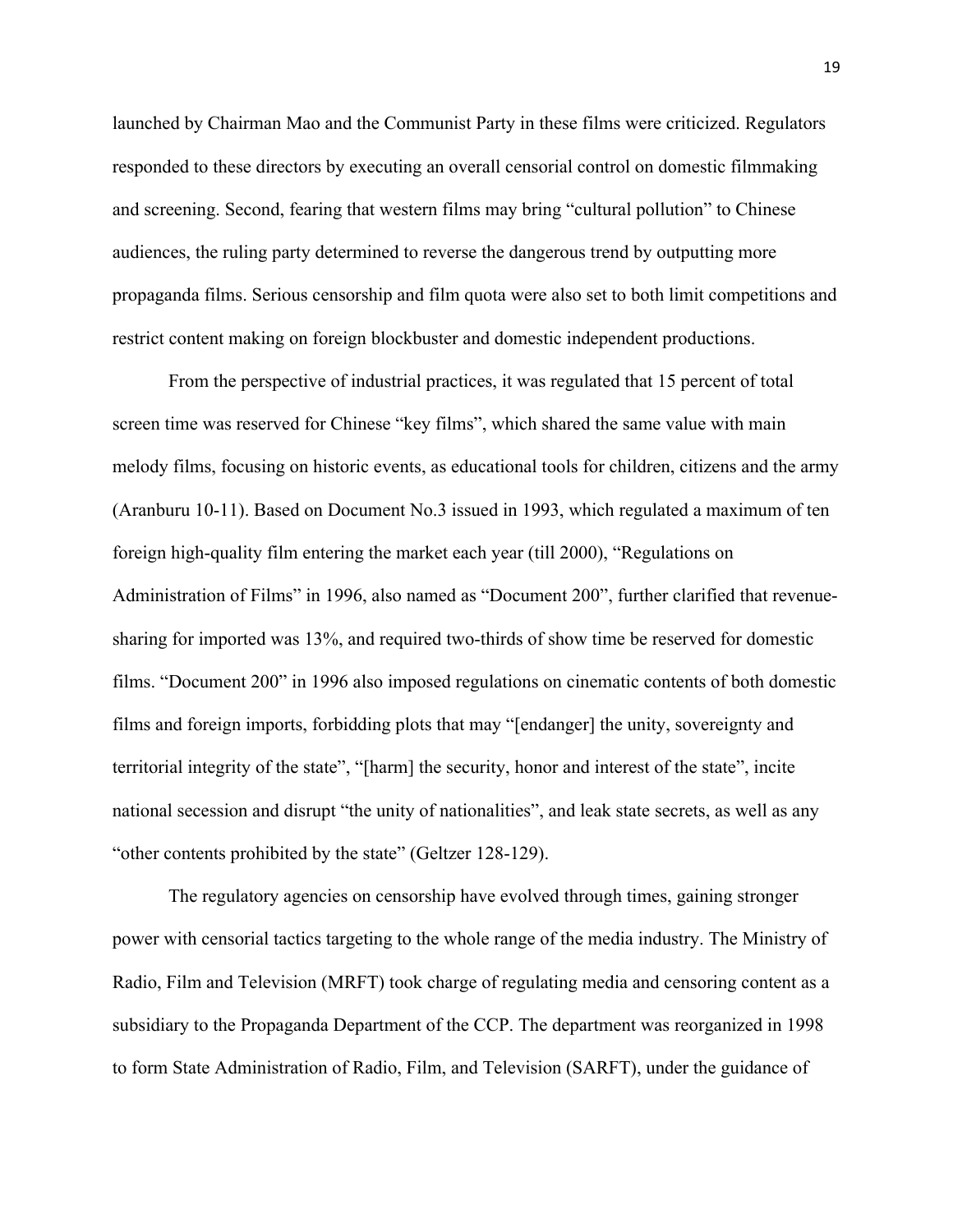Ministry of Information Industry (MII). It was later merged into the State Administration of Press, Publication, Radio, Film and Television of the People's Republic of China (SAPPRFT) in 2013 with intentionally broad authority on the overall cultural industry in China.

While the door slowly opened since China's entrance into the World Trade Organization (WTO), an increase in film quota, up to 20 revenue-sharing imported films per year, was accepted by the Chinese government in 2001, in exchange for refraining a further action from the United States on the pirate problem in China based on the regulations of the WTO (Smith and Davis). Later in 2012, "Memorandum of Understanding on WTO Related Problems in the Film Industry" signed specifically between China and the United States. Up to 34 Hollywood film (including 14 IMAX or 3D formats) would be imported per year, sharing 25% of box office instead of previous 13%. As a strike-back to Hollywood's intrusion, "Regulations on the Administration of Movies" ("Document 342") was enforced at the end of 2001. Total ten categories of prohibited contents were listed, for both foreign and domestic filmmakers to selfexamine all their products intended to be distributed, screened, imported or exported. It clarified the reviewing process in contrast to the abstract list of prohibited subjects. It also added penalties for those who violate the administrative principles. As an advanced version of "Document 200", "Document 342" opened a door for more "unfettered" censorship and granted regulators more power on execution and policy explanation (Geltzer 125). As Patrick Tyler from the New York Times concluded, "the censors won't say what the rules are, and once they have banned a film, they won't even tell directors how to cut it to satisfy their objections" (Patrick). In the "Document 320" issued in 2000, a statement of an overall development of Chinese film industry perfectly revealed the purposes of cultural policies, including censorship system, providing filmmakers at home and abroad a short-cut to crack the censorship code. The document declares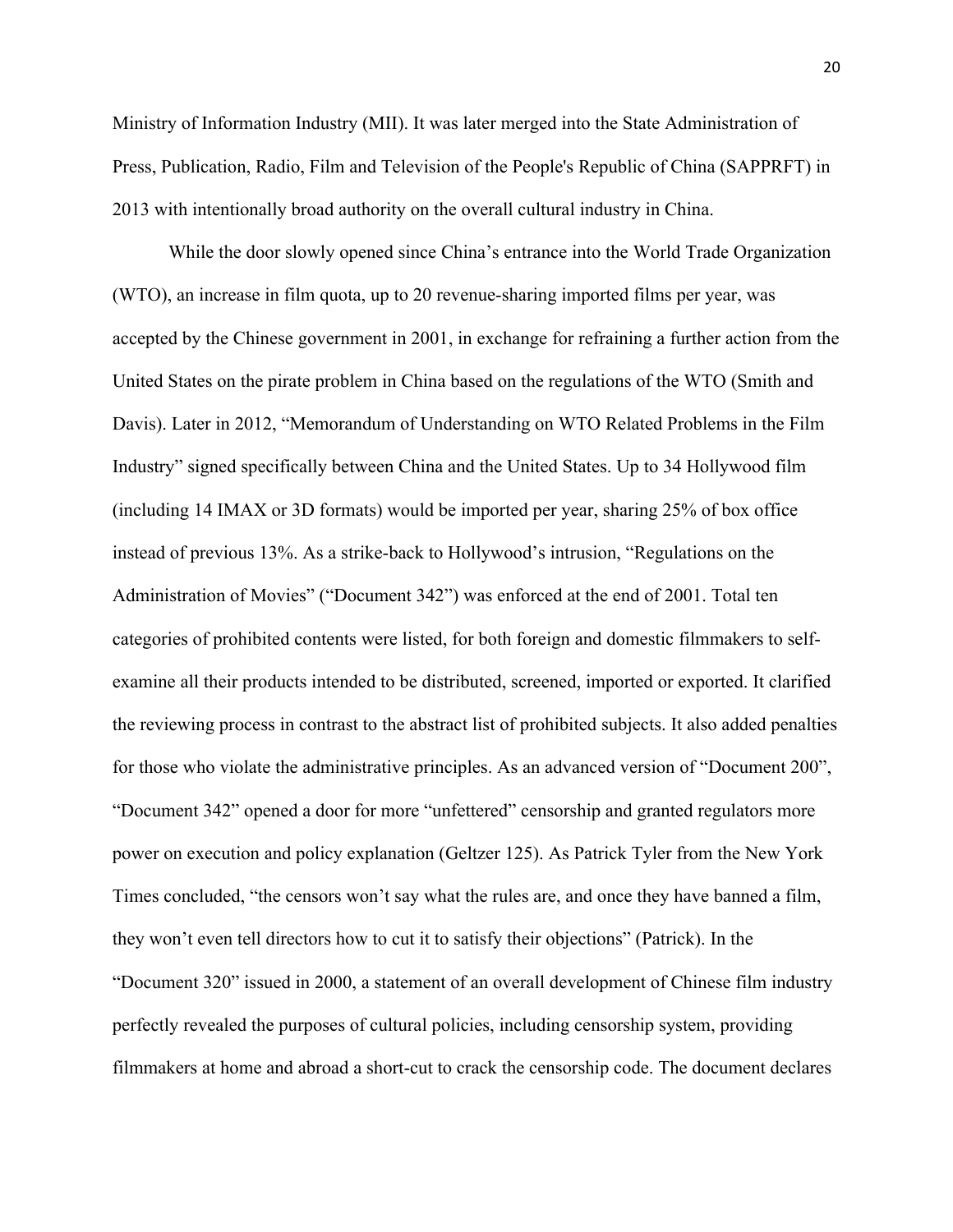that the transformation of cultural strategies in film industry is to "meet the requirements of the socialist market economy and the WTO", to "enhance 'Main Melody' and encourage diversity", to "maintain the control of the Chinese Communist Party (CCP)", and to "ensure the socialist nature of the film industry" (Su 57).

It is an arbitrary censorial system that is intentional made to guarantee both the Party's interests and the legitimacy of execution. When globalization intertwines media culture and economics, the practical industrial operation may diverge from the demands of cultural policies due to the economic incentives in a market-driven industry. The influential Hollywood films have brought about a great impact on domestic audiences with globally-popular genres and aesthetics, exposing the half-closed market to the global media trend. Local filmmakers are tempted to stand on the shoulders of Hollywood's giants who have already achieved global success and popularity with mature filmmaking formula, and meanwhile, they have to compete with it within the range of national film market. Therefore, censorship power strikes a balance between the competition and reconciliation through intentional adjustment, forming a wane and wax within the control of the central state.

Therefore, the filmmakers test the tolerability of regulators on censorship, which is often double-standard at its own whim, acting cautiously within the range of censorship code. Both domestic and Hollywood filmmakers are subject to SAPPRFT because any sensitivity that is sensed by it may cause huge losses in box office or film production. The economic concerns force filmmakers to produce within the safe zone, especially for Sino-Hollywood co-ventures who aim at a market as large as possible.

For example, films promoting supernatural or superstition are prohibited in China, whether it is a homemade or an imported, yet the fantasy genre consisted by Hollywood's big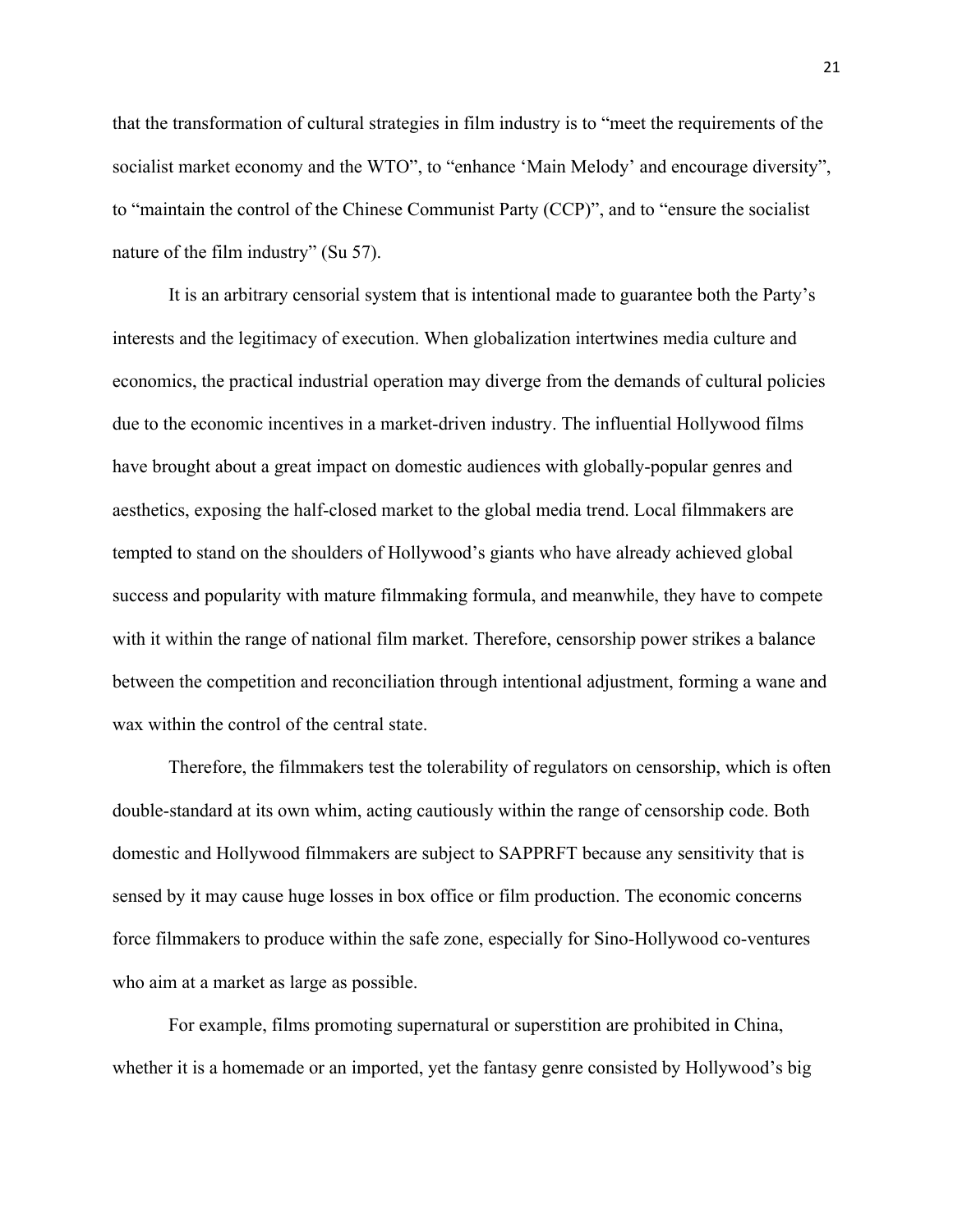budgets is widely popular around the world. Hence, more Chinese filmmakers are making fantasy films that without prohibited subjects in it. Chen Jiashang's Chinese fantasy, *Mural* (2011), cancelled many ghost plots in order to pass the examination, and the original setting from the ancient Chinese mythology, which is a female ghost in the mural, was exchanged into the imagined devil within ordinary people (M. Hong). A gothic romance, *Crimson Peak* (2015) and a fantasy reboot *Ghostbusters* (2016) was denied released in Chinese market, yet director del Toro's anther monster action film, *Pacific Rim* (2013), a film depicting Hong Kong as the center of rescuing human beings from alien monsters, gained huge in China. It was concluded that "the only exception to SAPPRFT's no-ghost protocol was spirits based in Chinese mythology" or praising Chinese humanity (139-140). Indeed, the official promotion of Zhang Yimou's *The Great Wall* indicates that the story originated from ancient China and decorated by Hollywood's fantasy style is proved to be censorship-friendly for regulators, and its fantasy "outfit" borrowed from Hollywood shows the market potential of this kind of hybridized film.

The double-standard implementation also reflects that the key for filmmaking and film importing to bypass the censor code is to include Chinese characteristics in the genre films that aims at commercial profits. The SARFT/SAPPRFT banned all kinds of time-travel plots in media products in 2011, for the reason of disrespect history. Films like *Back to the Future* (1985) is obviously out of touch in China, and this prohibition gets expanded to films depicting historical events that are suspicious of vilifying Chinese leaders or the Party. However, another Sino-Hollywood co-produced fantasy, *The Forbidden Kingdom* (2008), telling a story a young white male time-travelled from modern New York City to ancient Chinese fairy tale, got widely screened in China without being questioned.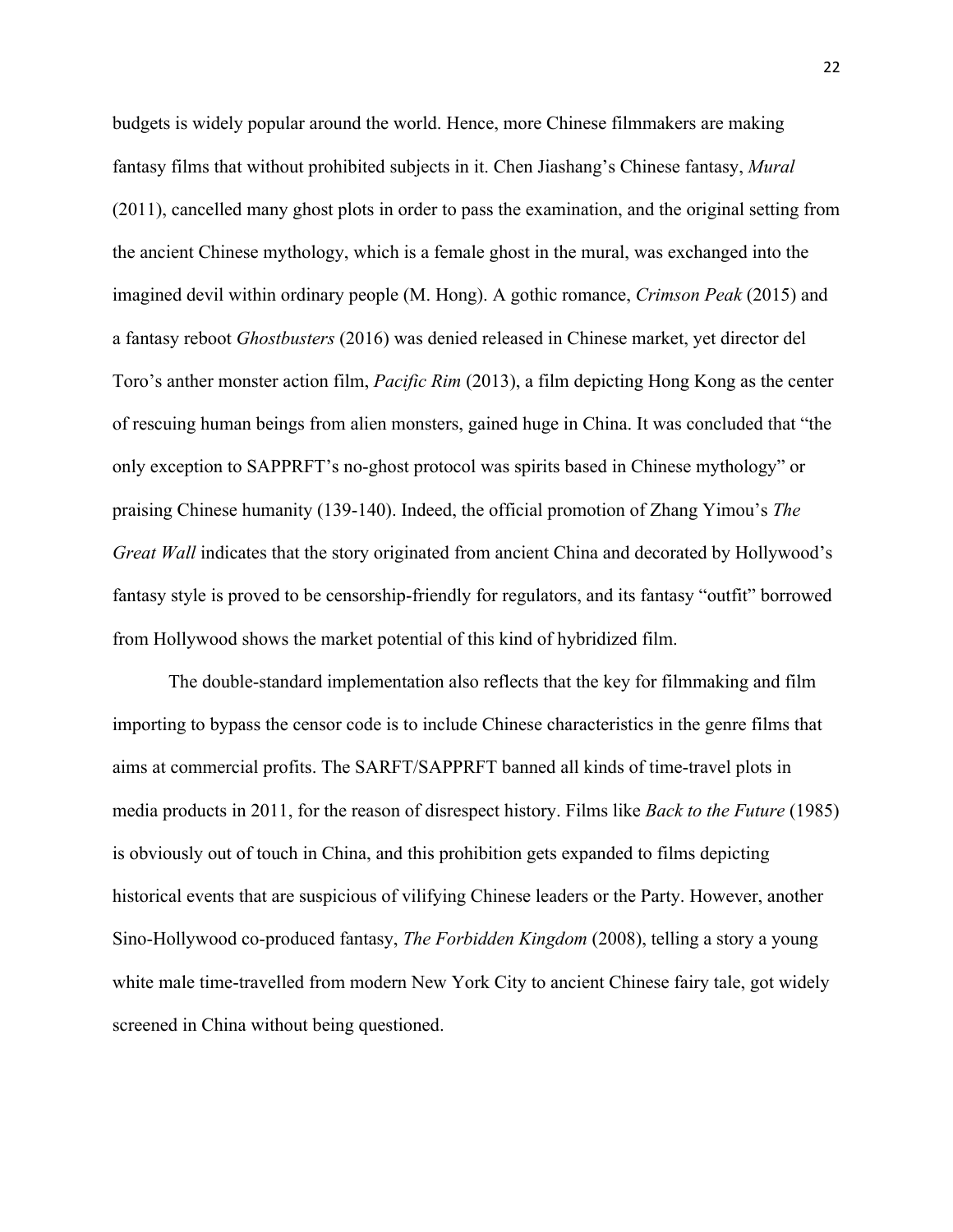Because China lacked a rating system, excessively violent, crime, nudity, sexual activity, and dirty language are strictly limited for general audiences of all ages, imposing both domestic filmmakers and distributors of imported films self-censored on these sensitive domains before making or exporting films. The last one of Hugh Jackman's Wolverine, *Logan* (2017), was cut 14 minutes violent and nudity scenes, and *Harry Potter* series and *Cloud Atlas* (2012) both encountered plot scissor of Chinese censors, which greatly influences box office sales in China because the piracy versions always show complete films without cut-outs (Schwankert).

From the perspective of industrial practices, the censorship from SAPPRFT also include controlling the screening time of films at its own will. Films, especially blockbusters, may enjoy as long as three months' show time in the United States, however, the same pictures can only be screened for one month in China due to the domestic protection. Even in certain situations, the bureau may force foreign films to end even earlier than scheduled, squeezing more time for homemade films. The summer screen time in China, from June to August, usually called the "domestic film protection" period since 2012, theaters exclude all foreign films to allow homemade films playing without competition; however, the period was temporarily and suddenly open in 2016 for more box office revenue from imported, and it will be closed again in 2017 because of the increased sales domestically (Brzeski).

The authority's evolving policy on film regulation has resulted in a censorship-friendly formula, a combination of Hollywood-style highly popular genre with Chinese cultural elements, in filmmaking or film importing. However, manipulating the film industry through censoring, blocking, or supervising is far from enough to control the ever-changing market in the era of globalization, and it also can't immediately translate to the enhancement of soft power as proclaimed by the government. To properly dealing with the relation between market control and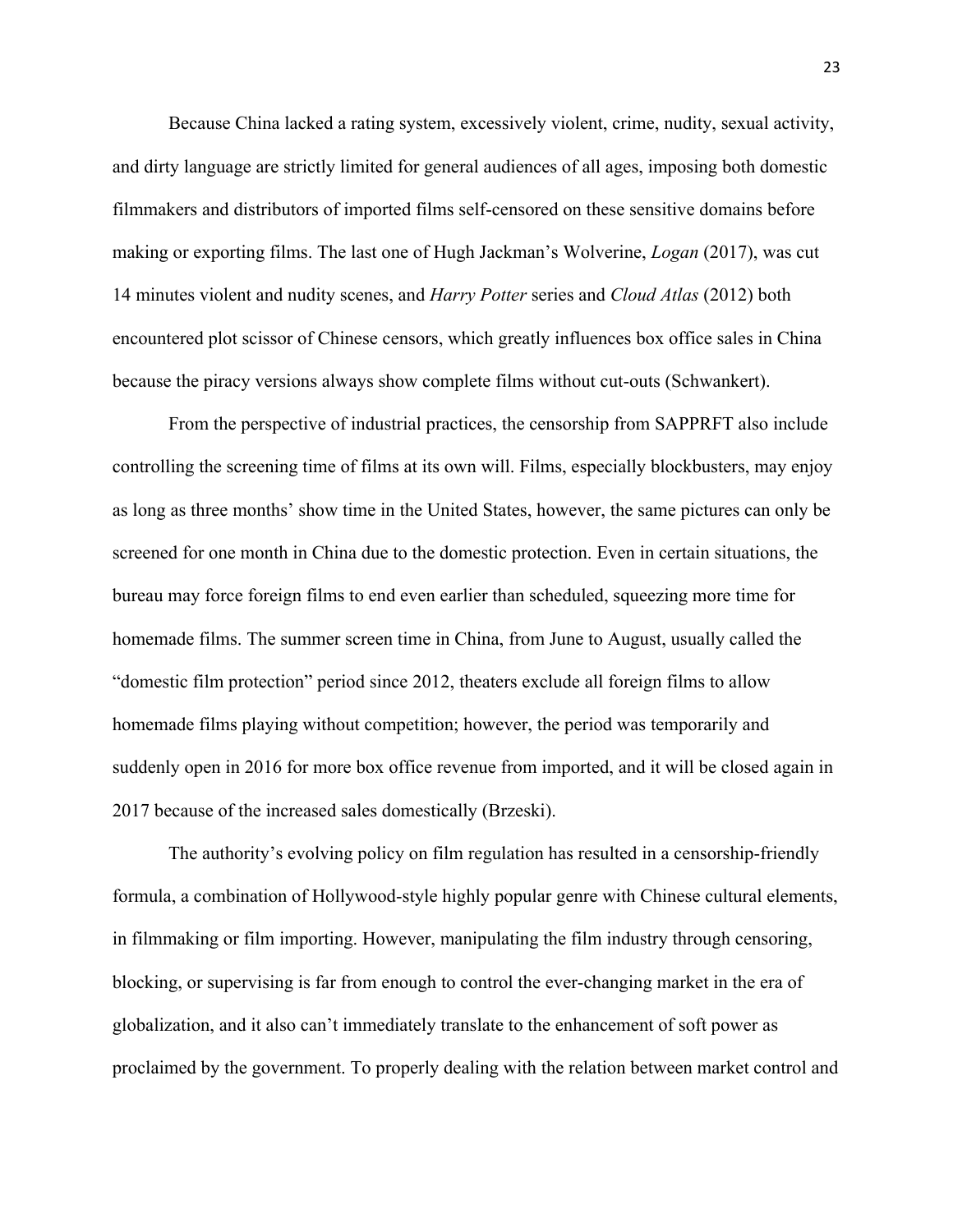market demand, the authority also needs to initiate a transformation of the domestic film industry itself.

### **2.3 Chinese Characteristic Marketization Serving for Both Ends**

The aim of the marketization is to benefit from exercising market incentives, yet, apart from profit-driven nature, Chinese film industry also carries on the needs of strengthening the soft power of sovereignty, representing Chinese image to the world. The complex global-local dialectics between Chinese film practitioners and Hollywood multinational conglomerates represent the conflicts between global capital and local agency, which is balanced and negotiated by Chinese cultural policies including censorship system and industrial reform strategy. Therefore, the state regulators, Chinese film sector and Hollywood in Sino-Hollywood coventures build up a triangular spectrum that delimits the industrial practices in filmmaking, promoting, distributing and exhibiting, and the three factors shape the Chinese representations in the tug-of-war.

The Chinese characteristic marketization embodies both market economy and planned economy. Marketization means "the act or process of entering into, participating in, or introducing a free market economy" according to Merriam-Webster dictionary,<sup>1</sup> and it also refers to the "economic and sociocultural transformations," "bringing about privatization, growth, liberalization, and greater choice" in western context (Davis 191). China has transitioned from a planned economy to a socialist market economy with Chinese characteristics, influencing the marketization of various industries, including the film industry. However, under the qualifier of "Chinese characteristics," the marketization of Chinese film industry is destined different from

<u>.</u>

 $1$  Merriam-Webster Online Dictionary, https://www.merriamwebster.com/dictionary/marketization.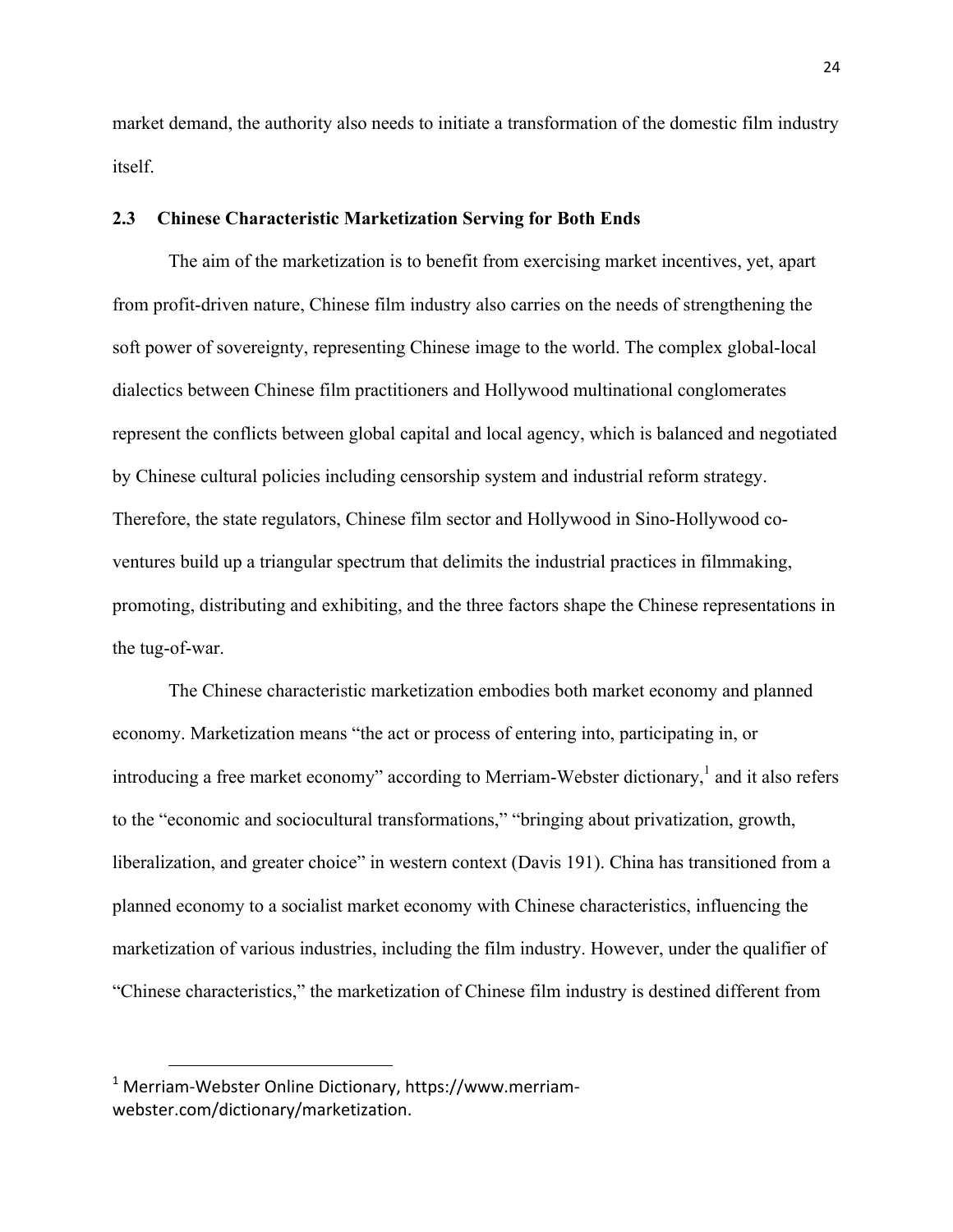the western model. In fact, this transition is supervised and controlled by the Chinese authority, while the industry is enjoying booming investment and favored policies from the state. The unique marketization in China shows the state's internal struggles when the industry is exploring the international market landscape.

To prioritize its own national interest, serving for both the Party's supremacy and the film industry's marketization, the state should take on its roles as "a Party's upholder and a market facilitator" (Su 114). Borrowing from Joseph Nye, the concept of soft power as the ability to attract and to shape the preference of others was adopted by the Chinese government to formulating its own cultural policies in 2011 (Nye 5-6). To advance China's global power through international media platform was enhanced in the "Chinese Dream" speech by Chinese President Xi Jinping in 2013, highlighting the urgent need for promoting a global perception of national strong economic growth, traditional Chinese cultural and characteristic socialism. Since "cinema is a tool of the soft power of nations", the Chinese state is expecting the cinematic apparatus to "better represent China to the world, in charismatic terms, on a global scale", through "easy consumption with formidable global reach and impact" (Vlassis 483; Davis 191, 217). Although the censorship system introduced in the last section can supervise the film industry serving for the state's and the Party's interests through its industrial practices, it still needs to strengthen the power of the film industry itself to achieve this goal.

On the one hand, Chinese regulators introduced industrialized mechanisms to the domestic film sector in the 1980s, aiming to reduce the economic pressure of domestic film productions through an overall commercialization, including a vertical integration of production, distribution, and exhibition sectors, and encouraging privatization and dispersed shareholdings of film production companies. The marketization also contributes to the commercialization in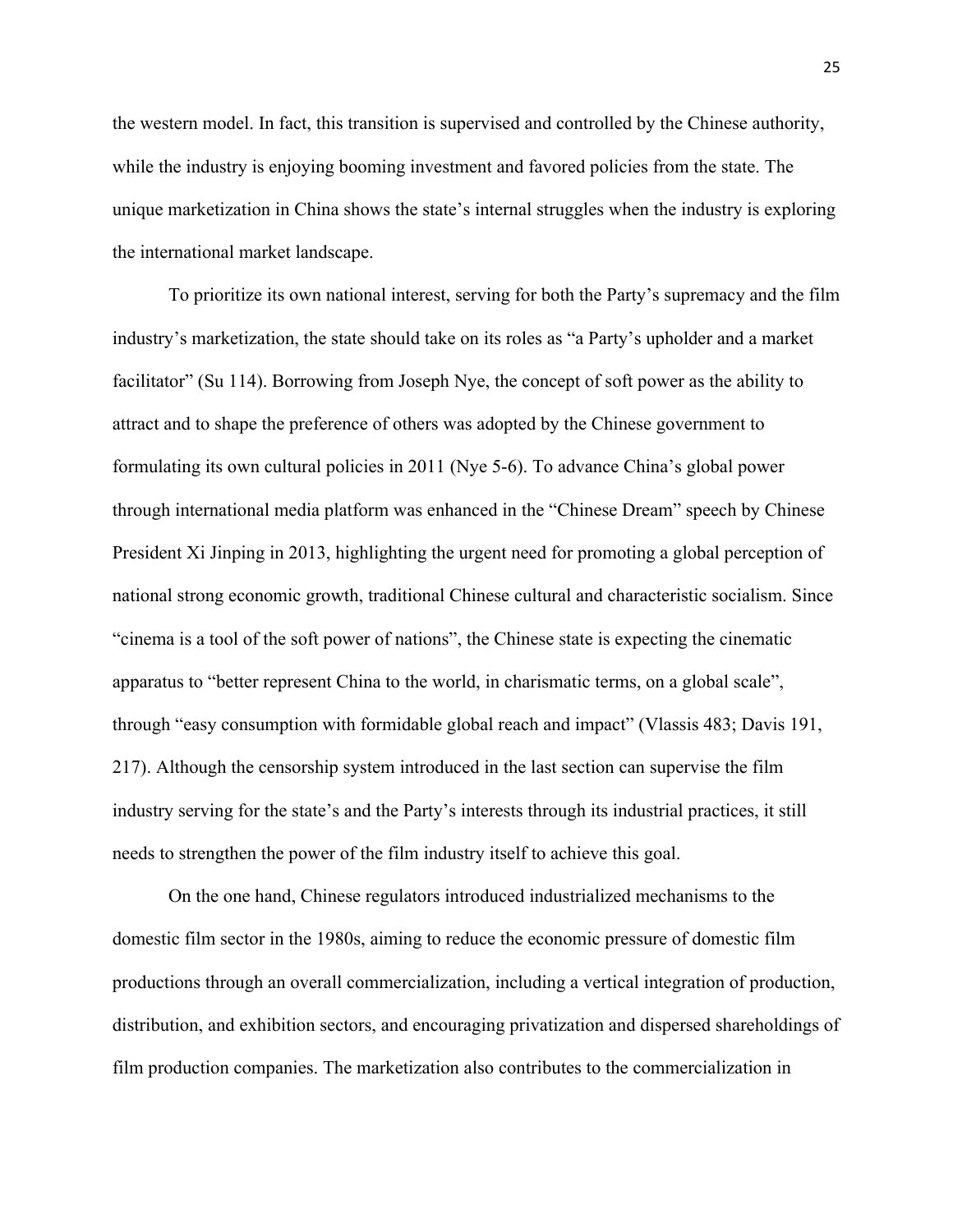content making. Especially after collaborating with foreign film industries, Chinese-made blockbusters are produced based on the established style and mature formula of Hollywoodmade. On the other hand, Chinese authorities tend to "commercialize propaganda", which means to transform the unpopular main melody films into high-concept big-budget productions, or Chinese mainstream blockbusters to be specific, while it simultaneously refuses to lose ideological control over the cultural industry (Wan and Kraus 428).

When the old, giant, clumsy film sector was suddenly pushed to step into the heated competition from the 1980s to the 2000s, the state "employed a variety of administrative measures, mandatory order, market layoffs, and state compensation", which indicates that the marketization of Chinese film industry is a state-crafted transition to avoid either fully free market conduct or overtly tight state control (Su 87). Both market economy and planned economy shape the industrial reform in film sector of China. When it is appropriate, the state let the market run by itself, taking advantage of efficacy, creativity, and flexibility. The government also never hesitates to interfere the deregulated and free market, when it fears the situation may harm the stable operation. The state can quickly act to assert its authority when the market fails to serve the state's interests.

In the 1980s, most films produced by limited state-owned studios scattered in several big cities were not making enough profits to maintain the daily operation of theatres or studios, causing great fiscal trouble to the state. The reform was first implemented in the mid-1980s when local film studios converted into a new system of ownership to ease the burden of the government. They started to manage their own film production, distribution and profits as well, breaking away the designed plans and guaranteed earnings from the Film and Television Bureau (the predecessor of SAPPRFT) (Aranburu 5). Without surprise, these studios all came through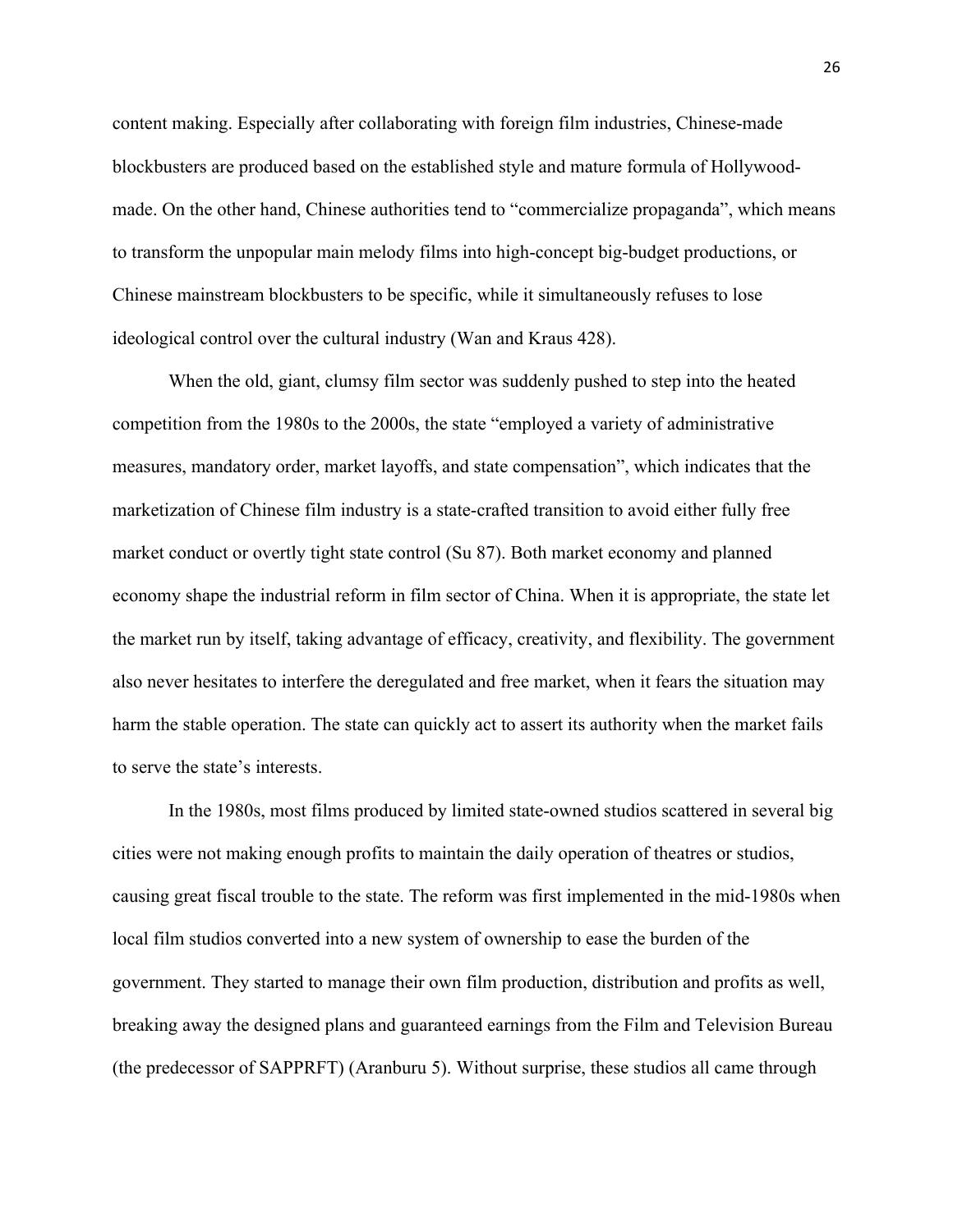fiscal crisis at the beginning, and the situation did not improve until a new revenue-sharing policy and a reform in distribution and exhibition in the early 1990s from the central government (*ibid*).

Both domestic theaters and film studios experienced economic reforms, realizing the power of capital and market. A "transregional shareholding theatre chain" was suggested to establish after a delegation visiting America in 1997, and it was later mandated in 2003 for the sake of building up a controllable national market for exhibition and revenue collection and sharing (Su 81-84). According to "Document 320" in 2000, state-owned studios were required to transform into shareholding corporations, and film groups vertically covering production, distribution and exhibition were suitable for the marketization of traditional film studios.

The state control on capital investment was loosened because the state allowed the industry to take advantage of free money from private and foreign sectors. The overall openingup in China brought about loosened regulation and flexible market strategies to various industries. Domestic private investments, along with capitals from Hong Kong and Taiwan, flew into the film production and distribution. After the enforcement of "Document 3" in1993, the state not only encouraged private money invested in state-owned enterprises but also broaden ways for the establishment of private media corporations. Additionally, foreign investments were allowed in Chinese theatres (although they were refuted a few years later), and oversea investors could also fund in revenue-sharing film production up to 49 percent. The multiple investments in film industry directly result in the changing nature of film production from cultural policyoriented to market incentive-oriented because both private and oversea capitals serve business interests rather than political pursuits in a market-driven industry. Between 2002 to 2005, at least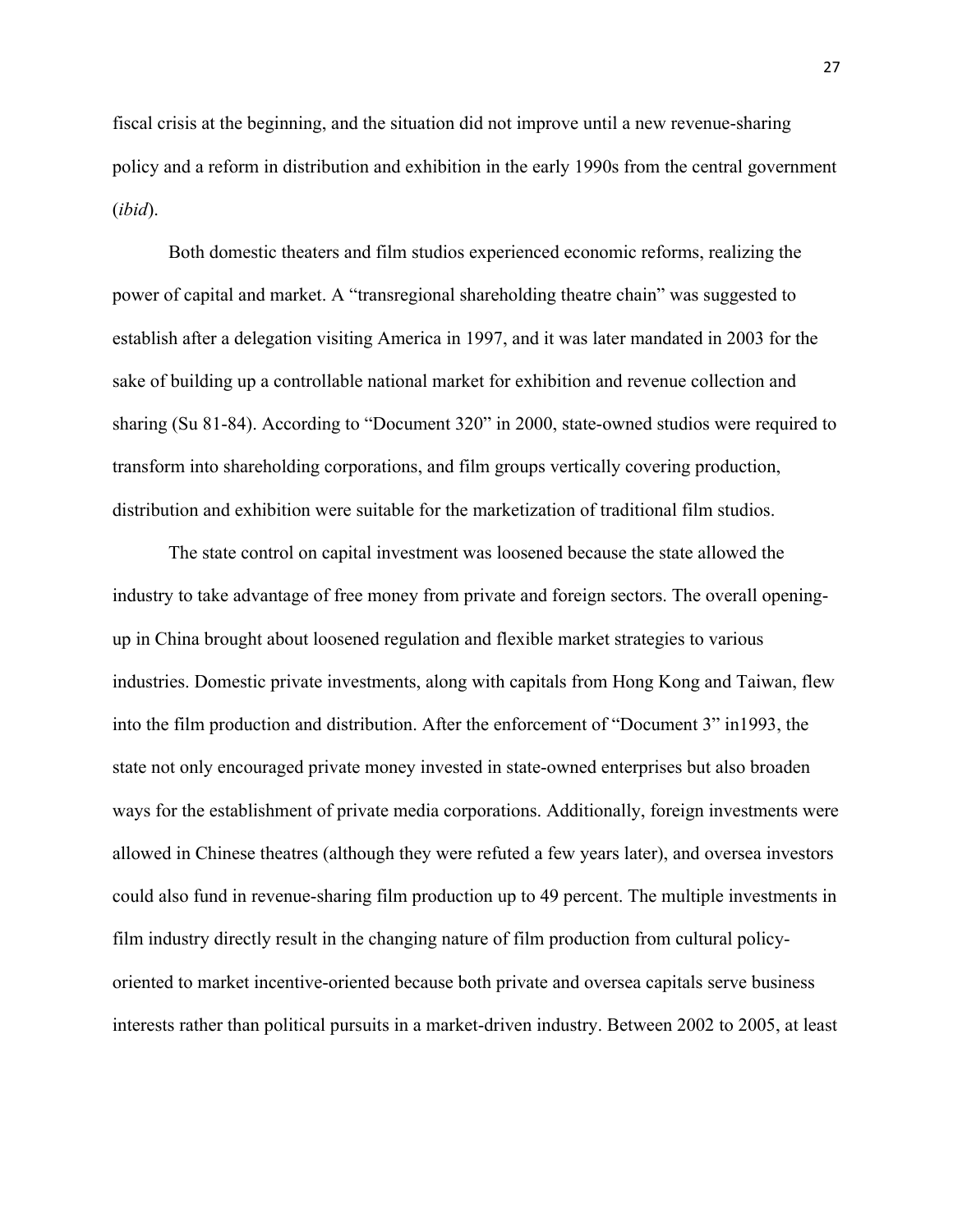eight out of ten most profitable films each year were produced or funded by domestic private investment or overseas capitals (Su 90-91).

However, the government still tightly controls the film industry by "narrowing down market access" (Davis 207). Different from Hollywood's Paramount case in 1948, which prohibited film producers owning their own theaters and screening exclusively films produced by themselves, the Chinese state is encouraging media conglomerates who produce and exhibit simultaneously to decrease competition and guarantee the profits. As one of the most heavyweight film conglomerates, the China Film Group Corporation transforms into the biggest shareholding, central governing, venture group, with expanded subsidies from production, distribution, exhibition, broadcasting, to other industrial linkage such as real estate development and equipment manufacturing, concentrating recourses for the better and tighter regulation of the government. This state-owned film company also is responsible for all the revenue-share foreign film importing and domestic film exporting, letting the state hold the total power of choosing films according to its different political, economic or cultural demands.

The contradictory between the free market economy and Chinese characteristic marketization is originated from the changing cultural policies towards the film industry. In the Sixteenth National Congress meeting, film is officially redefined as a cultural industry, and the cultural industry as a propagandized tool should serve for the socialist core-value system ("shehui zhuyi hexin jiazhiguan" in Chinese), which was defined by President Xi in 2007. Therefore, film functions as a vehicle for the promotion of socialist ideology, and the marketization of film industry aims to better serve the state and the Communist Party, not just corporations, industry, or the marketplace itself (Davis 197).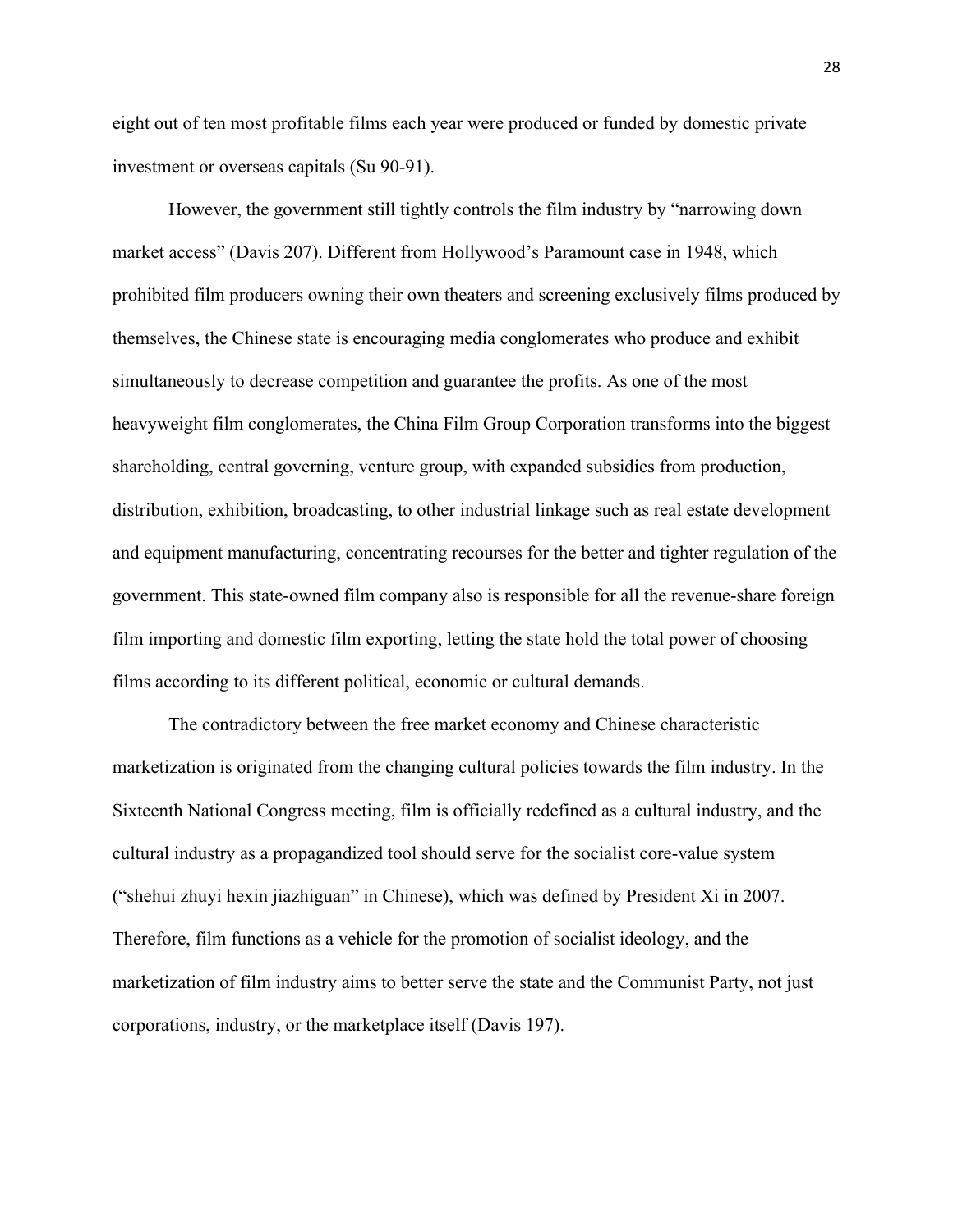In addition to the marketization of the framework and construction of the film industry, a reform on the content making should be carried out simultaneously. The marketization started from the production of commercial high concept films ("dapian" in Chinese), followed by Main melody films, initiated in 1987, which have always been one of the favorite propaganda tools for the Party to promote its socialist ideology and leadership's virtue.

Since the early twentieth century, high concept films filled Chinese theatres, most of them from Hollywood and several from domestic film studios. The high concept films are big budget, starred by famous actors, with splendid visual effect and thrilling storyline. This kind of highly entertained film genre was soon learned and borrowed by Chinese directors who had ambition in producing best-selling films. With investments from Hong Kong and overseas capitals, Chinese domestic-made big budget films have gained an increasing market share since 2004, more than half of the sales in national theaters belonging to Chinese blockbusters (Su 40). On the list of top ten highest-grossing films in Chinese market, seven of them are Chinese made with more than fifteen billion dollars' sales in total. Directors like Zhang Yimou and Chen Kaige who used to produce realistic films with profound social meanings turned their heads to making event films with heavy investment and famous stars. *The Promise* (2015) and *Curse of the Golden Flower* (2006) unlocked the secret formula of producing domestic blockbusters.

However, the Chinese film industry can no longer be satisfied with enjoying marketable and profitable media productions, because the demand of promoting the Chinese image worldwide as a soft power compatible with the country's current economic status and the thirst of going internationally by the state-owned and private production corporations in the profitdriven industry require Chinese media industry to seek for global influence. Hollywood blockbusters have in fact been far more effective in promoting China than China's films based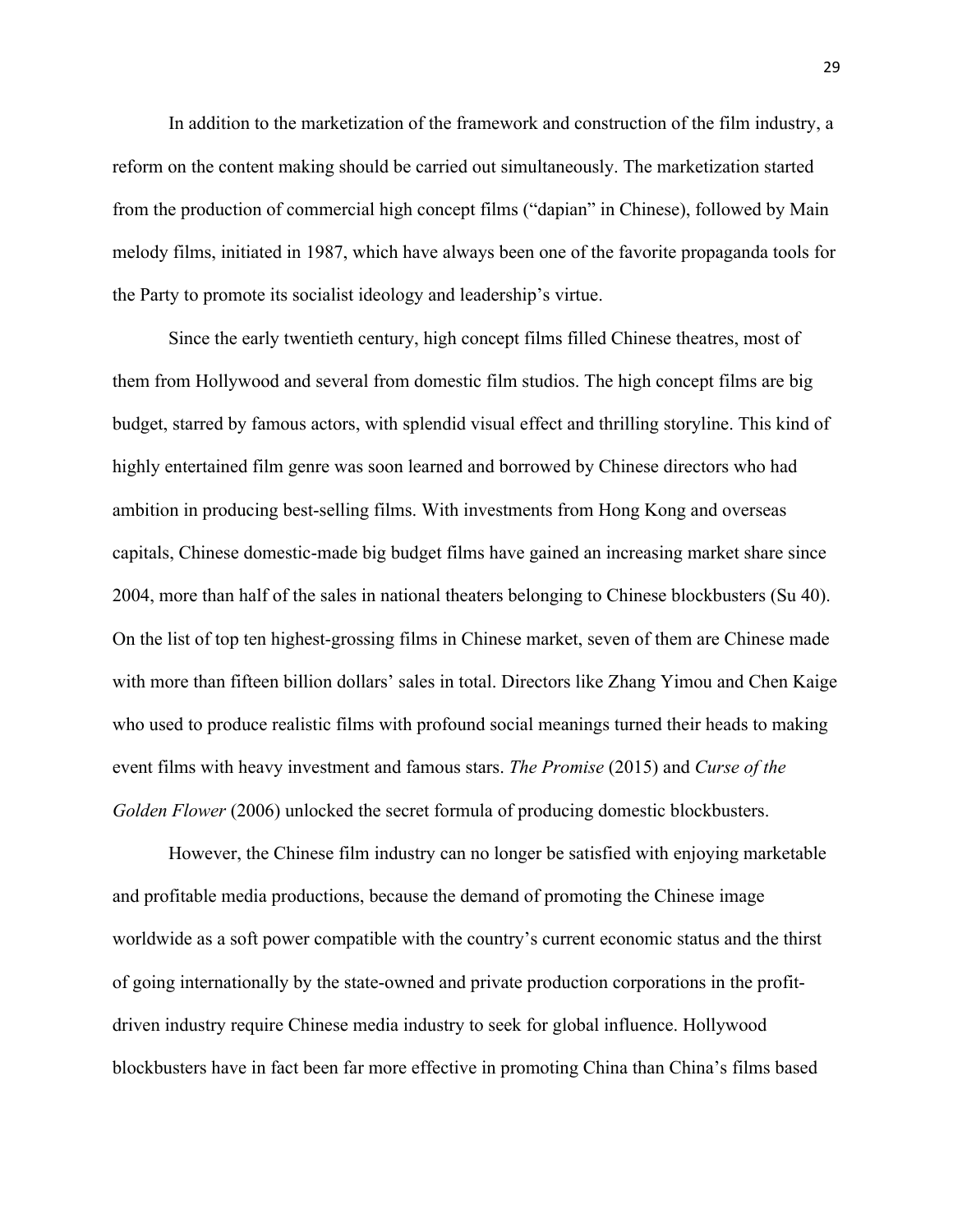on two reasons (Rosen 2011). The first reason is to promote the Chinese image around the world as the state's top priority for Chinese films, which heavily relies on Hollywood's global audiences who are stable and loyal and are willing to accept the ideologies that promoted in films. And the second reason is that Hollywood is also eager to make a deal with China due to its potential market and huge box office sales (*ibid*). Therefore, it is inevitable for Chinese film industry to collaborate with Hollywood as an important part of its marketization. The coopetition between the two film industries greatly influences the representation of China in co-produced films. An image of a Kung Fu country with mysterious spectacles and advanced skills/technologies is accepted and shared by audiences around the world, making Chinese representation as a cultural pastiche of Chinese cultural markers and Hollywood's aesthetics and genres.

Among Chinese filmmakers who want to produce global hits, there is a consensus that contemporary Chinese filmmakers must rely on their Hollywood counterpart to stand firmly in the global market, decreasing misunderstandings due to cultural alienation. According to Zhang Yimou, the director of *Hero*, *House of Flying Daggers* and *The Great Wall*, "the way the market is right now, we (Chinese filmmakers) can't make an internationally successful film on our own…. If we didn't have Matt Damon, if we didn't speak English in the film, then it would just be a purely Chinese film" (Qin, 2017).

A successful example of multiple collaboration is *Crouching Tiger Hidden Dragon* (2000), co-produced by companies from mainland China, Hong Kong, Taiwan, and Hollywood. It was produced mostly by Chinese talents, yet it took up Hollywood's tastes rather than following a traditional Chinese aesthetics of wuxia cinema. Here I compare Ang Lee's auteur with the style of Hong Kong wuxia films. The latter was flourished in Hong Kong in the 1960s,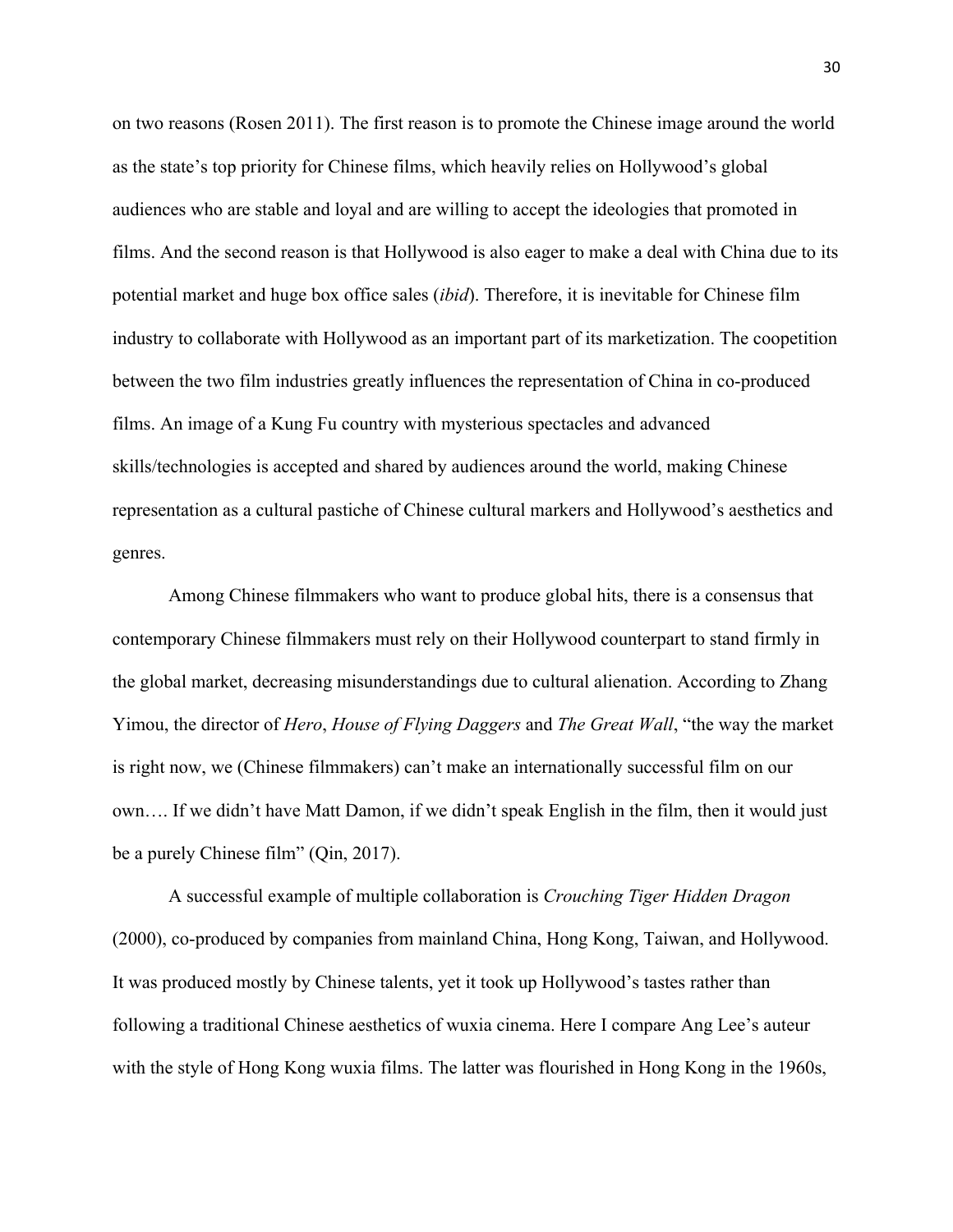mainly produced by Shaw Brothers and Cathay, promoting nationalism and heroism in realist portrayal, whereas Ang Lee's wuxia film is an evocation of Orientalism, exemplified the success of transnational production in Hollywood's style (Teo 13). The spectacle in *Crouching Tiger*, presented through a setting in a "distant land of an imaginary China", demonstrates that the "premodern China's exotic landscape and martial arts are stereotypical images of Chineseness that travel in shared culture and visual domains transnationally" (Szeto 54). The ambiguous landscape in the film can be transplanted to the vast land of Western America, filled with the horse-chasing and romantic nudity scenes familiar to Western audiences (*ibid*).

Zhang Yimou's *Hero* (2002), *House of Flying Daggers* (2004) and other following martial art films, also imitates *Crouching Tiger*'s aesthetic condensation of Chinese culture into spectacles, and further simplifies the martial arts into symbolic actions with the help of computing processes and fast cutting, providing merely visual wonders instead of a more profound Chinese warrior culture. Therefore, Ang Lee's and Yimou Zhang's wuxia films represent "a triumph of globalization" when they surrender to Hollywood production standards and "testify [to] the triumph of the Hollywood-style commercial mode of film production in China", leaving Chinese representations as hybridized cultural pastiche (Su, 142; Szeto, 54).

Domestic filmmakers also borrow the popular genre of Hollywood blockbusters. Although the established formulas of fantasy and sci-fi genres are always technology demanding and capital consuming, an increasing number of made-in-China fantasies and sci-fis with elements of Kung Fu, ancient fairy tales, and hyper-advanced skills have been produced by transnational media conglomerates who hold abundant capital and master high technology in film production and post-production. For example, the highest-grossing big-budget in China so far is *The Mermaid* (2016), which is a modern romantic fantasy of a historic legend remake. And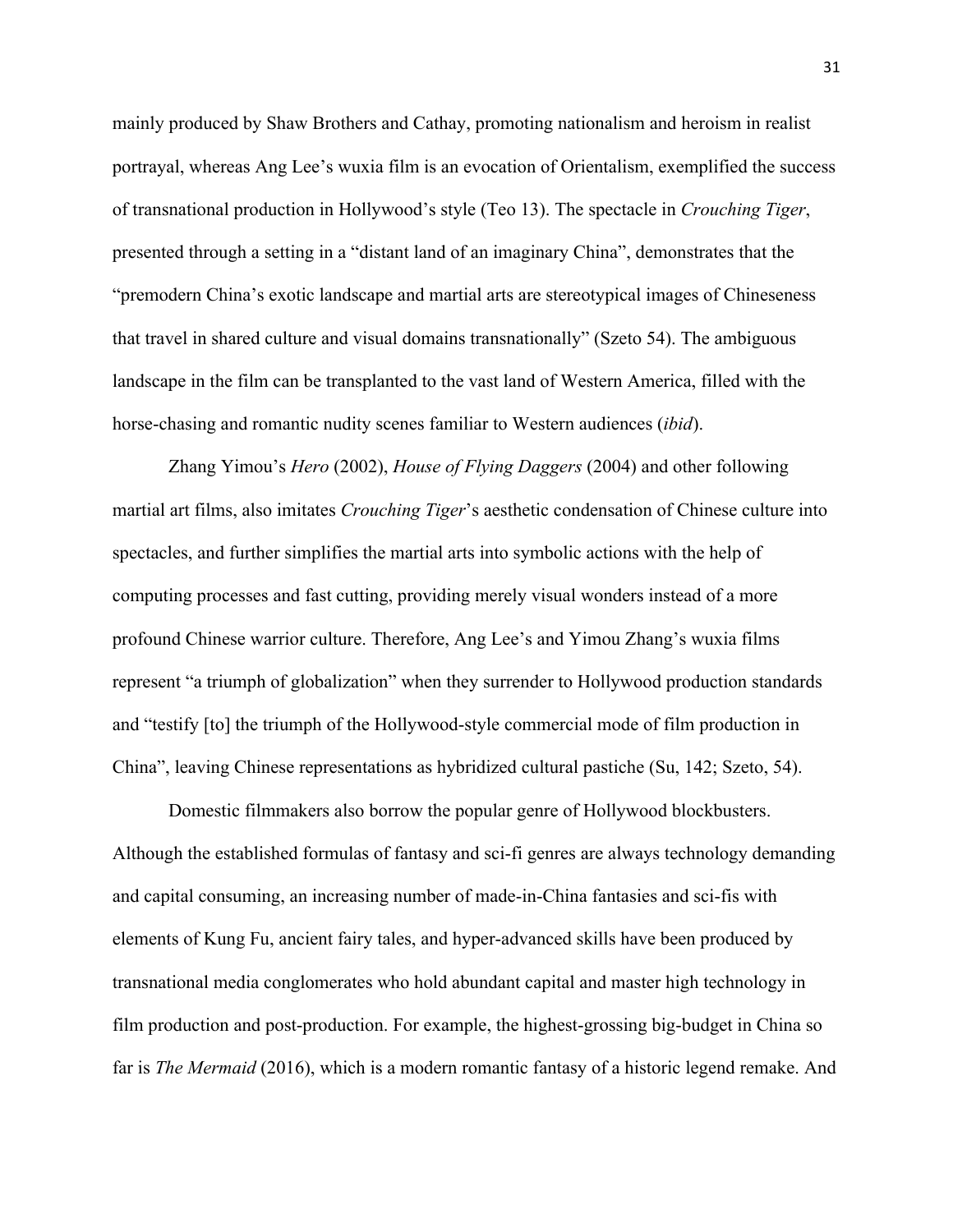*Monster Hunter* (2015)'s domestic box office surpassed Hollywood's global blockbusters *Furious 7* and *Avengers: Age of Ultron*, showing that Chinese filmmakers are fully capable of producing 3D fantasy/action/adventure film.

Borrowing the successful experiences, the China Film Group (CFG, latter called China Film Group Corporation) collected sources from the top levels of the industry, got sponsored from the government, and built up an A-list team, to shoot the first high concept main melody film in 2009. *The Founding of a Republic* is a main-stream film to celebrate the birth of the People's Republic of China, packaged by film stars, high concept values and large production expenses. This film portrays positive images of the Party, in a patriotic, politically correct and highly marketable way (the highest sale for domestic film with more than 400 million yuan in 2009 (Hai)). This film breaks a path for main melody pictures, and its following series, *The Founding of a Party* (2011) and *The Founding of an Army* (in production) are both films honoring commercialized ideologies, showing "reconcile revolutionary propaganda and marketoriented movies and to rejuvenate the worn-out [blockbusters]" (Davis 205).

The changing cultural strategies and industrial adjustment, however, led to ambiguous cultural policies. To maintain the supremacy of the Party, both local and foreign films are all subjected to heavy-handed control and censorship; furthermore, the free market is enslaved to the state-crafted economy, consumerism is influenced by absolute authority, and propaganda consumes top resources, leaving limited creative space for domestic art films and commercial films. Therefore, Chinese film industry shares the same economic and creative pressure with their Hollywood counterpart in the Chinese market. When Hollywood finds that the interests of Chinese government and the market "often diverge", it seeks access to the market by collaborating with Chinese film production companies (Wan and Kraus 420). Meanwhile, since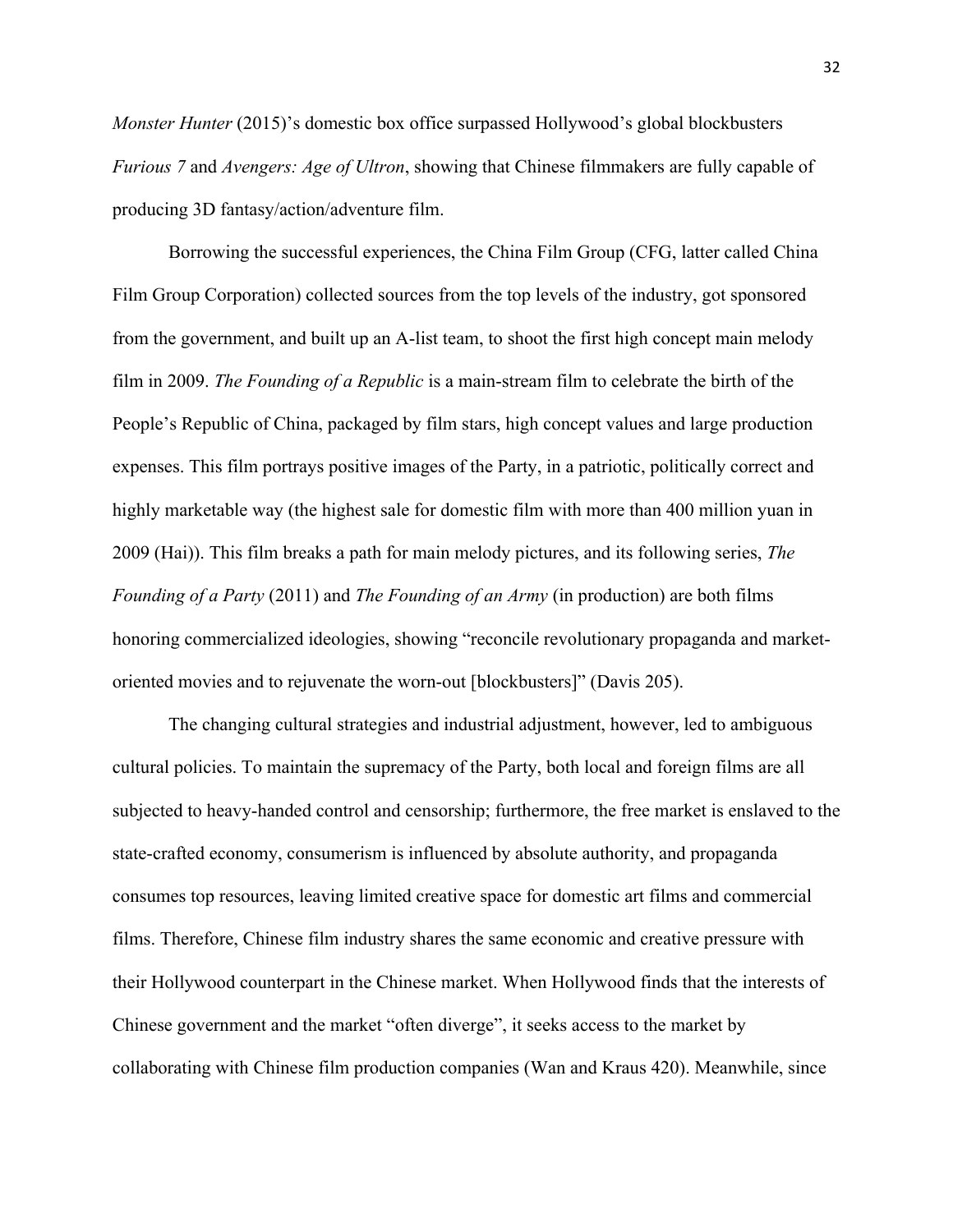more private Chinese film companies are allowed in the game, it is a short-cut to collaborate with Hollywood giants to acquire new technologies and adapt to the competitive environment.

In addition to the state-holding enterprise like the China Film Group Corporation, private media giants in China, such as Wanda Group, Huayi Brothers, and Bona Film Group Limited have stretched across borders to cooperate transnationally with foreign business. All three media conglomerates own from several to dozens of subsidiary corporations, covering all necessary links of film making, which guarantees profits from each procedure and control through vertical integration. It sounds familiar because that is exactly what Hollywood studios did in the golden age during from the 1920s to 1960s. However, Hollywood's very success nowadays lies in converting an overall producing enterprise to assigned tasks operated by independent contractors.

Despite the censorship like the sword of Damocles hanging above, today's Chinese media conglomerates look like and act like Hollywood giants in its 1940s, when loads of films are waiting to be produced, large share of the market is expected to seize, and great amount of hot money is invested in massive production. Today's Hollywood is seeking collaboration with these Chinese partners, just like the "old self" meeting with the "young self", feeling intimately though thinking differently. Huayi Brothers Pictures LLC. signed cooperation contract with American STX Entertainment, co-producing 18 films before the end of 2017 (Graser and Lang). The cooperation includes joint investment, shooting, and distribution in both countries. Hunan TV & Broadcast plans to joint venture with Lionsgate Entertainment Company on 50 blockbusters, an investment of total 1.5 billion dollars in the future three years. The reckless Wang Jianlin, the CEO of Wanda Group, shows the most ambitious plan, to build Qingdao Oriental Movie Metropolis as the world's biggest media studio, which is created to "capitalize on the deconstruction of the Hollywood business model" (Shih and Henry 49). Wanda Group's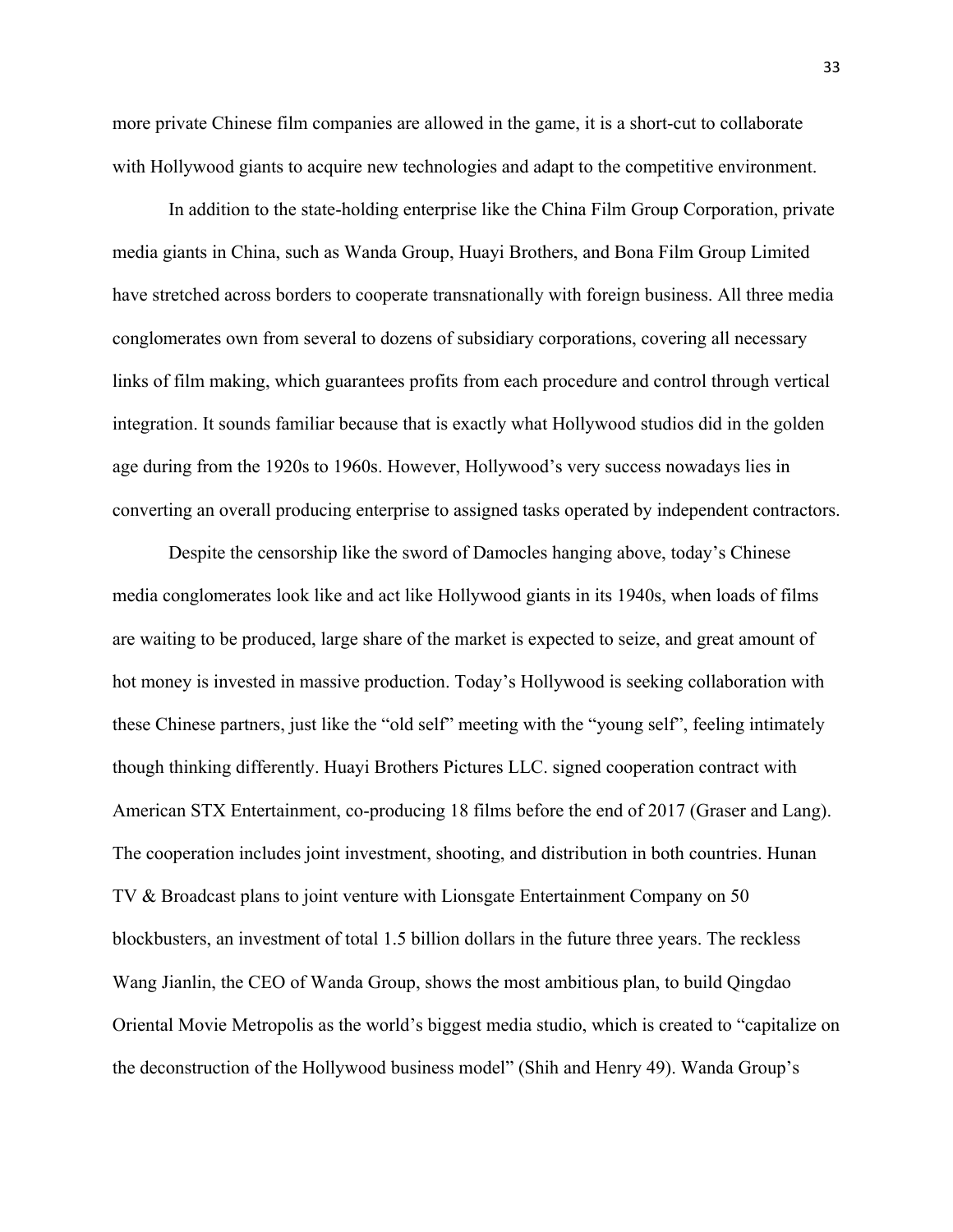expansion, no matter successful in the future or not, represents the ambition of Chinese filmmakers, that is, to build a Hollywood-like Chinese film industry instead of being a good partner with it.

Marketization with Chinese characteristic is partly different from the market economy in western context. The latter guarantees all parties enter and compete on a "level playing field", and it is free as for the capital invested in it (Davis 219). For the case in China, the marketization of domestic film industry has created an ever-integrated media giant, absorbing most of the privileges from the market and the regulation, leaving limited space for outsiders, including those from Hollywood. Hence, Hollywood is seeking to collaborate with Chinese partners for a larger share of the market, turning itself from an outsider to a half-insider. Serving the state's interests, Chinese film industry also shoulders responsibilities to promote China to the world, a task that can't be done only by the domestic filmmakers themselves. Therefore, it is necessary for Chinese media conglomerates to collaborate with Hollywood's counterparts due to the overlapped interests in both Chinese and global markets. With censorship system functioning as leverage power over Sino-Hollywood coopetition, three entities together build up a spectrum that covers and regulates all the industrial practices and outcomes between China and the United States. Being the products of such collaborations, the Chinese representations are portrayed as both China-friendly and market-friendly based on a mixture relation between cultural markers and market building.

### **3 CASE STUDIES**

As discussed in the previous chapter, Sino-Hollywood collaboration in film industry is urgent and inevitable. This kind of cinematic cooperation always featured by Chinese cultural elements, which, as concluded, are shaped by both domestic censorship and requirements from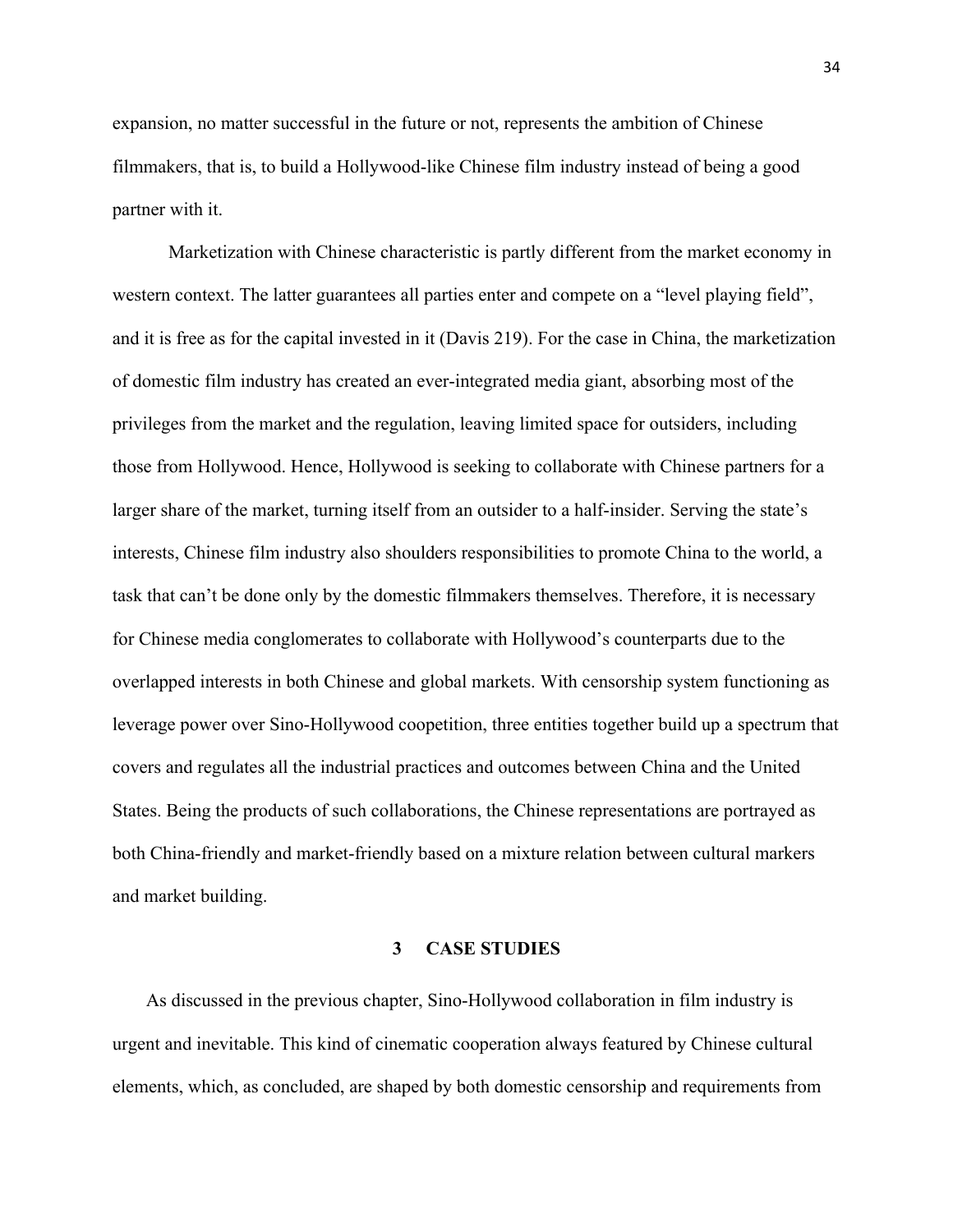the global market. Operating within the regulatory framework set by the authority, the globallocal interplay of seizing the global power between two major media players altogether builds up a compromised cultural identity of China in these Sino-Hollywood joint ventures, which reflects a market-oriented strategy adopted by the multiple players, the encounter of Chinese nationalism with a global market system, and a shared cultural image of China accepted by the global audiences. This compromised representation of China not only avoids any sensitive portrayal that may go against the Chinese censorship but also combines Chinese elements with globally well-received concepts in Hollywood blockbusters to form into a cultural pastiche that caters for the global market and audiences around the world. What is needed to be pointed out is that, the genres, features and cultural elements in such co-produced films have already been proved successful in the context of global media, hence, the market and audiences around the world have been familiar with such portrayals. To be specific, the image of China, a Kung Fu country with strong scientific and economic power in modern society and with mysterious skills and mythological dragon tales in ancient era is widely accepted by both Chinese censorship and the global audience. In addition, anything that is politically correct can be added to the representation of modern China, taking a strong female character with a general spirit of humanity for example.

This chapter is going to verify such image of China in Sino-Hollywood co-produced blockbusters, adopted an integrated cultural-industrial methodology from Caldwell (2009) to reveal the industry's conversation on "off-screen media production work worlds" in addition to textual and format analysis of films (200). Centering on three films, *Iron Man 3* (2013), *The Martian* (2015) and *The Great Wall* (2016), respectively representing three major types of film cooperation between filmmakers from China and Hollywood, this chapter aims to identify how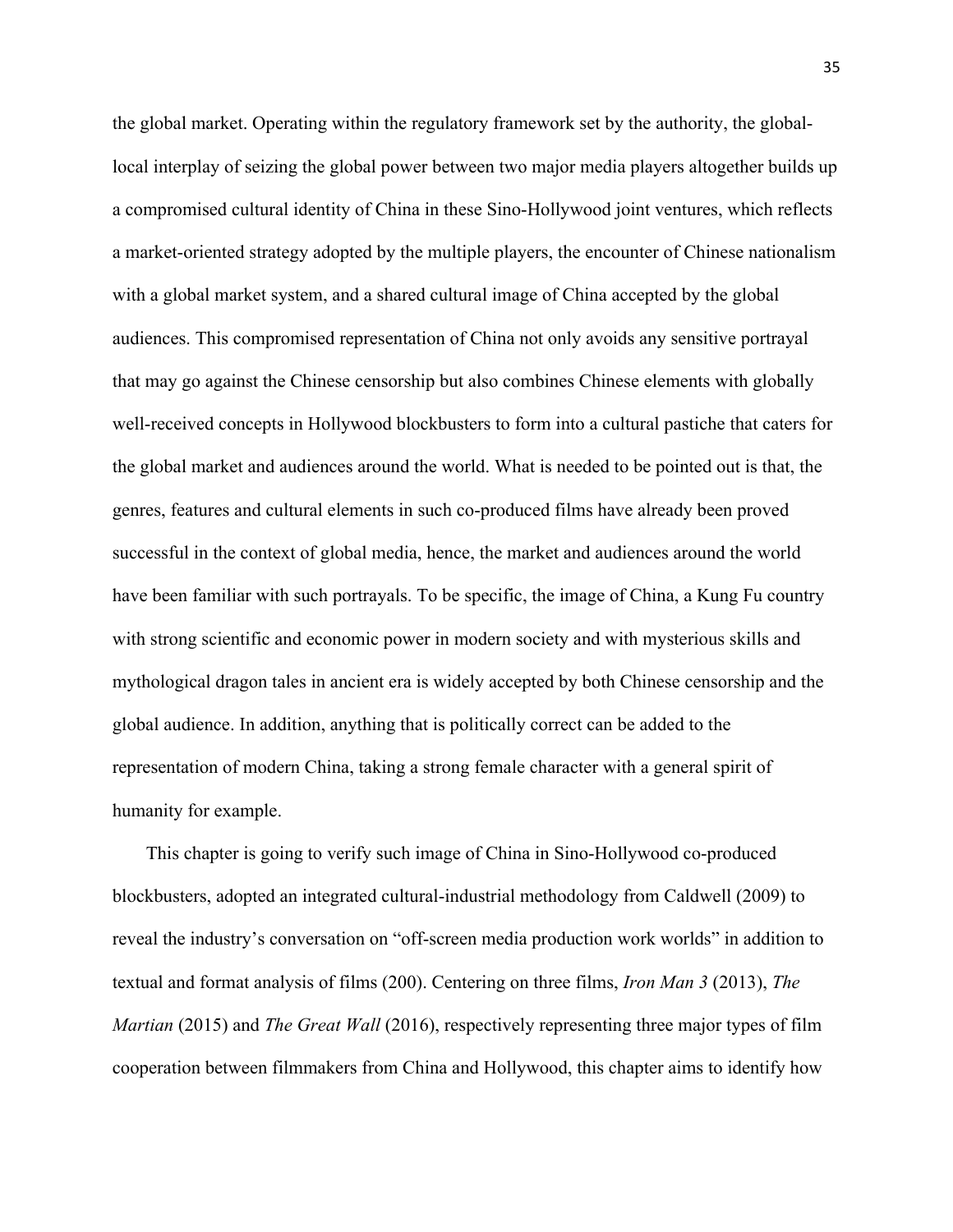individual practitioners from different agencies perform production practices so that Chinese representations in these three films are portrayed and reaffirmed as a shared cultural identity that is proved marketable though it is a compromised one simultaneously.

# **3.1 Methodology**

To understand the reappearance of Chinese representations in Sino-Hollywood coproductions, a discourse analysis will center on three films, *Iron Man 3*, *The Martian* and *The Great Wall*, in this thesis. The reason I have chosen these three movies is that they respectively exemplify three kinds of Sino-Hollywood co-productions, which are, correspondingly, "Chinese style co-production," "Faux-production," and "Hollywood style co-production" (Kokas 70-76). The analysis of discourse is not reduced to an investigation of deconstructed word games, but will also study the formation of cinematic texture, how different institutions organize the process of production, and how the three films correlate to their varied trade agreements. This chapter also identifies specific industrial conversations, investigate various promotion and distribution strategies, and, most importantly, the individual production cultures that shape all facets of the co-productions and film collaborations. In general, the method aims to take the media industries and the discourse they generated into account, which are often ignored by cultural studiesoriented approaches, and to combine film "theory" and film "work" (Caldwell, 2008, 7).

By collecting and interrogating trade publications, interviews of creators, press releases, and film texts, this chapter foregrounds on the industrial discourses around the planning, producing, distributing and marketing of transnational blockbusters, to decode a "selfrepresentation, self-critique, and self-reflection" media production process, and to connect each character or representation in these films with the specific mechanism, which reflects and assembles different aspects of the shared cultural identity of China (Caldwell, 2009, 201).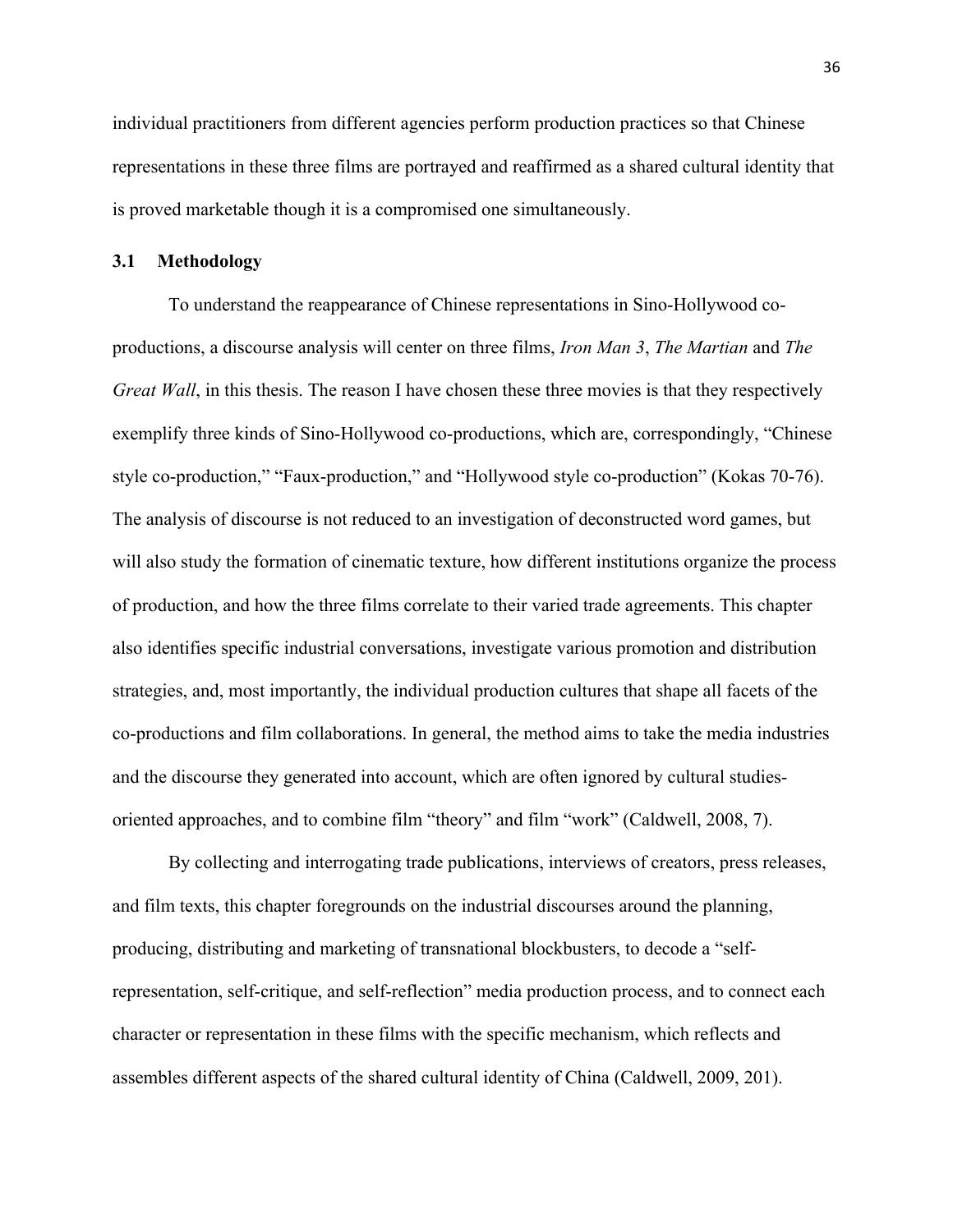To get thorough access to the industrial conversations, every link in the industrial structure and is indispensable for understanding the full gamut of it. The dynamic power relation is labeled by cultural studies, yet it is embodied through various industrial policies and practices, performed by industrial workers who act as both creators and receivers. Every shooting site provides a spectacle for anyone witnessing it. Just outside the designed camera aperture, film personnel "form a preliminary audience in the production process" (Martin 63). The immediate audience group and the filmmakers are highly coincident on site. Therefore, decisions about how particular scene is shot and how individual character is performed can't be executed before the production, but are shaped during the production process. These below or above the line film creators like the first-hand audiences interpret the imagery that reflects to them, as a part of the self-reflective mechanism of the film industry. Especially in the three selected co-produced, film personnel from the East and the West project the international audiences, which, in turn, contribute to the formation of the single prevailing cultural representation shared by the world.

To be specific, carefully analyzing the texts and contexts of the three modes of coproduction helps to analyze the discourses of the selected films. China-International Film Co-Production Handbook, jointly issued by the China Film Co-Production Corporation (CFCC) and the Motion Picture Association (MPA) regulates the standards and principles of each mode. These three modes of co-production attest to the current media collaboration between China and Hollywood, indicating how dynamic participation from the two parties brings about the negotiations during the whole process of film co-production. For example, the varied promotional strategies in the Chinese market and the United States are due to different political and commercial demands. Therefore, it is reasonable to collect the trade news covering the initial creation, pre-production, post production, distribution and promotion of the three films. A wide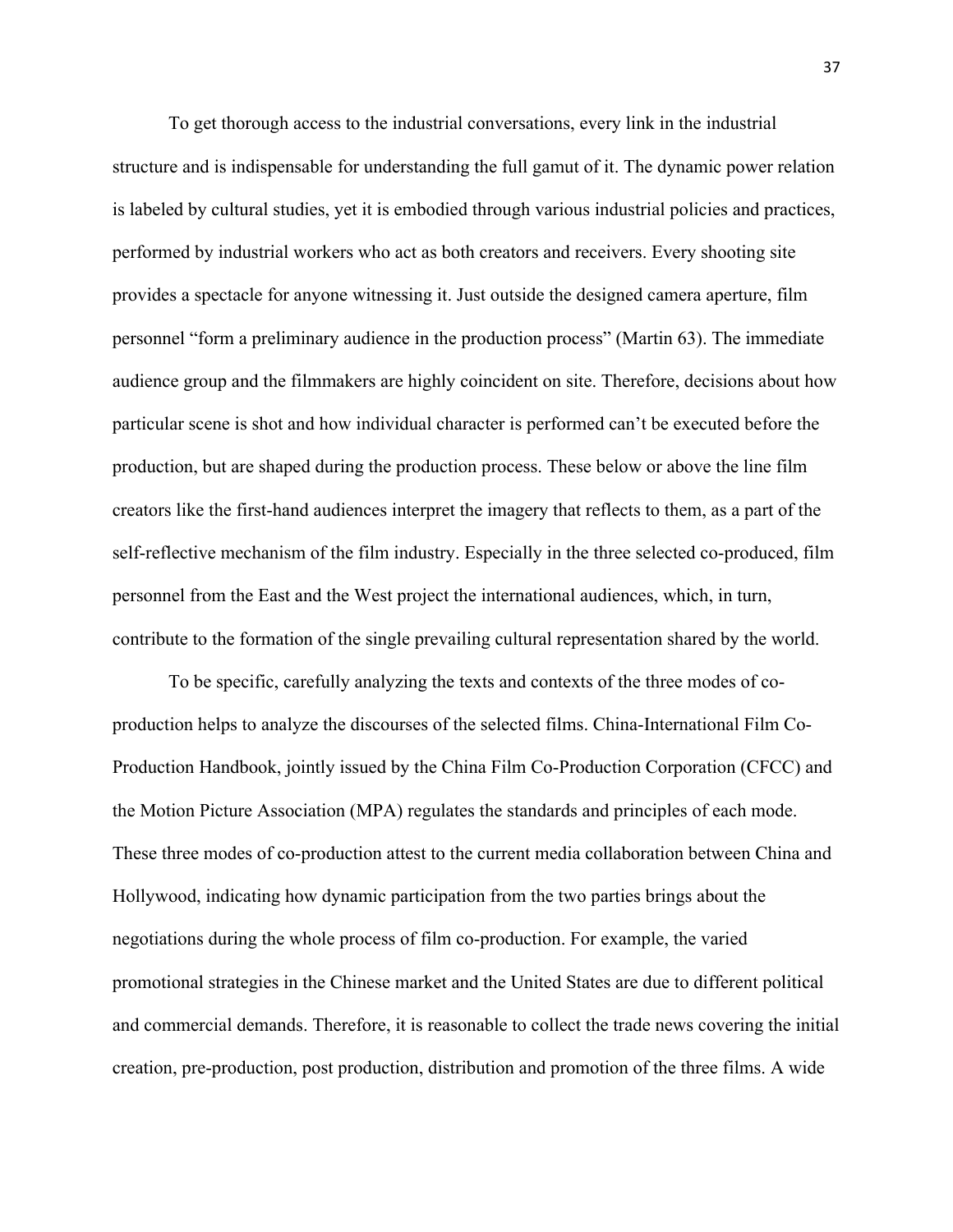range of sources will be collected from film trade publications to analyze transnational collaborations, both from the United States and China, such as *The Hollywood Reporter* and *Variety* telling the story from the context of Hollywood, and *Entgroup* and *Mtime*, website portals for Chinese cultural industry. Since the blooming Chinese market calls attention to American professionals, the same situation happens to Chinese scholars and practitioners in the film industry. It is necessary to learn the coin from two sides simultaneously, that is, to be informed on a single issue from two different sides in order to know how the leverage functions in-between during the completion and collaboration.

It is also important to know the feedback from different markets. The same film may receive distinct reactions due to the diverse aesthetic appreciations, promotion strategies, critical reviews, favored policies and other individual factors. To connect the market behaviors and the nature of the media practices is fundamental for the analysis of how cultural manifestation serves for the business rather than cultural or political pursuit. For example, *Warcraft* as a Chineseinvested Hollywood tentpole film won in Chinese market yet lost in American box office, although critical reviews from both countries were negative.

This multifaceted methodology is also adopted by John Caldwell in his methodological book (2008), *Production Culture: Industrial Reflexivity and Critical Practice in Film and Television*. He advocates the study of critical industrial practices, and to treat film (and TV) industries as important sites of cultural meaning. This multi-facet method enriches one's understanding of media texts on production and reception.

In his book, Caldwell focuses on media labors in LA's film and television industries, examining how these workers reflect their individual production culture in a larger industrial context through extensive interviews and access to rich resources. For him, production cultures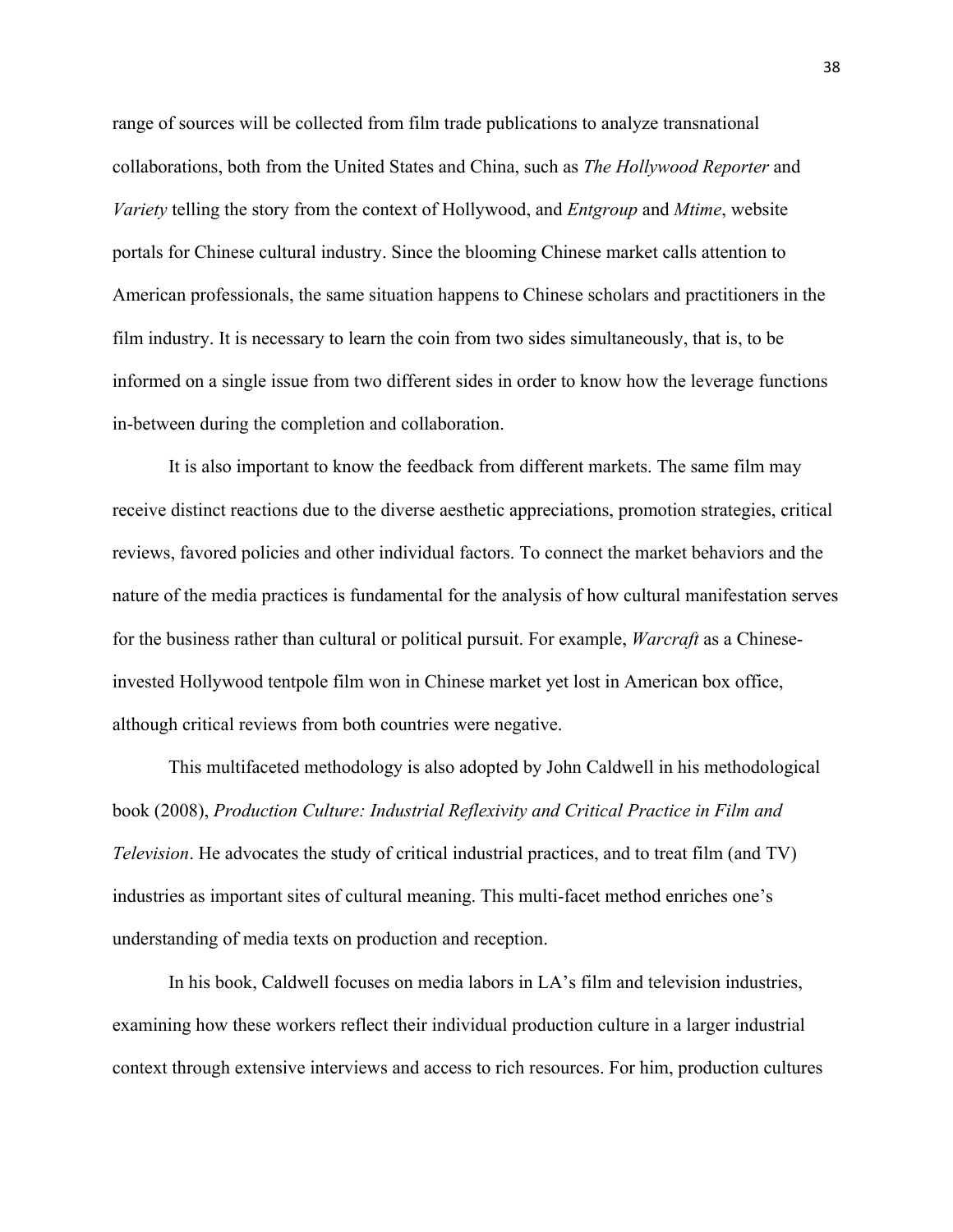are "far too messy, vast, and contested to provide a unified code," therefore, his method, though including various research approaches, is in fact "closer to the ground" by seeking the "industrial masonry, cultural textures, and social mortar" centering the industry (Caldwell, 2008, 36). He believes the background stories behind the industry are as important to the industrial workers as to the audiences. He recognizes the production of culture within the industry, and he embraces the production process as an ever-changing source of media studies.

Represented by Caldwell (2008), Julie D'Acci (1994), Mayer Vicki (2009) and other scholars all devoted to critical media industry studies. By foregrounding the status of creative industries as the culture, media production research articulates questions of media labor and institutional context in a dialogue with debates about identity, meaning and representation. Derek Johnson alerts us to the danger that paying too much attention to industrial analysis may have "the tendency to treat media industry insularly, artificially cordoning off its work cultures from the realm of consumption and the micro-politics of everyday life extending to that realm" (Johnson 50). Therefore, it is important to look beyond the inside world of the industry and to examine how discourses outside the industry, such as cultural studies and political economy, have shaped or been shaped by the production culture.

# **3.2 Three Types of Film Cooperation Between China and Hollywood**

Based on the regulations set by SAPPRFT, three types of co-produced film are allowed shooting in China, which are co-produced, assisted and entrusted, and, among them, only the coproduction films enjoy the favored policies, including exempting from imported film quota and sharing as high as  $43\%$  after-tax tickets sales. <sup>2</sup>In order to meet the minimum standards of approved co-production, the co-produced film should be jointly invested by Chinese (no less

<u>.</u>

 $2$  China-International Film Co-Production Handbook, 2014, 2-3.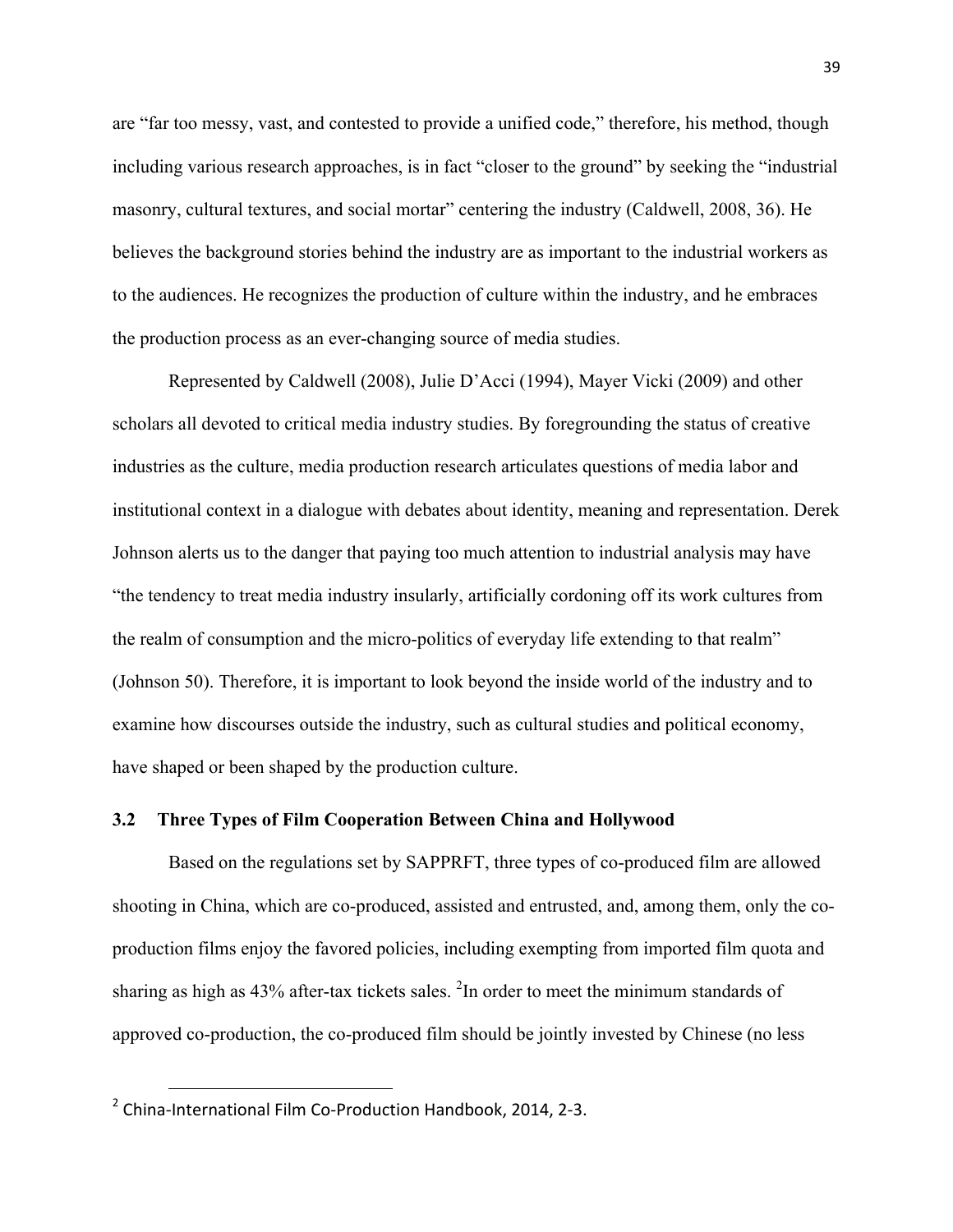than 20%) and foreign parties, who will share the copyright of the film and take the risk of the project, and should feature Chinese culture elements prominently with at least one-third of Chinese characters. <sup>3</sup>Despite the written principles, the demand of "featuring Chinese elements prominently" is rather vague for filmmakers to understand, just like other censorship regulations implemented by the Chinese government, which empowers the authority to control more flexible.

Chinese authority endeavors to take advantage of long-term cultural influence and global cultural power from this kind of co-productions. Filmmakers from two sides are driven by market incentives, in contrast to the state's political and cultural purposes. For Hollywood producers, the most direct way to benefit more from Chinese market is to co-produce films with Chinese partners. However, the films they sent for approval in some cases fail to meet the minimum standards according to Chinese government although they intend to regard their films as qualified co-productions (Miller et al. 83-87). The reasons are complex, and one of them originates from the different definition of film co-production in the United States which causes such confusing scenarios. Another reason is that partners from Hollywood may be reluctant to sacrifice its economic concerns for larger global market to cater for the strict standards although they are usually pandering to the second-biggest market.

According to Aynne Kokas (2017), she classified the film collaboration between China and Hollywood in several types, including co-production in Chinese style, co-production in Hollywood style, faux-productions, assisted productions, talent exchanges, commissioned productions, and buyout films (70-81). According to her description, co-production in Chinese

<u>.</u>

<sup>&</sup>lt;sup>3</sup> "Structuring a Sino-Foreign Co-production", *Chinawood Society*, http://www.chinahollywood.org/about-co-productions.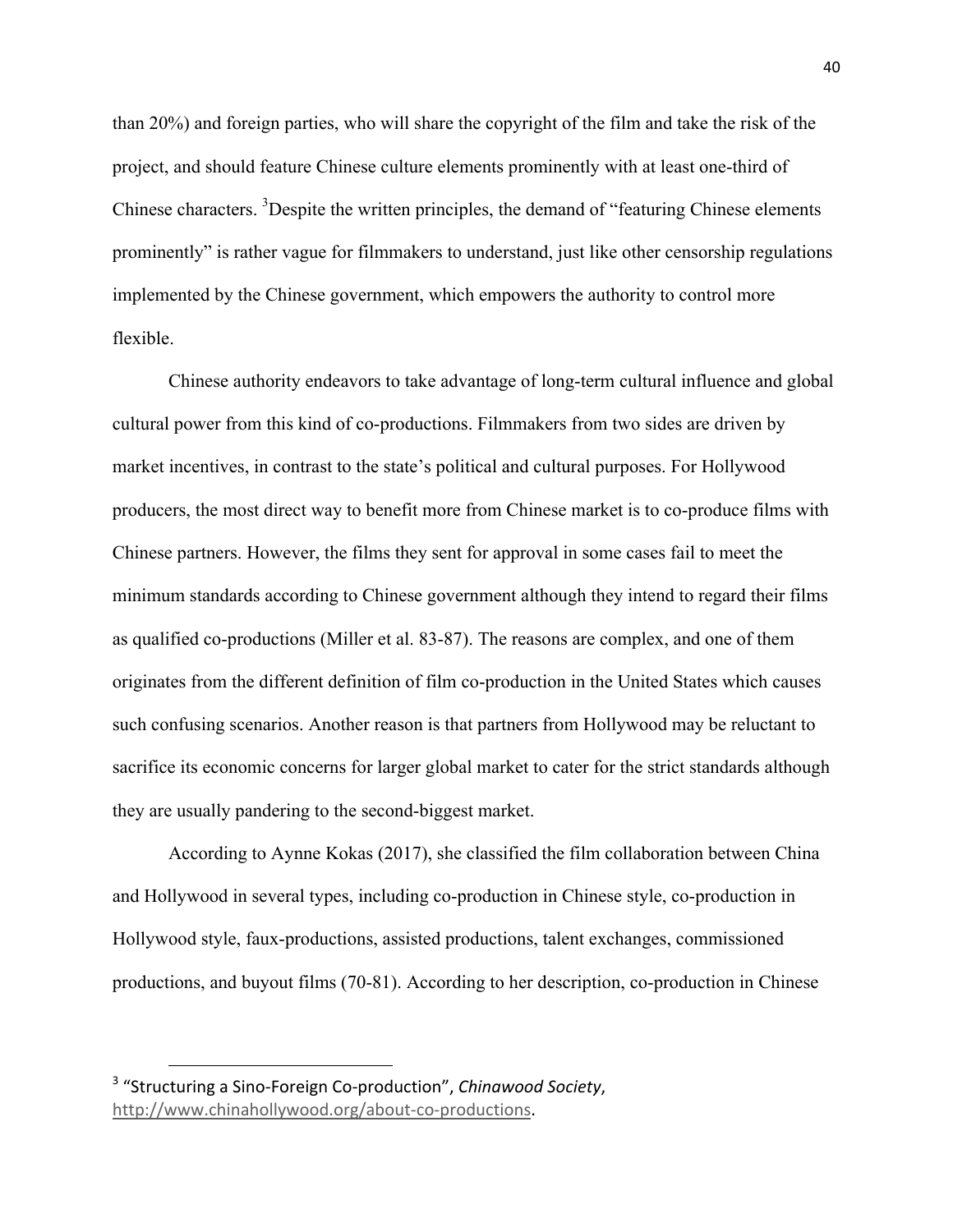style is the film co-production officially approved by Chinese institutions and regarded as domestic-made, enjoying higher revenue share and bypassing imported quota (Kokas 70-71). Faux-coproduction, or "fake co-production" in this thesis,<sup>4</sup> is a type of film collaboration that attempts to apply for co-production approval before or during the filmmaking but is eventually distributed as a foreign imported (Kokas 74-76). Different from the co-production in Hollywood style defined in Kokas' book, which encompasses general co-ventures and official coproduction, this thesis resorts to a more detailed defined concept in *Global Hollywood*, equity coproduction, a "non-treaty" production mode where "international partners find economic and cultural benefits in sharing resources", and they "hold equity" in ownership and creative decision (Miller et al. 83-87; Kokas 71-74). However, in specific example of equity production between China and Hollywood, the chances of sharing equity in ownership and the creative decision may vary differently, which will be further discussed later.

These three kinds of film collaboration will be emphasized in this thesis because most filmmakers in two countries who aim at exploiting favored Chinese media policies on coventures will concentrate on these three kinds that may bring larger revenue share, more intensive cooperation, greater capital investment and wider market access. Also, these three types are most often associated with various forms of Chinese representations because film productions that belong to these three kinds are more likely contained Chinese characters and representations of China as a short-cut to meet the standards.

1

 $4$  The name "fake co-production" is used in several occasions including Weiying Peng's journal paper, "Sino-US film coproduction: A global media primer", Clifford Coonan's industrial press on Variety, "China Smokes Out 'Fake' Co-Productions"

<sup>(</sup> http://variety.com/2013/more/global/china-smokes-out-fake-co-productions-1200406315/), and Elena Meyer-Clement's book, Party Hegemony and Entrepreneurial Power in China: *Institutional Change in the Film and Music Industries* (p. 105).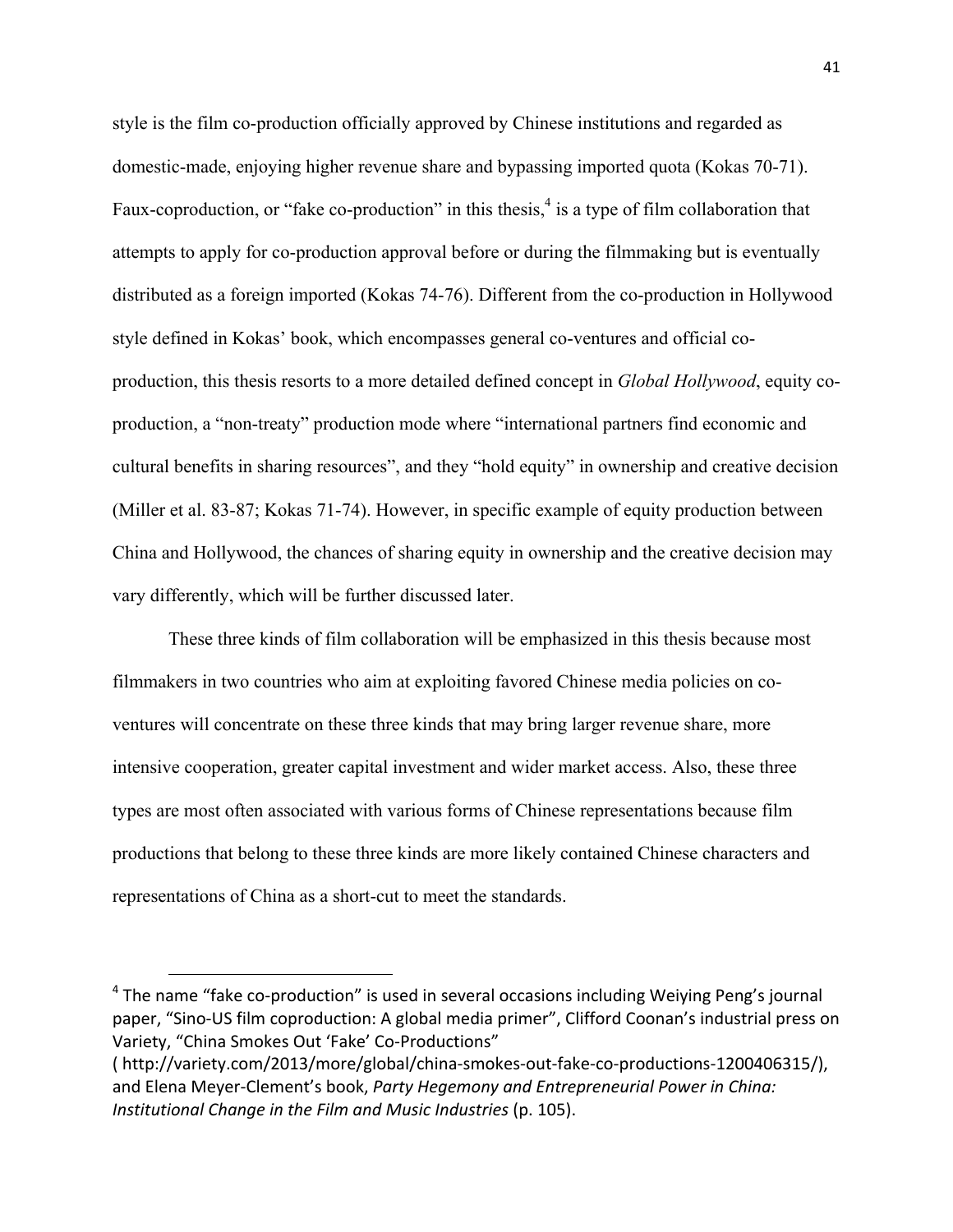The rest kinds of film collaboration may be mentioned in the case study section.

However, they will not be emphatically introduced here because, first, the Chinese locations and Chinese characters in cooperative productions like talent exchange and assisted production may "not portrayed as 'China'". Second, commissioned productions and buyout films don't necessarily contain Chinese characters or representations due to different market strategies.

The first kind of film cooperation discussed in this thesis is fake co-production, operating similarly with official co-production but denied by the regulators for certain reasons. Fake coproductions are films that are co-produced at least part of the production process, but they are distributed as imports to the Chinese market in the end. Big-budget blockbusters classified as fake co-productions are embedded with a certain amount of, but not enough, Chinese characters and cultural elements according to SAPPRFT. It is possible for a foreign production shooting a scene in Shanghai and creating a role with several lines for Fan Bingbing to pass the government's review as a 25% revenue-share imported film. However, it is not enough for a coproduction that is required by the authority to highlight Chinese culture to provide merely a fiveminute extra scene exclusively in Chinese theatres starred by local actors. Money matters in this competition of being the final co-production champion, yet, Hollywood studios should remember that the race itself is supervised by Chinese authority, and no one can bypass it. After the signing of the Sino-US Memorandum of Understanding in 2012, more favored polices have attracted foreign filmmakers' further exploration to the second-largest market, despite the vague descriptions of censorship system. Films like *The Expendables 2* (2012), *Looper* (2012*), Iron Man 3* (2013) and *Transformer: Age of Extinction* (2014) are unsuccessful examples of testing the bottom lines of co-production in China. The fake co-production demonstrates the negotiation between Sino-Foreign stakeholders and official executives over Chinese cultural policies. From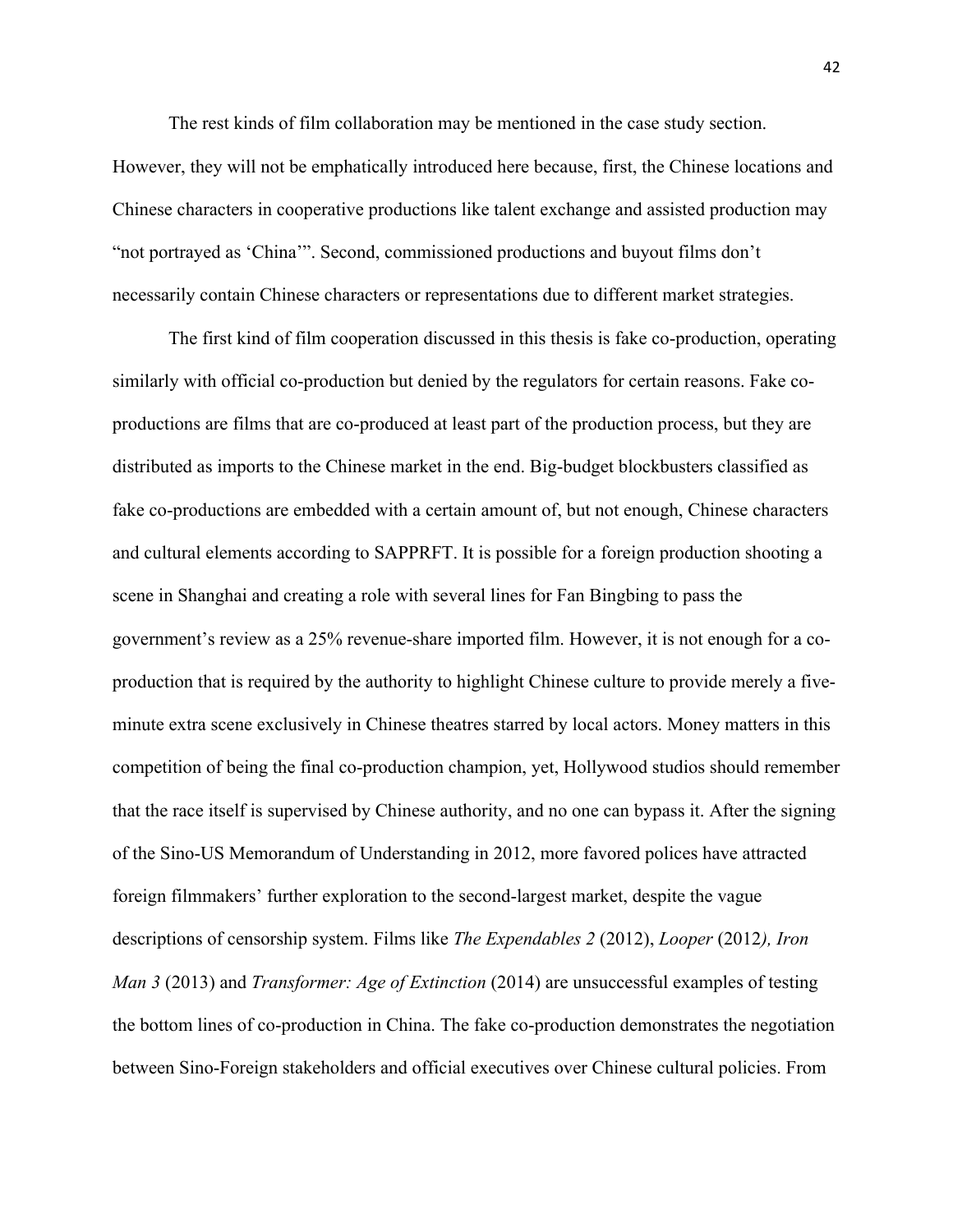*Iron Man 3* to *Transformer 4*, an increased importance of Chinese characters indicates Hollywood filmmakers' constant groping for the sweet spot of Chinese regulators to authorize a fake co-production to be a real co-production.

The second one is "equity co-production" between Chinese and Hollywood filmmakers. However, the Sino-Hollywood co-ventures are different from the Hollywood-EU ones introduced in Toby Miller's book because Chinese partners usually don't participate in film creation although they hold equity in distribution or sometimes in ownership. This type of cooperation limits to the level of foreign investment and distribution, and the film it produced is not, nor intends to be, labeled as official co-production, because the foreign party involved will not participate in the creation process, but only take charge of overseas distribution and enjoy global box office share. From the 1990s before China's entry in WTO, Hollywood studios intended to financially invest in indigenous filmmaking and its global distribution to access market when the co-production was not so strongly promoted like today. For example, Columbia Pictures Film Production Asia invested *Crouching Tiger Hidden Dragon* (2000) and *Kung Fu Hustle* (2004), and another division of its parental company, Sony Pictures Home Entertainment, managed the distribution within the United States. With the growing power of Chinese transnational conglomerates, an increasing number of Hollywood films get invested and distributed from its Chinese partners. For example, Bona Film Group Limited. Collaborates with 20 Century Fox with a deal of \$235 million in a slate of blockbusters through the investment of TSG Entertainment Finance, including the big-hit *The Martian* (2015) (Frater). Wanda Group also heavily invested in The Weinstein Company's *Southpaw* (2015) with \$30 million, which is the first Hollywood film financially sponsored by Chinese investor, and managed the domestic distribution as a buyout film screened a year later (Zixuan and Jing). Since Huayi Brothers has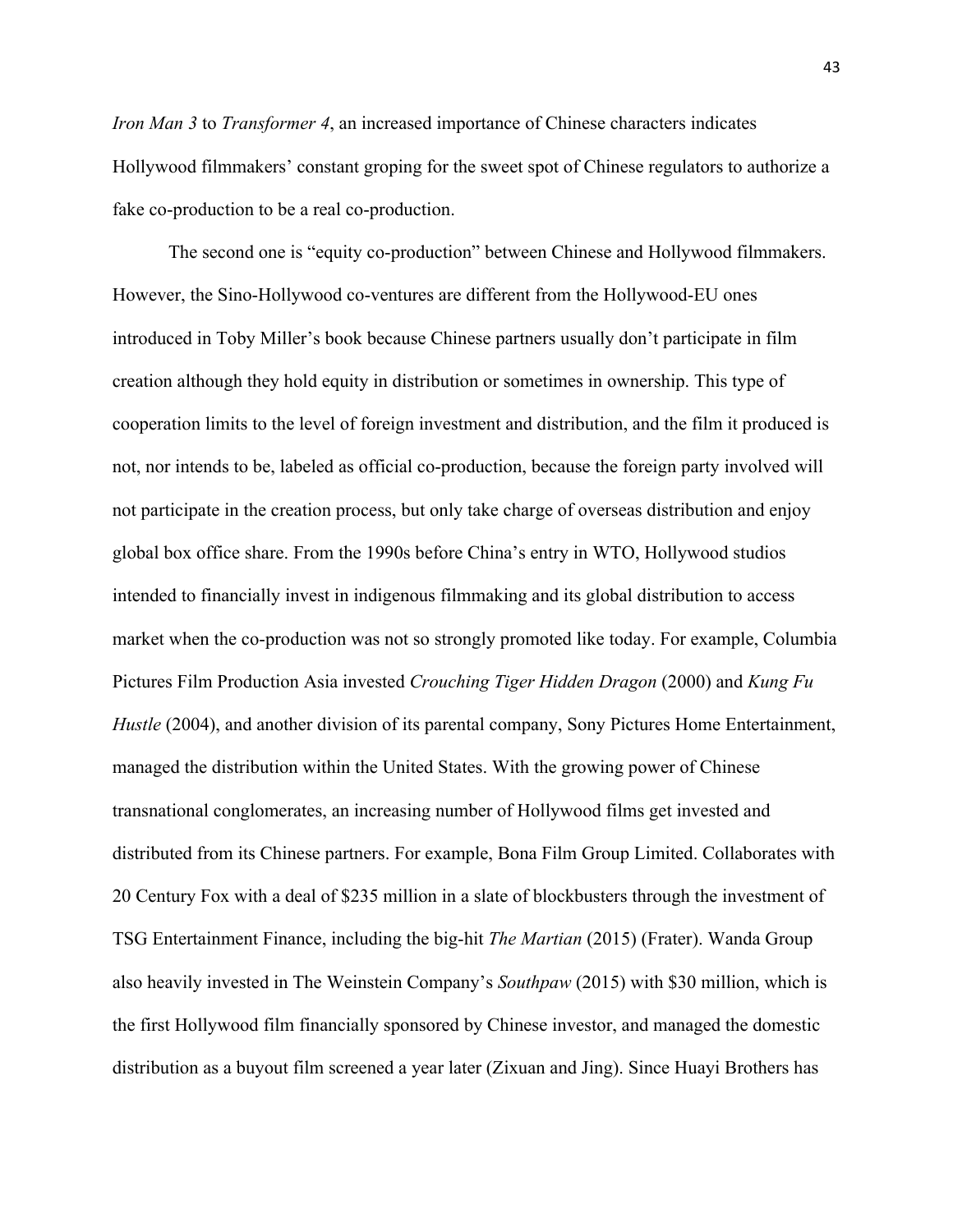built their own theater chain in China, it reveals its investment plan with STX Entertainment in no less than 18 tentpoles, including a sci-fi product, *The Space Between Us* (2017), screened in line with American theatres (Frater). Compared with *The Martian*, the other two examples don't contain Chinese elements at all, seemingly less possible to pass through the film quota than those co-produced films with highlighted Chinese elements. Official mouthpiece *China Daily* regards this kind of oversea investment as valuable chances for Chinese filmmakers to learn from Hollywood's advanced techniques and experiences of filmmaking, as a method to enhance the industry's soft power (Li). "Hollywood made" weights over "Chinese representations" in such film productions. The foreign capitals help American studios reduce financial risk of their would-be blockbusters aiming at global market. Meanwhile, they offer a business opportunity for foreign investors to cash in on global revenue proportion, and Chinese filmmakers also can study the highly-industrialized filmmaking from their experienced partners. In the future, this kind of film collaboration will continue to increase, grounded in the growing ambition of pursuing global power by these Chinese media giants.

The third but the most important type is official co-production (namely co-production in the following text). As introduced before, co-production films can exempt the film quota, distributed as homemade, and Hollywood's co-producer can enjoy a 43% after-tax revenue. For example, *Iron Man 3* collected \$121 million dollars in China, and Marvel Studio earned \$30 million revenue share, compared with its American box office of \$ 409 million; however, if entitled as co-production, almost  $$ 25$  million more would be in Marvel's pocket.<sup>5</sup> Easy money usually won't be easily made. According to SAPPRFT, all foreign filmmakers seeking to shoot films in China, whether it is a co-produced or assisted, must operate under an over-all monitoring

<u>.</u>

 $5$  Box office data collected from Box Office Mojo, and calculated by the thesis author.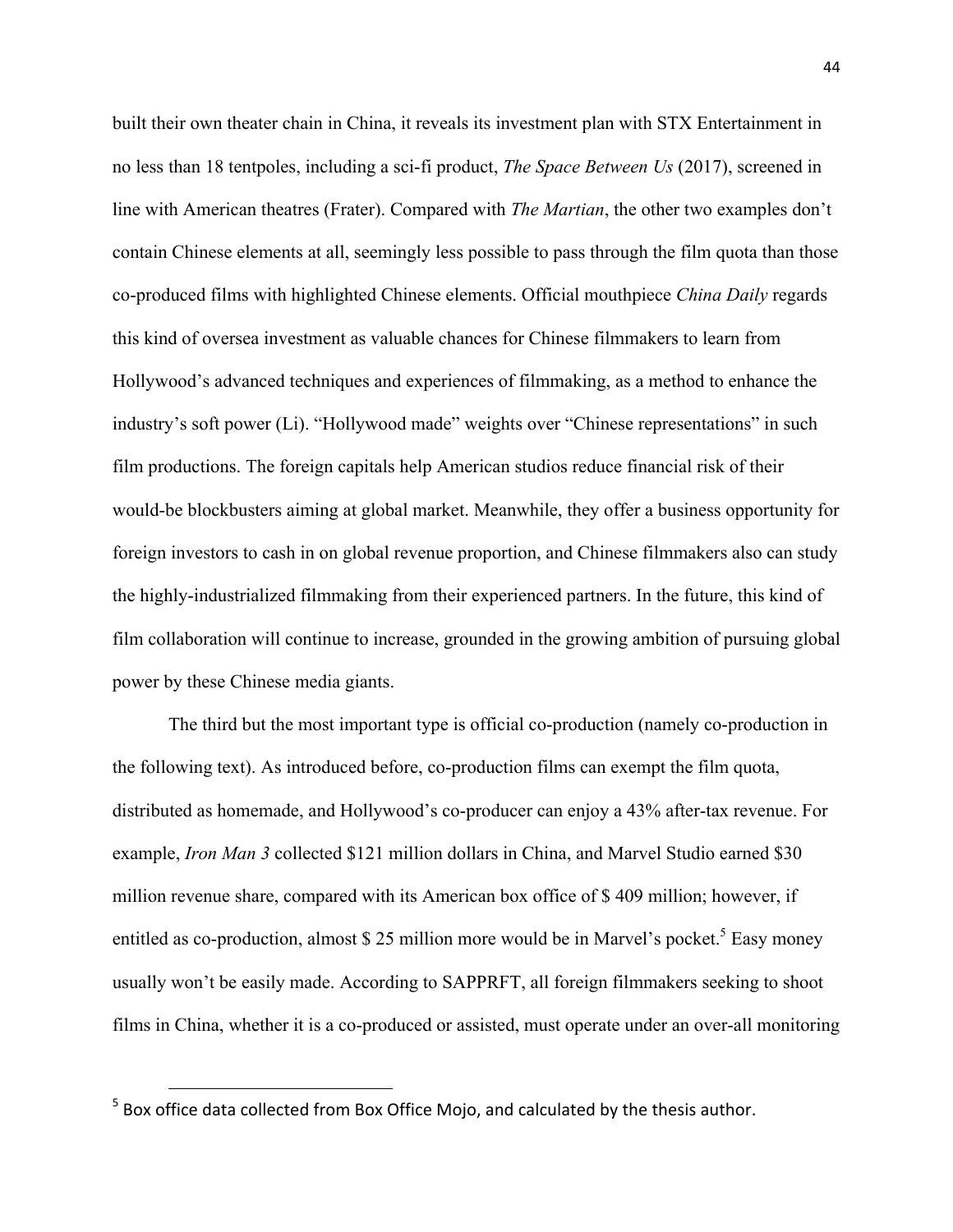by the related institutions. For the intended co-production project, every section of filmmaking in each shooting process, from script writing and characters casting to site building and choosing, should apply for consent from SAPPRFT first during the pre-production, production and exhibition, and it is required to get "The Chinese-Foreign Film Coproduction Permit" before shooting locally, and another "The Film Public Exhibition Permit" for screening legally.<sup>6</sup> The censorship system forbids everything relevant to sex and violence, sensitive political and religious issues, and partly concerning supernatural and afterlife in all films that shall be screened domestically, and all films with images and representations that vilify China or Chinese government shall be banned, regardless of homemade, imported, or co-produced. Cutting plot or totally banned usually happens on finished foreign imported after it knocks on the door of China if the SAPPRFT detects any unsanctioned content. In contrast, the content-approval procedure is accompanying the whole shooting process, with an officer holding the script and examining every dialogue, and each small violation may directly lead to disqualification. It is said that one of the reasons that *Iron Man 3* failed to be authorized was because Marvel Studio refused to show the whole script to the regulator (Z. Wang). Therefore, although imported films "run a higher risk of being completely rejected", co-produced films enjoy less freedom in creation and production (Kokas 71).

## **3.3 The Discourse Analysis of Three Films**

<u>.</u>

Three films, *Iron Man 3*, *The Martian*, and *The Great Wall*, are mainly analyzed as examples of three modes of film collaboration respectively, along with discursive analysis on several other films supporting the argument. The Chinese presentations in Sino-Hollywood

 $6$  Such information collected from two official websites on Sino foreign film co-productions: http://www.cfcc-film.com.cn/introeg/busine.html and http://www.chinahollywood.org/aboutco-productions.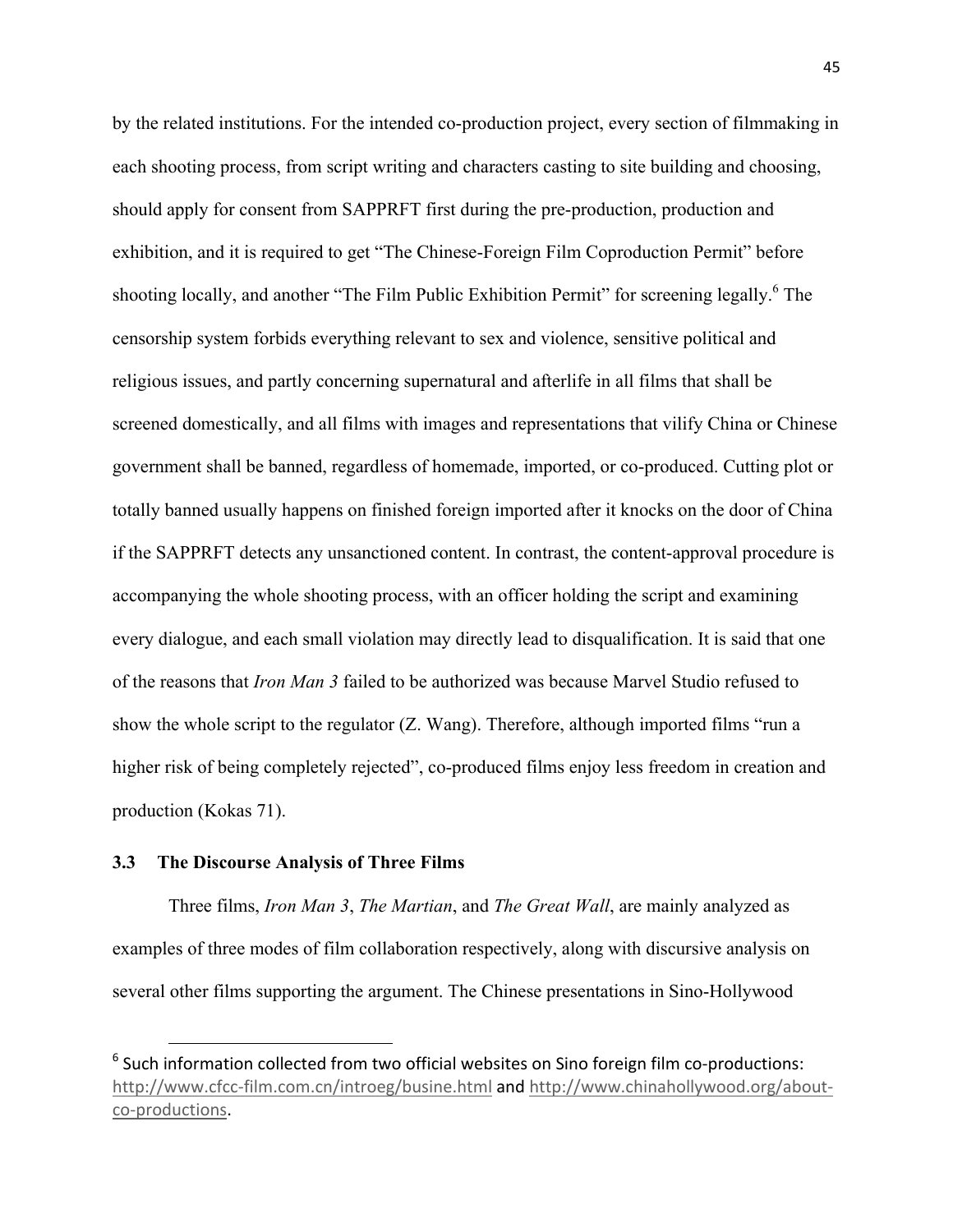collaborations are hybridized cultural pastiches combining marketable elements, portraying China as a country with advanced technology and universal values with Kung Fu and strong females embedded in both modern and ancient times.

# *3.3.1 "Fake Roles" in Fake Co-Productions*

Released on May  $1<sup>st</sup>$ , 2013, *Iron Man 3* inherits the storyline from its previous two sequels, talking about Tony Stark, an American military contractor, whose alter ego is Iron Man, suffers terrorist attacks organized by Mandarin. In the exclusive version screened in China, his life is saved by a Chinese doctor through risky surgery and acupuncture, whereas in the international and American version, this international rescue is excised, lest causing any cognitive confusions to overseas audiences.

The film failed to be approved as a co-production when it was imported based on limited revenue share to China, although its Chinese associate production company DMG Entertainment promoted it as a co-production before the disappointed notice. Whether the producers from Marvel or DMG realized they could lose the 43% revenue share or not before the fakecoproduced film was "sentenced to death", the market strategy throughout the whole production and promotion process remained clear, that is, to promote the Chinese elements and characters strategically. The promotional strategy aims at building up a misleading awareness and expectation for the Chinese actors and audiences through deliberately exaggerating the importance of Chinese characters and cultural elements in films. However, the actual outcome in such films is far less important than the image indicated by the rhetoric and video clips before the film release. Therefore, these exaggerated roles are "fake roles" in fake co-productions, and they are no more than selling points for film producers. Such strategy is the product of producers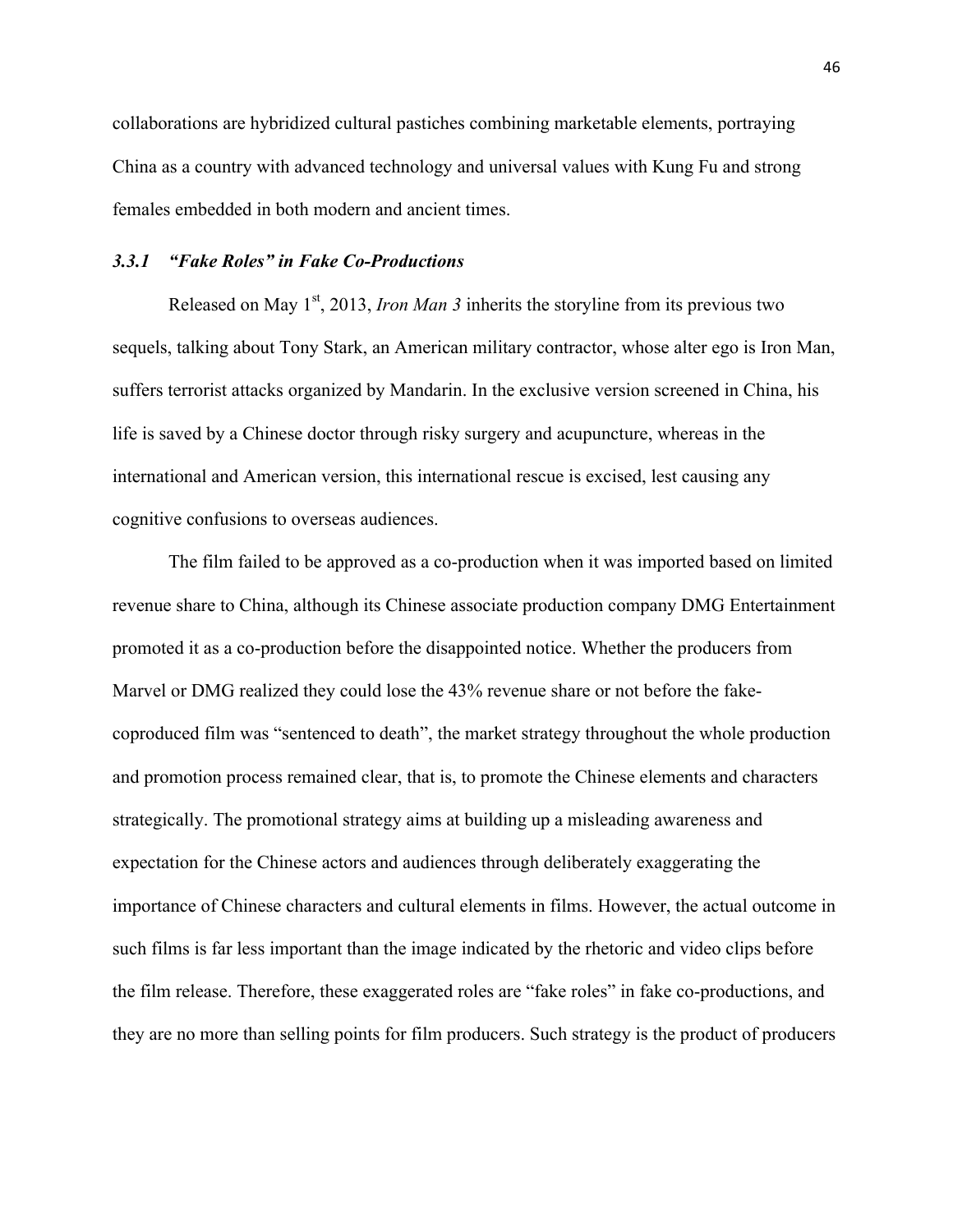seeking maximum box office sales when they realize that their films fail to be approved as coproduced.

It turns out that the third sequel of *Iron Man* is the most financially successful in the series, and its box office revenue ranks the fifth of all the superhero movies in history with more than \$400 million dollars, including the biggest foreign sale in China with more than \$100 million dollars.<sup>7</sup> Though the Chinese exclusive content and illusory market promotion caused disputes and controversies, the successful sales demonstrate the compromises and consensus between film stakeholders and administrative bodies.

DMG Entertainment is a Beijing-based American film company, co-founded by Dan Mintz, Wu Bing, and Peter Xiao, distributing foreign films to China as start-up and co-producing national or transnational films both in China and the United States later, including the Chinese big-budget propaganda, *The Founding of a Republic* (2009). Before investing in the famous Marvel series, DMG had collaborated with Hollywood studios on several big budgets, including another fake co-production *Looper* (2012), a film also promoted as co-production before it got denied.

To associate the interviews, press release and industrial news with actual industrial practices, it is critical to understand that the content of conversations and the real actions are embedded in "historical contexts that establish and enact relations of power and resistance", according to Thomas Streeters's methodology borrowed from Foucauldian "discursive practices" (Streeter xii). Therefore, the talks and the actions may indicate the compromises and resistances over the power relation. In July before the film released in National Day holiday in 2012, DMG's

<u>.</u>

 $<sup>7</sup>$  Data collected from Box Office Mojo</sup>

http://www.boxofficemojo.com/genres/chart/?id=superhero.htm.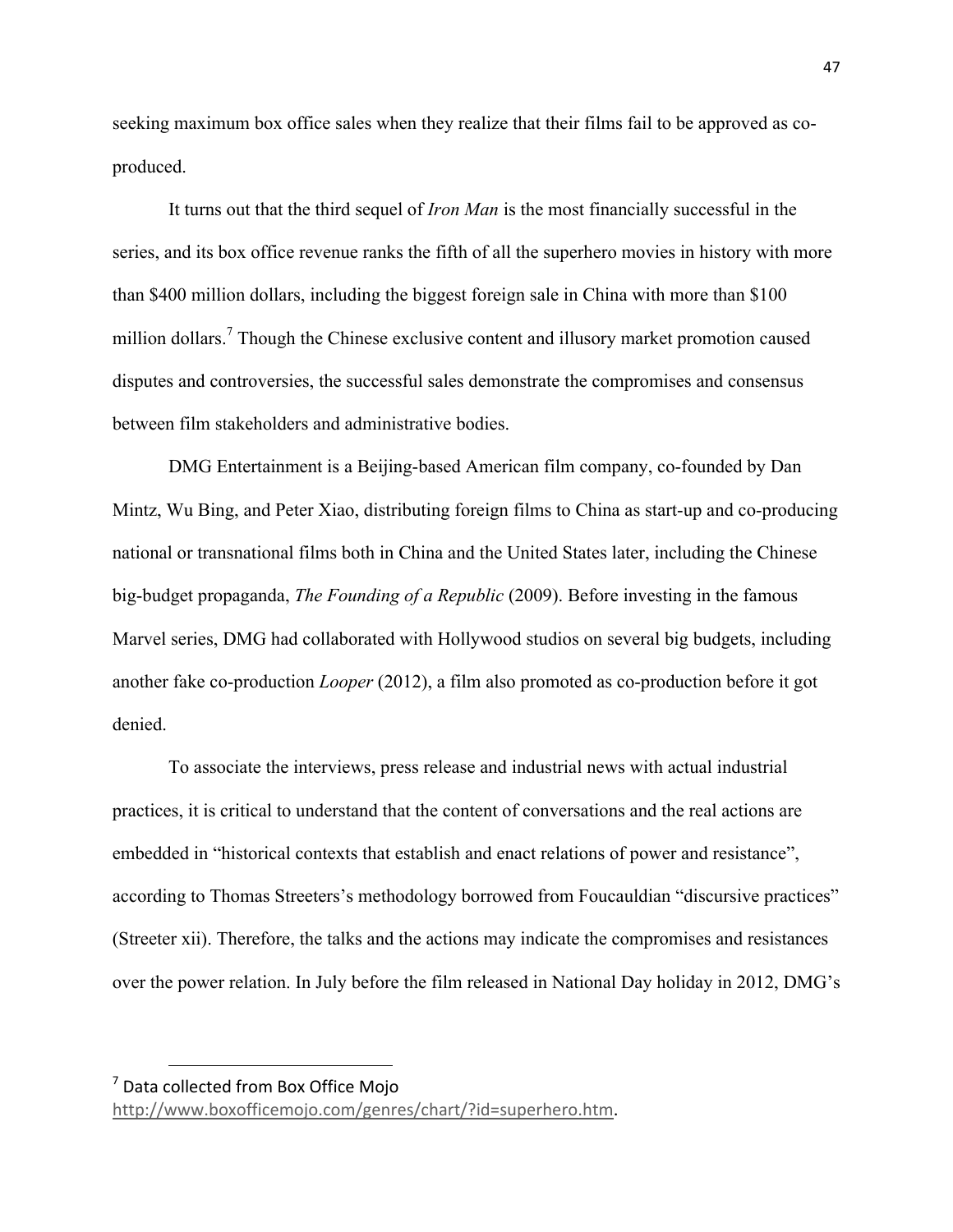CEO Dan Mintz promised that Chinese actress Xu Qing (Old Joe's wife in the film) as a color of beauty was highlighted in the black mob film filled with masculinity, and Shanghai was the center where main character lived in the future world. "We didn't take advantage of it to pander to the Chinese market, but the story really needs it to be. In fact, the Chinese factors make the story more interesting", according to Mr. Mintz in an interview (Yi). In fact, this film does pander to China because the director Rian Johnson admitted in another interview that he transplanted the location from Paris to Shanghai "to gain lucrative Chinese funding" (Pidd).

Implanting and promoting Chinese elements in films also bring assurances to Hollywood filmmakers to be favored by the problematic regulations and unpredictable market in China. The intentional promotion strategies are presented by exaggerating and highlighting the importance of Chinese characters and locations which are in fact less important than their western counterparts. Turns out that, Xu Qing's character lived in the memory of male character, almost speechless, along with seldom scenes of a sci-fi city that were hardly identified as Shanghai, because the major plot focused on today's world instead of the future. Despite it was merely a fake co-production, the Chinese character and the portrayal of modern Shanghai, an indication of the modern China, helped the film easily pass through the censorship. It gained a total \$20 million dollars' box office in the Chinese market, a remarkable result for an import film surrounded by domestic high concept films in the competitive October.

One year later, the same production and marketing strategies were adopted once again. This time, the implanted character was Dr. Wu, played by Wang Xueqi, an award-winning middle-aged actor, and the location was moved to Yongdingmen, Beijing. Wang was introduced to DMG by his boss, Fan Bingbing, a famous and beautiful actress who has been willing to act in foreign films for international fame. She also had a small part in *X-Men: Days of Future Past*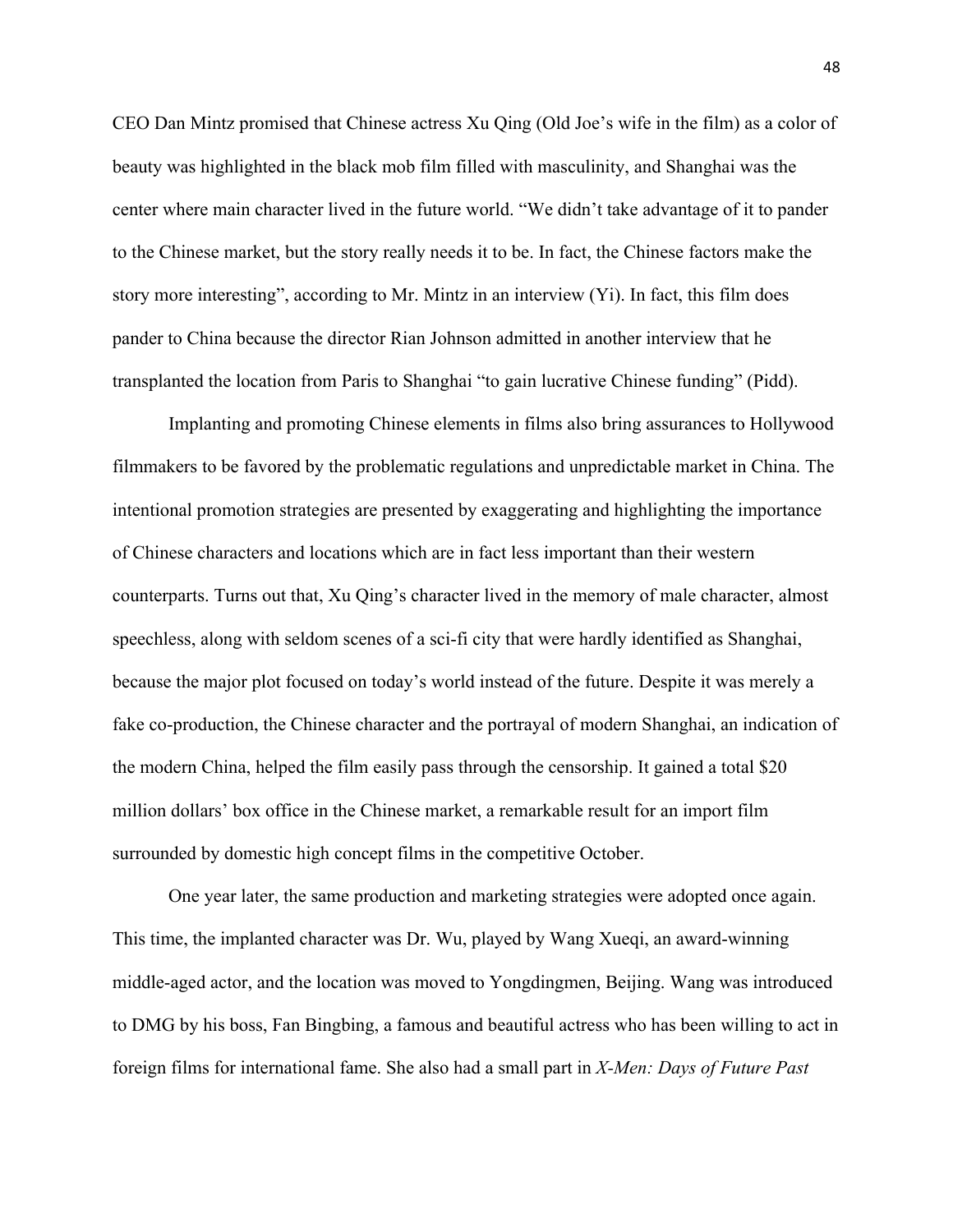(2014), and was recently invited as the judge of Cannes Film Festival. Her popularity among domestic audiences is guaranteed. It seems that this cooperation between indigenous and Hollywood talents was based on mutual agreements. However, it was no more than an empty promise existing only on paper.

The seesaw battle within the upper administrative and political level has inevitably influenced the practices on the bottom level in the industry because cultural production in "postsocialist China" is "heavily bound to national cultural policies" (Su 10). Since this film is ultimately labeled as fake co-production as the product of the negotiation between filmmakers and regulators, it is inevitable for the Chinese characters playing "fake roles" in this film, no matter how promising the description can be.

Just like the strict regulation and influential supervision from regulators on industrial practices can't immediately result in the acquirement of soft power of the state, so as Chinese characters or cultural elements can't be fully portrayed as decisive factors in films merely simulated by favored policy or promotional strategy. Mr. Mintz's exaggeration on Chinese plots represents what most filmmakers who try to take advantage of the favored policy of coproduction think Chinese elements look like in films. The inserted plots and exclusive versions are easy-to-use alternatives for portraying complicated Chinese characters based on in-depth understanding of the culture, because the latter is too time-consuming and risky for Hollywood blockbuster, a kind of film that is often instantly produced to make profits by entertaining global audiences. The "fake roles" created by Hollywood filmmakers or even Chinese producers are catering for the Chinese stars' eagerness to be internationally famous. Similarly, the "fake coproduction" is also a unique industrial manifestation of Sino and Hollywood filmmakers to pander to the ambition of Chinese state who dreams to become a global media power in a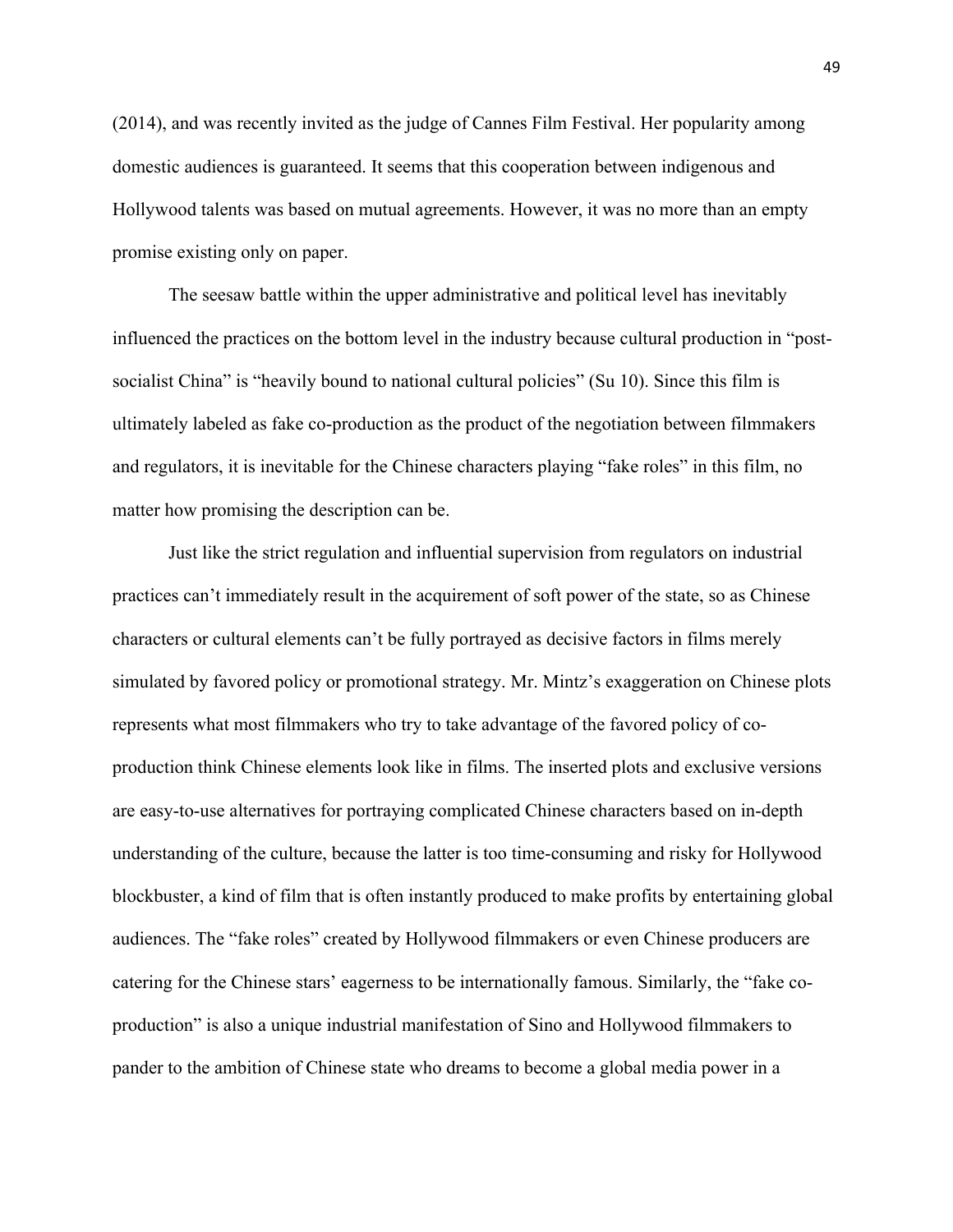relatively short-term. The misleading that Chinese actor encounters when they are invited to play a "fake role" resembles the uncertainty that the authority has on how to borrow Hollywood global blockbusters to promote its own cultural identity.

Therefore, within the framework of regulation, fake co-production between Chinese and Hollywood filmmakers resembles a balance with weights of "going out" and "coming in" on two sides. It is inevitable to move back and forth to test the limits of censorship and the acceptance of Chinese elements from the global market. Once the desire of "going out" weights more than "coming in", like the case of *Iron Man 3*, the "Chinese culture" shall be taken away from a heavier side; once the situation reverses, more Chinese cultural elements shall be added on the lighter side to keep balance. Therefore, the quantity and quality of representations of China depend on how eager of Hollywood studios coming to China and how powerful the creative right held by local filmmakers.

Wang was cautious to his role in *Iron Man 3* because the former unsuccessful examples of Chinese actors awkwardly appearing for several minutes were of less effect on plot development in films than pandering to the Chinese market. Valued his fame, he was reluctant to play a role only saying "Ni Hao" ("Hello" in English). However, Wang was assured that he was the doctor who saved Tony Stark's life, according to an interview with *The Hollywood Reporter* (Tsui). There were several back and forth on whether to take the part, yet, Wang was attracted by the complexity (at least it planned to be) of the character, who is "a specialist in Chinese and Western medicine, but also a scientist and someone who has an in-depth knowledge of ancient Chinese culture", making him believe this was not an implanted character, but one had lots of interactions with the leading roles (*ibid*). Although disguised by the cinematic name of "Nuan Long" (Warm Dragon in English), *Iron Man 3* was witnessed shooting in Yongdingmen, an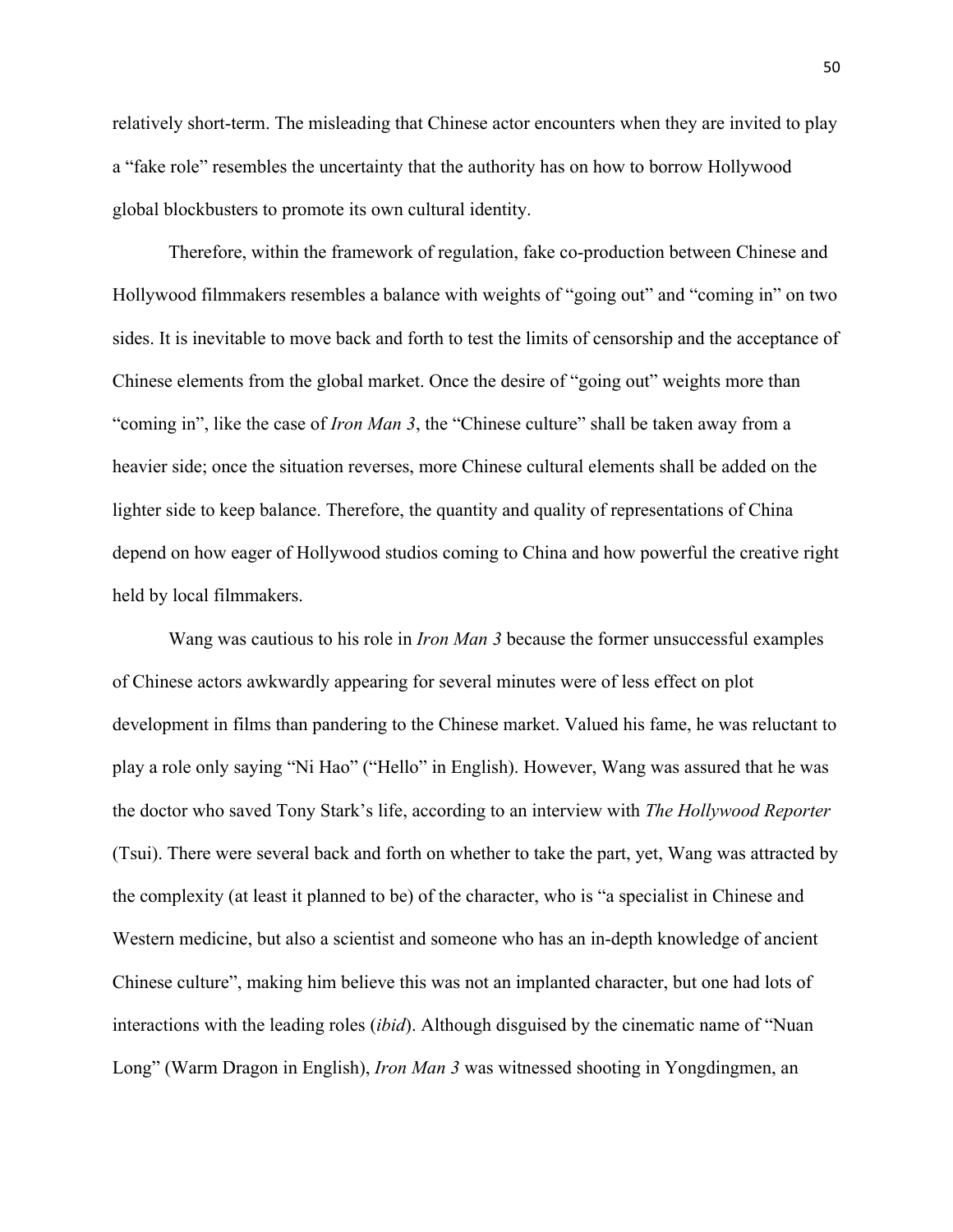ancient iconic building in Beijing, with Iron man (a substitute of Downey in the armor) and Dr. Wu surrounded by a group of pupils with red scarfs, symbols of the Communist Party, on their necks (Mi). Although this scene was cut in the final version either in Chinese exclusive or international version, the idea pleased the officials who supervised the whole shooting process in China.

Similar to the marketing strategies of *Looper*, the scenes in Beijing and Wang's role were heavily promoted even on the day before the Opening Night. Despite careful decisions he made, Wang's Dr. Wu only appeared for two minutes in the Chinese exclusive extension version, no more than a "walk-in-and-walk-out" character, and he appeared only ten seconds in the international cut, which embarrassed Wang when he just proudly claimed he saved Iron Man by using acupuncture (a traditional medical skill with needles lasted for hundreds of years in China) on film's grand Beijing Premiere. Fan Bingbing even didn't show up to the premiere because her role was reduced and totally disappeared in the international version. Marvel studio deliberately advertised films exclusively to Chinese viewers even with scenes not included in final cuts. Domestic audiences strongly criticized Marvel for "scaling back" the screen time of Chinese actors, and the Chinese trailer containing Dr. Wu's part was blatantly misleading (Tsui). A sneak footage released three weeks before screening in Beijing with the iconic building Yongdingmen was also absent from final cut (*ibid*). In order to pacify Chinese audiences, Marvel promised to produce a short film with extra Chinese plot named *The Prologue*, yet the further details of release date or format were still unclear (Tsui).

Therefore, it can be easily understood why DMG untruthfully and exaggeratedly promoted Chinese elements in this film, which is because the actor/actress effect and the curious to see how Chinese saved Iron Man were the biggest eye-catching topics for Chinese audiences.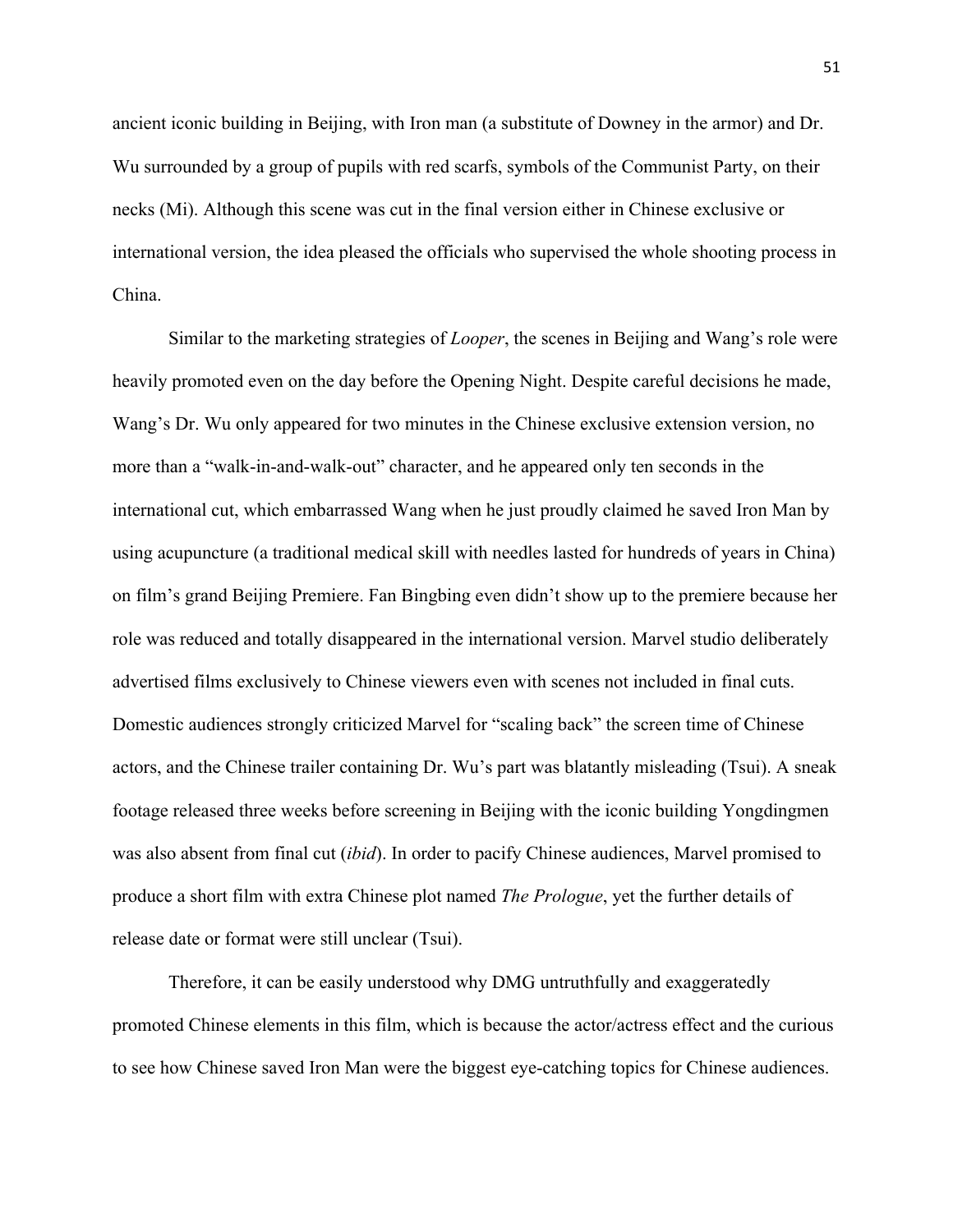The potential selling point stimulates the creation of "fake roles". It is possible that both DMG and Marvel Studio realized that *Iron Man* series could be hardly a co-production because neither the storytelling could be altered so much that it would lose the American market nor Marvel Studio was willing to ditch the Hollywood traditions for the Chinese market only. After all, Chinese market still can't compete with the global market nor with the mature formula of superhero movies. Therefore, the "fake roles" can't become "real roles" temporarily because the market incentives still mostly drive the creative decisions of Hollywood filmmakers. To promote it as co-production is focusing on rhetoric rather than substantial collaboration, because a coproduction always means more Chinese cultural elements, which results in larger box office sales in China.

In the Chinese exclusive plot (or as Marvel planned in *The Prologue*), Dr. Wu being a physician skilled in traditional and mysterious Chinese acupuncture as well as western technologies can be somewhat related to the notorious Dr. Fu Manchu who is also good at science and master in chemical weapons with doctorate degrees. In contrast with Manchu's scheme to overturn western world, Dr. Wu's saving a western hero demonstrates Hollywood's China-friendly strategy. Furthermore, Dr. Wu is a fictional character not originally from comic series, and it is created for the Chinese market only, comparing to Mandarin, who is a Chinese villain, an archenemy to Iron man (another Fu Manchu-like character), in original comics but portrayed as a transnational figure with blurred ethnicity and diverse iconographies in the film, to avoid offending any culture in any country. In fact, Mandarin is just a disguise of the real super evildoer, no more than a clown in the adaption (Couch). Both Mandarin and Dr. Wu can be classified as "fake roles" because they simultaneously belie their initial creative intentions, and they are products of a trade-off between political demands and market concerns. A modern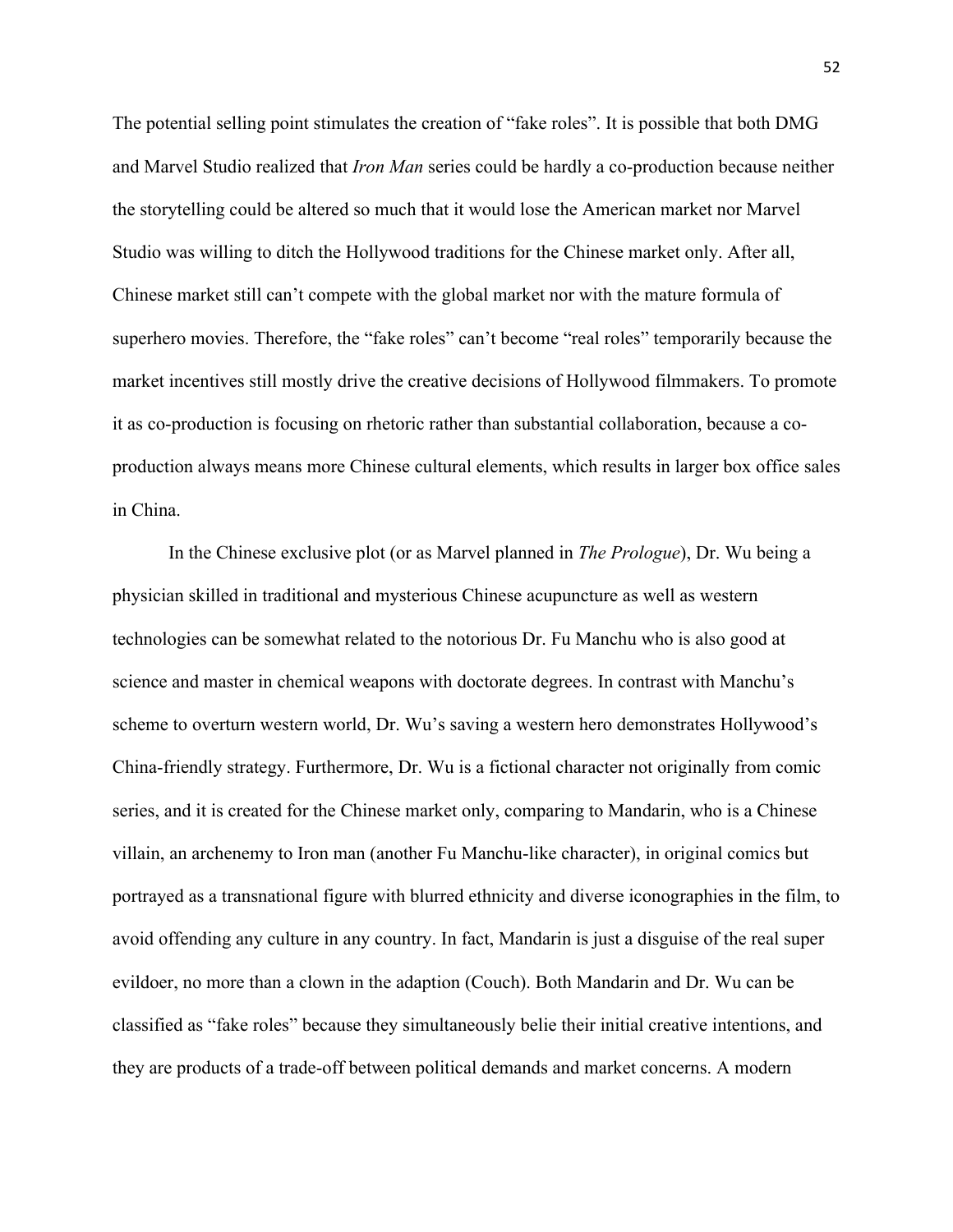doctor with the medical skills of ancient China saving a western superhero can clearly serve both aims, and a super villain with Chinese heritage is absolutely not allowed. When a Chinese turns from a threat to a friend, he is welcomed by Hollywood and China, but not so much by the global market.

# *3.3.2 Chinese (Females) Being Heroes/Heroines*

A Sino-Hollywood film collaboration, *The Martian* was released as one of the several tentpoles co-ventured between Bona Film Group Limited. and 20 Century Fox in 2015 in the wave of Chinese conglomerates going abroad in search of global cooperation. Being a revenueshare imported, *The Martian* swept off more than \$94 million dollars' sales in Chinese theatres, ranking only second to the American market. It is also a successful example for Sino-Hollywood "equity co-production", except Bona not involved in creative production (only owns domestic distribution rights and foreign box office shares).

When a strong dust storm forced the exploratory crew to evacuate from Mars, Mark Watney played by Matt Damon strayed from the team and was left alone on the planet. Although he struggled to survive by planting potatoes on Mars, his life was dangerously threatened unless his teammates could rescue him in time. After failed attempts by NASA, China National Space Administration (CNSA) assisted the rescue project at the expense of revealing its mysterious and advanced booster rocket, and ultimately helped the crew members save Mark from Mars.

In this film and Roland Emmerich's *2012* (2009), Chinese people are world savior, twice. Such plot settings in films are labeled as "Pander Express" by talk-show host Stephen Colbert, meaning that the plugged Chinese plot is helping Hollywood's blockbusters earning great profits (Hoad). It is too far-fetched to say *The Martian* inserts China National Space Administration as life savior of Matt Damon's character because that is the original plot in the namesake science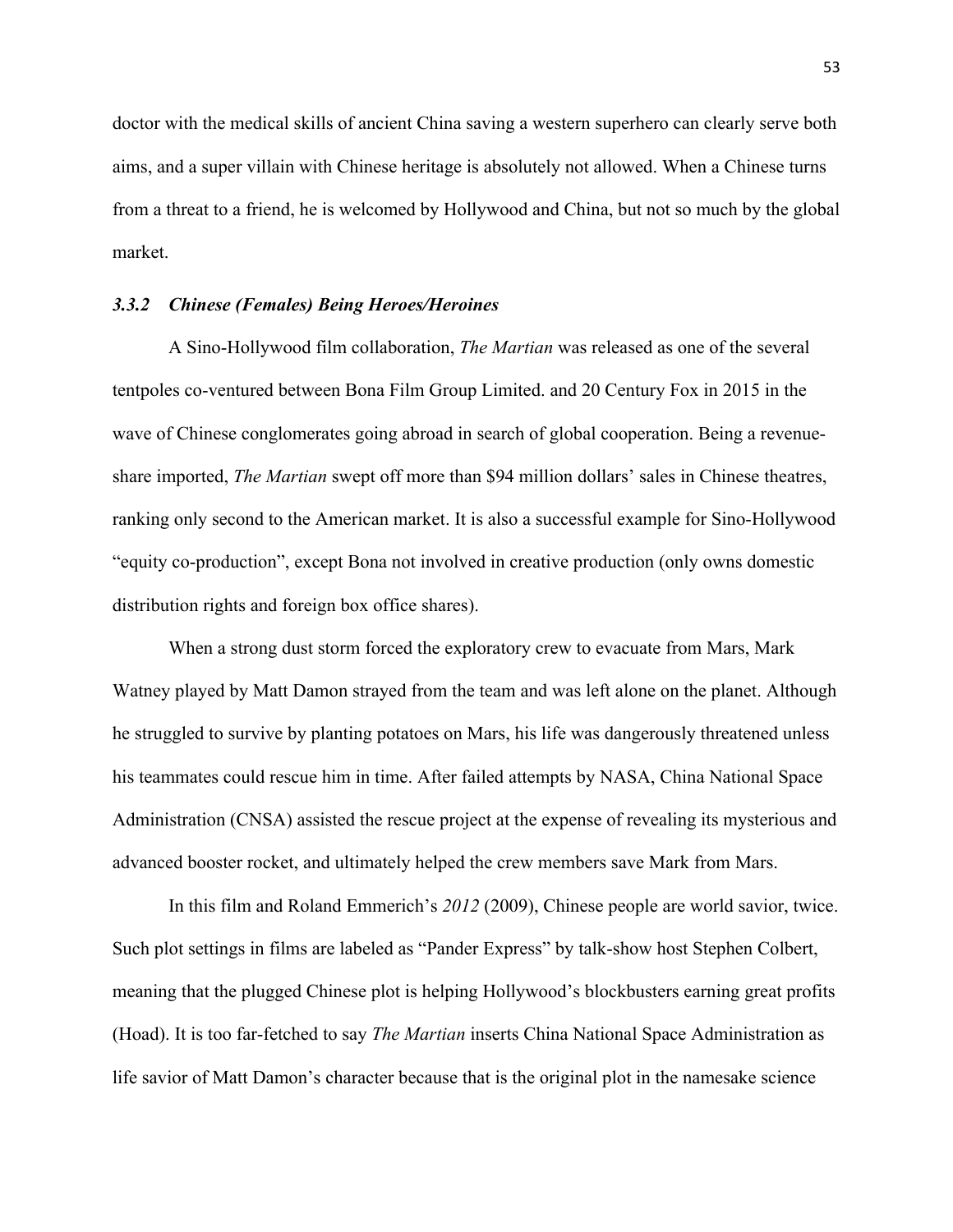fiction novel. However, the description of "Pander Express" indicates the increasing number of cases that Hollywood film production not only performs self-censored by deleting or changing the "ugly" portrayal of China or Chinese characters (such as Mandarin in *Iron Man 3*) but also actively involves Chinese elements in film as a pandering policy for the market.

For Hollywood filmmakers, it is far safer to create a simple good Chinese than portraying a complicated one with both positive and negative thoughts, even they both lead to good results. In the original novel, when CNSA decided to abandon its space mission of Taiyang Shen ("God of the sun" in English) rocket booster, a secret advanced technology that China hid from the world, in exchange of the mission to save Matt Damon, the writer Andy Weir arranged a more complicated mental struggle for Zhu Tao (played by Chen Shu), the scientific director of CNSA, who concerned that "this operation is a net loss for mankind's knowledge" because "China will not fund future CNSA missions of comparable scope" (Pak 112). In contrast, the film adapted this plot with simple, heroism spirits. In the film, the collaboration between Chinese and American space bureaus is based on pure humanity, and, of course, the advanced space craft technology held by China. Zhu shows less emotional concerns and conflicts than the portrayal in the novel. She simply weights the value of a single life more than that of a space mission since the first second. To avoid governmental interference, she even bypasses the two authorities like any anarchist in western culture would do and cooperates directly to NASA staffs who also value life more than scientific research. The change in plot highlights an ideal condition that probably only exists in the Hollywood-made film with salvation complex, in which the humanistic spirits shared by people from two nations, at the expense of changing the carefully-arranged and scientifically authentic plot in original novel.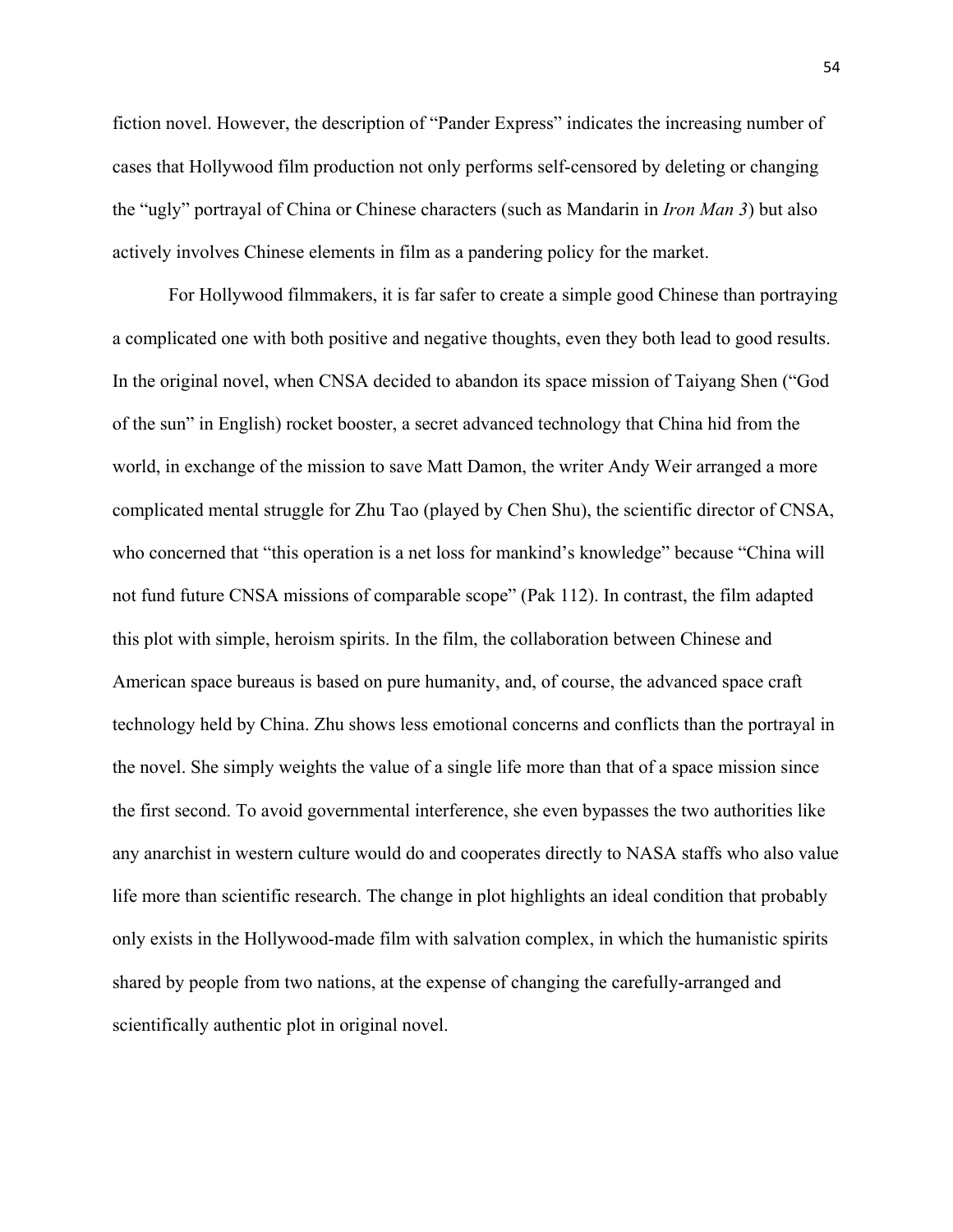Such civil cooperation is a fantasy-like plot that will never happen in reality, especially after the law passed by the Congress of the United States which banned any space technology sharing between the two countries (Dickerson). Out of political reason, *The Martian* was highly praised by Chinese authority. A senior Chinese space officer took this blockbuster as a "proof that Americans want to see the United States and China cooperate in space, but lamented Washington's ban on collaboration between the two countries" (Martina). Chinese authority and related administrations regard the film as a recognition of its increasing space capability by the American counterpart. Therefore, they wish to break the boundaries like what happens in the film and collaborate further with the International Space Station. Even the mouthpiece of the Party, *Global Times*, praises Matt Damon's acting "is a joy to watch", which is too rare to see, yet it also points out that "when Chinese actress Chen Shu's proud and melodious voice announced that their research will be NASA's only chance to save Watney, it came across as more of a joke than patriotic and the audience here in China couldn't help but laugh out loud" (Qianwen).

According to Zhihu, a Chinese version of Quora, the question of why audiences laughed so hard when they saw the plot with Chinese characters in *The Martian* were answered by more than three hundred people. Most of them agree that the real location of CASA in Beijing is not as grand and beautiful as that in the film because Chinese Department of Aerospace, being more a technological branch rather than an administrative one, is incapable of spending so much funding on decoration the building. The name of the rocket, Taiyang Shen (God of the Sun), is also criticized that Chinese authority would never use such a western-mythological name. However, such mistakes and make-ups break through the cultural alienation that often exists in Hollywood films for Chinese viewers because they can really participate in the plot discussions rather than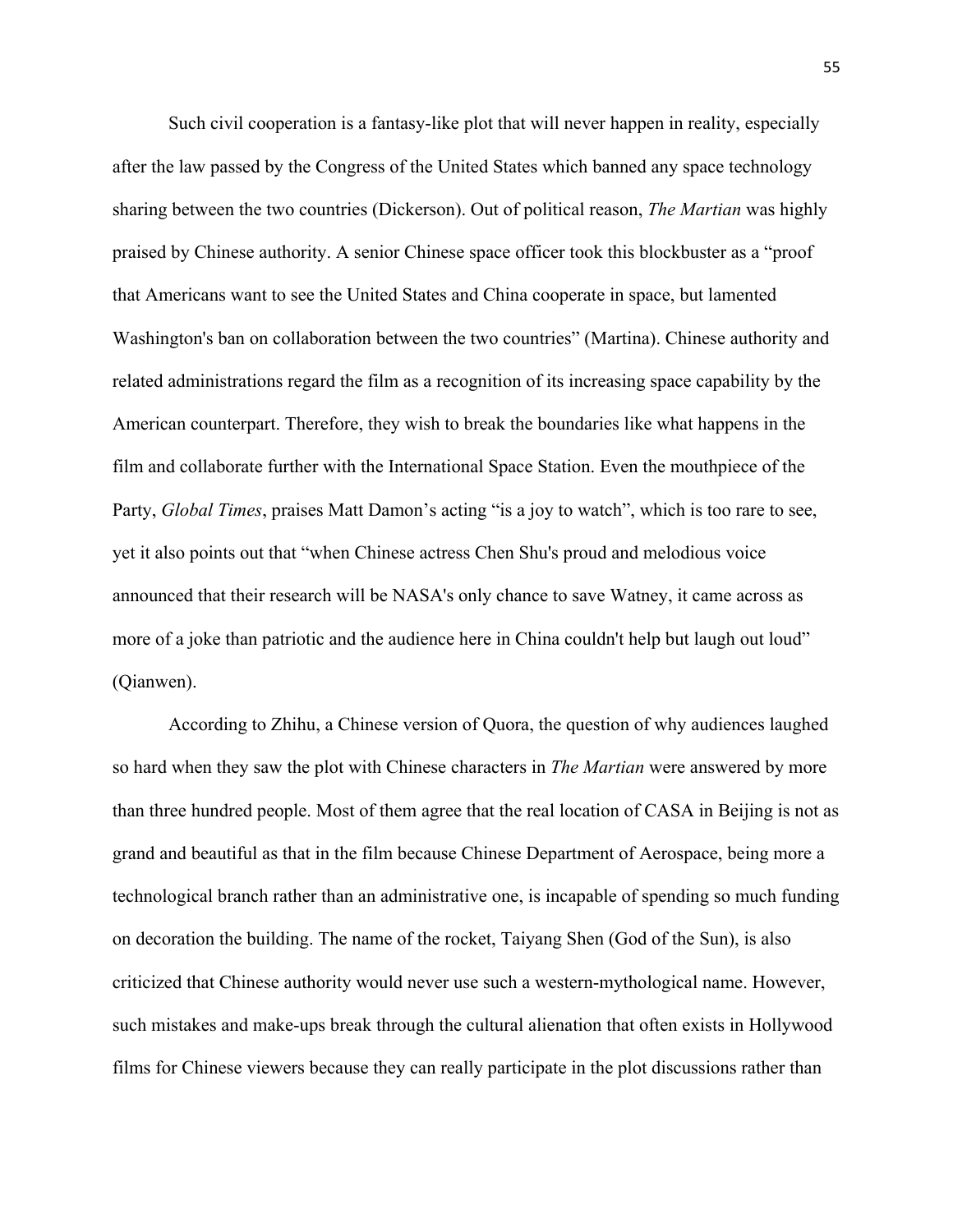being outsiders of the western hero's journey in traditional global blockbusters. The Chinese agency saving an American white male also stimulates spirits of heroism and nationalism for Chinese audiences, which usually happens to western viewers when they watch military action big hits like *Top Gun* (1986) and *Saving Private Ryan* (1998).

The film is proved to be financially and critically successful both in China and around the world, providing a new idea and formation for filmmakers who prefer to pander to Chinese government and audiences at the same time aim at the global market, that is, a Chinese master who appears from the last one third of the plot saving the world/a westerner with either mysterious skills like Kung Fu/acupuncture or advanced technology like rocket boosters. This character had better be a representation of China, rather than a role that audiences can remember name, it also had better be abstract and symbolic in character building because less in-depth description can be better understood by audiences, and it had better hold universal values promoted by global culture and behave like a western hero/heroine without questing its standpoint. For Hollywood filmmakers, such character can be a Chinese, an Asian, an African-American or even an alien, as long as it is necessary to cater for a particular market and political demands.

In fact, even the location shot in the film can be transplanted. The "Chinese Department of Aerospace" in the film is not in Beijing but Budapest, according to an interview with director Ridley Scott, because there are several buildings built in Soviet era, which are pretty much like buildings in China according to the film creators, and the river of Danube can pretend to be Yangtze River in southeast China. Therefore, it is not necessary to shoot in China for Chinese elements as long as the replaced locations and cultures are accepted by global audiences that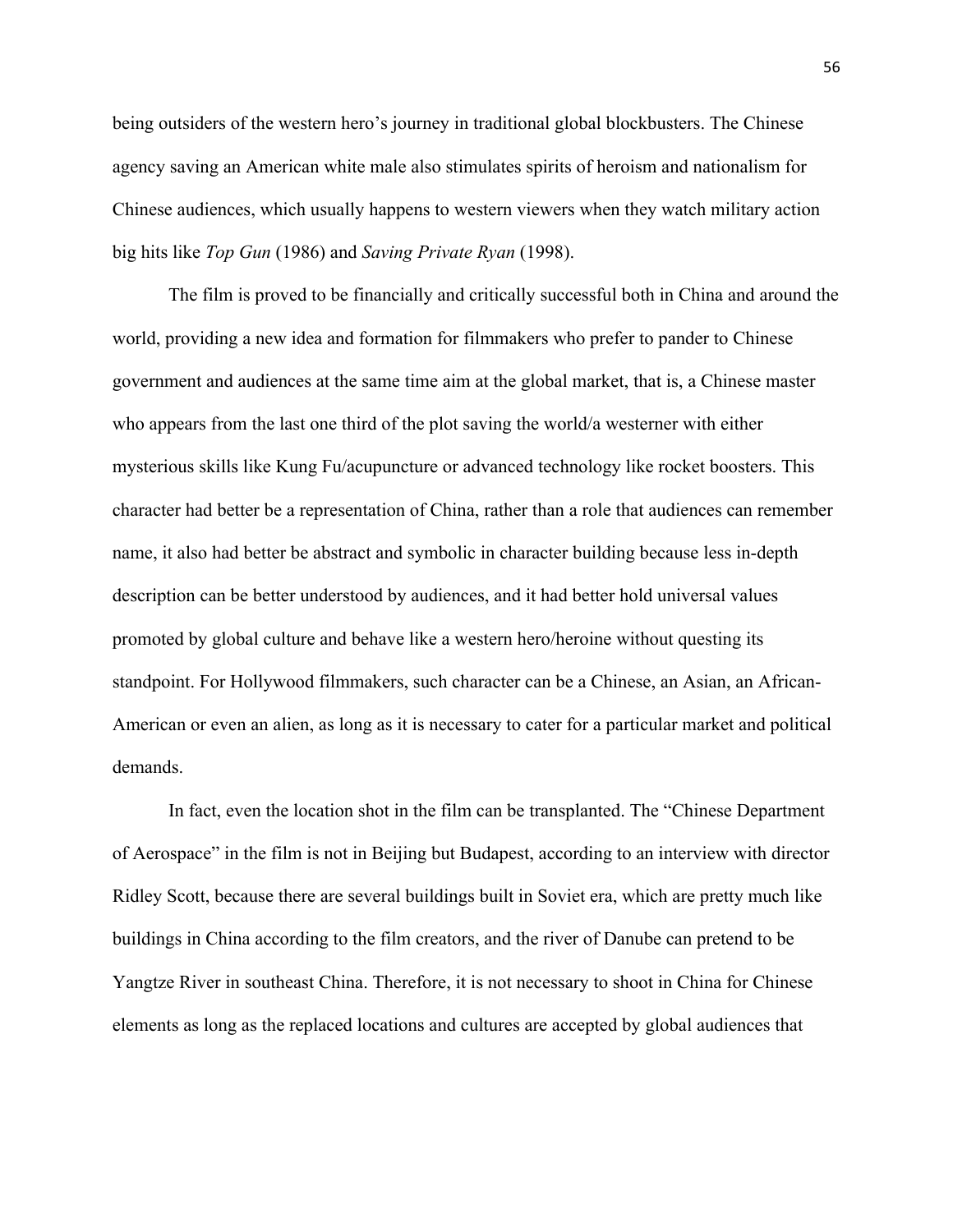these are authentic ones. Out of economic concerns, it is also cheaper and more convenient to shoot in Budapest because there would be more onerous bureaucracy if the film shot in China.

Although the censorship system functions to avoid anything that harms the image of the nation, the attitude of Chinese government indicates that any description that shows the strong modern China either in science or economy is welcomed regardless where and how it presents. Promoting a big, strong nation to as many places in the world as possible is a paramount part of enhancing soft power by the Chinese government, requiring, first, an image that is recognized by the authority, and second, the film that contains such images should be globally marketable. *The Martian* can somehow meet both requirements, and a representation of a scientifically strong China with universal humanity and heroism is proved to be politically acceptable and financially profitable in Chinese and the global markets.

This kind of equity co-production with Hollywood fully controlling creative decisions enjoys more freedom than the fake co-production, because the latter has to conduct under strict supervisions when it is still labeled as a co-production whereas the former can produce outside China under less control as long as it passes the censorship for imported films before the screening. However, fake co-productions and equity co-production share similarities in producing Chinese representations, which is, less than necessary to meet the standard of official co-production. One of the reasons why *Iron Man 3* and *Transformer 4* failed to be recognized as co-production is because they don't meet the standard of "heavily invested in Chinese culture" according to the President of China Film Co-Production Company (Pulver). And the mode of film production like *The Martian* takes Chinese representations as icing on the cake, that is, the cultural elements are served for passing the film quota and attracting audiences while the filmmakers still weights global market over Chinese market so that they are not willing to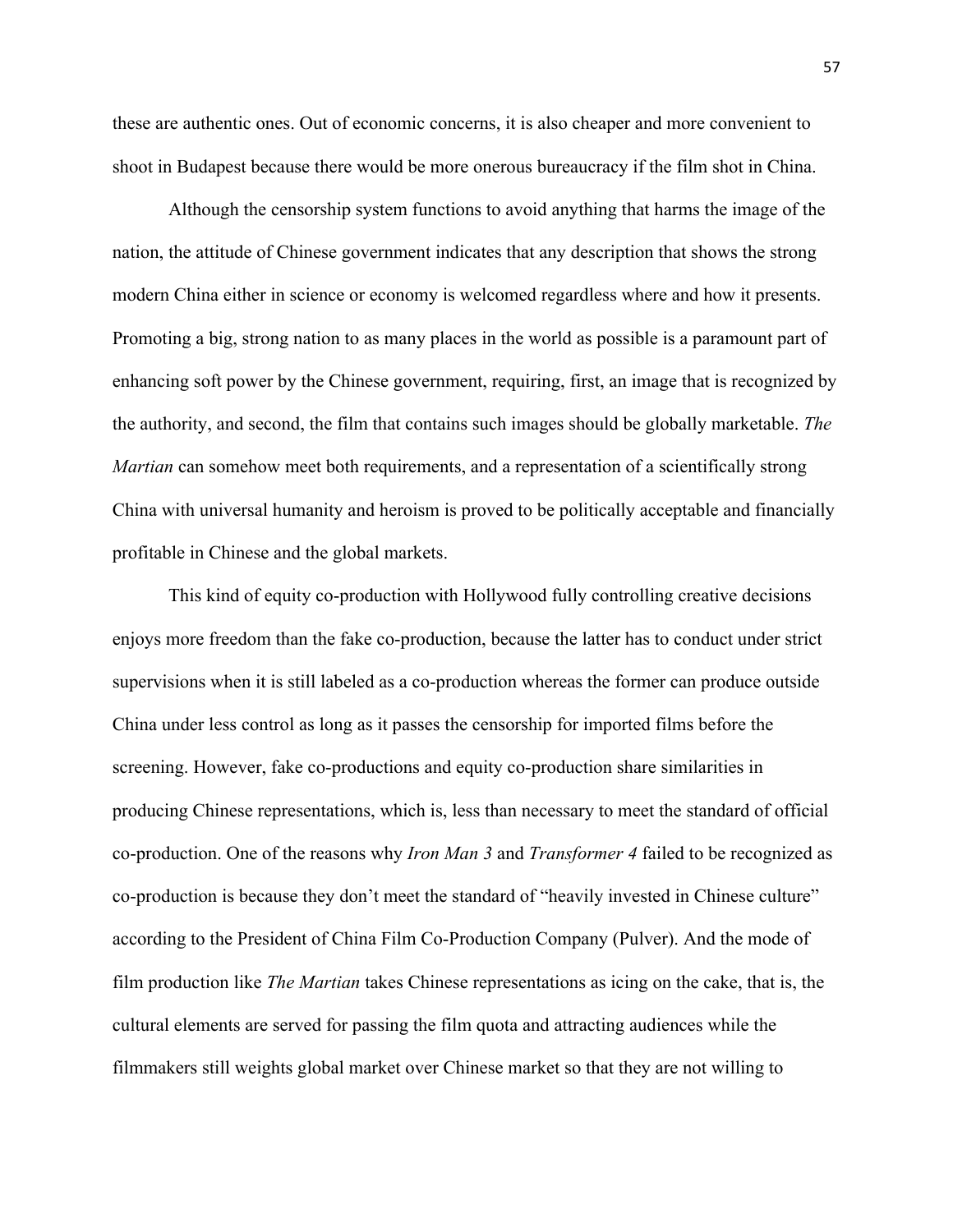"heavily invest in Chinese culture" at the risk of losing global audiences. Therefore, the Chinese representations in such films are compromised in order to cater for the taste of larger audience group, and they are created with hybridized cultural identities that can be transplanted to any other images and symbols that are widely acknowledged as Chinese features, such as Kung Fu and anything related.

To conclude previous discussions, in cinematic texts and production, economic tensions usually outweigh aesthetic genius, that is to say, the arrangement of aesthetic features is dominated by economic concerns rather than artistic requirements, especially in Hollywood blockbusters aimed at the global market. The big-budget production and promotion costs should be guaranteed by familiarity and marketability in cinematic texts through retrieving past experiences that have been proved marketable and combining cultural and political standpoints that are widely acknowledged.

Total five blockbusters are co-invested by Bona and TSG, including *The Martian* (2015), and *Independence Day: Resurgence* (2016), in which two famous Chinese actresses, Chen Shu and Angelababy (Yang Ying), are participated. In the former, Chen Shu played a high-rank official in China National Space Administration, along with another male officer, played by Hong Kong veteran actor Eddy Ko. Although they appeared in the film for no more than three minutes, they made a decision that is decisive for China's spaceship traveling across the space to save Matt Damon. In the latter film, also in a science fiction genre, Angelababy is a female Warcraft pilot who fights against alien intruders within seven minutes. Another Chinese female star, Zhang Jingchu, also took a small role in Sino-Hollywood co-ventured, *Mission: Impossible—Rogue Nation* (2015), invested by China Movie Channel and Alibaba Pictures Group, her just-a-few-seconds performance was exaggerated to be a "major role opposite Tom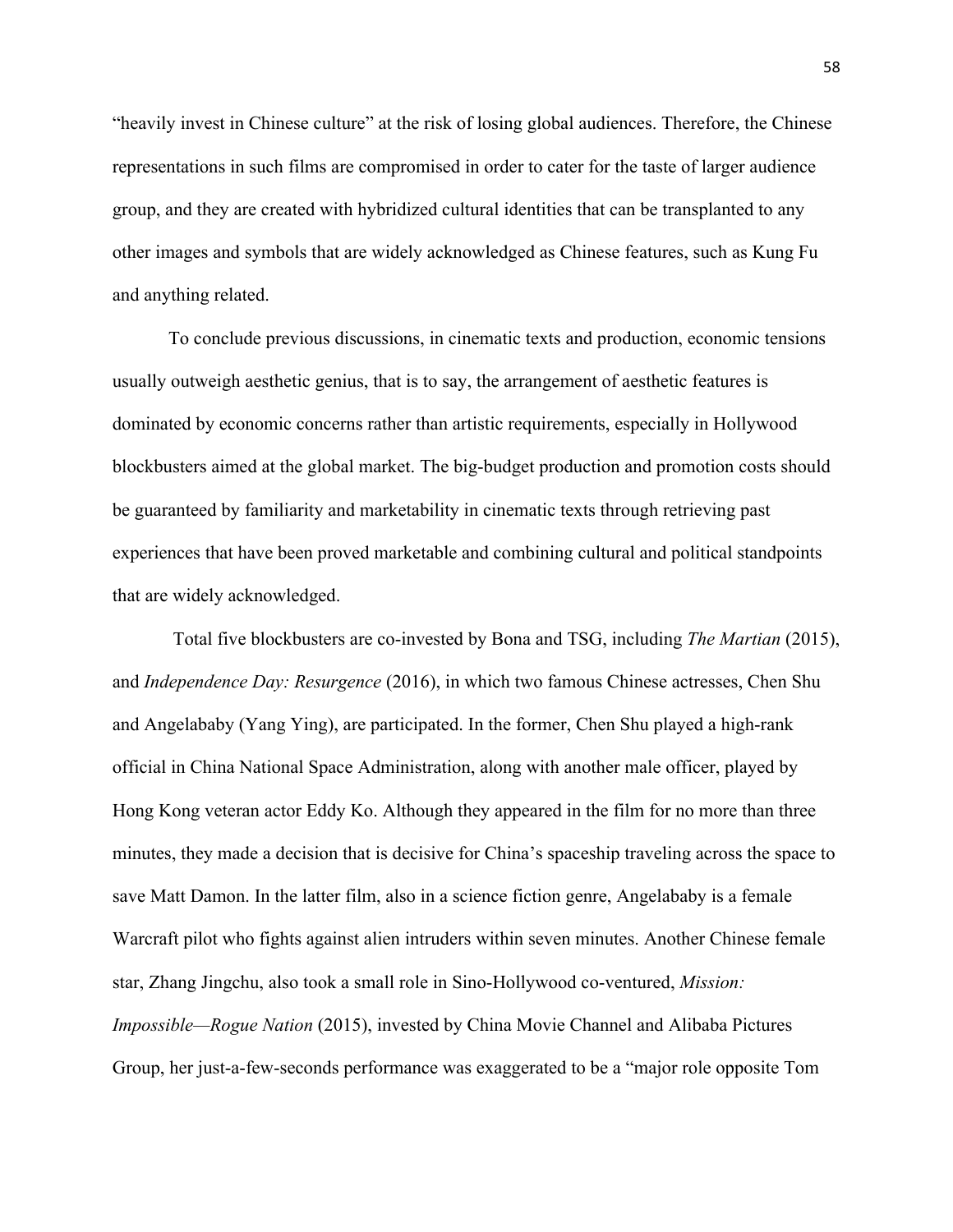Cruise" in the promotion press during the pre-production (Frater). Since an increasing number of Chinese actresses appeared in Hollywood blockbusters that were associatively invested by Chinese film studios, whether their roles are important or not, they often present a strong and beautiful (at least in the Asian aesthetical standard) female character who processes dignity and heroism from western culture.

Comparing to their male counterpart, female Asian actresses are more easily frequently seen than male Asian actors in today's Hollywood blockbusters, which originated from the Yellow Peril period when Asian females presented less threatening and more vulnerable to western masculinity, according to Gina Marchetti (Marchetti 12-14). According to the political economic approach, the consumption of industrial commodity ultimately feeds back to the production process, and the social change based on power relation shapes the industrial behaviors, which leads to the formation of a certain kind of cultural representation (Mosco 25). The fear that the oriental "other" would endanger Western values was rooted in this fallacy, projected via Hollywood's visual images, serving as evidence of such social belief system. Dr. Fu Manchu enjoyed a long-term popularity from the 1910s to 1980s on big screen and other media platforms with an evolved image over time. In contrast, Asian female characters in traditional Hollywood romance, such as Suzie Wong in *The World of Suzie Wong* (1960), are often feminine outsiders who were dependent to their "white knights" starred by white male actors, and their Asian features are intentionally subdued by romantic plots. Due to the liberal ideology of the "melting pot" in today's American society, an excessively negative depiction of a certain race is not politically correct, nor accepted by the audiences in most advanced countries. Hence, images like Dr. Fu Manchu is no more seen on big screens, in fact, not so much Asian roles can be found in today's Hollywood's blockbusters (Chong 30). However, when it is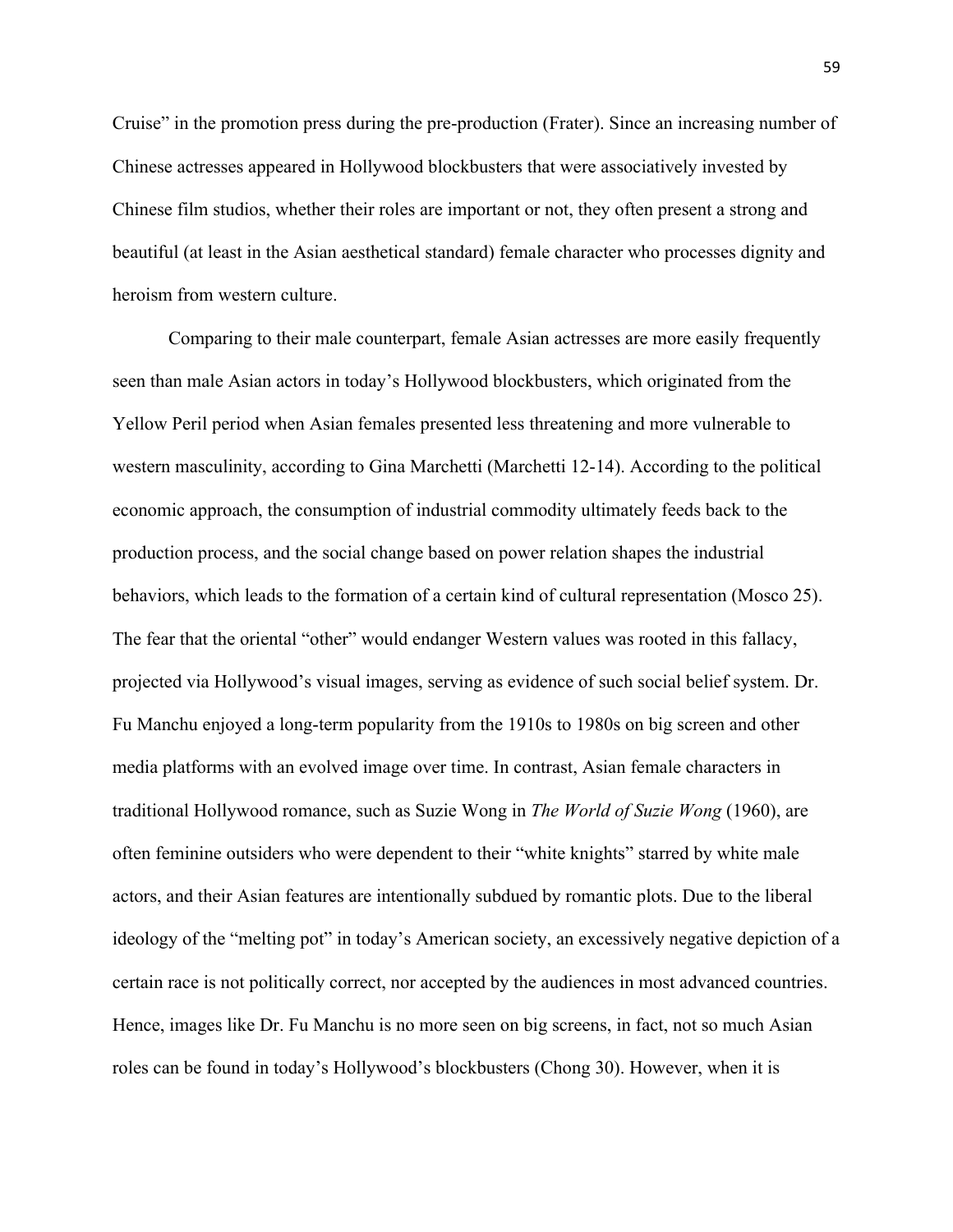necessary to add an Asian character or a Chinese one in such Sino-Hollywood co-ventures as part of pandering policy, it is ideal to insert a female character because she can be both powerful (due to the wide acceptance of feminism) and less threatening simultaneously. Chinese female actresses are also preferred to appear in Sino-Hollywood co-ventures because such films have no requirements on character building according to the regulations. Hence, they can act as "beautiful vase" that attract both domestic and foreign audiences. Therefore, it is safer to add a Chinese female for the global market whenever necessary for filmmakers to reduce economic risks.

#### *3.3.3 Kung Fu China in Co-Productions*

Through constantly testing the boundaries of Chinese censorship system, Hollywood studios have been groping a way for co-producing with Chinese filmmakers, enjoying as much creative freedom as possible, and meanwhile making most profits from the two major markets. Ang Lee's *Crouching Tiger Hidden Dragon* (2000) is the first and most successful internationally co-produced film with an Oscar award and boosted box office sales in America. As concluded in the previous chapter, *Crouching Tiger* adapts elements from traditional Wuxia picture to a transcultural background that is familiar to American audiences. Spectacles of Chinese Kung Fu, connecting with wildness in the Western films, is proved to be a success in market and art. Ang Lee himself is also highly identified by the Academy and western film industry for his auteur, and his directing provides a mysterious, exotic charm yet the spectacles belong to western tastes.

Sino-Hollywood co-productions are strictly regulated and supervised by film institutions in China. The rigid standards of co-production, which requires no less than one-third of Chinese investments with domestic actors playing the leading roles and shooting scenes in China, limits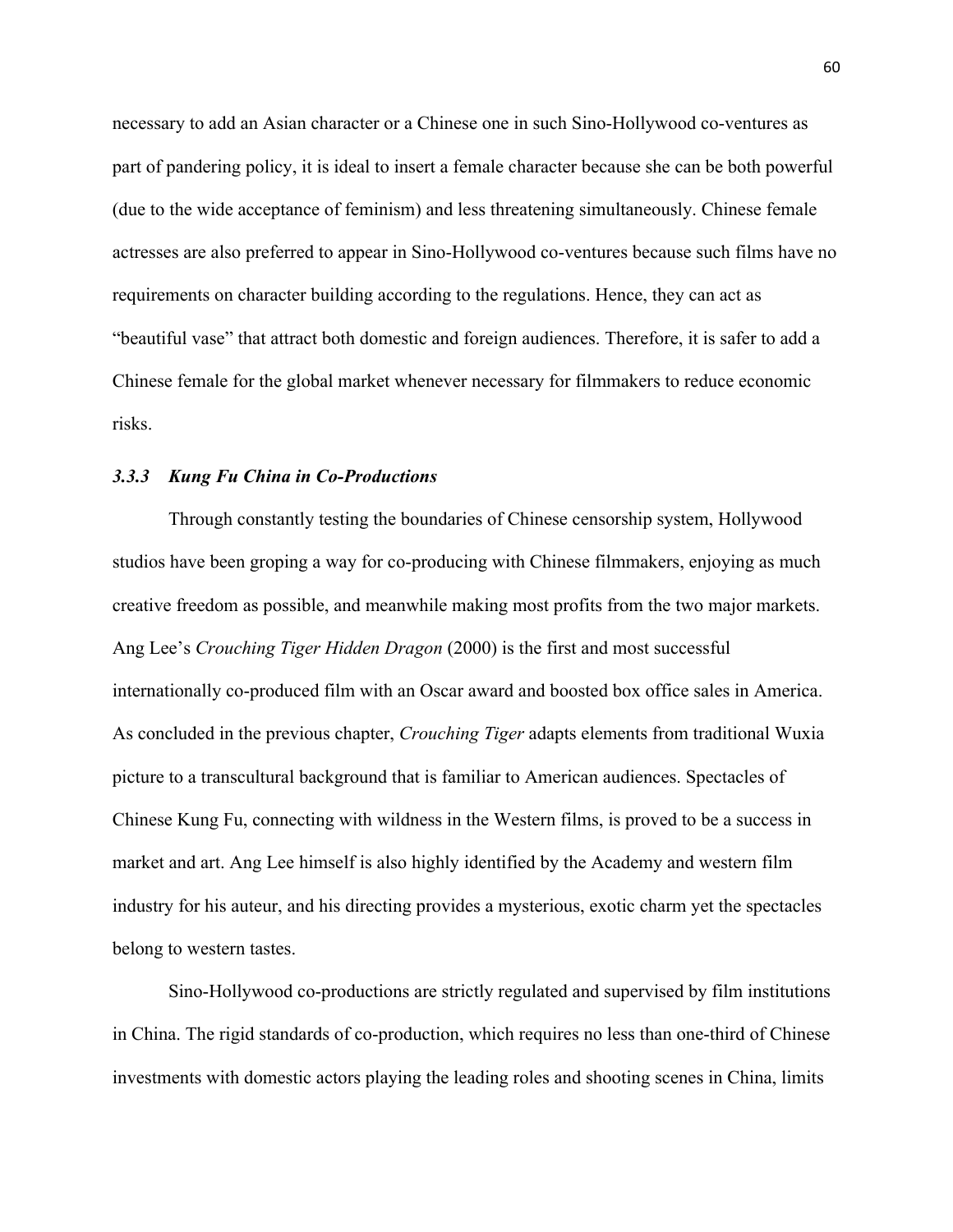the creation of the story. Therefore, these co-productions are invested in Chinese culture, and they borrow popular elements from Hollywood as well. Films produced within this frame usually more or less refer to *Crouching Tiger*, covering predictable elements from this mixed Kung Fu film with new storytelling.

Jackie Chan's *The Karate Kid* (2010) (renamed as Kung Fu Dream in Chinese theaters) is a rebooted version of a 1984 Hollywood film, co-produced by Columbia Pictures and China Film Group. The film topped the American box office at the first opening weekend and gained a total \$176 million domestic sales, and its Chinese box office reached \$4.14 million dollars for the first week according to Box Office Mojo. The storyline is transplanted from Detroit to Beijing, telling a story of a martial art master (played by Jackie Chan) training an American kid (played by Jaden Smith) to defend himself from others. *The Karate Kid* is a financially successful adaption from a classic Hollywood film in both markets, proving the unchanged attraction of Kung Fu films, a popular film genre in the western world since the 1970s. It should be highlighted that, except Chan as the leading character, the film creators including director, producers and script writer are all from Hollywood, which ensures that the production process meets Hollywood's high standard, and guarantee the aesthetic style familiar to the global audiences who are used to Hollywoodized storytelling. However, a further analysis on Chinese representations shows that the modern China in a foreign kid's eyes is no more than a collection of the martial art, Beijing Hutong (alley), table tennis and the Great Wall. As the story develops, Jaden overcomes his weakness and defeats his enemies by learning a skill, which purely belongs to Americanized spirits of self-growth, yet, there lacks a plot development on how he gradually changes his view to China through understanding Chinese culture. All the Chinese characters are faded faces except Jackie Chan and his Kung Fu.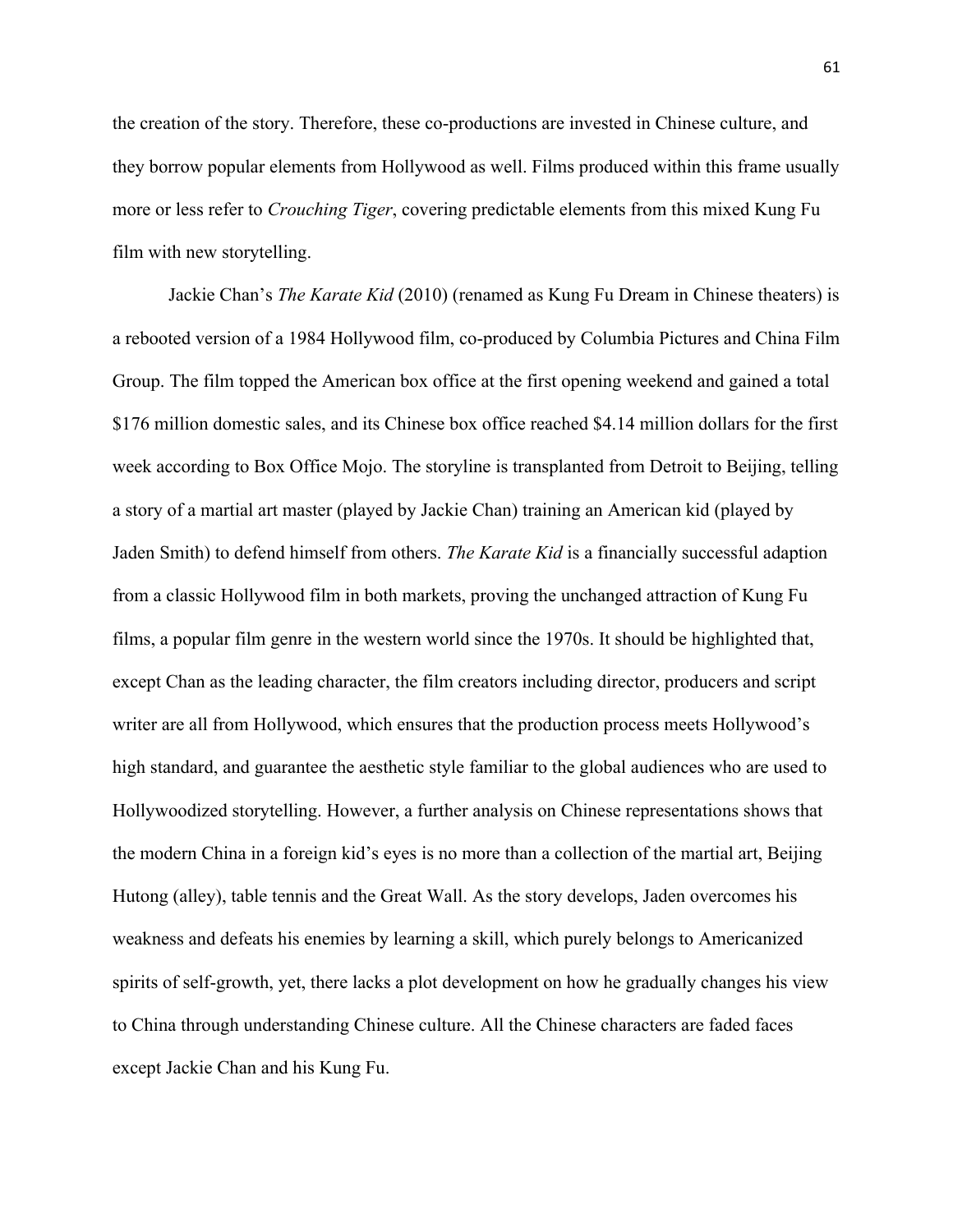Chan's another co-production in 2008 with Jet Li, *The Forbidden Kingdom*, (renamed as Kung Fu King in Chinese release) is also a strong sale in the United States and China, collecting the costs within two weeks, and it is also produced by a full Hollywood creators. This film is a cultural pastiche of a classic ancient Chinese literature, Sun Wukong (known as Monkey King), New York's China Town, and a white guy saving a lost hero, and it is a collection of all the elements that are proved and expected to be profitable in both markets. The cinematic aesthetics, storytelling and artistic style of these two films are distinct from *Crouching Tiger*, yet, if only compares the production culture of these films, they all share similarities in casting actors with global fame, blending Chinese culture with western elements, manifesting Kung Fu in a transnational (transcultural) story. Being a fantasy/action film, the story centers on a white young guy who copies the hero's journey, growing from nobody to somebody, decorated by magical effects and time traveling. The Chinese representations in these pastiche works are compacted to a Kung Fu island with Americanized values of salvation, heroism and humanity whether it is in modern times or the ancient.

The market success of these two Kung Fu films once again proves that the film production originates more from economic incentives than artistic pursuits since reviewing grades for both films are around six on IMDb and Douban (a Chinese version of IMDb). It further indicates that within the frame of co-production regulations, a mature film creation formula has formed based on the production team, genre, casting, and plot arrangement. Therefore, in a fantasy/action/sci-fi co-production setting in ancient/modern China, superheroes/heroes/heroines, played by stars either from China or Hollywood, overcome obstacles and finally defeat the evilness in humans or monsters from another world, and the Chinese characters always guide the foreign ones in finding the virtues in themselves, decorated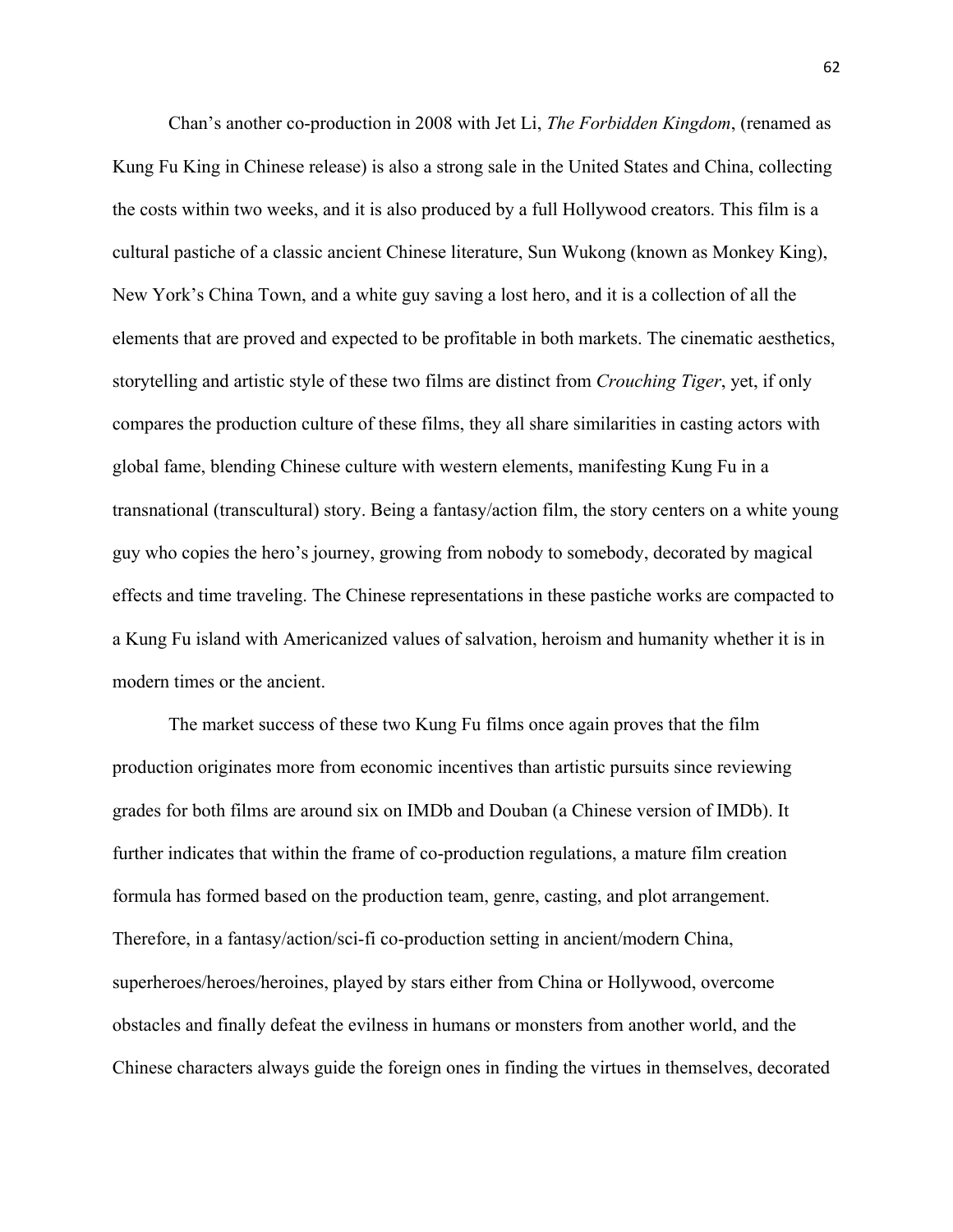by the martial arts, spectacles of iconic Chinese sceneries, advanced technologies and parables from ancient myth.

It seems that the commercially successful co-productions are all dominated by Hollywood filmmakers, and involvement of their Chinese partners more likely belong to marketing strategies. The reason was explained by John Woo's longtime partner and friend Terence Chang in 2011 during the Shanghai International Film Festival. He said:

"When I gave this script to American producers, they told me they didn't want so many Chinese people in there because American audiences wouldn't like it. I actually know what they wanted. They may film China's Great Wall, but what they want is to build a Great Wall to keep away aliens from another planet" (Rui).

A saying turned out to be a prophecy. The Sino-Hollywood co-production, *The Great Wall* (2016), as the biggest co-produced film ever shot exclusively in China, tells exactly a fantasy story of building Great Wall to fight against monsters. The country of "China" represented by an iconic landmark, transforms from modern days to an ancient time in Zhang Yimou's film and has been regularly attacked by monsters named Taotie who are originated from ancient Chinese mythology. This Orc-like monster, is excessively greedy, threatening the livelihood of the whole Song Dynasty. Jing Tian's female General Lin Mae, who leads a group of female warriors as one of the five elite army fighting monsters for decades, patrols on the Great Wall to defend the country. All the Generals are played by the A-list stars and idols in China, and Jing Tian is the only female, also the leading character to save China along with Matt Damon. The army is trained to fight monsters for years, but all their acrobatic performances, similar to Kung Fu movements, are more visually joy than practical use. Matt Damon played a mercenary warrior, who coveted the black powder produced by the Chinese army. Touched by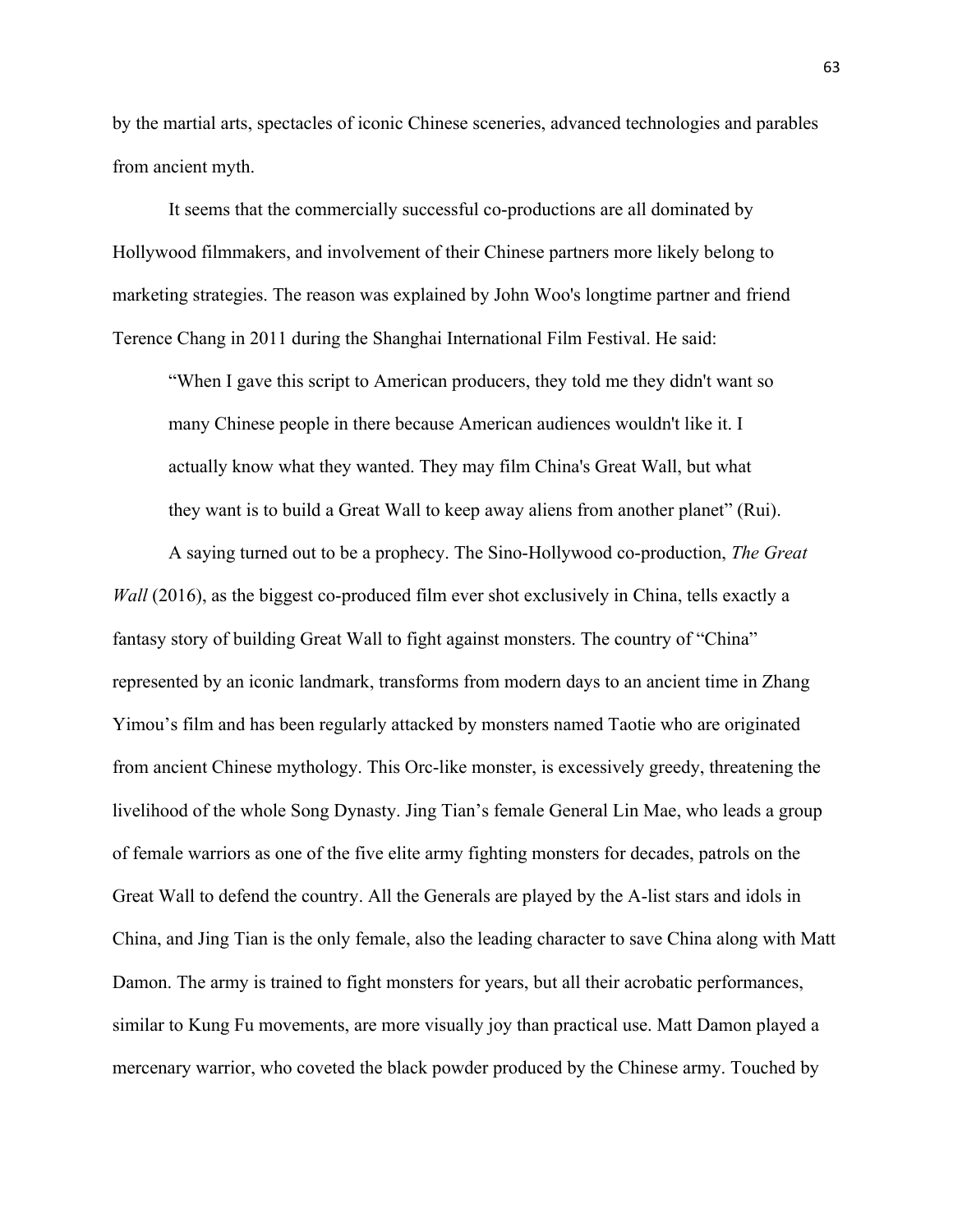the Jing Tian's self-sacrifice and heroism, he regained humanity and decided to fight against the monsters along with the Chinese. Damon's character can't be classified as a typical whiterwashing role or a traditional white savior, although being the only white guy who saves the country may cause such kind of suspicion. Compared with the background information of other co-productions, Damon and his fellows' character rather like an inserted Western character in an Eastern film, not the other way around. However, despite surrounded by more than a dozen of Chinese film stars or idols, Matt Damon is still the only character portrayed with depth and plot twist, compared with other Chinese characters, who are "flawless paragons like cardboard cutouts with no emotional dimension", including Jing Tian's heroine (Lee). One of the reasons that can explain why Chinese characters lack in-depth portrays is due to the English dialogue. In *The Forbidden Kingdom*, even the God of Chinese mythology speaks English in the film, which is criticized and mocked by Chinese viewers. The creators of *The Great Wall* tried to avoid this awkward situation, so that only Jing Tian, Andy Lau and Lu Han's characters can speak English because they've learned from a foreigner according to the plot. Although it is possible to make the whole film in Chinese dialogues, the global (mostly American) audiences may be reluctant to read subtitles. Because the foreignness and alienation brought by the subtitles to audiences may diverge them from emerging into the story, and the limitations for subtitles, such as no more than two lines at a time with 35 characters each line, make it harder to translate the original dialogue precisely, unable to convey the exact artistic conception of the original film (Shulevitz). Therefore, there is no way but to reduce dialogues of characters who only speak Chinese as little as possible, to the disadvantage of developing the characters.

In addition to the simple character depiction, the main theme of the film is humanity and salvation, elaborating in a simple dichotomy of good and bad, east and west, right and wrong,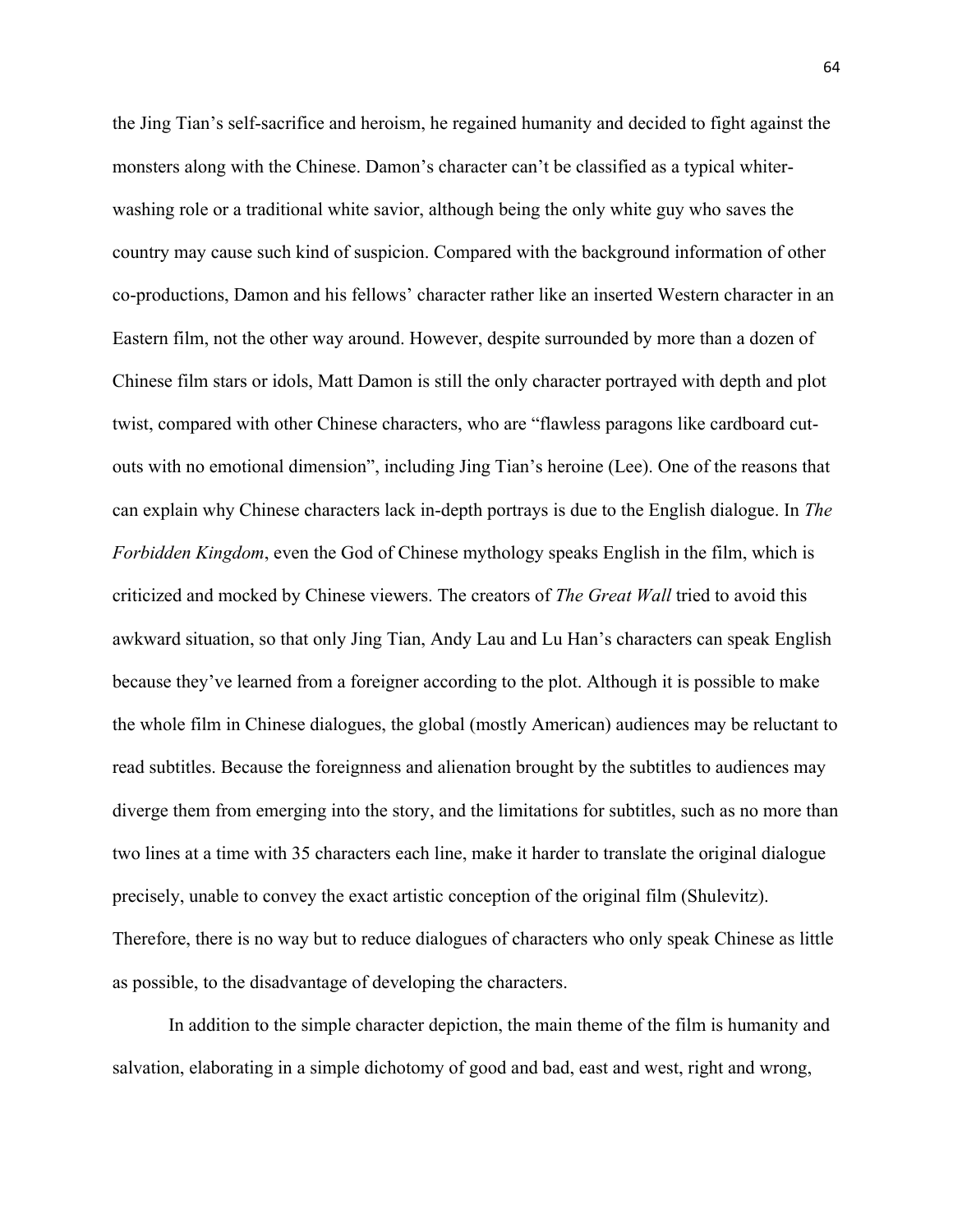brave and timid, honest and greed, which is so habitual that almost every Hollywood-made blockbuster can be concluded like this. The monsters serve as intruders instead of any other nations that constantly combated with ancient China in history, avoiding any cultural or political sensitivity to any nation, which is another cultural policy carried out by Hollywood studios. Special effects of not only monsters but also exotic Chinese locations reminds audiences of the epic *Lord of the Rings* trilogy or other fantasy films with mysterious charming. Very quick explanation of background information pluses very tedious fighting are created by massive Chinese figurant and Industrial Light & Magic team (Dillon 20). The excessive arrangement of colors and sound typifies Director Zhang's auteur, just like what he did in the opening ceremony of Beijing Olympics in 2008. All these above combined altogether bring a non-stop glut of spectacles, a pastiche of ancient Chinese culture and Kung Fu actions with western fantasy that audiences have already familiar with in blockbusters like *The Mummy: Tomb of the Dragon Emperor*, *Pirates of the Caribbean: At World's End* and *The Forbidden Kingdom*. The deja vu will always come to their minds whenever they re-watch *The Great Wall*, *Lord of the Rings*, and *Pacific Rim*.

Based on the textual analysis, the Chinses representation in this film, like the reduplicated image that appears in previous two case studies, is a Kung Fu country with advanced weaponry, honoring the heroism and believing in that evil can never prevail over good. Furthermore, there is no more political correctness than a white male is saved and educated by an Asian female, which also appears in Zhang Yimou's homemade big hit *The Flowers of War* (2011), praised by President Xi (Wong). This kind of replication of the representation of China is the product of the leveraging game among multiple players in film production.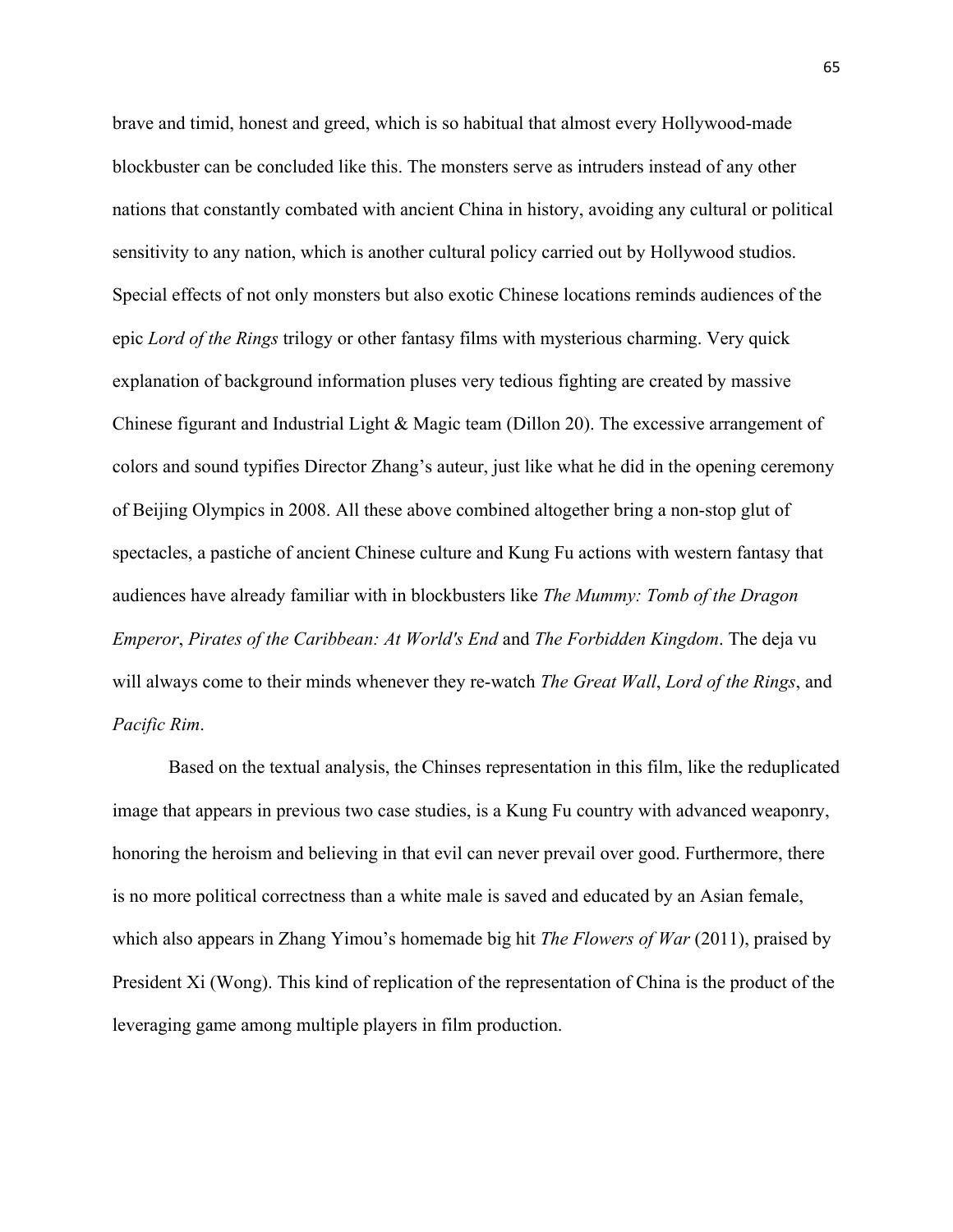From the perspective of industrial culture, the mode of co-production foregrounds the intersected interests of all parties involved. The changing relations among players can shift the dynamics of holding the creative rights in film production. It sometimes lets money talk. The production plan of *The Great Wall* was initiated by Legendary Entertainment in 2011, just after Legendary East was built in Hong Kong, aiming at expanding to the Chinese market. The story was initially created by CEO Thomas Tull and Max Brooks, and later written by director Edward Zwick and Marshall Herskovitz. The cast included new Superman, Henry Cavill. And the first Chinese partner was Huayi Brothers, who participated as a pure financial investor. However, when Le Vision Pictures and China Film Group started to take a piece of pie in this project, and most significantly, when Legendary Entertainment was overall purchased by Wanda Group at the beginning of 2016, the adjustment of power relations among investors and creators leads to the changes of filmmakers. Zhang Yimou, who earned fame by his early independent films and the great Olympic show in 2008 and has been working for Le Vision Pictures, for this reason he replaced Edward Zwick thanks to his employment company's large share of investment in filmmaking (Lee). Because of the big hit *The Martian* in China, Matt Damon is widely known both domestic and overseas, replacing "superman" to play the male leading character. According to the minimum standard of at least one third Chinese characters in one co-production, Zhang invited as much as possible Chinese media stars to join in this film, not only to meet the requirement but also aiming to attract massive fans of all age levels, according to his interview with *Southern Weekly*.

It sometimes lets the market talk. The back-and-forth struggles among regulations, market incentives and art are concluded as "walking with two legs" by Zhang who is willing to do both two right (Coonan). However, negotiations over the creative rights of representation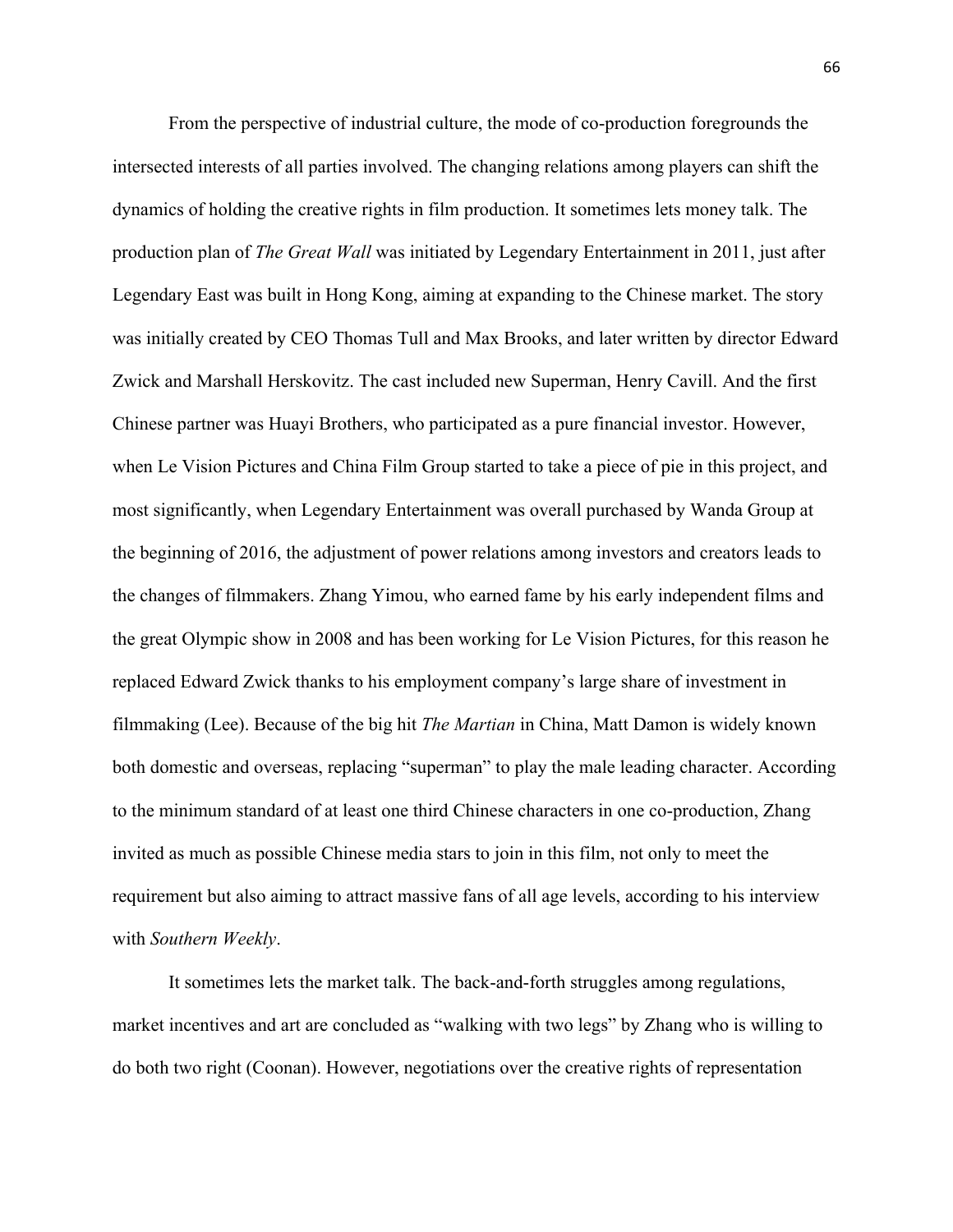reflect market incentives matter more than aesthetic genius in the Sino-Hollywood coproduction. Zhang honestly claimed in a recent interview with *Southern Weekly* that there was no space for so many Chinese actors to portray roles with deep meanings within such a smidgen of time, and he preferred the opportunity to go in the world rather than really producing a good film. His concerns are reasonable. In this circumstance, Hollywood's experiences on global market overweighs Zhang's pursuit of artistic presenting of ancient Chinese culture. Zhang Yimou's influences on filmmaking as the chief director was limited by other Hollywood talents in the creative team. In the letter he wrote to an artist, Zhao Muyang, who solemnly played drums in a funeral plot during the middle of the film, Zhang was sorry that he failed to preserve more shots of Zhao in the film because "Americans" own the final cut right. $8$  The scriptwriters, Carlo Bernard, Doug Miro, and Tony Gilroy, based on Brooks' story, are basically westerners writing stories about China, which ensures Hollywoodized storytelling on the one hand, yet causes a mixed cultural pastiche on the other. Presented by the finished story, Zhang Yimou had his own limited creative space to add cultural elements that best reflect ancient China yet not too hard to be understood by foreign audiences. For example, he added a funeral scene when General Shao died of attack from a monster. However, since he didn't have more power other than onsite directing, his creation may sometimes be misinterpreted or reorganized by the creators from other departments. For example, the detailed arrangement of the color for each branch of an army was interrupted by the "rapid-fire editing" by Mary Jo Markey from *Star Wars: The Force Awakens* and Craig Wood from *Pirates of the Caribbean*, who worked following the aesthetics

 $8$  Information comes from Zhao Muyang's Sina Weibo (a Chinese version of Twitter) on December 16, 2016,

http://weibo.com/1974245293/Emnnblubf?from=page\_1005051974245293\_profile&wvr=6&m od=weibotime&type=comment#\_rnd1500883742515.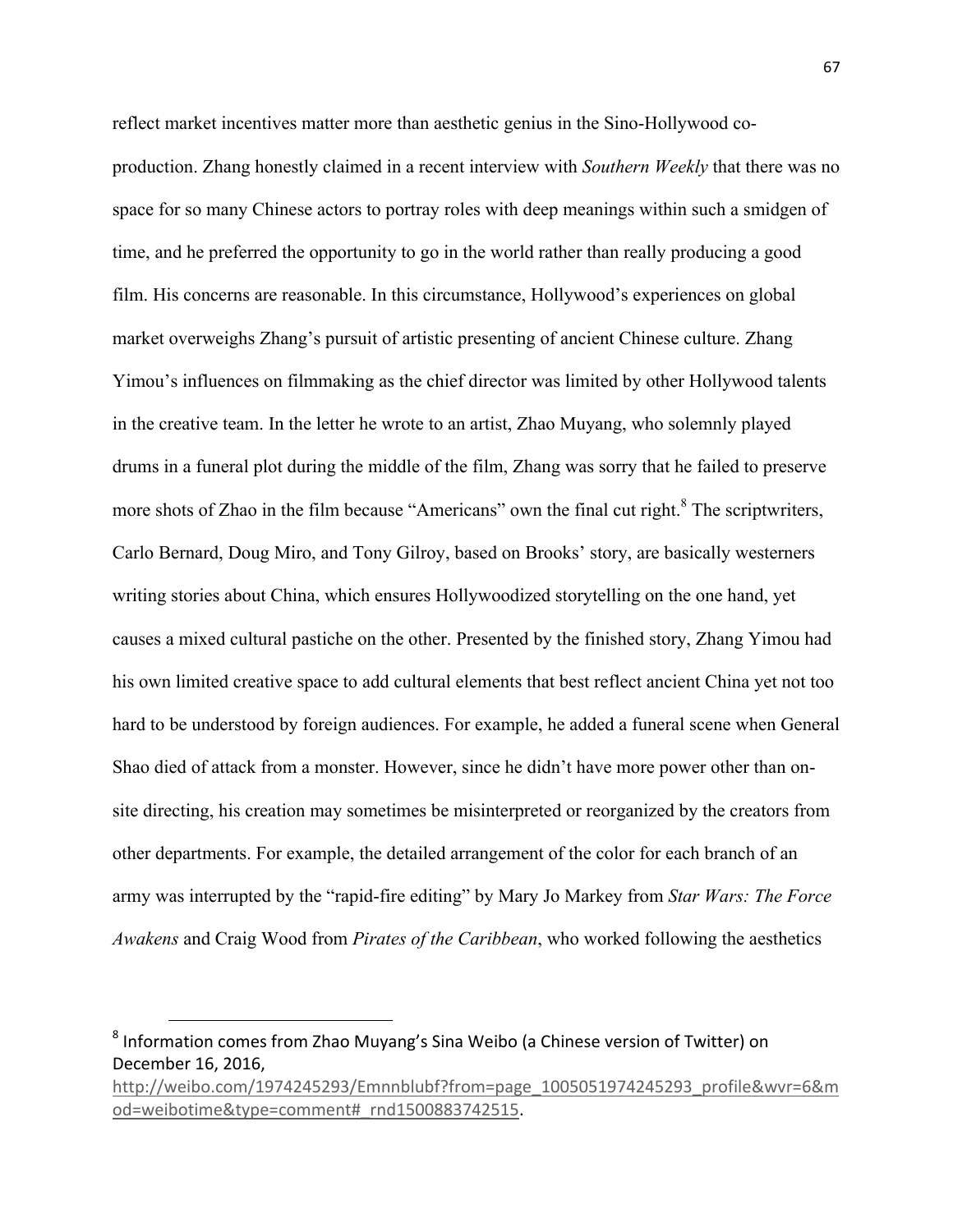of Hollywood-made. The reckless interpretation of Zhang's artistic expression is because of the absolute power of editing by these two professionals from Hollywood, and they are not only creating as filmmakers, but also re-understanding as viewers. As in the profit-driven industry, the decisive power comes from the one who understands and controls the market, which, in this case, is filmmakers from Hollywood. Therefore, the Chinese elements in this film are compromised due to the different interpretations from Hollywood talents who are targeting the global market.

The film collaboration between China and Hollywood has shown its increasing growth rate. However, it is far from secure to say that Sino-Hollywood co-production has reached a harmonious balance under the strict censorship system, has explored an ever-victorious mode of creation that guarantees the high box office revenue or has been widely received by global audiences, especially those from the first and second biggest markets. The image of China and Chinese culture presented in Sino-Hollywood film co-ventures is the result of the dynamic power play among multiple players. It presents a globally shared cultural identity that is proved profitable in the global market, and is received as a normal representation of China by audiences and filmmakers around the world. By constantly getting reaffirmation from the audiences (which is revealed by the box office sales), Chinese and Hollywood filmmakers re-adapt such image into new storytelling, and re-interpret it with emerging popular elements, to replicate a China, a Kung Fu country that can be either mysterious or realistic according to creative demands, a country that is strong in science and economy and sticking to the Americanized value system.

The three modes of film collaboration mainly discussed in this chapter are fluid, which means that one can change into another type due to the varied dynamic relation among different powers including Chinese regulators and transnational filmmakers in China and Hollywood.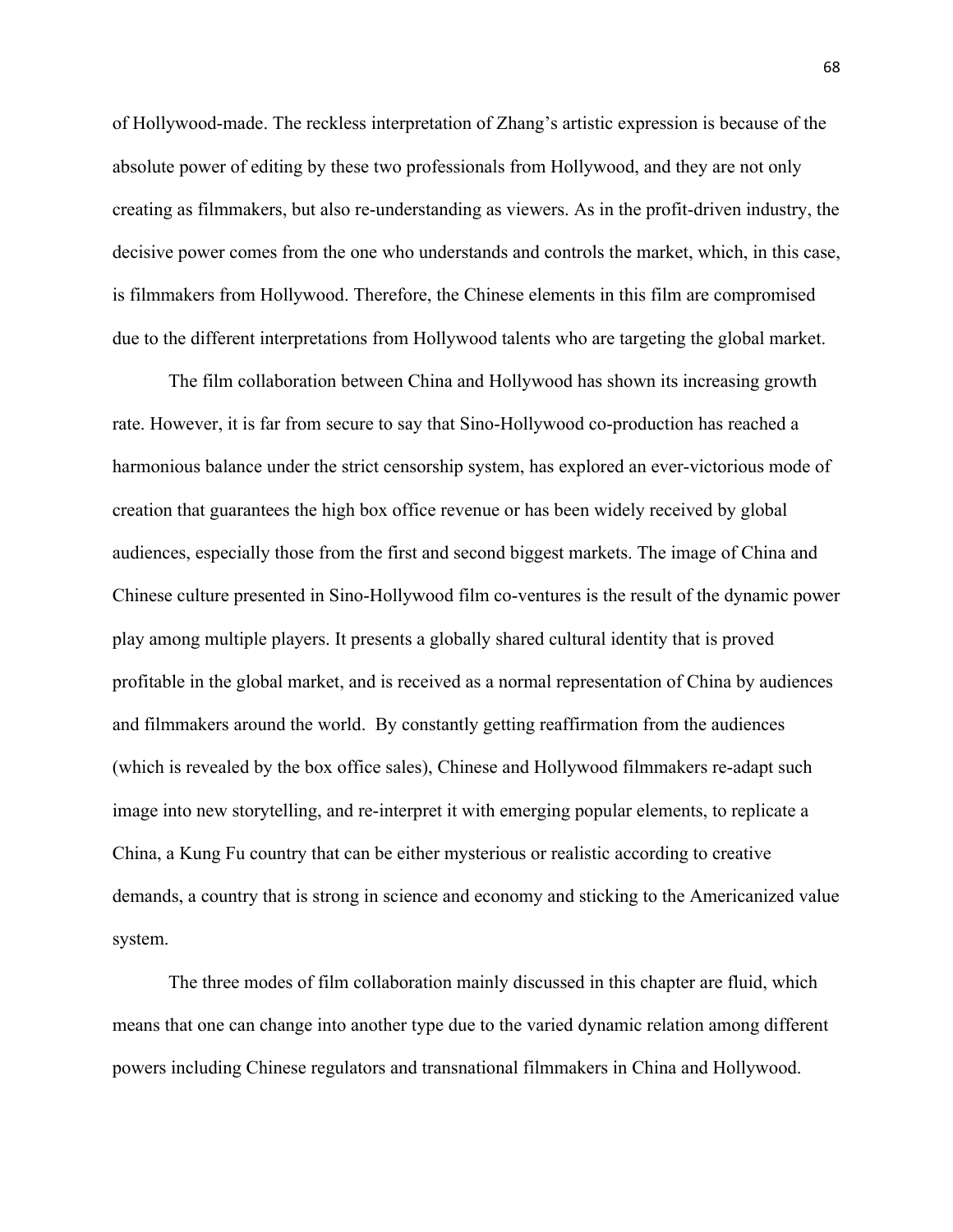They all subject to regulations and cultural policies; however, the power interplay between film stakeholders defines what constitute a Chinese representation and how to make it for the global market. The overlapped interests shared from the two entwined film industries not only contribute to the expansion of Hollywood's reach to China but also cultivate China as rising global media power that is going to cooperate and compete with it on the global stage.

# **4 BRANDING CHINA AS A GLOBAL MEDIA POWER**

According to previous two chapters, practices and activities in Chinese film industry are shaped by the goal of private capital of local media sector, regulations served for state's interests, and the expansion of international capitalism in the cooperative and competitive interplay, which generates a shared cultural identity of China portrayed and displayed in transnational cinema for global market. A media imagery of China and Chinese culture identifies with the dominant value that is established in the context of globalization is encouraged in the Sino-Hollywood blockbusters.

In the dynamic global-local interplay, Chinese transnational conglomerates have manifested strong financial strength through enormous investment to its counterparts across the sea, and the state apparatus has shown its critical control of the domestic market by using censorship and restrictions as leveraging power. With international metropolis like Beijing, Shanghai and Hong Kong, serving as national entertainment, business and political center, the government is heading to becoming the next superpower in global culture, even though there are still contradictions to be solved.

Micheal Curtin (2003) developed a concept as media capital to define the cities that are absorbing media resources and transporting media products globally, such as Mumbai in India and Hong Kong in China. However, Beijing is not a traditional "media capital", but rather is a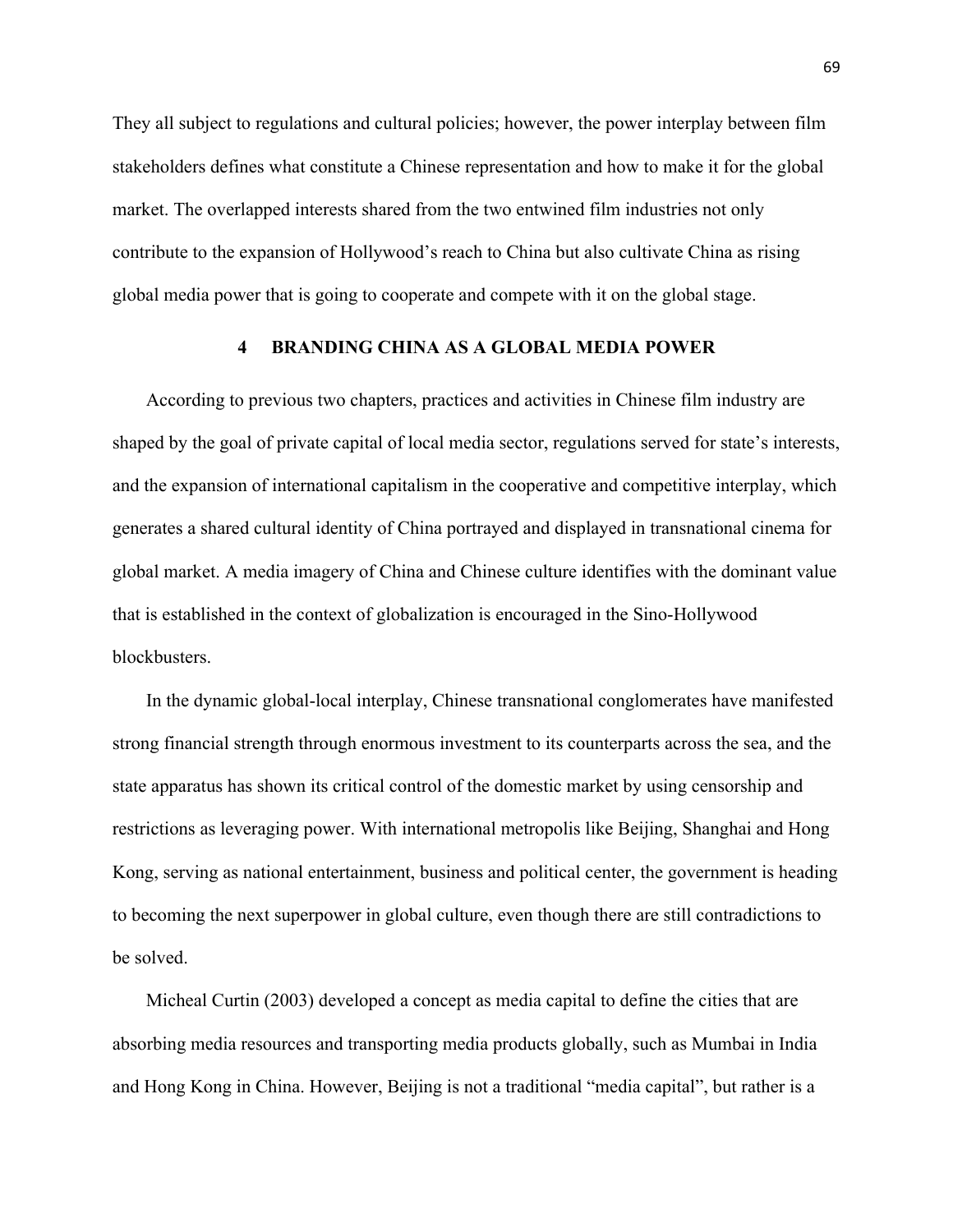center of a multi-polar cultural community with Shanghai, Hong Kong, Qingdao and Hengdian mapping out diverse spheres of media practices, aiming at branding and promoting China and Chinese culture to audiences worldwide. A Hollywood-like cultural aggregates "Chinawood" is built by Chinese authority based on this national cultural community, and it sets its sight on higher goal of being a global media power as part of soft power strategy by the Chinese Communist Party. Other than media capitals like Mumbai, Seoul or Rio de Janeiro, whose cultural relevance may not be limited to geography, interests or policies of a single nation or state, the centralized state institutions and Party-controlled ideology in China distinguish Beijingcentered cultural community and its domestic film industry from their counterparts.

Tight regulation and censorship limit the creative space for Chinese national film production, therefore they have a minor impact on the world circulation. However, relatively favored policy from the authority in urgent need of strengthening soft power and abundant private capitals from profit-driven transnational conglomerates provide a short-cut for the industry to go global, to "borrow a ship and sail across the sea", that is, to cooperate with Hollywood to promote films about China in a short term, in exchange for a long-term reform on content making and aesthetics cultivation within the film industry (Su 2, 75). To borrow a ship instead of building one will inevitably lead to the delayed development of one's own shipbuilding technology. In the shift of domestic media industry adapting itself to the risky and competitive environment in the era of globalization, an international media entity instead of a regional one will be established not by outputting indigenous content reflecting local culture but to adapt it to a global-hit formula based on Hollywood's mature aesthetics, sacrificing the chances of producing its own world-class national films. Catering to both culturally relevant and irrelevant audiences, the brand of China will be promoted as a global media power on a platform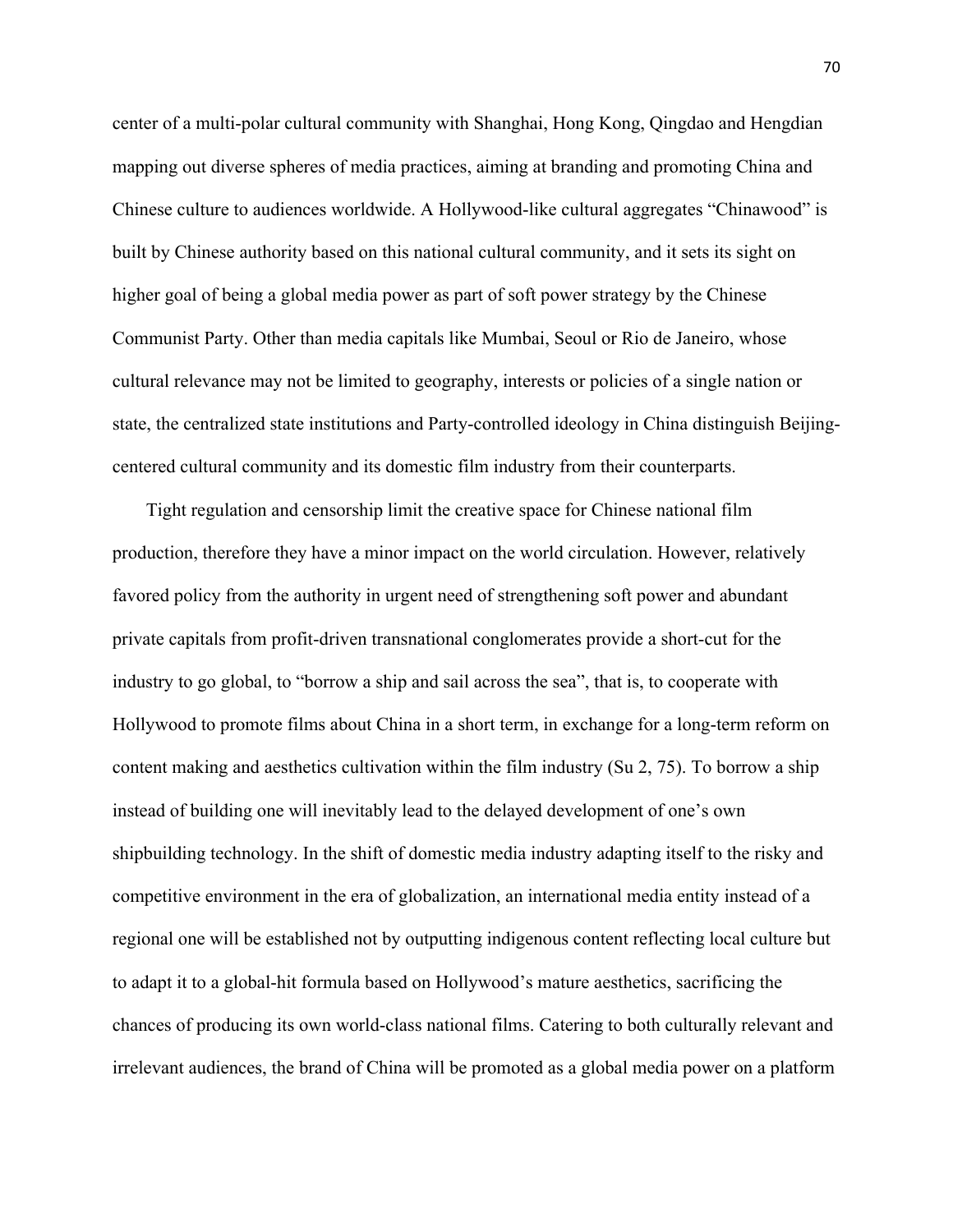of "Chinawood", rather than niche viewers gravitating to local media capital. With a growing Chinese market advantageous to both parties, the goal of creating a new global media power is built on the capital operation instead of content creation, that is, to build the "hard infrastructure" instead of enhancing the "soft infrastructure".

## **4.1 Curtin on Media Capital**

Michael Curtin (2003) developed media capital, a dynamic concept that breaks through the national boundaries, provides approaches to discover multi-directional media flows, and to explain the spatial complexity of global media (202). Media products, represented by television programs, are transcending frontiers, and are transported via multi-directional media flows instead of a conventional one-way trip from US's dominant programming to local areas. Cities are radiating such flows and having been centers of financing, producing and distributing of media products. They can be labeled as media capitals, taking Hong Kong, Mumbai, and Chicago for example. Media capitals don't necessarily answer for the geography, interests or policies of the individual state, but they are usually attracting electronic landscapes of "geolinguistic regions" on media migration, interaction and communication (Huang 181). Therefore, Curtin (2003) concludes a media capital as "a nexus or switching point, rather than a container", with its status that can be "won and lost", and believes that a city that grows to be a media capital is influenced by social and cultural forces, the patterns of economic exchange and institutional organizations (204-05).

Apart from elaborating the spatial dynamics of media capital, Curtin in another piece in 2012 further stated three operating principles in defining and forming a media capital, which are borrowed in this thesis to comparing Bollywood in India and the Beijing-centered cultural community in China. The three principles, "logic of accumulation", "trajectories of creative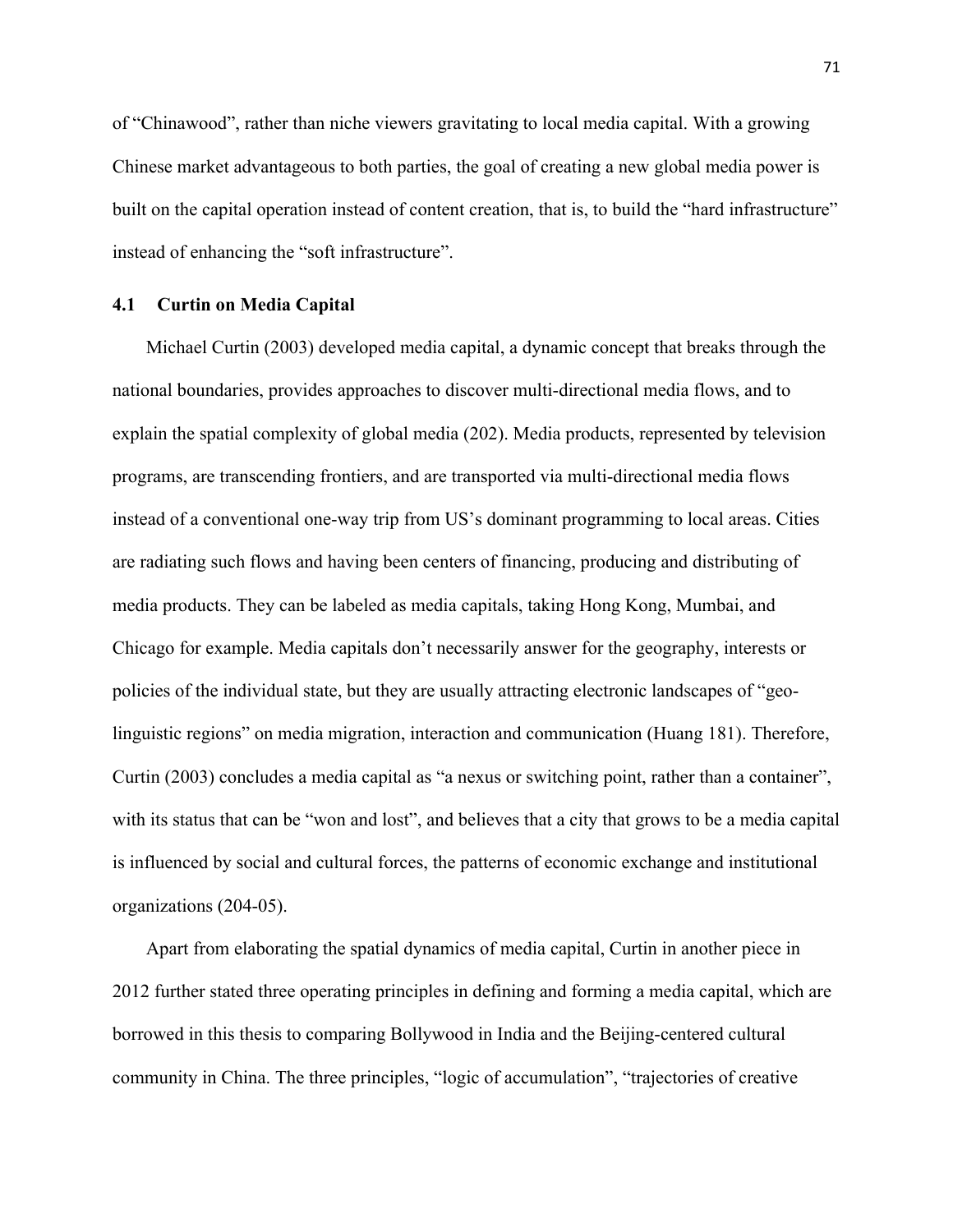migration", "contours of socio-cultural variation", work together on the formation of media capital interactively (Curtin, 2012, 181).

The logic of accumulation exists in the media industry as long as enterprises "seek efficiency through the concentration of productive resources and the expansion of markets so as to fully utilize their productive capacity and realize the greatest possible return" (*ibid*). For media capital, the logic of accumulation is adopted through the concentration of creative resources, the decrease of production costs, and the increase of multiple delivery channels, in the aim of enlarging profitable market within the geo-linguistic regions. Along with the economic globalization, runaway productions help global media power like Hollywood to seek low-cost production locations through redeploying and re-concentrating creative resources including facilities and ensuring Hollywood as the "authentic home" of media production, whereas leaving cities like Vancouver as "non-U.S. film production centers" serving for pro-globalization (Johnson-Yale 113).

The trajectories of creative migration focus attracting creative talents from each media capital. According to Curtin (2012), creative labor should be regarded as "core resource", prior to any business talk of audiovisual production (183). A new prototype created during Hollywood's global expansion contains localized programming and globalized production. Constant changes in content output required by the new prototypes of film and television program making require various levels of labors to meet both the demand for "stimulat(ing) novelty" and the need of working on daily basis, which is the reason that media enterprises tend to cluster in certain cities where provide not only efficient costs on personnel but also "mutual learning effects" from high-level media talents (Huang 180; Curtin, 2012, 183). Whether through informal learning (such as communications on shooing sites) or formal learning (such as film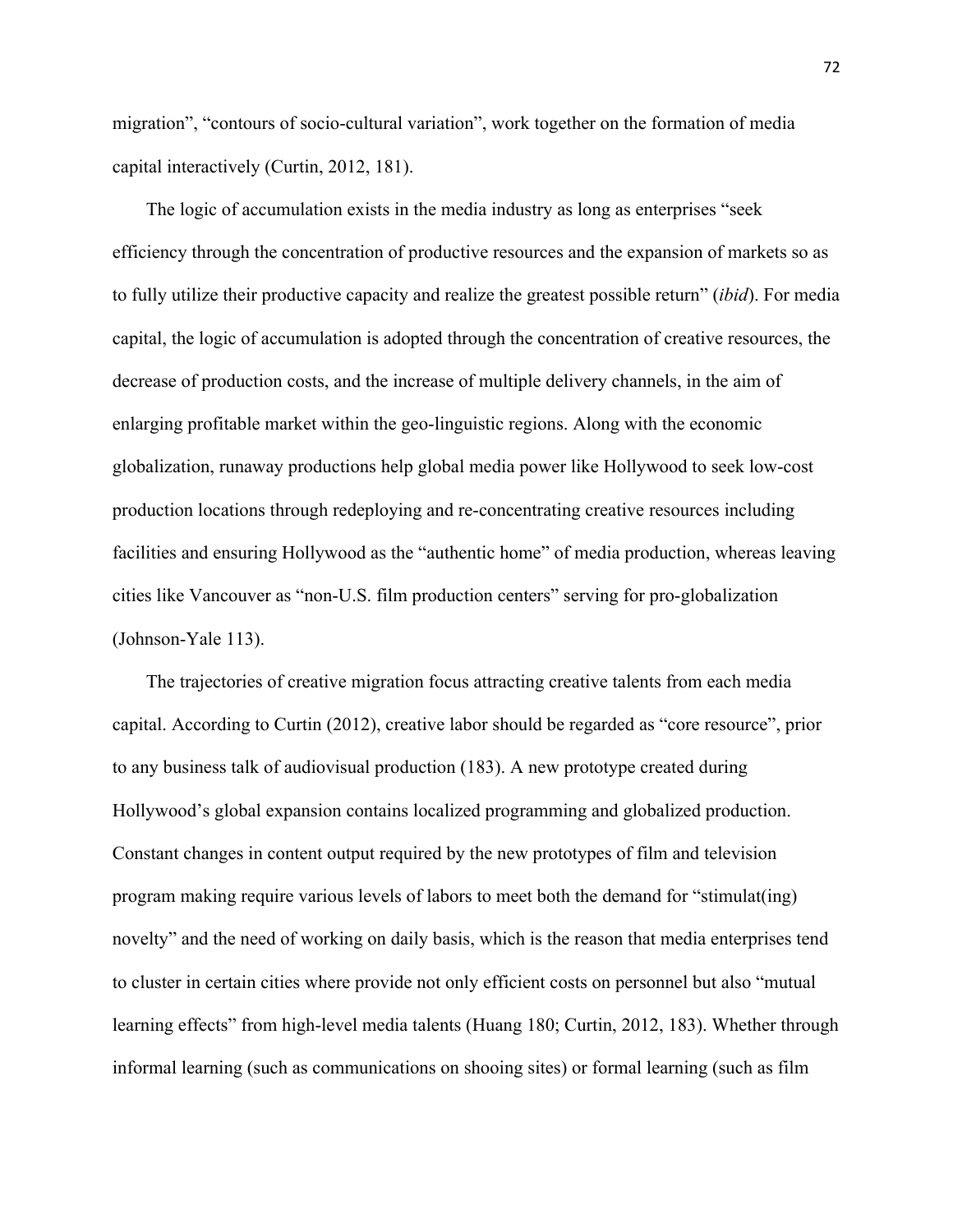festivals or trade associations), labor clustering can upgrade product quality and improve innovation, thus the mutual learning should be institutionalized to "foster the reproduction and enhancement of creative labor" in return (Curtin, 2010, 266). Media capitals also are cities that foster creative opportunities for aspiring media talents, build local training programs and labor union, and promote job mobility and intra-industry exchanges on techniques and skills. It is true that media capital is reliant on subcontractors or below-the-line workers for cost efficiency and clustering, however, its further development heavily depends on "the ongoing migration of talent in pursuit of professional opportunities" on a high-level basis (*ibid*). Therefore, the clustering of skilled media talents distinguishes media capital from runaway production cities where is mostly filled with subcontractors and low-cost labors.

The contours of socio-cultural variation are mainly referred to the cultural and social forces in the formation of individual media capital, demonstrating that "national and local institutions have been and remain significant actors in the global cultural economy" (Curtin, 2012, 184). The forces of socio-cultural variation in particular media capital impact on how media products are made and consumed in certain cultural regions. Apart from favored policies from central government, local media enterprises or transnational media conglomerates also exploit cultural and social peculiarities in media production, distribution and exhibition through collecting creative resources and attracting talents. Cultural proximity, "the tendency to prefer media products from one's own culture or the most similar possible culture," is consistent with the emergence of regional media production (Straubhaar 85). Therefore, the unique socio-cultural force "carve(s) out market niches that are beyond the reach of powerful but culturally distant competitors," and the media practitioners take advantage of it to resonate with the cultural disposition within the geo-linguistic regions.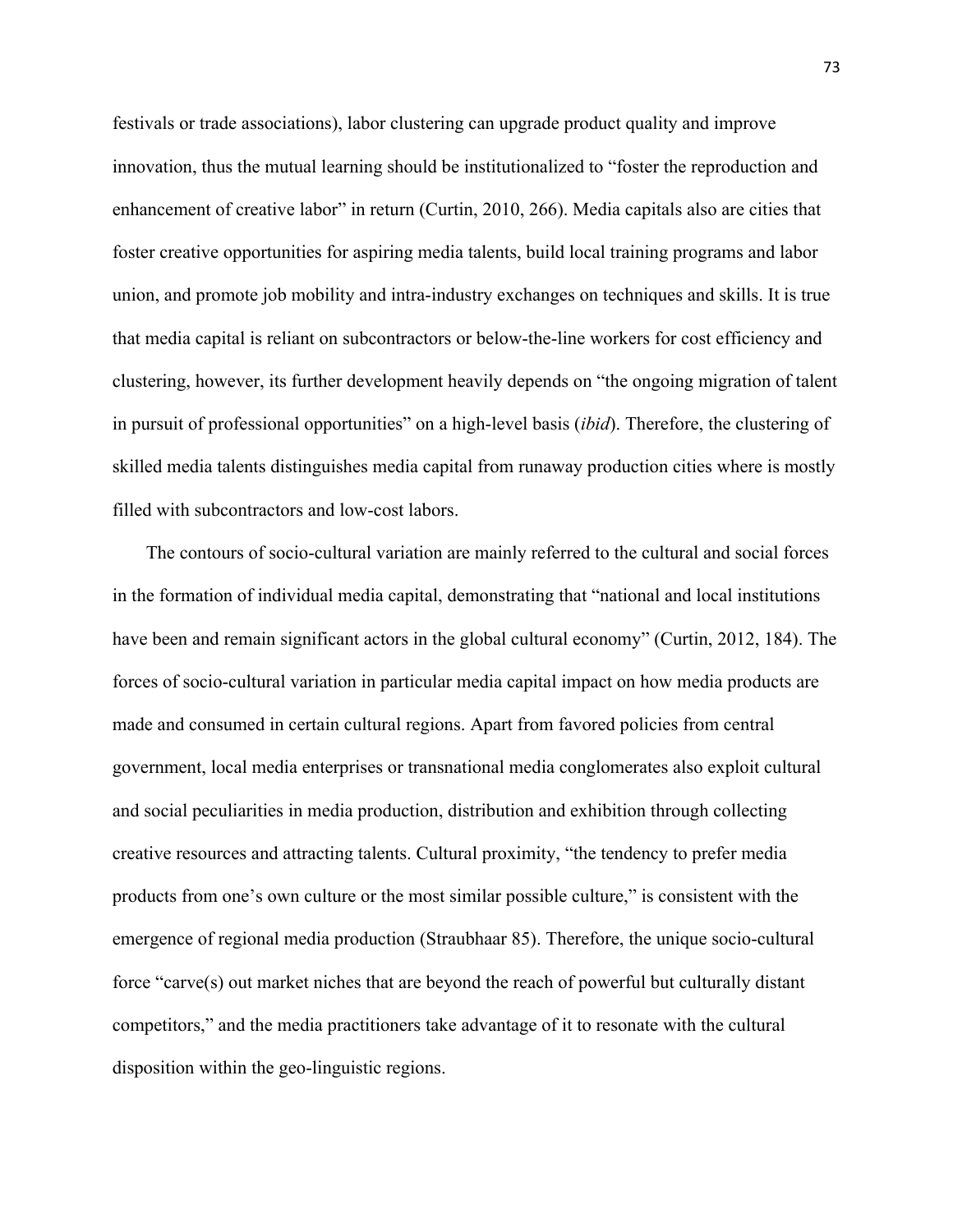By exploiting Curtin's concept on media capital, the following section intends to find out, by comparing Bollywood's media capital Mumbai with Beijing-centered cultural community through three structural forces, which are the logic of accumulation, trajectories of creative migration, and contours of social-cultural variations, that the ambition of Chinese central government is to build up a global media power instead of fostering a media capital. This chapter will further envision whether China will build up an all-around "Chinawood" or just a "Chinese Hollywood," a runaway production for the global film industry, in the future.

### **4.2 Bollywood vs. Chinawood**

Based in the city of Mumbai, Bollywood, mostly referred as Hindi cinema, produces almost half of the films in the country, belonging to the world's largest film production industry along with other regional film producers, Tollywood, Kollywood, Mollywood and Sandalwood, due to the plurilingual system in India. Locating in western coastal Hindi-speaking area, Mumbai is the center of entertainment, finance and business, and Bollywood, as the spokesperson of Indian films to the rest of the world, has created a stylistic aesthetics widely known by the audiences and sustained a distinctive film production mode, which makes Indian films survive the competition with Hollywood, and distinguish Mumbai from other film production center to become the media capital of India.

Indian and Chinese film industries share similarities and differences when they are facing with Hollywood's "invasion" to their domestic markets. Both with large population size, the potential large box offices are attracting oversea competitor, and Indian's situation is more alluring for its world's fastest population growth with the highest percentage of young people (from 12 to 24 years old) who is the target demographic for Hollywood films (Rosen, 7). Although both placing restrictions on importing Hollywood films in history, India government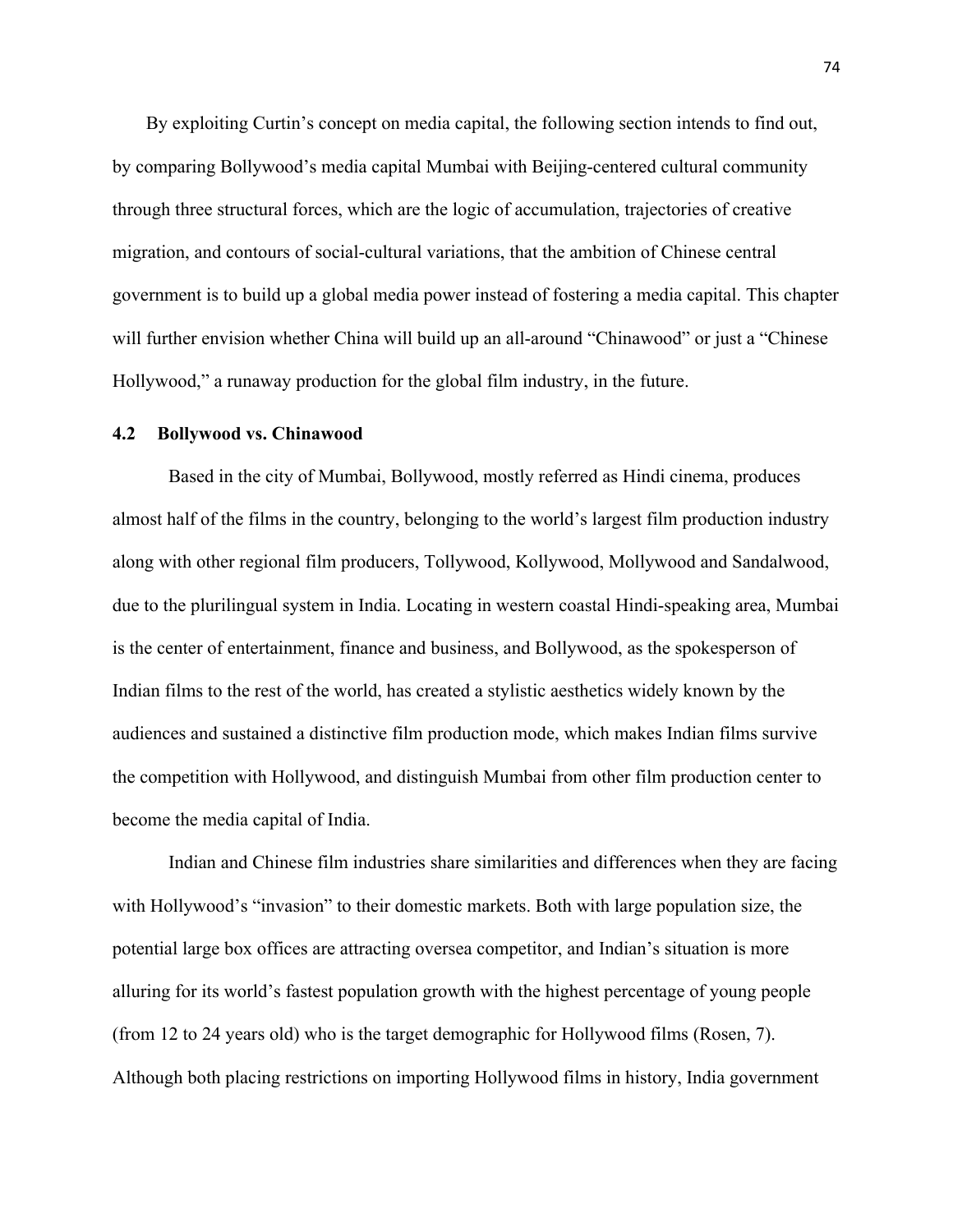abolished the monopoly by National Film Development Corporation (NFDC) on imports in 1992, allowing Hollywood overtly flowing into the domestic market.

Mumbai's Bollywood follows the logic of accumulation during its evolution, to extract productive sources and expansion market to gain maximum and most efficient profits from the industrial operation. After officially granted industry status in 1998, the risky, untaxed cash invested in film production had ended, and funding from reliable sources and from the private sector and government programs, as well as from Hollywood, to boost local media enterprises (Rosen, 21-23). The initial capital accumulation lays the root the extensive media production in Bollywood and the formation of Mumbai as a media capital of India.

Mumbai is identified as a second-tier media center together with Hong Kong and Carol by Michael Keane, and its local media industries are "historically transnational and commercial, serving dispersed but loosely coherent cultural-linguistic formations" (Curtin cited from Keane, 2006, 835-55). One of the reasons that Bollywood films remain strong local market gravitation is the familiar formula that embodies a romantic story of a young, beautiful couple with traditional singing and dancing plots appeared alternately. The singing and dancing become a landmark for Bollywood films, bringing familiarity and consistency for viewers with niche aesthetic admiration.

The unique cultural cohesive force decides how the Bollywood made are consumed within the geo-linguistic population. According to Stanley Rosen (2003), the global fervor caused by Hollywood blockbusters like *Jurassic Park* (1994) and *Titanic* (1998) failed to shake the loyalty of local audiences to the national cinema (17-18). Focusing on producing films in Hindi, the national language with largest users, the major viewers for Bollywood films are Hindi-speaking populations domestically and globally. Domestic box office occupied 75% of an overall income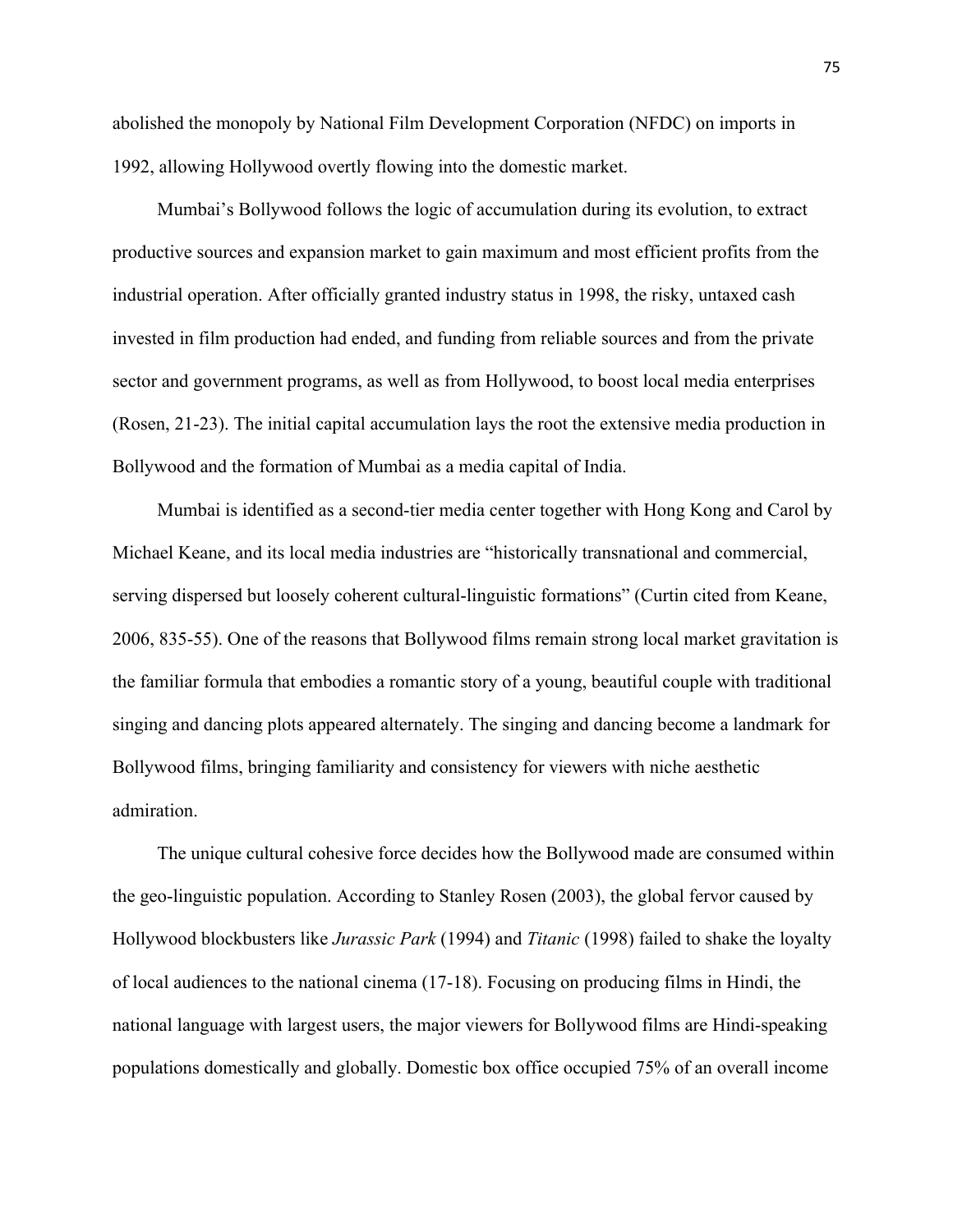of Indian films industry in 2016, and Hindi films (mostly produced by Bollywood) earned 43% market share whereas Hollywood imports were only  $7\%$ <sup>9</sup>. Due to the unique cultural heritage of Indian nation, the large amount of Non-resident Indians (NRIs, 13 million worldwide) and other overseas Indians (total 30 million including NRIs) as oversea nationalists and lucrative audiences bring transnational capitals to the Hindi film industry, making Bollywood the second largest exporter of films after Hollywood (Curtain, 2007, 65). International box office was a 7% of the industry's revenue in 2016. However, its remarkable growth rate from 2014 to 2015 was 11.5% comparing to the domestic growth rate of 8.5% in the same period (Guancha). The great attractions from both the domestic and foreign market, mostly constituted by resident and nonresident Indians, allow Bollywood filmmakers to produce films focusing on native culture with local language and film stars.

The success of Bollywood films heavily relies on the advanced delivery system. In order to seek the maximum diasporic viewers overseas, Mumbai-based film enterprises like Eros International and Yash Raj Films not only invest in Bollywood film production but also actively engage in promoting and distributing native films overseas, especially in North American and European countries. Multiple exhibition channels are also set up via online streaming or theater screening to cater for different viewing habits. For example. Comcast's TV on demand service also provide most classic Hindi films, bringing large income from North America to Bollywood as well.<sup>10</sup> Over 120 Indian films (most of them are Hindi) stream on Netflix (Cain). There are over 1,000 screens exhibiting Indian films at any given time in 35 states of the United States in

<sup>9</sup> Statistics from Deloitte's *Indywood: The Indian Film Industry*, released in September 2016, https://www2.deloitte.com/content/dam/Deloitte/in/Documents/technology-mediatelecommunications/in-tmt-indywood-film-festival-noexp.pdf.

 $10$  Information comes from Xfinity official website:

https://www.xfinity.com/corporate/Programming/IntlNetworks/southasian.html.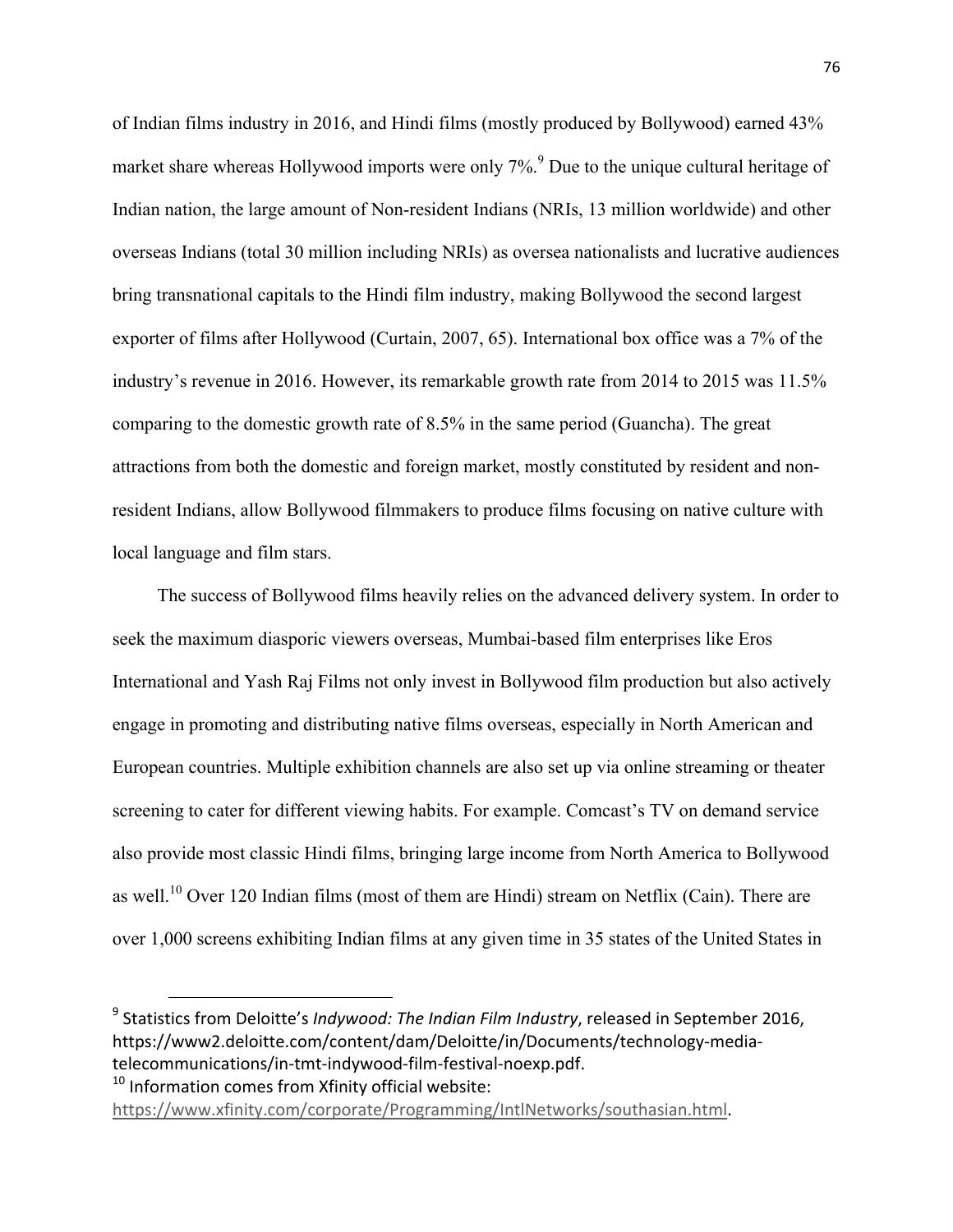2017 (*ibid*). The endeavors greatly contribute to the enlarging of cultural geography and audience demographic of Bollywood films.

Labor mobility in Bollywood shows the vitality of Mumbai in the era of globalization. The changes in content output encourage and attract creative talents for finding more high-end jobs in media production. To cater for the changing aesthetic of the growing population of middle-class around Mumbai area and the demand from younger generation who seek "English language films to sharpen their conversational skills", local films are made in or dubbed into English, and traditional Bollywood stories are also produced or retold in 3D and IMAX formations, promoting the exchange of creative talents between Bollywood and Hollywood (Govil 34, 39).

Making Bollywood films requires specialized knowledge and skills, and there is a long tradition that labors working in the film industry are usually not educated people of formal schooling but are trained on jobs through "apprenticeship and heredity" (Ganti 185). This characteristic practical-learning process is closely connected to the social class of filmmakers and the status of film industry in India. The first generation of Hindi films, mostly produced in Bollywood, was no more than entertainment to lower class people in India, and they were, along with filmmakers and protagonists, regarded as "uncouth and unrefined" by the middle-class (Ganti 147). Since Bollywood has advanced themselves in the era of globalization, adding modern values and using English dialogues, the second generation of filmmakers and actors/actresses are mostly higher educated from colleges like the state-run Film and Television Institution of India, although they are still primarily taught through apprenticeship due to the unique style and aesthetics of Bollywood films. Producer and director Subhash Ghai endeavored to transform the "apprenticeship-based trade" into a "formally trained profession" by creating a private film school that specifically "serve the needs of Hindi film industry in terms of talent and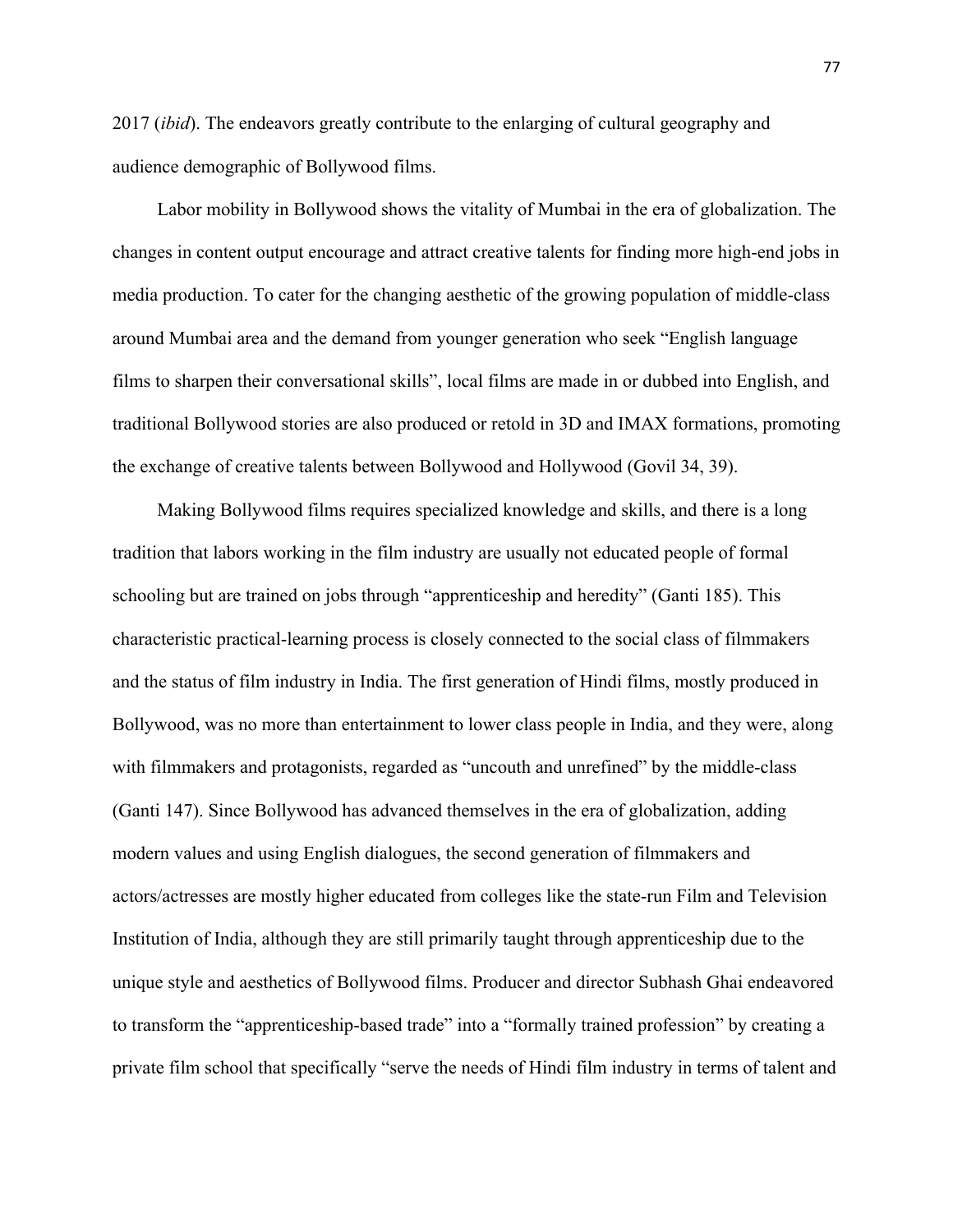training" in 2000 (*ibid*). Such training programs foster the reproduction and improvement of high-level, creative labors, attracting aspiring talents migrated from other places to form a creative community that facilitates mutual learnings with local labors in Mumbai. Hence, Bollywood becomes "magnets for film talents from a regional or even global hinterland, constantly adding to…the density of [its] labor market" (Lorenzen, 104).

As introduced above, media capital does not necessarily correlate with nation's particular demands in politics, culture and economy. Therefore, Mumbai's formation of media capital is seldom interfered by government control although the Central Board of Film Certification led by Indian government does regulate heavily on censorship. Bollywood films may be produced outside Mumbai, in Hindi-speaking regions like Goa, and even in foreign cities like Dubai in UAE. They can be distributed by several strong local media companies with shareholders overseas, and they also can be exhibited and consumed on a large scale of landscape attracting domestic and diasporic audiences. Nevertheless, Mumbai as the nexus of all these media activities directs and operates multiple media flows both locally and international, at arm's length from the state power.

Hong Kong was once a media capital, being the center of Eastern Asian cultural circle as well as Chinese diasporic viewers around the world with its TVB broadcasting oversea and film distribution from Shaw Brothers Studio, and it was built on the complex interactions of economic, historic, social and cultural flows, accumulated great production, distribution sources and creative talents from neighbor areas, according to Michael Curtin's *Playing to the World's Biggest Audiences* (2007). After the transfer of sovereignty in 1997, Hong Kong's status as the media capital has been influenced due to various reasons including the structural adjustment within the industry, the restrictions and regulation from PRC government, and the unstable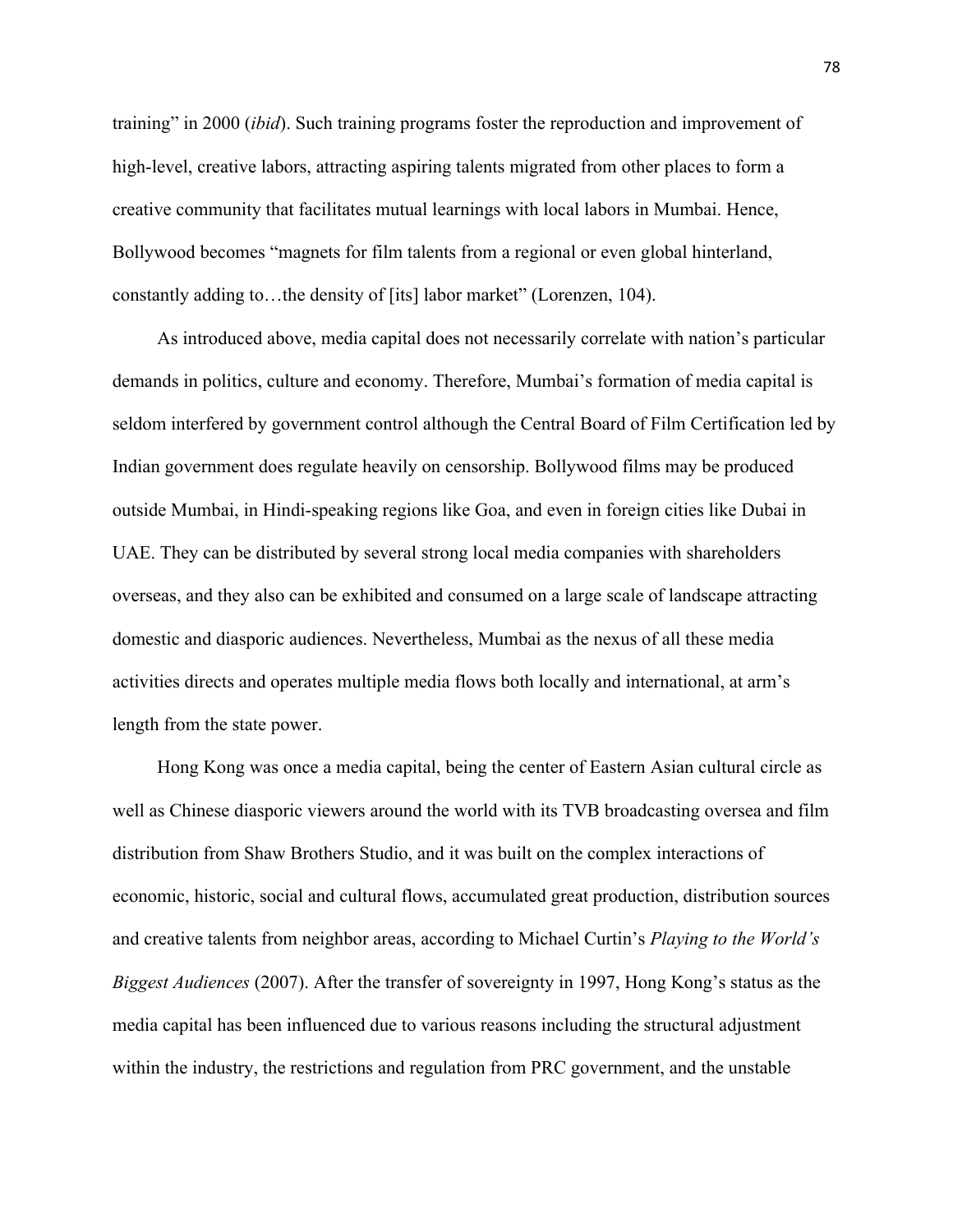political and financial situation, and it has suffered great competition with rapidly growing cities like Beijing and Shanghai, which caused dramatic run-off of creative talents and investment capital from Hong Kong to mainland China. Hong Kong's status and influence of being a media capital have been gradually weakened.

Bollywood and TVB (Hong Kong) are respectively operated and flourishing within Mumbai and Hong Kong centered geo-linguistic regions, not primarily corresponding to the demands of the states. However, the film industry in China has been conducted and supervised by the central government with changing cultural polices aiming to serve the state's and the Party's interests in the first place. The status of cultural industry in China was established since 2002 when former President Jiang Zemin called for the transformation of the domestic cultural system, and President Xi Jinping further claimed that film being a "mass cultural product" should serve for the thrive of cultural industry and win back the audiences and market. Therefore, the film industry is regarded as "ruling technology," and it should be "double functioned" for both the nation's propagandistic role and the development of socialist market economy (Su 31-32). The media center for China can't be a city far away from the state power, on the contrary, it should be in the administrative capital, Beijing, where Film Bureau, the Ministry of Culture, the Party's Ministry of Propaganda and SAPPRFT locate.

Beijing, Shanghai and Guangzhou are usually abbreviated to "BeiShangGuang" to represent the first level of media metropolises in China, indicating the prominence of these cities in the domestic media industry. Beijing's significance is embedded in its administrative function, yet it fails to carry out the role as the switching point of national media production, distribution and consumption. It associates with the rest two cities as well as other secondary media locales to form a cultural community across the country, and each city carries out a different key task.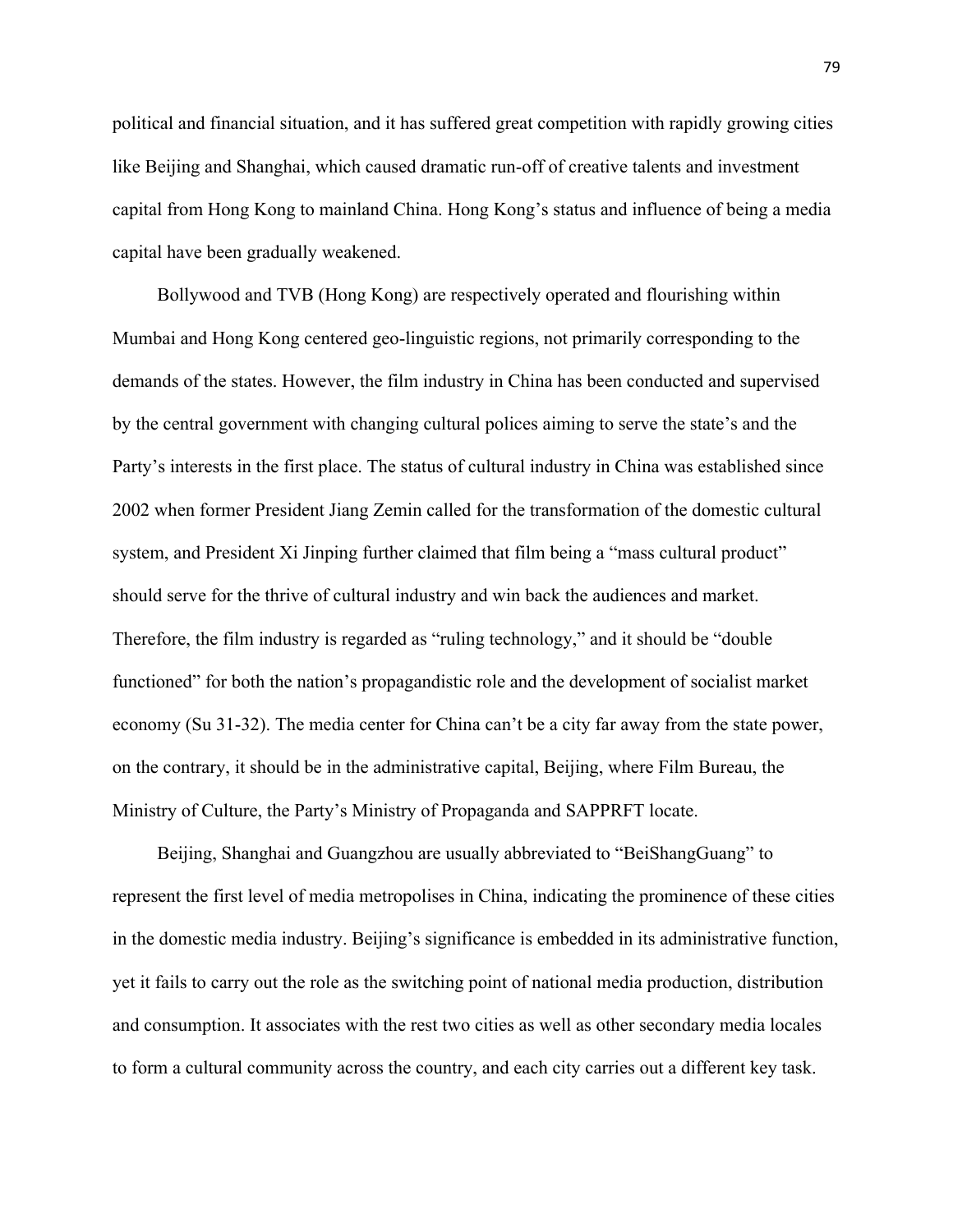For example, Shanghai with Disney resort and the first international film festival is promoting Chinese media products to the world, as well as attracting high-end talents for mutual learnings; Hengdian with its largest film studio in the world is responsible for labor mobility and production resources accumulation. Therefore, the media industry in China is built on the alliance of several cities and locations with each place entwined with others, different from Mumbai being the only center controlling all media flows of Bollywood.

Just like that Hollywood is referred to the film industry in the Unite States, Chinawood discussed in this thesis is a term defining the Chinese film industry based on Beijing-centered cultural community, instead of the widely known Hengdian World Studios.<sup>11</sup> The resources accumulation, talent migration, and socio-cultural forces discussed later correlate the whole industrial operation within Chinawood, instead of within a single city or a certain region.

Media capital is relational and contingent to cultural geography, absorbing popular cultural elements from near and far, distinguishing the production from its competitors, and seeking to circulate media products to the niche audiences as widely as possible within the cultural sphere, just like what Hong Kong and Mumbai have been doing for decades (Curtin, 2010, 270). However, the case in mainland China is distinct. One of the reasons is political demands by Chinese Communist Party's political to enhance soft power by calling for "fast to approach of multi-level, extensive international cultural exchanges and continuously improve the international influence of Chinese culture."<sup>12</sup> The cultural production, which is "heavily bound to

1

 $11$  the commonly recognized Chinawood comes from different sources from BBC and The Wall Street Journal, http://www.bbc.com/culture/story/20140207-is-chinawood-the-newhollywood;

https://www.wsj.com/articles/SB10001424052748703730804576315433036267872.

 $12$  Information comes from "Quadrennial periodic report on measures to protect and promote the diversity of cultural expressions" by Ministry of Culture of the People's Republic of China in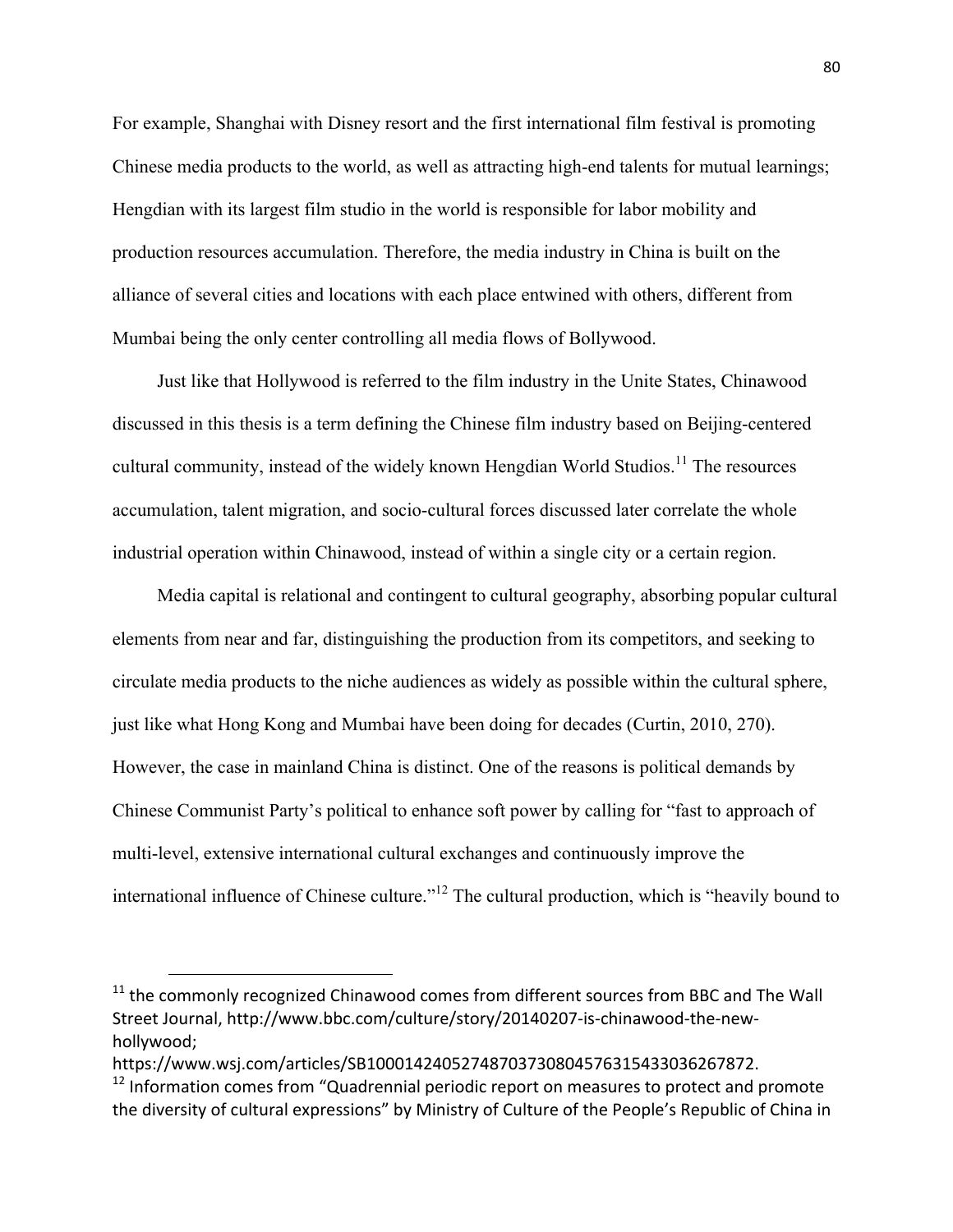cultural policies" in post-socialist China, guides domestic film production to create and promote Chinese image to the world instead of focusing on market niches within the shared cultural regions (Su 10). Therefore, the expected Chinawood is not a typical media phenomenon based on media capital such as Bollywood, however, it still needs to delineate the operations of Chinawood based on the three principles that play the structuring role in media industries, which are the logic of accumulation, trajectories of creative migration, and contours of socio-cultural variation.

The distribution system for Chinese media products, particularly Chinese-made films lacks multiple delivery channels to attract potential diasporic and other foreign viewer groups. Due to the cultural distance, the value of media production may be undermined when it is consumed outside the native cultural community. According to Rosen (2003), Chinese overseas diasporas are less loyalty than Indian counterparts (17, 19). Most Chinese immigrants whose ancestors were from Fujian and Guangzhou are more familiar with Cantonese pop culture centered in Hong Kong than mainland's media products in Mandarin. Along with the diminished film and television program production in Hong Kong, the influences of TVB and Hong Kong-made films have been decreased within the pan-South and East Asian area, let along the foreign Chinese. Furthermore, the media production that mostly are Mandarin-speaking in mainland China has "a minor impact on the world circulation of audiovisual goods and services" because larger Hollywood imports comparing to smaller media exports causes the cultural trade deficit in China after its joining the WTO, nor can it replace Hong Kong's media transmission to geo-linguistic region interspersed in Asia (Vlassis 10; Curtin, 2007, 288-89).

<sup>2013.</sup> Available from: https://fr.unesco.org/creativity/sites/creativity/files/periodic\_report/ China\_Report\_OwnFormat\_EN\_2013\_0.pdf.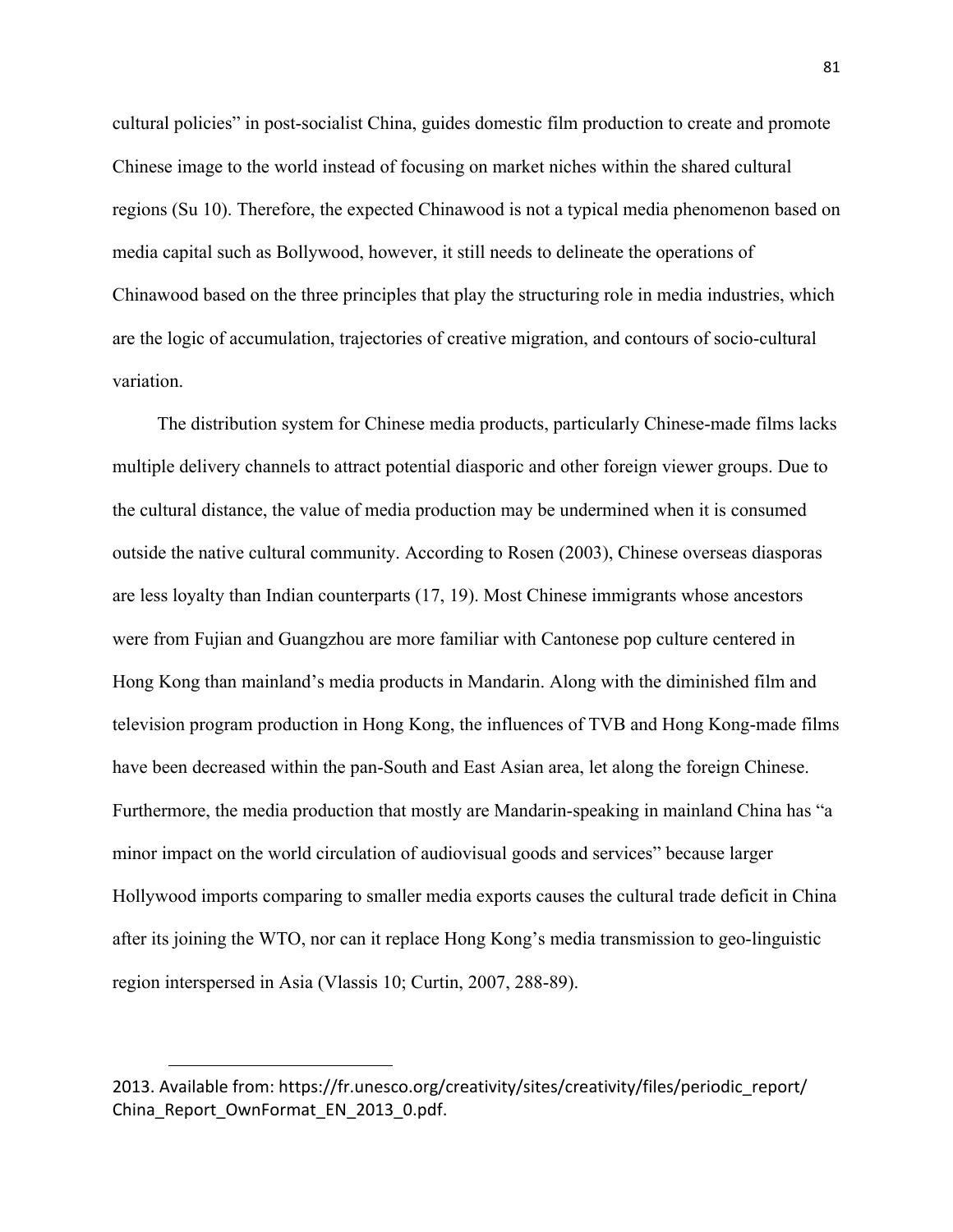The delivery system of Chinawood heavily relies on theater chains and Hollywood partners and lacks diversity to dig deep into potential audiences. Comparing to several media magnates in Bollywood who have dedicated to distributing native films to global market, such as Reliance Big Pictures, AdLabs and FIP, Hollywood distributors like Sony Pictures Classics, Well Go USA and Universal are mainly responsible for Chinese films' oversea distribution, and most of them are Kung Fu films preferred by western audiences. For example, *Crouching Tiger* and *Kung Fu Hustle* were distributed by Sony Pictures Classics when the Kung Fu craze peaked in the American market, and the success of *Hero* in North American is inseparable from Miramax's preparation and marketing for almost one year screened in more than two thousand theaters. Only a few distribution companies like China Lion Film Distribution (located in Los Angeles) concentrate on screening national films of other genres to the United States, but they usually cover a limited number of cities with small number of screens and seldom promote or market to foreign audiences.<sup>13</sup> According to the CEO Jiang Yanming of China Lion Film Distribution, Chinese films are mostly screened in Chinatown, so it is not cost-efficient to invest more on marketing compared with Hollywood's grand premiere in China (*ibid*). Since the decreasing fever towards Chinese Kung Fu films among western audiences and the unsatisfactory qualities of Chinese-made, the enormously successful products like *Hero* or *Crouching Tiger* are getting harder to be reproduced on a regular basis (*ibid*). Taking Stephen Chow's *Mermaid* (2016) for example, although being the domestic box office champion in that year, its American distributor, Sony Pictures Releasing, arranged only 35 screens during the

 $13$  The information collected from several industrial reports and critiques written by industrial insiders in China: http://www.tmtpost.com/1667099.html, http://107cine.com/stream/77689, https://zhuanlan.zhihu.com/p/22529471, and http://www.jiemian.com/article/1316198.html.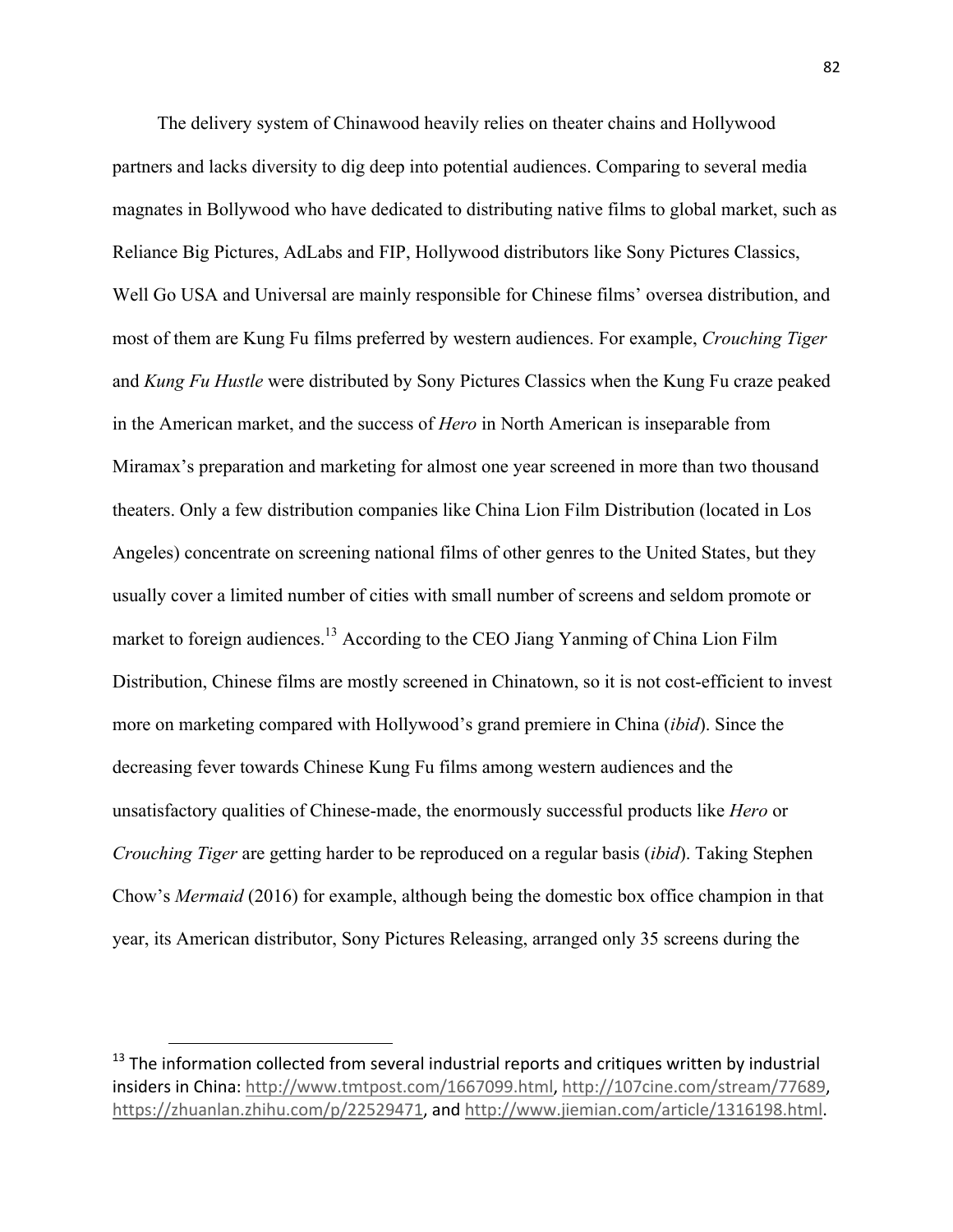opening weekend, hence, its overseas sales account for only 5% percent of the total revenue, hardly causing any influence on global market.

The collaboration with Hollywood in distribution, surely, can enlarge the scope of screening Chinese film, yet it fails to dig deep and explore the potential foreign or diasporic audience groups because the distribution method lacks cultural specific, failing to provide multiple channels for audiences who are interested in watching Chinese made from online or at home, according to an industrial report on Chinese film delivery in *Jiemian* (Guancha). While in Bollywood's case, although relatively small in percentage, Bollywood films gained foreign revenue from cable and network broadcasting as well as online streaming, speaking directly to niche audiences all around the world.<sup>14</sup>

The primary capital accumulation came from the revenues of imported films in domestic theaters before China's entering WTO. The state-crafted marketization and commercialization of the film sector as introduced in the first chapter adjust the structure of national film industry, collect capitals from various sources, integrate productive facilitates and resources from private and nation-owned, and most importantly, introduce private sectors from Hong Kong, Taiwan and abroad to film production, resulting in hybridized style and aesthetics of film production.

After China's entry into WTO, domestic films came across dramatic decrease in box office sales from 2001 to 2003 when over 60% revenue was earned by Hollywood imports, leaving only 10% for mainland films. The Chinese Ministry of Culture rediscovered a slogan from Mao's regime and adapted it to the changed cultural policies, which was "borrowing a ship to sail across the sea" ("jiechuan chuhai" in Chinese), and it laid emphasis on enhancing the power

<sup>&</sup>lt;sup>14</sup> Yiyu Guancha, "Yindu Dianying Heyi zai Zhongmei Tongshi Shanguang?", Jiemian, May 21, 2017, http://www.jiemian.com/article/1316198.html.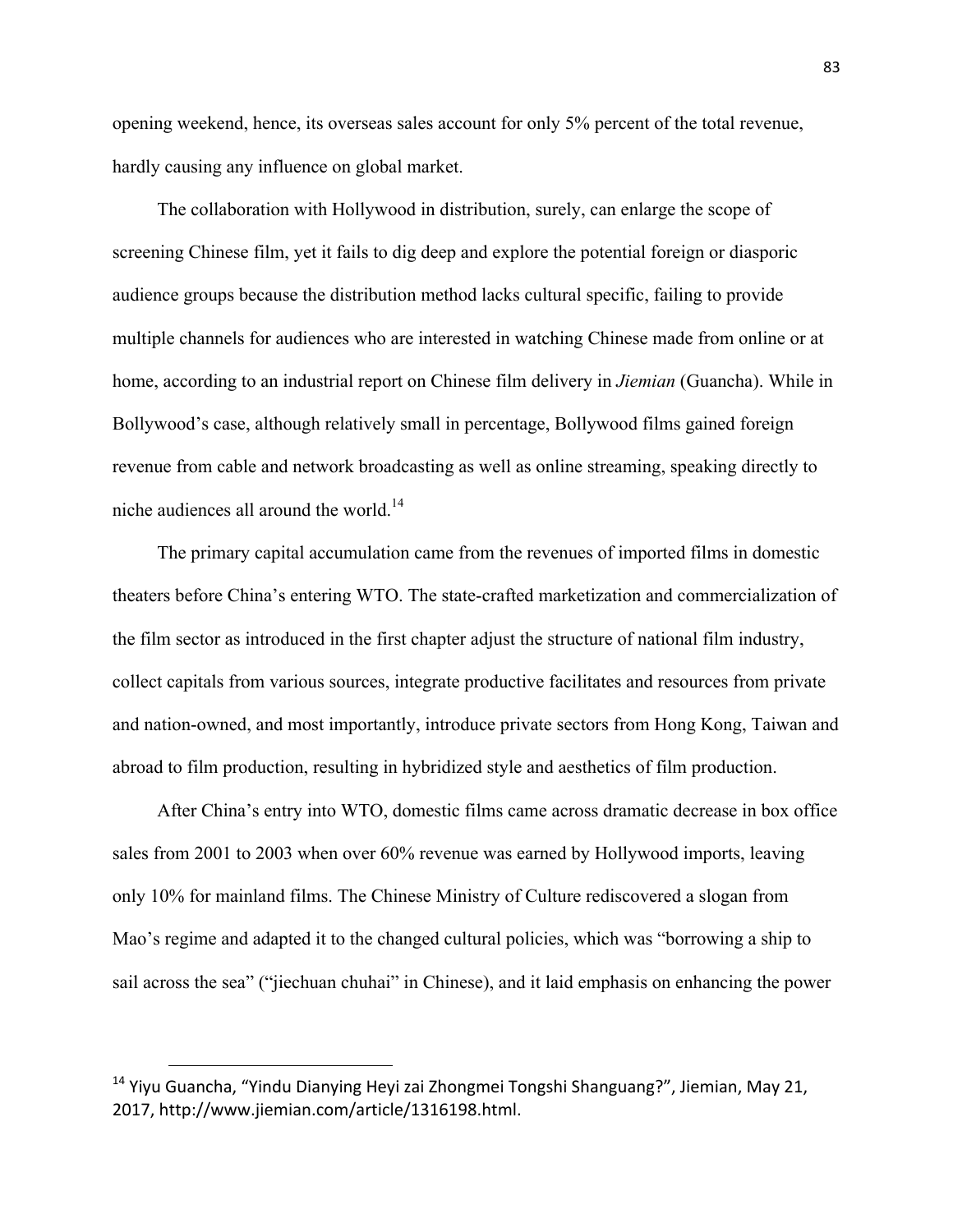of domestic media industries with the help from advanced foreign sectors.<sup>15</sup> A document titled "Several Opinions on Foreign Investment in the Cultural Industry" was issued in 2005, strictly limiting the share percentage of pure foreign investment. Based on the policy change, Hollywood studios also converted their policies from investing independently to China to collaborating with local filmmakers in major cities in China because they have realized the vulnerability of foreign companies exposed to the nation's policy changes (Su 37). In 2004, Closer Economic Partnership Arrangement (CEPA) was launched, attracting Hong Kong media companies to collaborate with the mainland by offering favorable conditions for production and allowing certain amounts of Sino-Hong Kong co-produced enjoy a larger share of sales as domestic-made instead of imports. Not only Hollywood and other traditional Hong Kong's investors were more willing to venture in Chinawood, but local companies also eagerly "went north" ("beishang" in Chinese) to seek for cost-efficient co-production with the mainland partners. Within the cultural area of China, the complex flows of capital have transferred from Hong Kong to mainland China, to cities like Beijing, Shanghai and Guangdong, because these cities enjoy favored policies for media production, rendering guaranteed profits from capital investment. Due to the cultural policy changes that aim at local protection, domestic film share in the market increased to more than 50% since 2004 and reached to 59% in 2013 (*ibid*). However, the global influence of Chinese films still needs to be strengthened since Chinese media industry is experiencing a cultural trade deficits because only 3% of domestic made can be exported to foreign markets in

1

 $15$  The slogan is translated by the author, and the information of the cultural policy is collected from several articles on the mouthpiece of the state and the Party, including CCTV website: http://news.cctv.com/2017/03/21/ARTIIIWAyazsNmM6jcVWHnJZ170321.shtml, People's Daily: http://paper.people.com.cn/rmrbhwb/html/2017-02/27/content\_1753406.htm, Guangming Daily: http://www.chinanews.com/yl/2017/05-04/8215271.shtml, and Public Diplomacy website: http://www.pdcec.com/bencandy.php?fid=176&id=39085.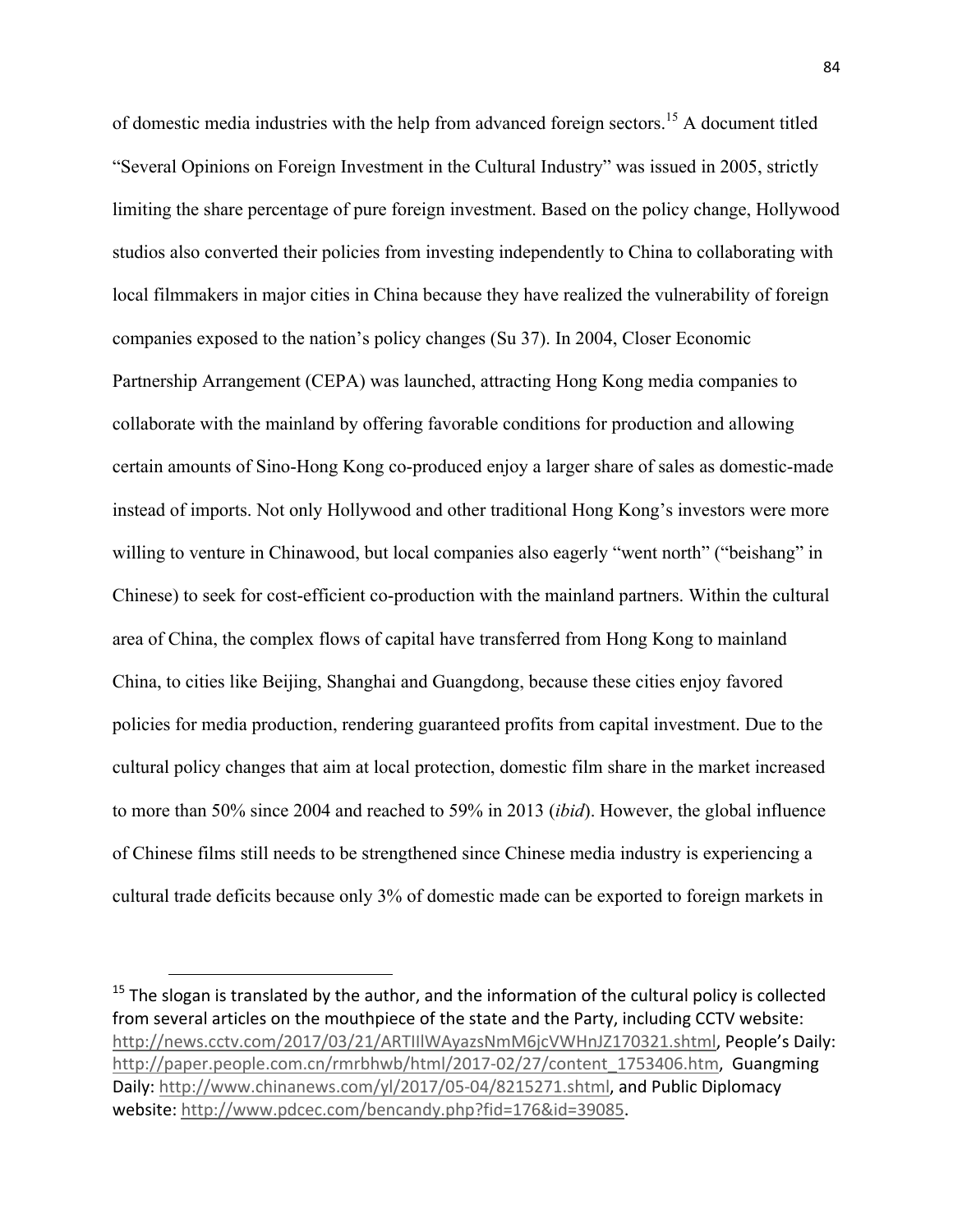2015, comparing with Bollywood's 38.72 million dollar sales in the world markets in the same year when most of the Bollywood made film in Hindi or English can be exported.<sup>16</sup>

Along with the capital flows, a migration of different levels of creative talents and labors from Hong Kong and places outside the geo-linguistic cultural regions to mainland China also indicates the transfer of cultural center from Hong Kong, the traditional media capital, to Chinawood. Hong Kong filmmakers who "are absorbed in projects with commercial power" have established a "colony" in Beijing (Davis 199). In fact, the municipal power from the central government promotes communications between heads of film production and institutional leaders as well as an intra-industry exchange through building CBD International Media Industry Cluster in Beijing's Chaoyang District (Huang 184). Major domestic media companies and Hollywood studios place their headquarters or Chinese divisions in CBD area to guarantee that they are near at hand of government so as to "keep up with the trends" (*ibid*). International film festivals held in Beijing, Shanghai and Taipei also encourage high-level talents exchange and communication on film production and distribution. Top ten academies of arts scatter across the nation, from Beijing and Shanghai to Urumchi and Nanning, cultivating highly educated practitioners from shooting to acting in media production. A large amount of below-the-line labors are gathered in production studios nationwide represented by Hengdian World Studios and Huairou Film and Media Base, providing efficient cost on labor and shooting facilitates for national and foreign media production. The "borrowing a ship" policy also advocates borrowing advanced technologies and formation for domestic filmmaking, therefore, Chinese branches of Hollywood studios, such as Oriental DreamWorks, based in Shanghai, enable such mutual

<sup>&</sup>lt;sup>16</sup> Data collected from websites: https://www.statista.com/topics/2140/film-industry-in-india/, http://www.worldatlas.com/articles/largest-film-industries-in-the-world.html, and http://www.imxdata.com/archives/8370.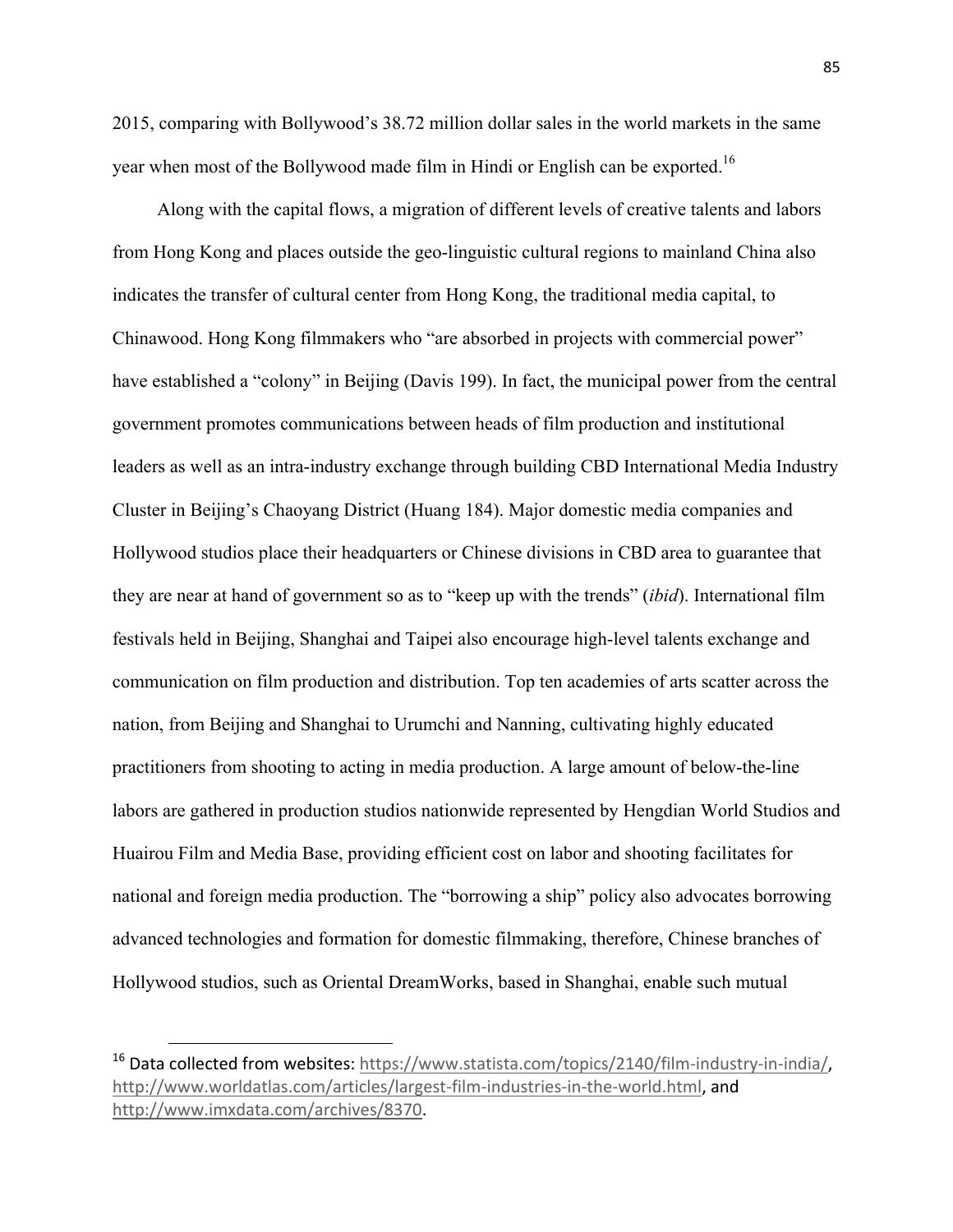learnings for the purpose of "in China for China and for export to the rest of the world" as the latter half the policy, "to sail across the sea".

The contours of socio-cultural variation distinguish Chinawood from Bollywood because the former aims at the global market and diverse audiences and the latter targets to niche audiences within the cultural sphere. From the perspective of cultural policies, although the mode of co-production adds value to films because they can be distributed to larger cultural areas through diverse channels, the sensitive censorship from mainland deprives the "edgy, irreverent, or trendy [contents] that compete well with counterparts from media metropolises worldwide" in former Hong Kong or Taiwan films, making them safe in topics and inevitable mediocre to viewers who prefers the traditional stylistic Hong Kong made before the 1990s (Curtin, 2010, 26). Such situations also happen on domestic made and Sino-Hollywood co-ventures as discussed in previous chapters. Taking advantage of favored policies that encourage film sector to "borrowing a ship to sail across the sea", local institutions and private media conglomerates also collaborate with Hollywood studios to advocate films with Chinese characteristics to the world through adapting Chinese stories to a global-popular formation, for both political and economic benefits. Wanda Group, Huayi Brothers, Bona Film Group Limited, Alibaba Pictures and other pioneers constitute a transnational media power of Chinawood to transfer and exchange capitals, labors, creative resources with Hollywood counterpart. Therefore, Chinawood is not a Bollywood-like film industry based on media capital who insulate itself from foreign competitors, but rather an imitator of Hollywood based on a nationwide cultural alliance centered in Beijing, and it simultaneously face directly to the competition with Hollywood in order to earn global market as wide as possible outside the cultural sphere.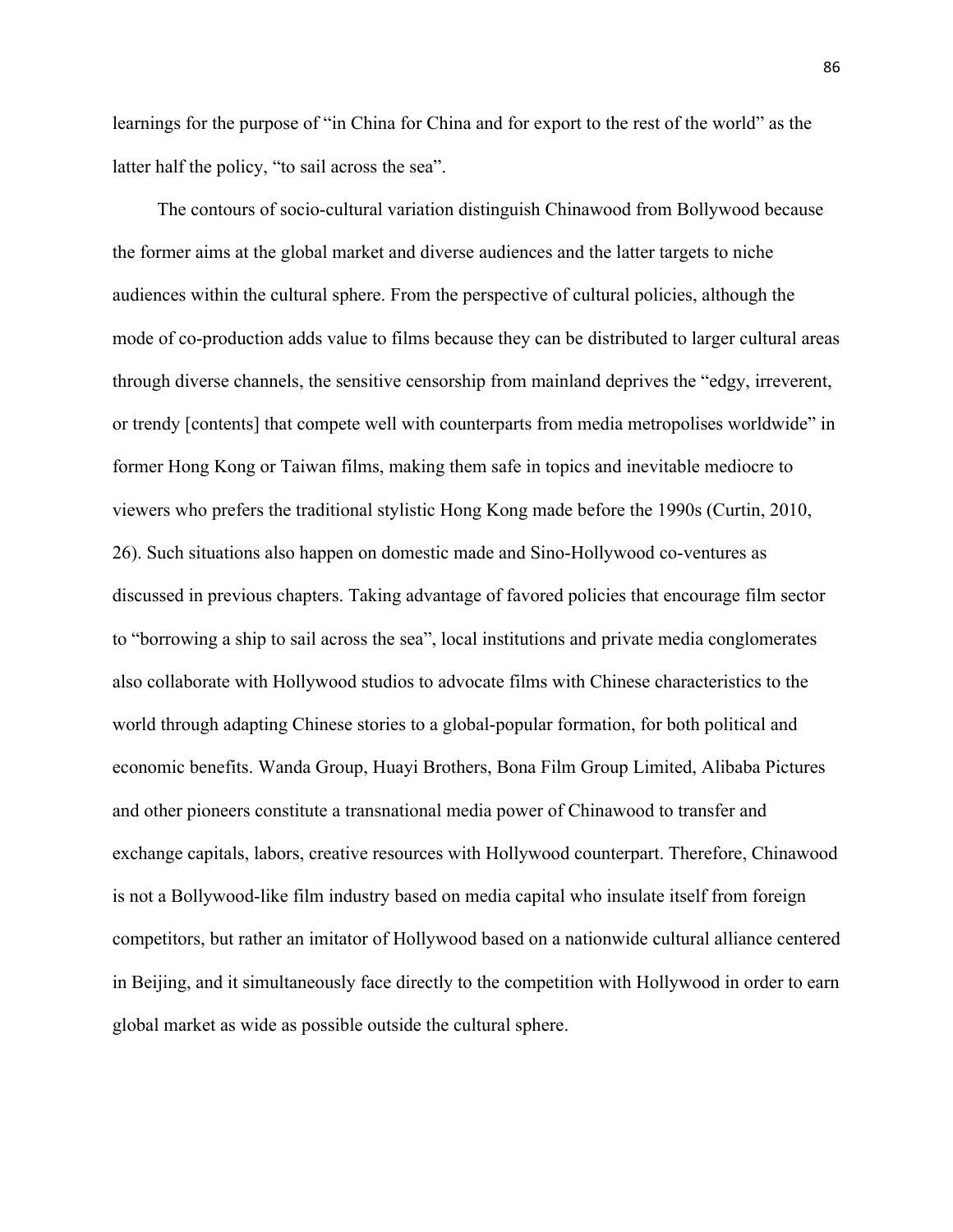## **4.3 Brandscapes of Chinawood**

The ambition of being a global media power drives Chinawood to create world-famous "brandscapes" like those held by Hollywood for decades. Stimulated by a short-term plan of "borrowing a ship to sail across the sea", Chinawood sacrifices its soft power of productive capacity to exchange the hard power as massive building and purchasing tangible properties, which ultimately results in an unbalanced brand-building that shapes the formation of Chinese representation in Sino-Hollywood jointly produced films.

According to the discussion in previous sector, a Sino-Hollywood collaboration was highlighted by a series of policy-driven measures implemented by Chinese government to overcome the lack of global influence of its domestic made on world popular culture, partially exposing the once closed Chinese market to the world, and Chinese media industry was also involved in the international discourse. Hence, the guideline for Chinawood, "borrowing a ship to sail across the sea", encourages domestic film sector to step into the water of world competition, instead of merely being the "follower" of Hollywood although "China complies with the institutional architecture of (Hollywood's) global governance of cultural industries" (Vlassis 10). The central government aims to popularize itself to the world by strengthening Chinawood as a commensurate global media competitor to Hollywood.

Prior to Chinawood's formation, the government should learn what Hollywood is. Out of most people's expectation, today's Hollywood can't be geographically defined, not only because the runaway productions in many cities around the world provide optimal choices for its multinational studios, but also because the media conglomerates are integrated with globalized capitals and other productive resources. Therefore, for a government-dominated film industry in China grew to be a world power, the state should assign multiple obligations to several cities in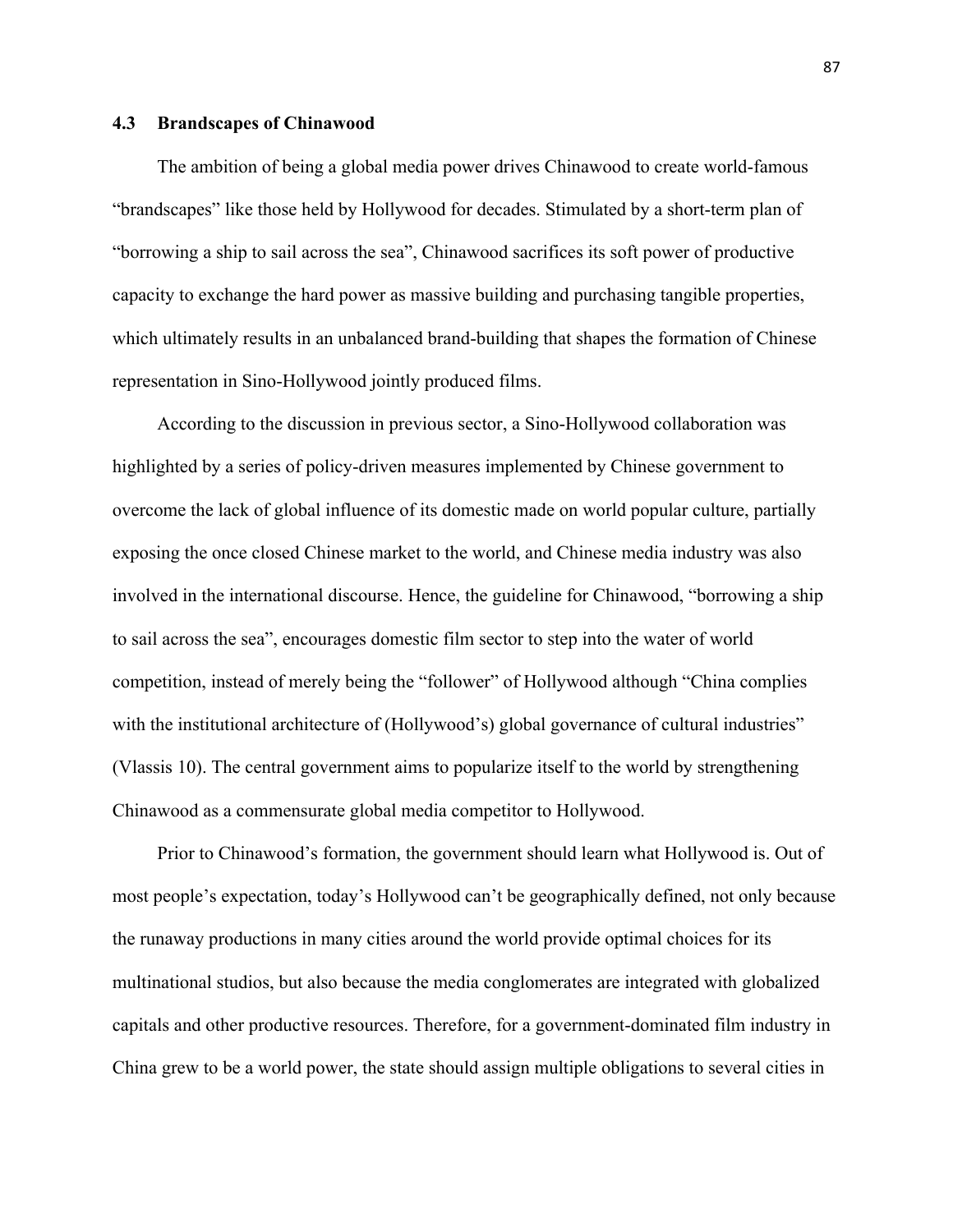order to optimize allocation of resources; and the industrial practitioners need to change the role from a receiver to a buyer, from a passive consumer to an active producer, from providing a market to being a partner.

To achieve the two tasks, the government's macro-control is implemented through related decrees. Released in 2011, the PRC's twelfth five-year plan for the first time officially endorsed the cultural industry as the "pillar" in China's long-term plan for its healthy economic growth, and it advocated a "major and prosperous development" in media industries by further "liberating the cultural production force" under the guidance of government administrations including the Ministry of Culture and SAPPRFT (Hong 1048-49). The vague objective can be explained, according to Kokas (2017), that to liberate the cultural production force requires the enhancement of both hard infrastructure ("physical space for industrial development") and soft infrastructure ("workforce skills development") (24). Hollywood's brand building, or "brandscape" used by Kokas, has integrated the hard power, including the tangible facilities and iconic landscape, and soft power, consisting of creative talents and advanced technologies in filmmaking (*ibid*). Sino-Hollywood collaboration encouraged by Chinese cultural policy of "borrowing a ship" is an important method for the film industry to learn how to build "brandscape" from its partner. Through sharing brandscapes of both soft and hard infrastructures, Chinese and American film industries have been more entwined and interacted, which not only helpful for China's "sailing across the sea" but also contributes to Hollywood's amplification.

To further acknowledge the definition of brandscape, Kokas first introduces a term "brand", which is defined by market researchers as a brand consists of three components: "the image of the provider of the product/service, or corporate image; the image of the user; and the image of the product/service itself" (Kokas cited Biel, 2013, 7). Learning from Hollywood's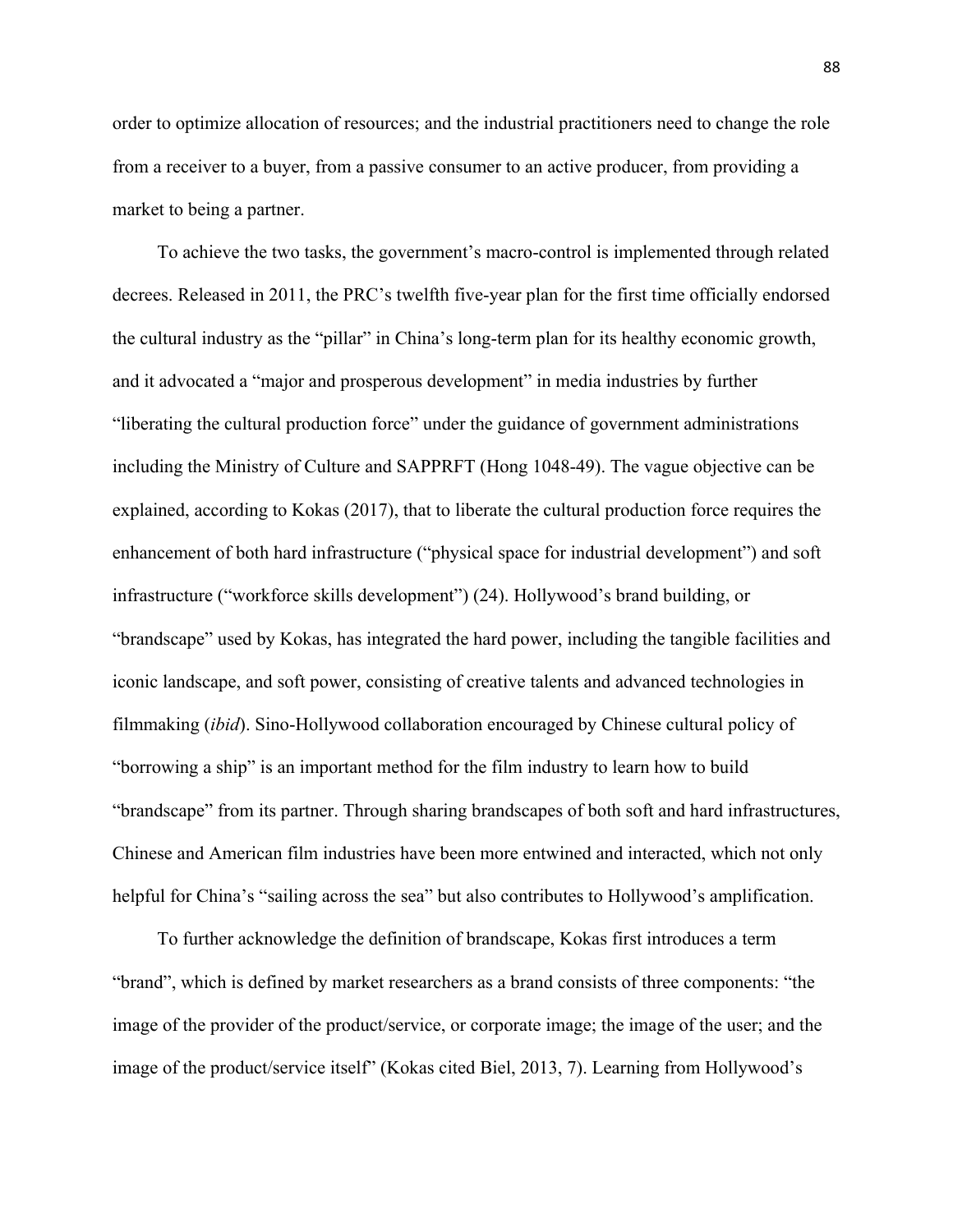experiences that "the branding of products is often more important than futile attempts to control the mode of distribution," it is vital for Chinawood to brand itself as a marketable product/service rather than selling the unwanted to others (Curtin, 2003, 212).

Brandscapes as physical manifestations are built around conceived ideology, and they materialize the values of particular products or services into tangible territories. Brandscapes, in the media industry, are to create landscapes for "consumption and engagement" with brands, and they can be more effective if brands are already familiar to viewers and consumers than those are new or less popular (Kokas 40-41). For the Sino-Hollywood collaboration, the brandscapes "are capital-driven, real-estate intensive projects that accelerate the growth of marketing infrastructure in China" (*ibid*). For example, the typical Sino-US brandscape is Shanghai Disney Resort, based on the world famous intellectual property from Walt Disney Studios, contributing to a long-term exchange of technologies, labors, and branding skills comparing to short-term film co-production.

Brandscapes of Hollywood studios are tangible landscapes built on intangible brands, which means that the brands (or popular intellectual properties) as soft infrastructure antecedently exist before the materialized territories as the hard infrastructure. The hard infrastructure can only take effect when there is a mature soft infrastructure preexisting, which is not mentioned by Aynne Kokas in her book yet will be further discussed later in this section.

Brandscapes of Hollywood are also based on the already-existed cinematic icons produced by studios. Disney Resorts and Universal Studios Hollywood can be transplanted to any place around the world whenever it has cultivated a group of loyal audiences/consumers of the brands. With the famous Disneyland in Shanghai and a coming Universal theme park outside Beijing, Chinawood is surely getting financial profits from foreign investment and local site to operate.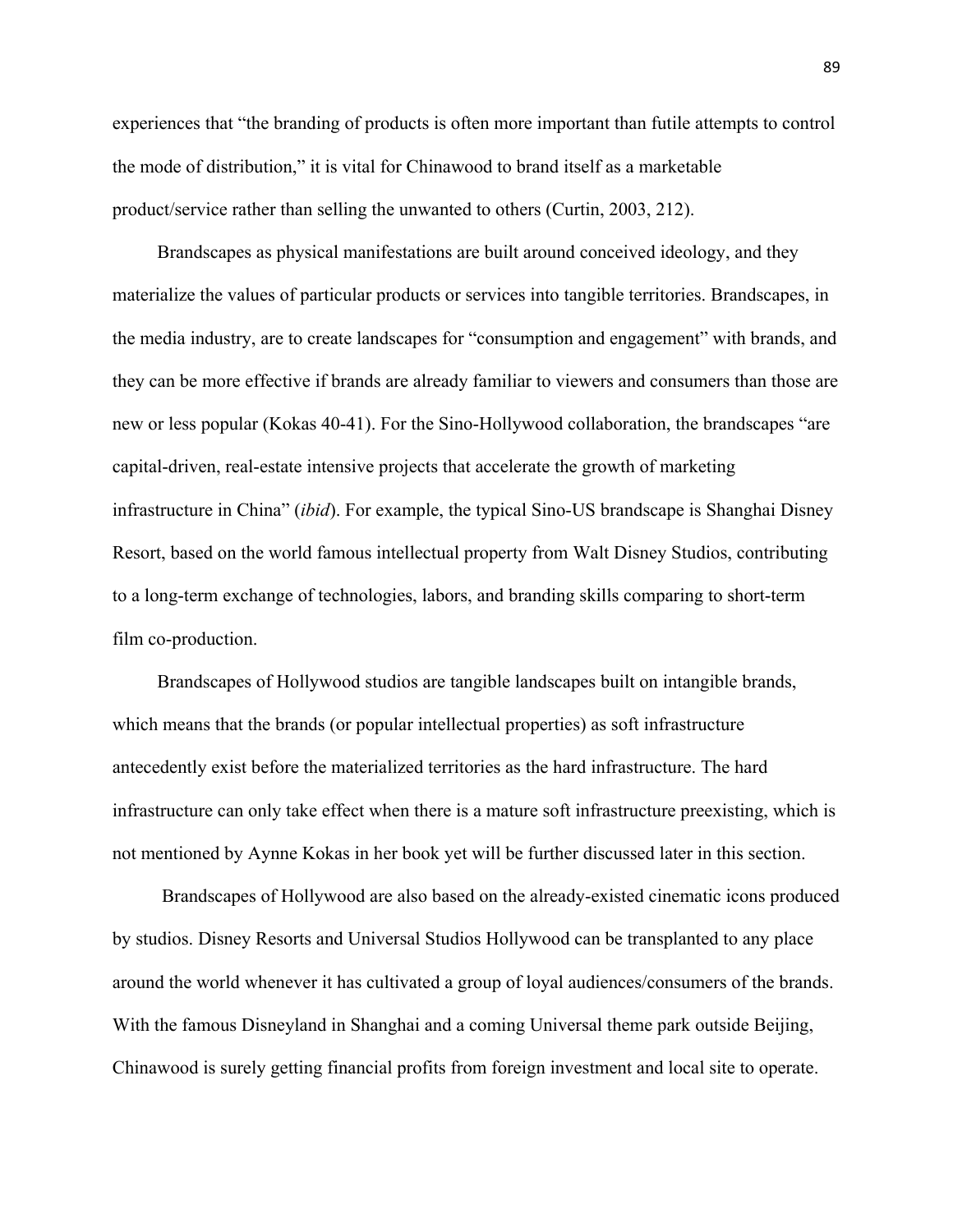However, no matter how popular and profitable the Shanghai Disneyland can be, the local site can only be benefited from its hard infrastructure, but it is the soft infrastructure attracting most tourists. It is a Chinese company who controls the site, but it is Disney who owns the brand. A site without brand can be no more than a facility, but a brand can be popular and profitable whether accompanies with a facility or not. Therefore, no matter how advanced the hard infrastructure can be, Chinawood is unable to build its own brandscapes as long as it lacks a popular brand of marketable media product/service that is widely known around the world. Chinawood's ambition of being a global media power as a competitor of Hollywood can only be fulfilled when it gains abilities to develop both soft and hard infrastructures so that it can build its own brandscapes for massive cultural output to the world.

The shared brandscapes of Sino-Hollywood collaboration bring about an exchange of capitals and productive resources. It is not a one-sided transportation from Hollywood to China only, but a bi-directional industrial operation that ultimately influences the filmmaking and brand-building in both film industries. Hollywood's dominant control over soft infrastructure and China's expanding pursuit of foreign hard infrastructure co-create a brandscape embedded in most Sino-Hollywood film collaborations, which shapes Chinese representation as a shared cultural identity that contains a globally applicable core, yet decorated by Chinese cultural markers.

The Oriental DreamWorks in Shanghai brings with both solid and soft power to the city. As a division of Hollywood's DreamWorks, this infrastructure brings a double-edged sword to Shanghai and the film industry, because, on the one hand, the constellation effect will make Shanghai as a center of animation production in China and even in the world; on the other hand, the highly-unified production in format and content from Hollywood may influence the diversity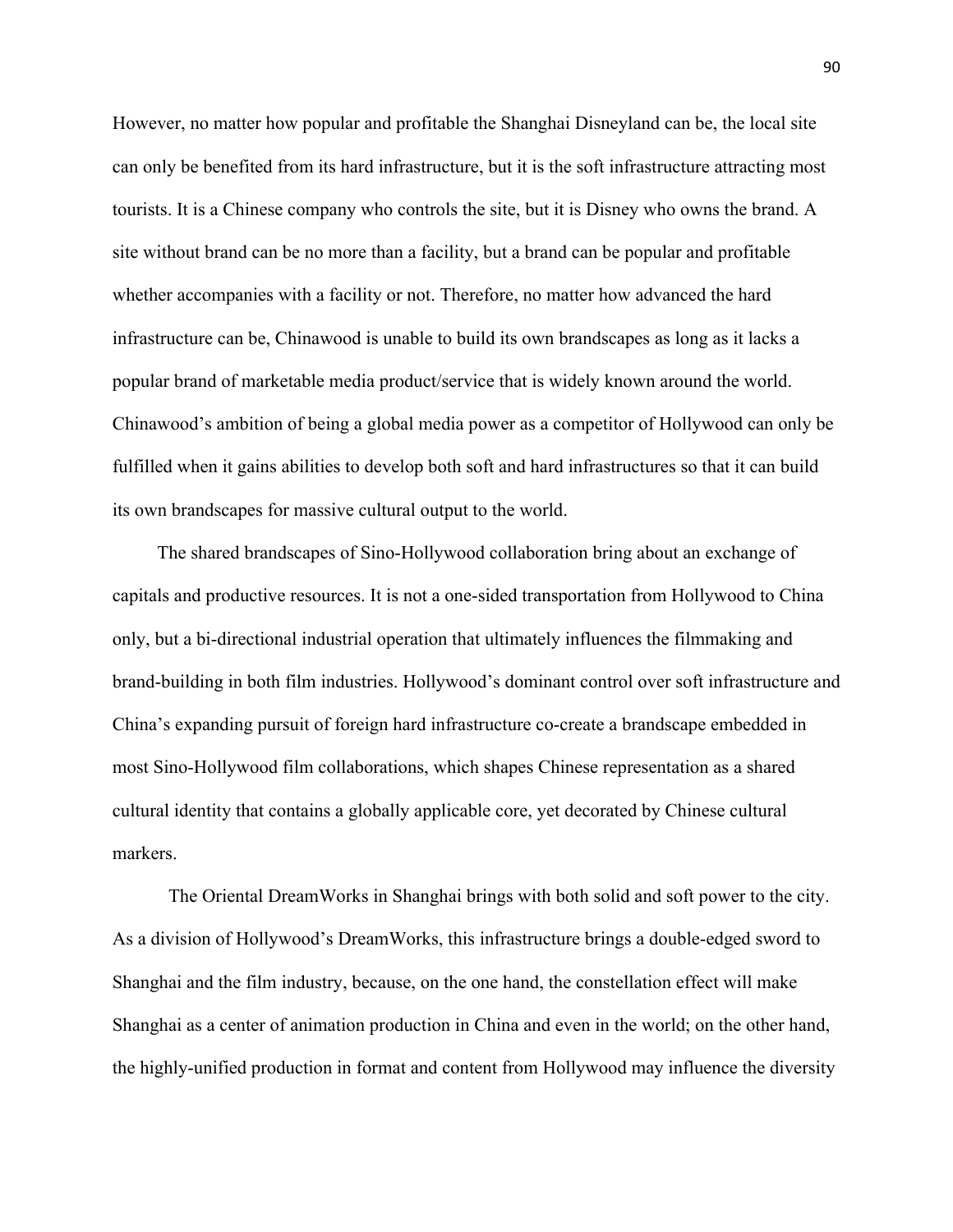and the creativity of local animation production. Taking *Kung Fu Panda 3* for example, participating in such a global-hit surely brings fame to the animation industry in Shanghai. The characters and ideologies are so Americanized that can hardly be classified as brands of China, although it was co-produced by two DreamWorks studios. Created by American co-workers, the iconic image of Po, the Kung Fu Panda, is widely favored based on the global popularity of Chinese panda, and he speaks English instead of Chinese in films screened in most of the countries. In fact, the technologies in animation making were taught from Hollywood to labors in Shanghai studios, who mostly comply the demands from the headquarter instead of creating novelty for the franchise.

As for Wanda Group's twice boldly purchasing into Hollywood, the commercial benefits are far less than establishing the brand effect. Being a pioneer of Chinese film industry, Wanda Group has earned its fame as an overall practitioner in the film industry, from media investment, production, distribution to exhibition. It is branding itself as a strong participant, not an outsider, in the world's media market, although such brand-building can't equal to the brands of intellectual properties because it is built primarily based on hard infrastructures such as the foreign studios and theater chains. Other film syndicates in China, whether before it or after it, collaborating with Hollywood, establishing an aggressive image of Chinese private practitioners who are ambitious of being the vital player in the global market. Free flows of capital and productive resources including film creators and shooting facilities have exchanged between two partners, yet the content making is still dominated by Hollywood's side who processes the convincing power of brand-building. Therefore, despite Chinese media sector acquires hard power in a short term, it still lacks the soft power of creating content and developing skills and technologies, which are fundamental to brandscape and filmmaking.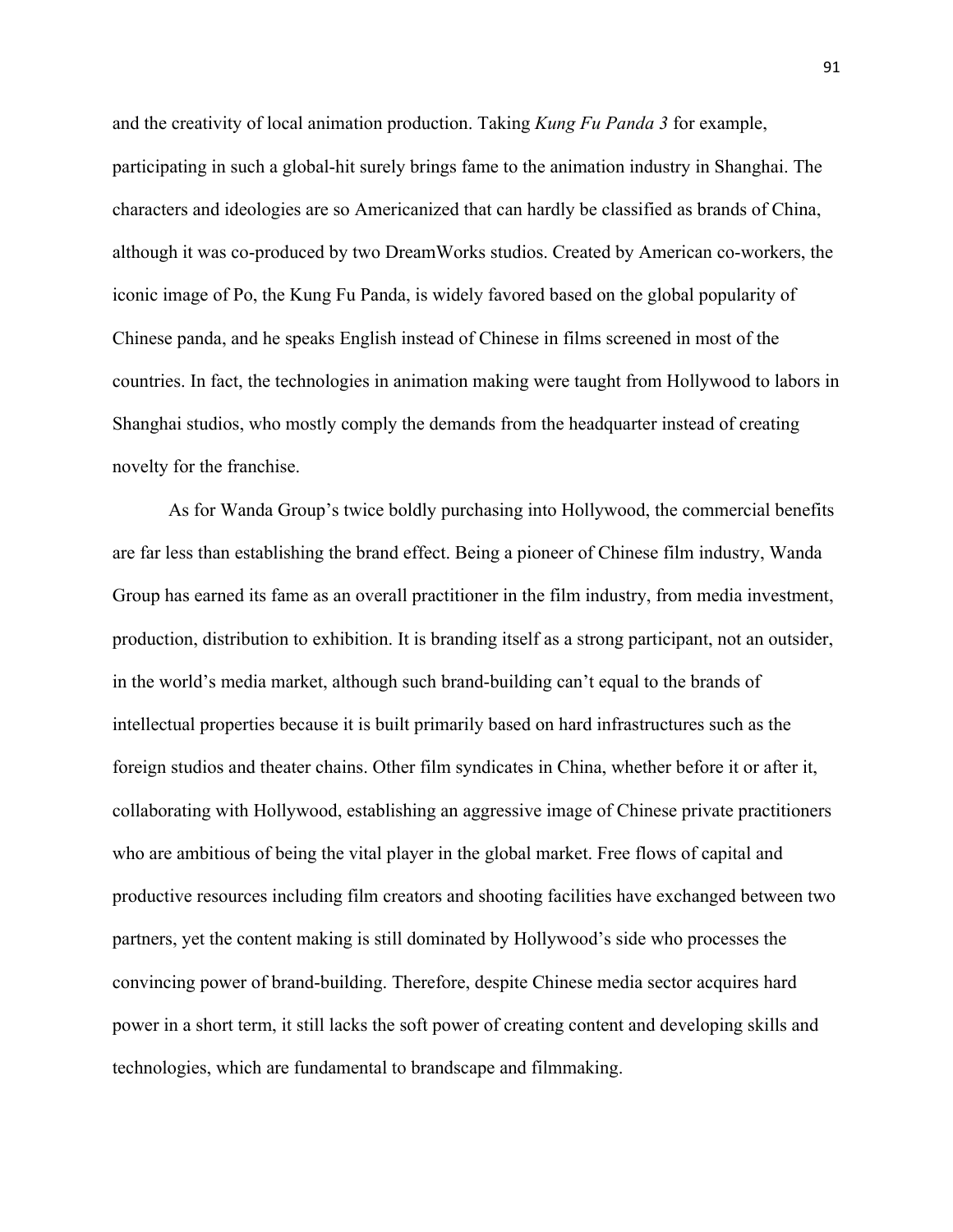The imbalance participation of filmmakers leads to that the indigenous culture can only alter itself to be adapted to a global-hit formula. Through the discussion of the representations of China and Chinese culture in the second chapter, the image is portrayed as a shared identity that is both market-friendly with familiarities and hybridized with universal values, no matter in which kind of film cooperation, especially in global blockbusters. Regardless the box offices of those films, Chinese filmmakers and stars seldom participated in the content creation when most directors, scriptwriters, and film editors are from Hollywood studios. And in most films, Chinese characters and cultural elements function as added value of products, failing to represent either the country or the culture. Apart from that, the financial investment in foreign films without Chinese elements belongs to a pure capital operation, which is a simple business behavior, having nothing to do with mutual learning proclaimed by the domestic filmmakers, let along the content creation or cultural identity promotion. Under this circumstance, Chinese representation remains a mixed portrayal collecting Chinese Kung Fu, universal values, and Hollywoodinclined aesthetic preference. Therefore, when a collaborated blockbuster succeeds in the global market, it can't be regarded as the winning of Chinese image promotion, and vice versa.

The cultural policy of "borrowing a ship to sail across the sea" regulates only the form and style of collaborating with foreign "ships" but fails to elaborate how to sail across the sea with ships made of our own. It seems that the collaboration in hard infrastructure meets the demand of Chinese government's political appeal of marketing and branding itself as a strong economic and cultural power in the world. However, the most important point is still missing in this image, which is the ability to produce content by Chinawood. Brandscapes of China in collaboration with oversea counterparts is built on the branding system of Hollywood, at the expense of the ability to produce the soft power of /by one's own. The key note should be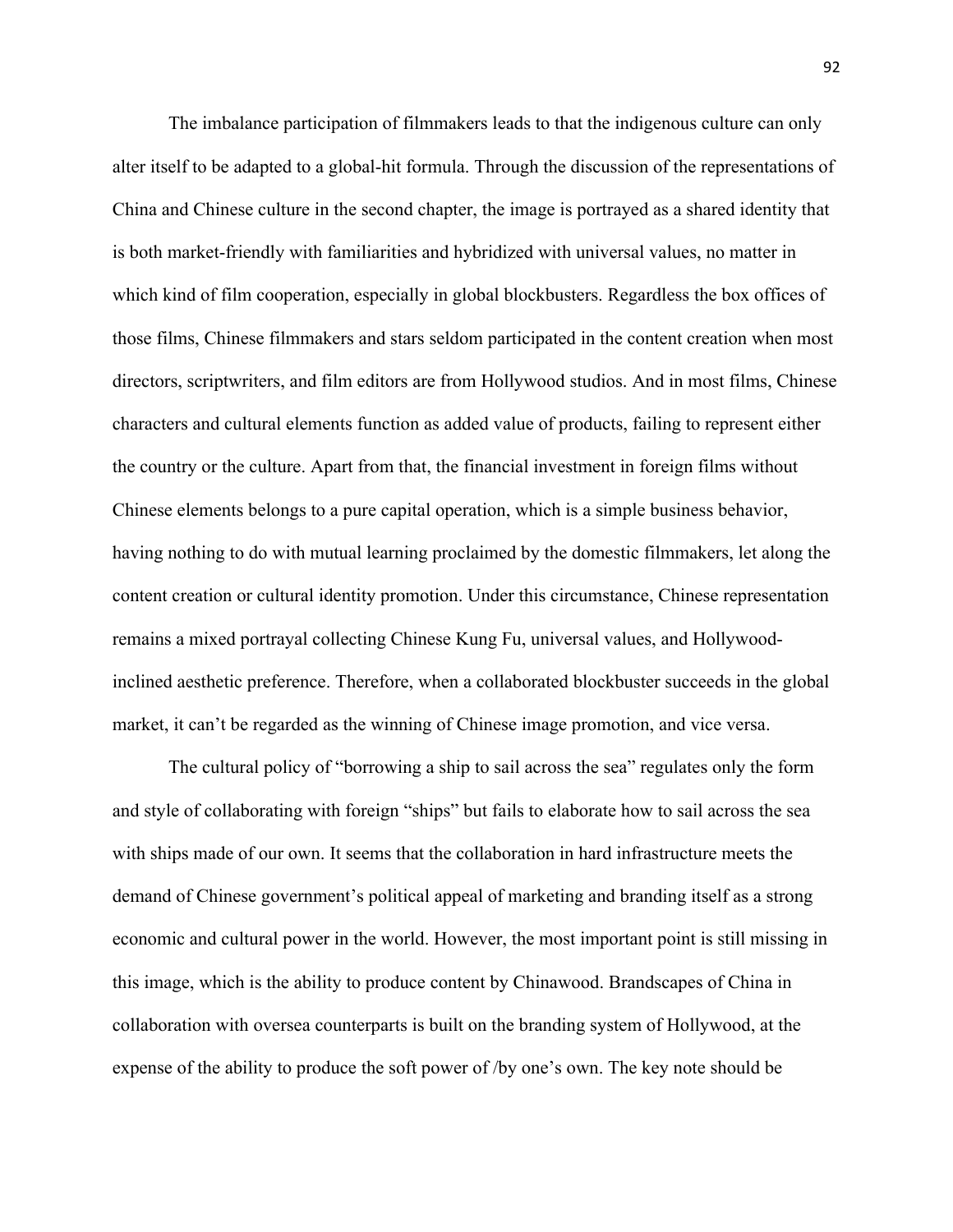remembered is that the soft infrastructure is always prior to the hard infrastructure. Therefore, to actual "sail across the sea", that is, to brand Chinawood to the world, can only embark on homemade ships, which means the productive capacities of making and promoting domesticmade global hits.

Hengdian World Studios serves for the distribution of resources and optimization of structure, as a fundamental link in building Beijing-centered cultural community. The reason why it was mistaken as "Chinawood" by the foreign press is that of its systematic industrial chains, covering from horizontally accommodation and tourism to vertically professional training and post production. As the largest (by far) shooting site in China, Hengdian is also famous in the world due to its grandness and prosperity. The "grandness" can be easily reached since the place is still enlarging by building up more sites every day, and hosting dozens of crews of film and TV program shooting at any given time reflects its prosperity. Hengdian is an adequate hard infrastructure for Chinawood, however, its soft strength is still in question.

The business in Hengdian is contributed by not only the above-the-line directors and stars but also a large amount of below-the-line day labors, including extras and technicians on site. In fact, an increasing Hollywood studios discover the financial advantages of shooting in China, partly due to the lower cost labor who are unprotected by the union (Kokas, 114). According to the definition of trajectories of creative migration in media capital, which not only provides jobs and sponsorship, but also offer opportunities to learn from other creative communities, it is obviously that Hengdian is not the place for cultural/skill exchange from domestic and overseas level, because there is only one-direction flow from local labors to foreign films' shootings. Although being widely known as Chinawood, Hengdian is no more than Vancouver in Canada, a runaway production site for transnational media conglomerates. It is not enough to be a runaway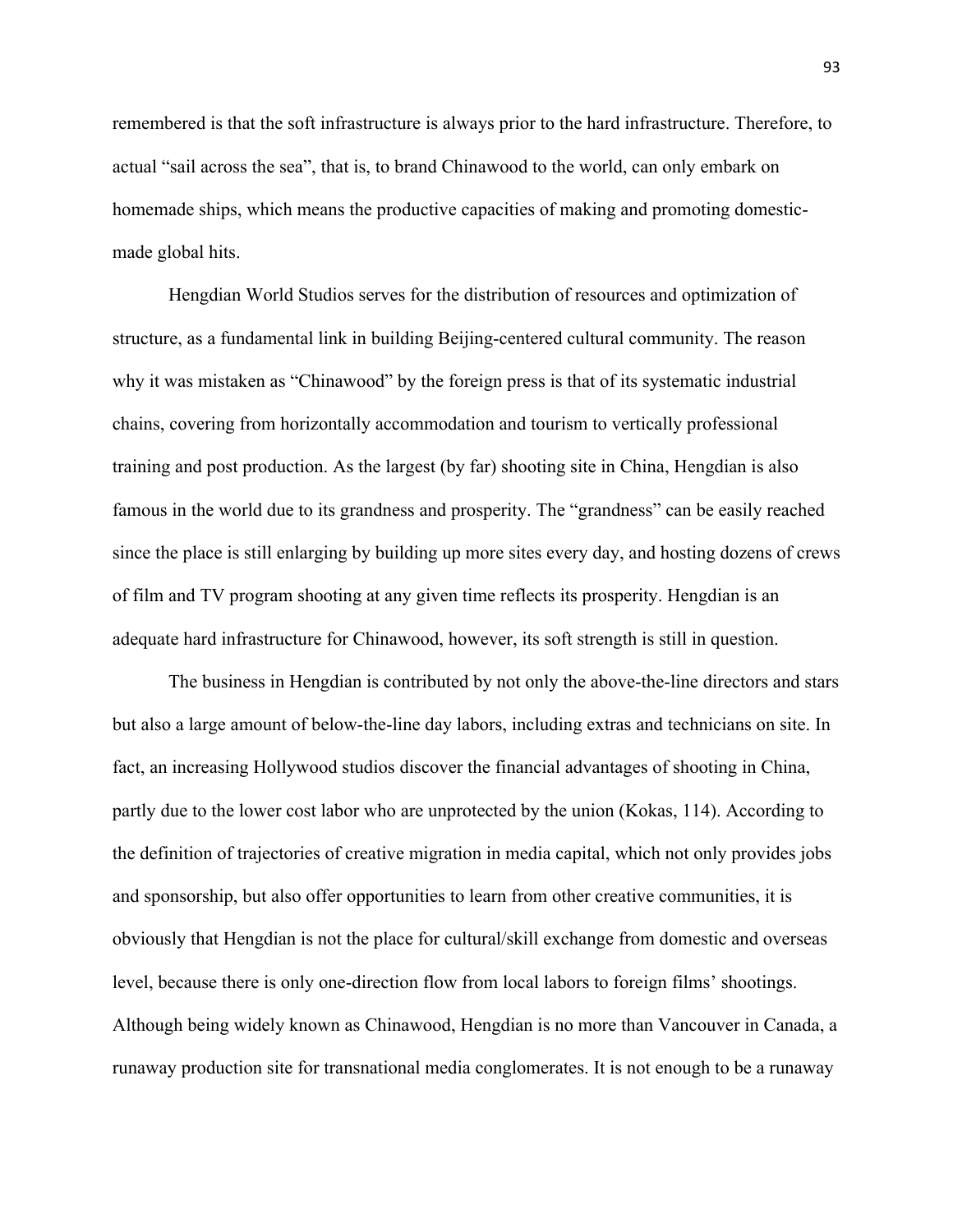production if Hengdian or Chinawood endeavors to acquire the soft infrastructure because an "off land" production site can only serve as the facility of Hollywood's branding but is incapable to produce brands of its own. Without further educating below-the-line day labors to be abovethe-line labors, Hengdian can be no more than a production site, and it can only be remembered as a landscape instead of a cinematic icon.

Wang Jianlin, the CEO of Wanda Group, also announced its plan to build up the world's largest film making facility in Qingdao, named Oriental Movie Metropolis, in 2013. Although this giant ecosystem is still in developing, the recruit has begun with a favored policy of 40% tax drawback. Different from Hengdian, Wang's plan is to create a high-end landscape similar to the expensive property in Los Angeles' Hollywood. No more low-waged labors, but more actors, sound editors, costume designers, special-effects experts, writers, and other creative professionals will gather in Qingdao far away from Hollywood or even from Europe, living for a year-round without constantly flying in and out (Shih and McGee, 51). The creation of such talent migration will "take decades, not years", just like Hollywood studios accumulated its vertical integration during the golden age, however, today's Hollywood succeed in converting agglomeration into discrete enterprises, opposite to it.

In the future, Chinese authority will continue its plan to become a world-class media power through promoting its brand on the platform of Chinawood, although today's Chinawood can only be called Chinese Hollywood, not a global Chinawood.

Phoon Chiong Kit, the former executive director of Golden Harvest Entertainment once states that "(Chinese film) industry has to modernize and globalize its operations" while "it must continue to nurture its distinctive connections to the storytelling conventions of the past and the cultural affinities of the audiences" (Curtin, 2007, 253). Although his standing point is to build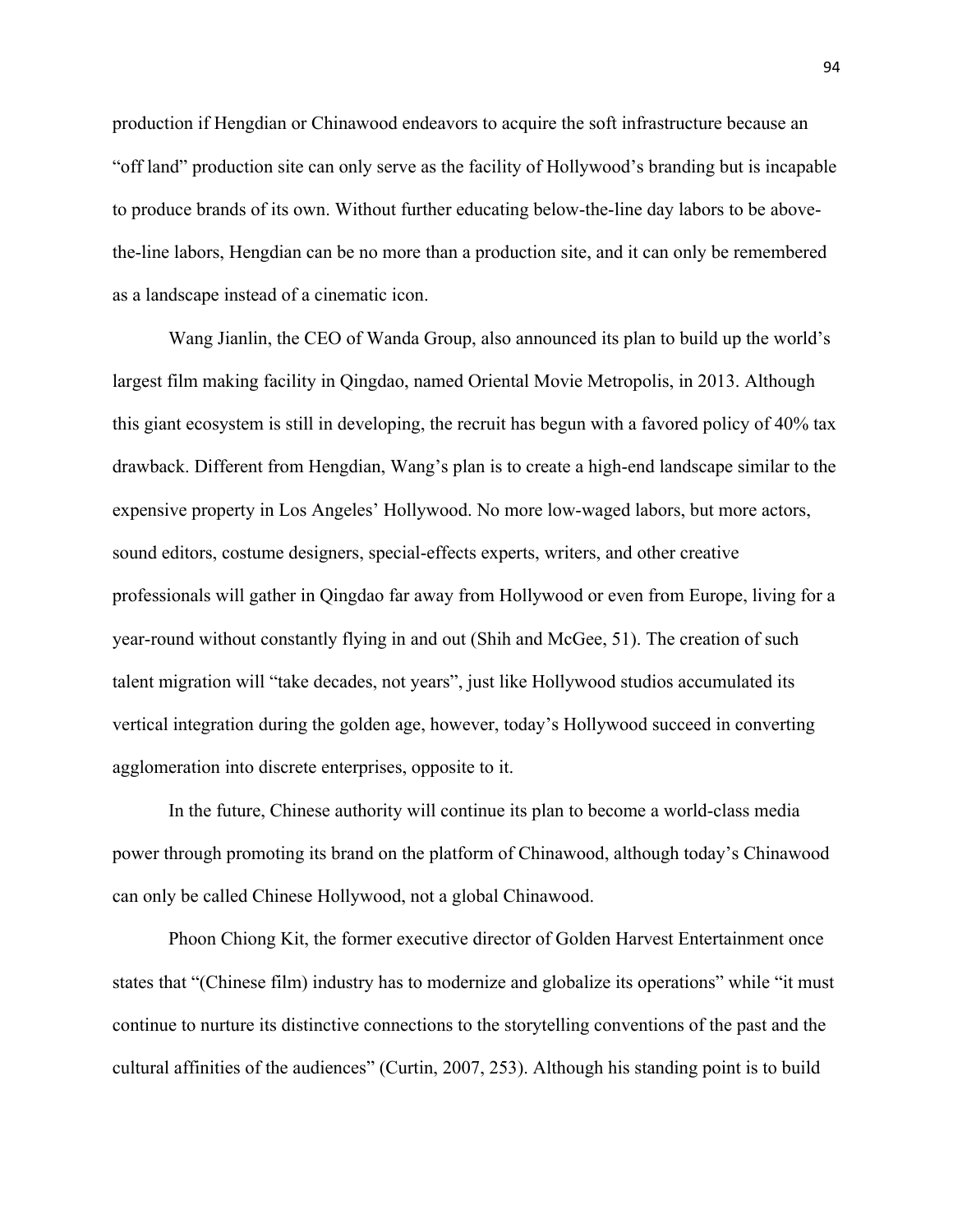China as a strong local media region, his remark foregrounds the importance of content creating in developing a powerful industry. Although brandscapes are critical for a media industry thriving to become a global media power, one can't fulfill a short-term goal by only pursuing hard infrastructure, at the expense of losing soft infrastructure as productive capacity. The unbalanced brand-building influences the right of decision-making of producing in Sino-Hollywood film co-ventures because the profit-driven nature decides that it is safer to adopt Hollywood's mature formula rather than investing heavily in Chinese culture and aesthetics that are not widely known for international audiences. Therefore, the combination of Chinese hard power combines Hollywood soft power shapes Chinese representation as a hybridized image with Chinese markers decorating globally applicable values.

The "multi-level, extensive international cultural exchanges" as expected by the central government is still limited to capital exchange between Sino and foreign collaboration at the current stage. The market incentives rooted in lower labor or facilities costs can prove that Chinawood is nothing but still-a-runaway production site. No matter how many famous hard infrastructures or materialized brandscapes like Shanghai Disneyland it builds, Chinawood can't be another Hollywood, as long as it is still sailing in a borrowed ship. It is the soft power, which contains the aspiring talents, the technologies, the skills, and the creative capacity, that decides the strength of a global media power. To be a competitor or a worthy foe of Hollywood, Chinawood should shift its focus on cultivating the soft power so that it can build its own landscapes for cultural exporting to the welcoming world markets.

## **5 CONCLUSION**

A spectrum framed by three practitioners, which are Hollywood, the Chinese government, and the Chinese film industry, covers the domain of film production heavily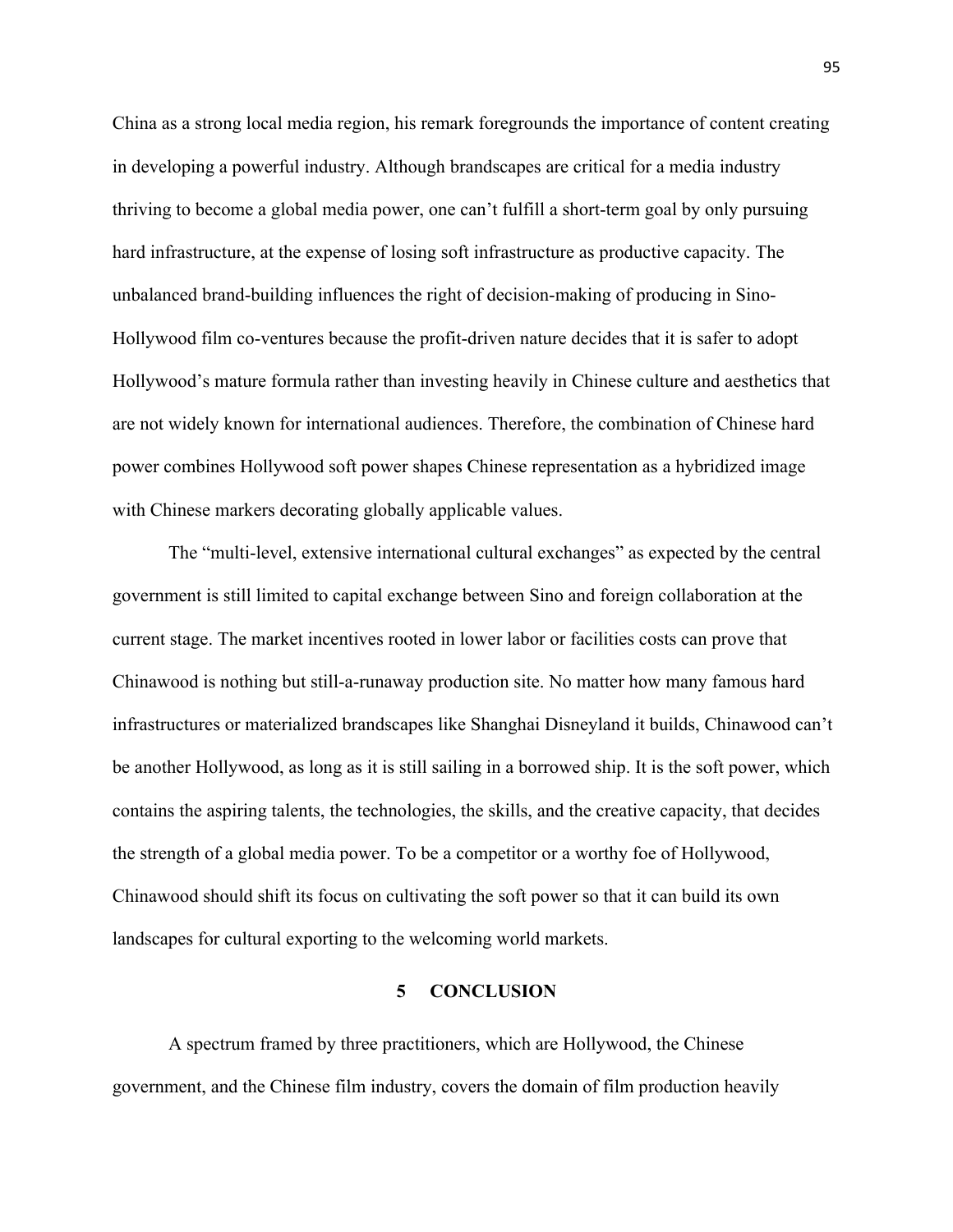influenced by global Hollywood and the industrialized Chinese film industry, including Chinese homemade film production that are expected to go global, imported film production from Hollywood under film quota, and, of course, Sino-Hollywood film collaboration and coproduction. In the era of globalization, Hollywood cinema, backed by Americanized capitalism, has dominated the global media market for years, and it continues to occupy larger trade share by exploring rising countries like China. With the dramatic growth of Chinese film market and the great potential of its film industry, both Chinese government and indigenous filmmakers utilize the opening-up policy and strict censorship system as leverage power to negotiate with Hollywood in exchange for, on the one hand, strengthening the soft power as compatible to the country's economic growth, and, on the other hand, expanding the market of the world for larger share of benefits.

Within this tug-of-war, the dynamic power play and constant negotiation between cultural policies and industrial practices generate three kinds of mode of production that dominates the Sino-Hollywood film collaborating. The Sino-Hollywood co-ventures concentrate on producing the blockbuster, which is the most popular and profitable film genre promoted by Hollywood studios. Caldwell's methodology on production culture is exploited in case studies of these three kinds of film productions, including fake co-production, Sino-Hollywood equity coproduction, and official co-production. Within the regulatory frame, the Chinese presentations in Sino-Hollywood collaborations are hybridized cultural pastiches consisting of marketable elements and mature formula, portraying China as a Kung Fu country with advanced skills or technology and universal values with other shared cultural markers embedded in both modern and ancient times.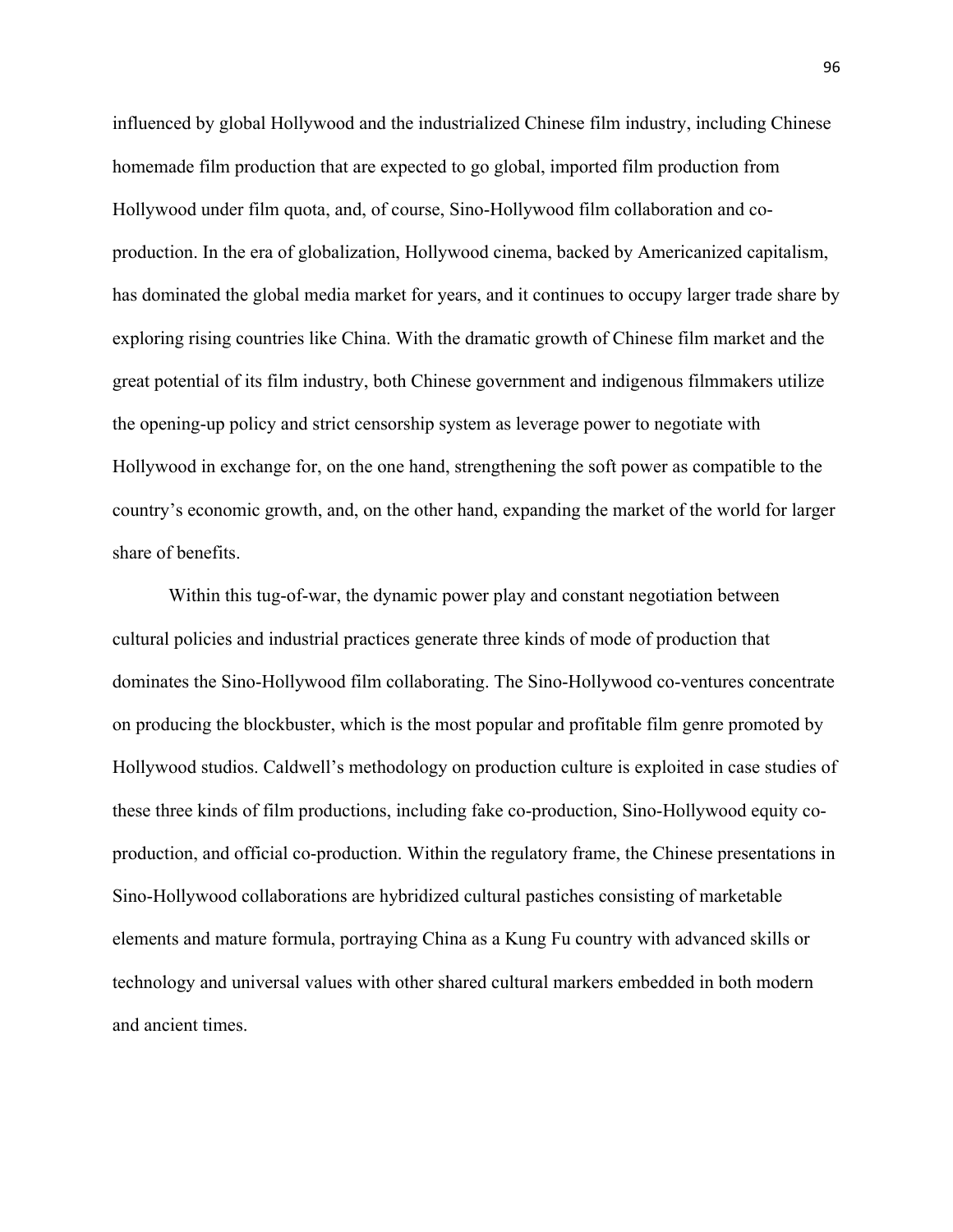By comparing Chinawood, which is a Beijing-centered cultural community consisting of an alliance of several cities including Shanghai and Hengdian, with Bollywood according to Curtin's concept of media capital, the author tries to explain that China's ambition is to become a global media power as a critical part of enhancing soft power instead of creating local media capitals. Learning from Hollywood's successful brand-building experiences, Chinawood also endeavors to create its own brandscapes, a term introduced by Kokas. The cultural strategy of "borrowing a ship to sail across the sea" guides Chinawood and its industrial practitioners to build up materialized "brandscapes" as a short-term plan, ignoring the importance of forming productive capacity in filmmaking. Therefore, the imbalanced brandscapes lead to the portrayal of a hybridized Chinese representation with cultural pastiches because Chinese partners lack the right of decision making in such Sino-Hollywood film co-ventures. Therefore, this aim of growing to be a global media power can only be fulfilled when Chinawood can produce and promote its own brandscapes with enhanced soft infrastructure for massive cultural output to the global markets.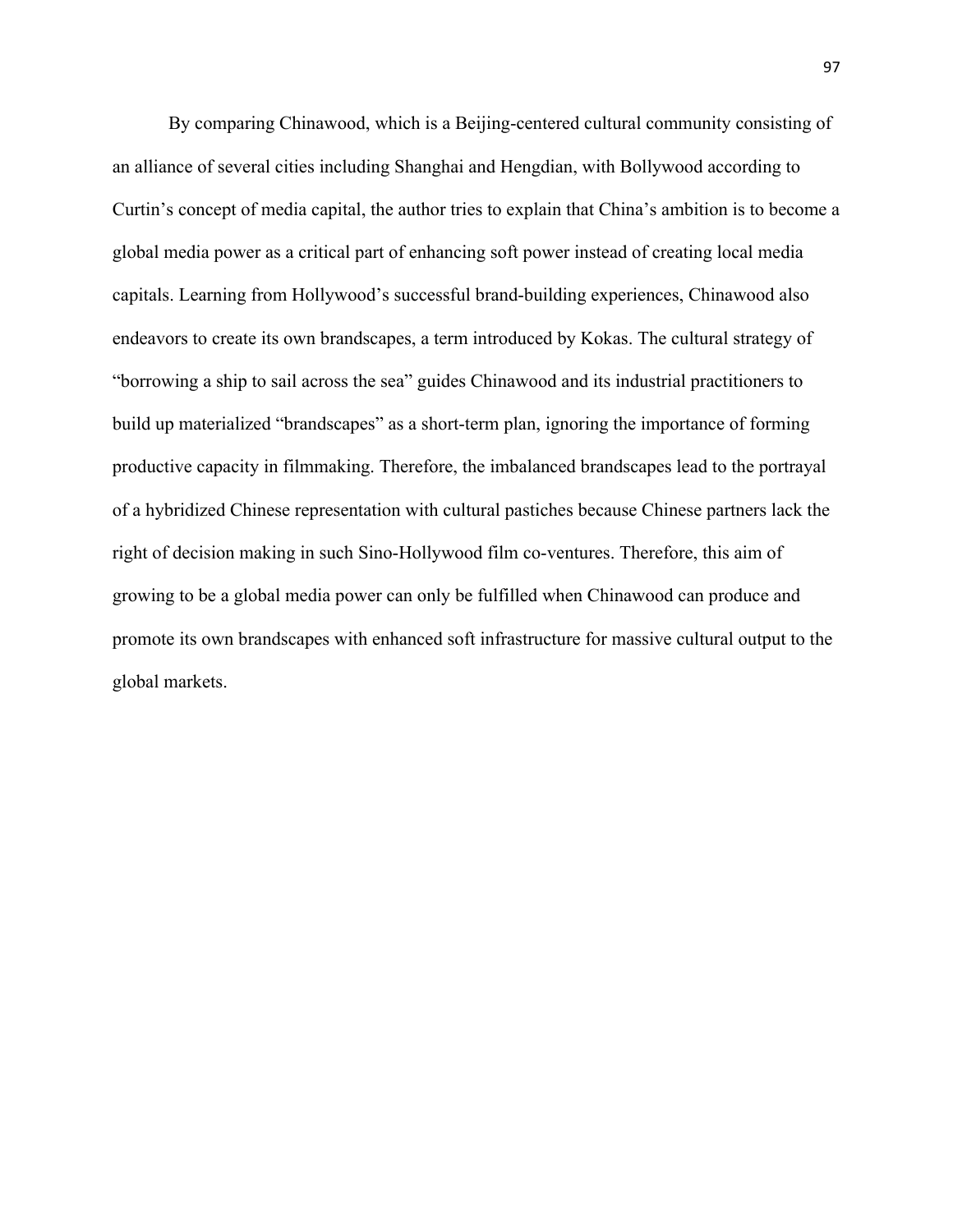### **REFERENCES**

- Acland, Charles. "Global Alliances and the Current Cinema." *Screen Traffic: Movies, Multiplexes and Global Culture* (2003): 3-23.
- Aksoy, Asu and Kevin Robins. "Hollywood for the 21st century: global competition for critical mass in image markets." *Cambridge journal of economics* 16.1 (1992): 1-22.
- Aranburu, Ainhoa Marzol. "The Film Industry in China: Past and Present." *Journal of Evolutionary Studies in Business* 2.1 (2017): 1-28.
- Baldwin, Clare and Kristina Cooke. *How Sony sanitized the new Adam Sandler movie to please Chinese censors*. 24 July 2015. <http://www.reuters.com/investigates/specialreport/china-film/>.
- Biel, Alexander. "Converting Image inot Equity." *Brand Equity and Advertising: Advertising's Role in Building Strong Brands*. Ed. David A. Aaker. New York: Psychology Press, 2013.

BoxOfficeCN. *1995nian Zhongguo Piaofang*. n.d.

<http://www.boxofficecn.com/boxoffice1995>.

- Brzeski, Patrick. *China Box Office Grows Astonishing 48.7 Percent in 2015, Hits \$6.78 Billion*. 15 Decembe 2015. <http://www.hollywoodreporter.com/news/china-box-office-growsastonishing-851629>.
- —. *China Lifts Summer Blackout on Hollywood Films Amid Box-Office Slowdown*. 7 August 2017. <http://www.hollywoodreporter.com/news/china-lifts-summer-blackouthollywood-909264>.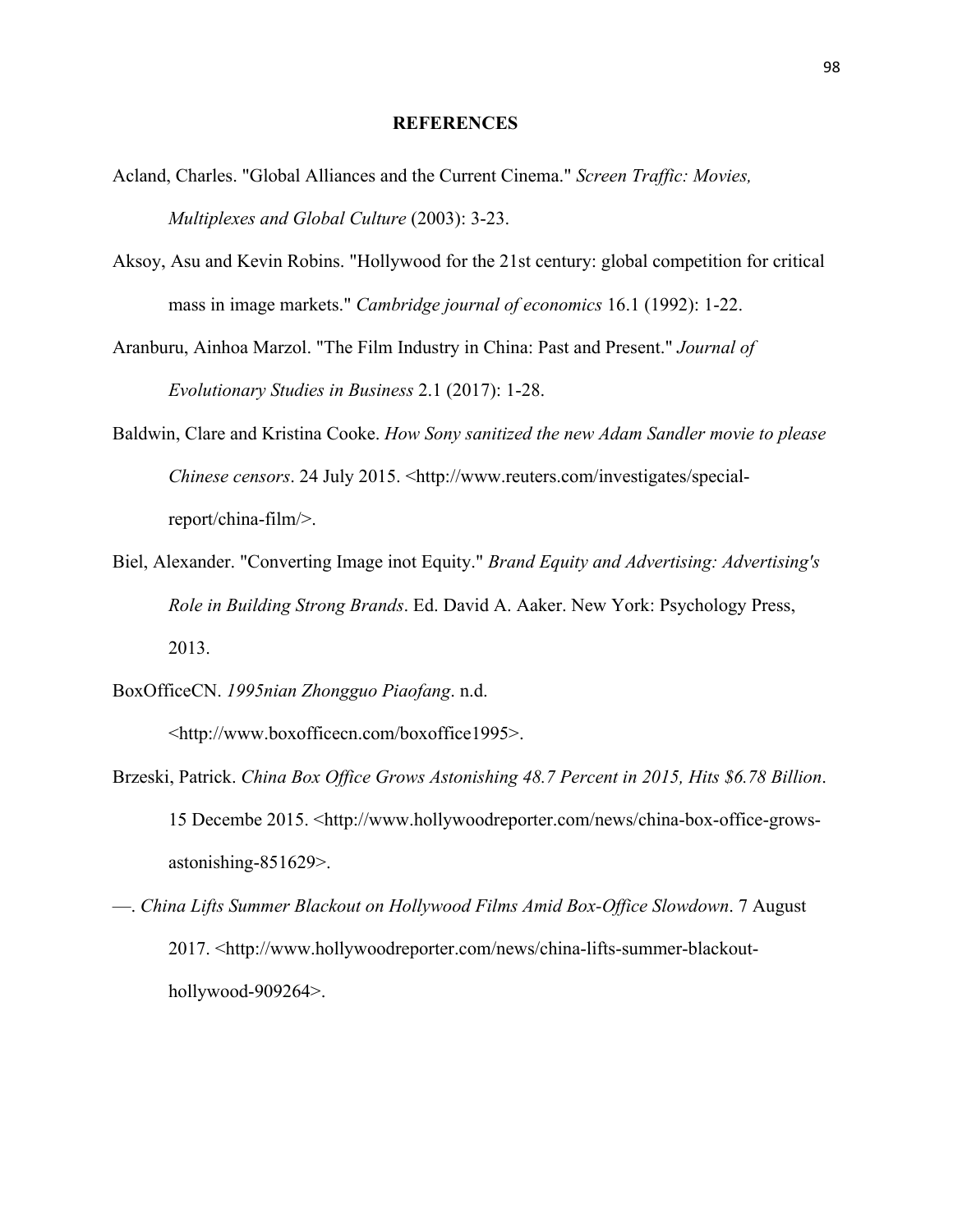- —. *'The Great Wall': Why the Stakes Are Sky-High for Matt Damon's \$150M China Epic*. 15 December 2016. 30 December 2016. <http://www.hollywoodreporter.com/heatvision/great-wall-why-stakes-are-sky-high-matt-damons-150m-chinese-epic-956396.>.
- Cain, Rob. *Indian Movies Are Booming In America*. 5 May 2017. <https://www.forbes.com/sites/robcain/2017/05/05/these-are-the-best-of-times-forindian-movies-in-america/#4de8bb9b2b97>.
- Caldwell, John Thornton. "Cultures of production: studying industry's deep texts, reflexive rituals, and managed self-disclosures." *Media industries: history, theory, and method*. 2009. 199-212.
- —. *Production culture: Industrial reflexivity and critical practice in film and television*. Duke University Press, 2008.
- —. *Televisuality: Style, crisis, and authority in American television*. Rutgers University Press, 1995.
- Chong, Christina Shu Jien. "Where are the Asians in Hollywood? Can § 1981, Title VII, Colorblind Pitches, and Understanding Biases Break the Bamboo Ceiling?" *UCLA Asian Pacific American Law Journal* 21.29 (2016): 29-79.
- Chung, Peichi. "Hollywood domination of the Chinese kung fu market." *Inter-Asia Cultural Studies* 8.3 (2007): 414.
- Cieply, Michael. *Hollywood Works to Maintain Its World Dominance*. 3 November 2014. <https://www.nytimes.com/2014/11/04/business/media/hollywood-works-to-maintainits-world-dominance.html?\_r=0>.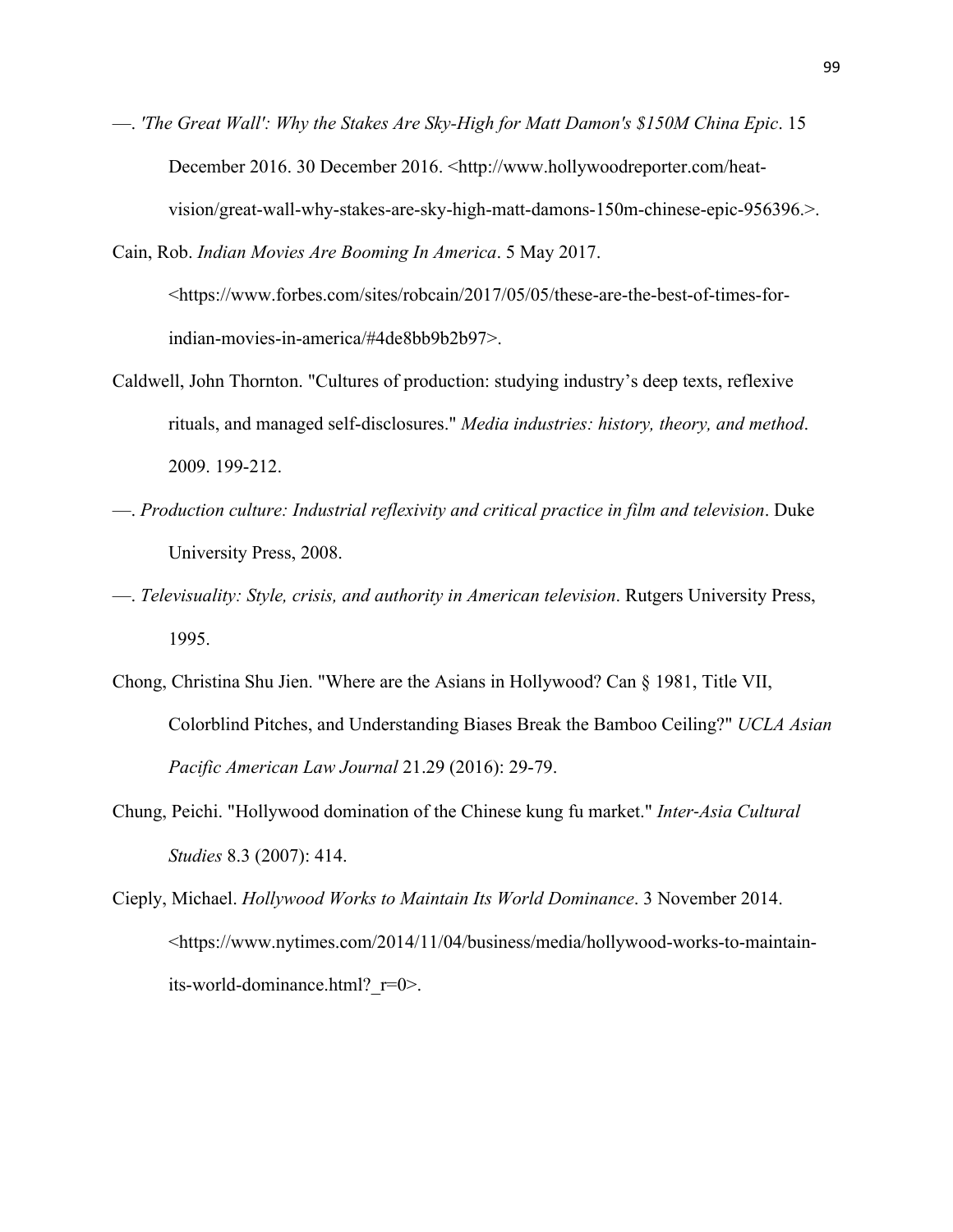Coonan, Clifford. *Director Zhang Yimou Talks Chinese Box Office, 'Coming Home' and the Upcoming 'Great Wall' (Q&A)*. 24 July 2014.

<http://www.hollywoodreporter.com/news/director-q-a-zhang-yimou-721134.>.

- —. *'Pirates' edited for China release*. 11 June 2007. <http://variety.com/2007/film/marketsfestivals/pirates-edited-for-china-release-1117966663/>.
- Couch, Aaron. *Why 'Iron Man 3' Deserves a Second Look*. 13 May 2017. <http://www.hollywoodreporter.com/heat-vision/why-iron-man-3-deserves-a-secondlook-1003347>.
- Cowen, Tyler. "Why Hollywood Rules the World (and Should We Care)?" *Correspondence: An International Review of Cultrual and Society* 8 (2001): 6-7.

Creton, L. "Cinéma et marché [Cinema and market]." *Paris: Armand Colin* (1997).

- Curtin, Michael. "Chinese Media Capital in Global Context." Zhang, Yingjin and Michael Curtin. *A Companion to Chinese Cinema*. John Wiley & Sons, 2012. 179-196.
- —. "Comparing media capitals: Hong Kong and Mumbai." *Global Media and Communication* 6.3 (2010): 263-270.
- —. "Media capital: Towards the study of spatial flows." *International Journal of Cultural Studies* 6.2 (2003): 202-228.
- —. *Playing to the world's biggest audience: The globalization of Chinese film and TV*. Los Angeles: Univ of California Press, 2007.

Custard, Holly Ann. "Global Hollywood' Book Review." *Velvet Light Trap* (2003): 96-99.

Davis, Darrell William. "Marketization, Hollywood, Global China." *Modern Chinese Literature and Culture* 26.1 (2014): 191-241.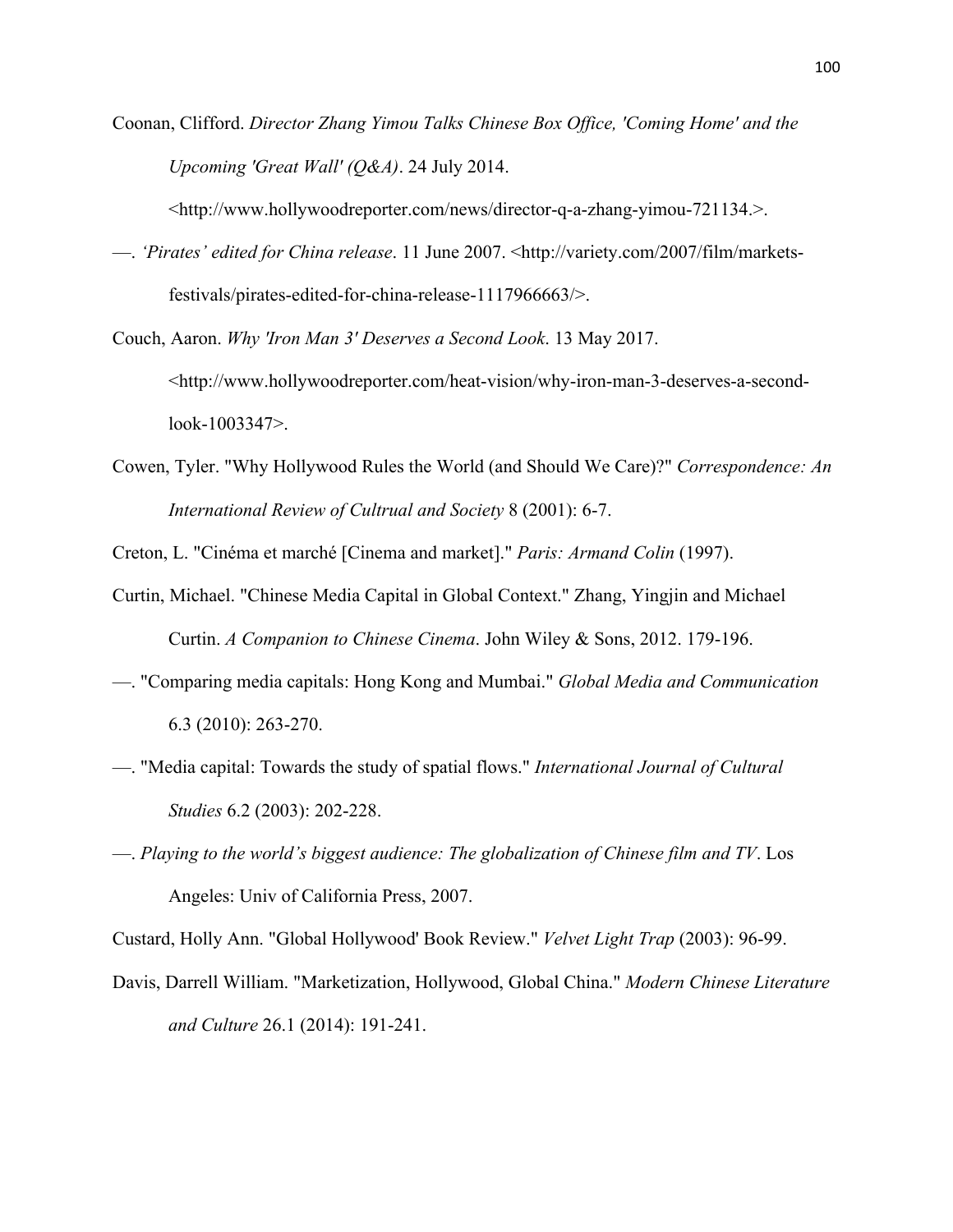Dickerson, Kelly. *Here's why NASA won't work with China to explore space*. 19 Oct. 2015. <http://www.businessinsider.com/nasa-china-collaboration-illegal-2015-10>.

Dillon, Mark. "East Meets West." *American Cinematographer* 98.3 (2017): 20-24.

- Estes, Adam Clark. *Hollywood Now Needs Censorship Consultants in China*. 4 January 2013. <https://www.theatlantic.com/entertainment/archive/2013/01/hollywood-now-needscensorship-consultants-china/319486/>.
- Fleming, Mike. *How Disney & Universal Dominated Most Valuable Movie Blockbusters Of 2015 – The Data Behind The Dollars*. 29 March 2016.

<http://deadline.com/2016/03/universal-pictures-disney-most-profitable-movies-2015 star-wars-minions-jurassic-world-data-1201727739/>.

- Frater, Patrick. *China's Bona Film Invests \$235 Million in Fox Movie Slate*. 4 Nov 2015. <http://variety.com/2015/biz/asia/bona-film-fox-investment-1201633139/>.
- —. *China's Huayi Bros. Approves Deal With Robert Simonds' STX*. 1 APRIL 2015. < http://variety.com/2015/biz/asia/chinas-huayi-bros-approves-deal-with-robert-simondsstx-1201464047/.>.
- —. *Chinese Actress Zhang Jingchu Accepts 'Mission' With Tom Cruise (EXCLUSIVE)*. 6 Oct 2014. <http://variety.com/2014/film/asia/chinese-actress-zhang-jingchu-accepts-missionwith-tom-cruise-1201322089/>.
- —. *U.S. and China Struggle over Film Quotas*. 9 Feburary 2017. <http://variety.com/2017/biz/asia/u-s-and-china-struggle-over-film-quotas-1201979720/>.
- Fung, Anthony. *Global capital, local culture: Transnational media corporations in China*. NYC: Peter Lang Publishing Inc., 2008.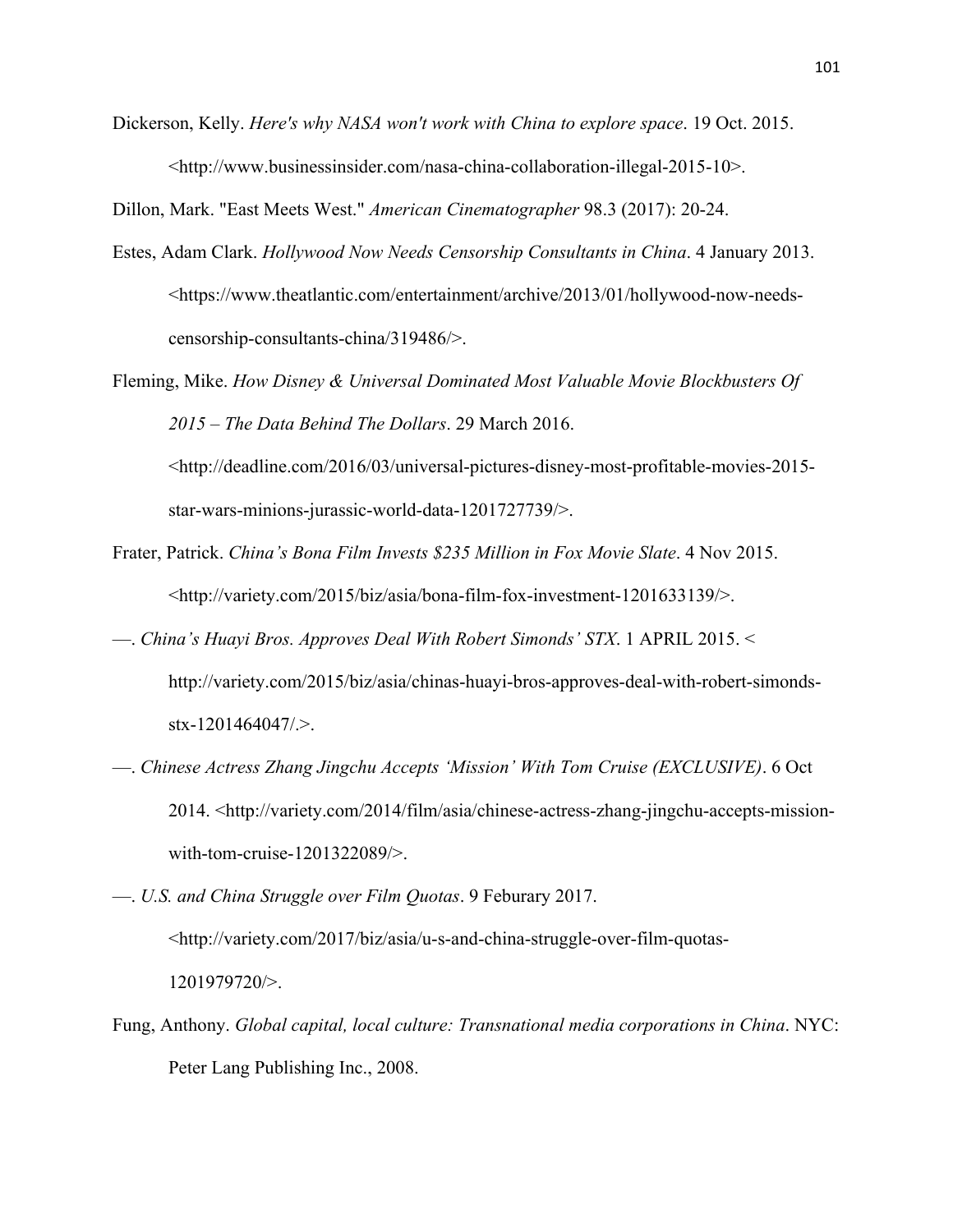- Ganti, Tejaswini. *Producing Bollywood: Inside the Contemporary Hindi Film Industry*. Durham: Duke University Press Books, 2012.
- Geltzer, Jeremy. "Censoring the Silk Screen: China's Precarious Balance Between State Regulation and a Global Film Market." *Journal of International Entertainment & Media Law* 6.2 (2016/2017): 123-168.
- Govil, Nitin. *Orienting Hollywood: A Century of Film Culture Between Los Angeles and Bombay*. NYC: New York University Press, 2015.
- Grainge, Paul. *Brand Hollywood: Selling Entertainment in a Global Media Age*. New York: Routledge, 2007.
- Graser, Marc and Brent Lang. *China's Huayi Brothers to Partner with STX Entertainment on 18- Movie Deal (EXCLUSIVE)* . 17 March 2015. <http://variety.com/2015/film/asia/chinashuayi-brothers-to-partner-with-stx-entertainment-on-18-film-deal-exclusive-1201454490/>.
- Greene, Naomi. *From Fu Manchu to Kung Fu Panda: Images of China in American film*. University of Hawaii Press, 2014.
- Guancha, Yiyu. *Yindu Dianying Heyi zai Zhongmei Tongshi Shanguang?* 21 May 2017. <http://www.jiemian.com/article/1316198.html>.
- Hai, Huang. *'Jianguo Daye' Siyi Piaofang Beihou de Zhengyi*. 23 October 2009. <http://opinion.people.com.cn/GB/51855/10249815.html>.
- Hoad, Phill. *The Martian shows Hollywood's Chinese connection has lift-off*. 30 Nov 2015. <https://www.theguardian.com/film/filmblog/2015/nov/30/global-box-office-themartian-the-good-dinosaur-creed>.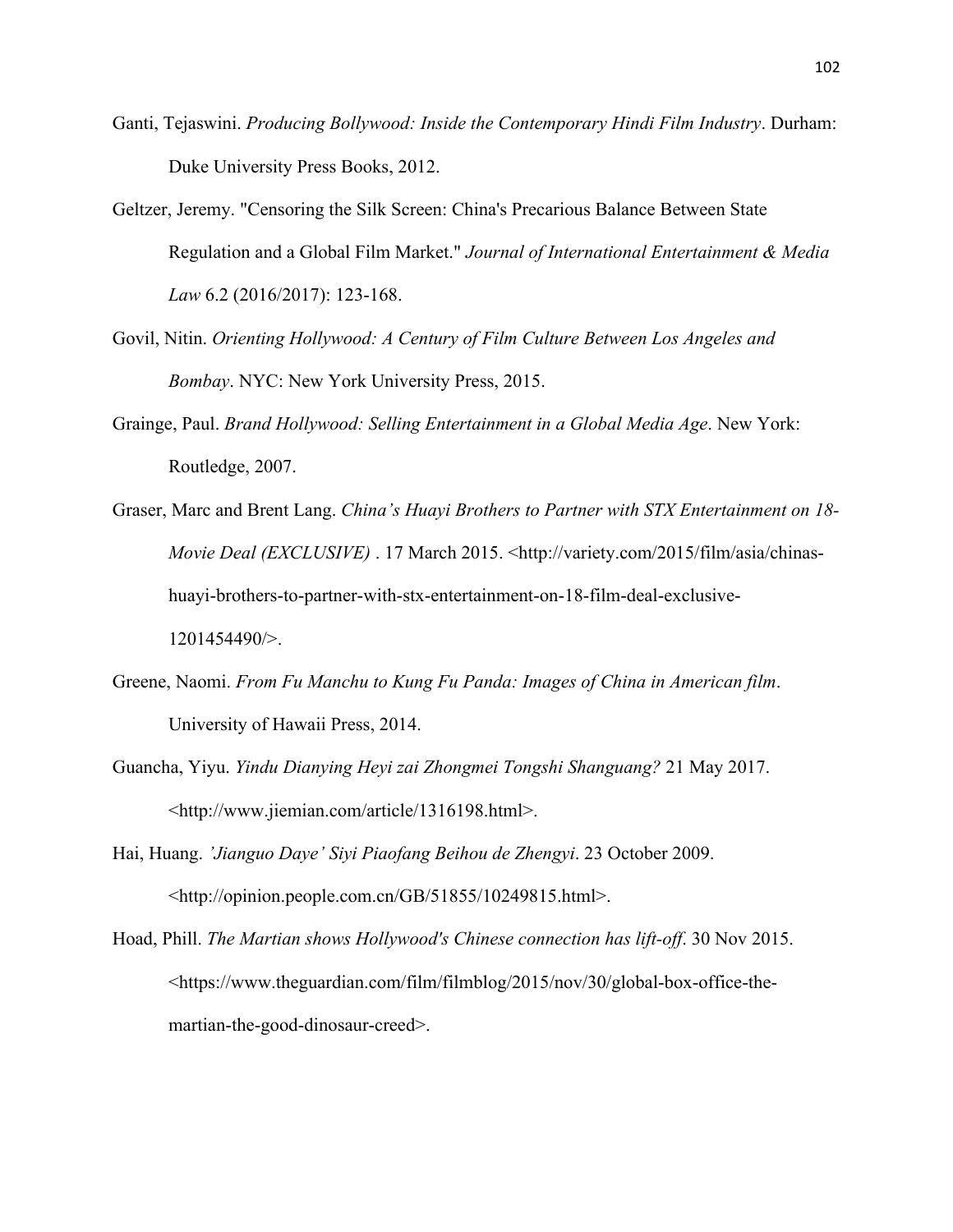- Hong, Minghua. *Chen Jiashang Xinzuo 'Hua Bi' Texiao Pimei Haolaiwu*. 24 September 2011. <http://www.zaobao.com.sg/culture/entertainment/stars/story20110924-78224>.
- Hong, Yu. "Reading the Twelfth Five-Year Plan: China's communication-driven mode of economic restructuring." *Internatioanl Journal of Communication* 5 (2011): 1045-1057.
- Huang, Angela Lin. "Beijing: a media capital in the making." *Chinese Journal of Communication* 5.2 (2012): 178-193.
- Hughes, Mark. *Red Dawn film replaces Chinese villains with North Koreans*. 22 Nov 2012. <http://www.telegraph.co.uk/culture/film/film-news/9697307/Red-Dawn-film-replaces-Chinese-villains-with-North-Koreans.html>.
- Jameson, Fredric and Miyoshi Masao. "Globalization as Philosophical Issue." *The Cultures of Globalization*. NYC: Duke University Press, 1998.
- Johnson, Derek. "After the industry turn: can production studies make an audience turn?" 7.1 (2014): 50-53.
- Johnson-Yale, Camille. "So-called runaway film production": Countering Hollywood's outsourcing narrative in the Canadian press." *Critical Studies in Media Communication* 25.2 (2008): 113-134.
- Kapoor, Aekta. *How the Hindi film industry has found both fans and revenues in foreign shores*. 12 March 2017. <http://economictimes.indiatimes.com/magazines/panache/how-thehindi-film-industry-has-found-both-fans-and-revenues-in-forei>.

Kokas, Aynne. "Hollywood Made in China." *University of California Press*. Oakland, 2017.

Lee, Maggie. *Film Review: Matt Damon in 'The Great Wall'*. 15 Dec 2016. <http://variety.com/2016/film/reviews/the-great-wall-review-chang-cheng-matt-damon-1201942358/.>.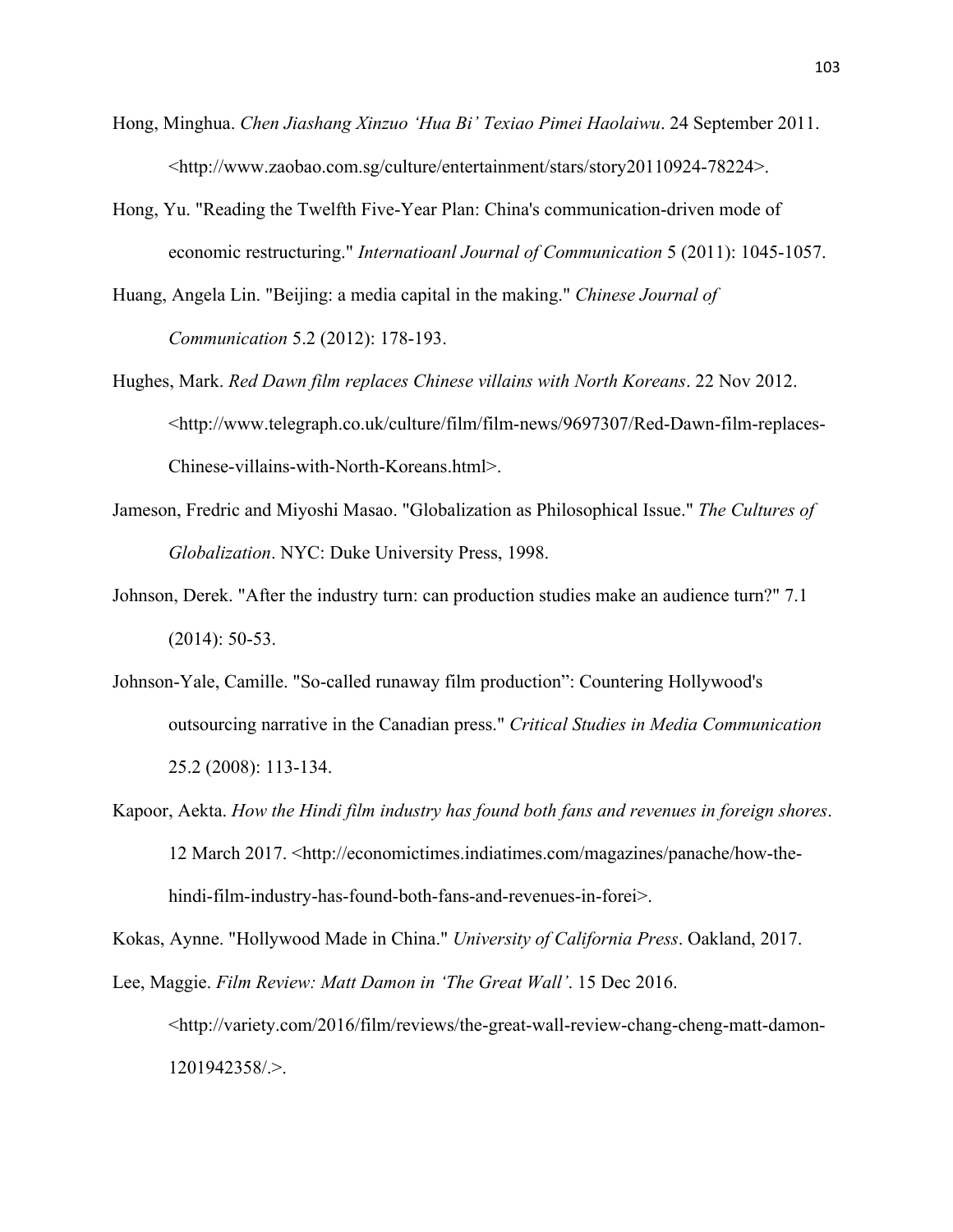Leung, Helen Hok-Sze. "Asia/Canada Reframed Perspectives from a Transpacific Film Location." *CANADIAN LITERATURE* 227 (2015): 114--132.

Lev-Ram, Michal. "Can China Save entertainment Hollywood?" *Fortune* (June): 9-10.

- Li, Zixuan. *Zhongguo Chengwei Haolaiwu Dianying de Xin Kaoshan*. 28 July 2015. <http://ent.chinadaily.com.cn/2015-07/28/content\_21426066.htm>.
- Liu, Kun. *Guangxi Dianying Zhipianchang: Zhuanqi Gaizhi HUnali 'Xinsheng'*. 22 September 2012. <http://epaper.gmw.cn/gmrb/html/2012-09/22/nw.D110000gmrb\_20120922\_2- 12.htm>.
- Lorenzen, Mark. "Creativity in Context." *Creativity, innovation and the cultural economy*. 2009: Routledge, n.d.
- Marchetti, Gina. *Romance and the "Yellow Peril": Race, Sex, and Discursive Strategies in Hollywood Fiction*. Berkeley: University of California Press, 1993.
- Martin, Sylvia J. *Haunted : An Ethnography of the Hollywood and Hong Kong Media Industries*. New York: Oxford University Press,, 2017.
- Martina, Michael. *China official says film 'The Martian' shows Americans want space cooperation*. 22 April 2016. <http://www.reuters.com/article/us-china-spaceidUSKCN0XJ1C2.>.
- Mendelson, Scott. *'The Great Wall' Targeted American And Chinese Audiences But Pleased Neither*. 23 February 2017. <https://www.forbes.com/sites/scottmendelson/2017/02/23/box-office-the-great-wall-

targeted-american-and-chinese-audiences-but-pleased-neither>.

Mi, Bo. *'Gangtiexia 3' Zhongguo Bianxingji*. 9 May 2013. <http://news.mtime.com/2013/05/08/1511398.html>.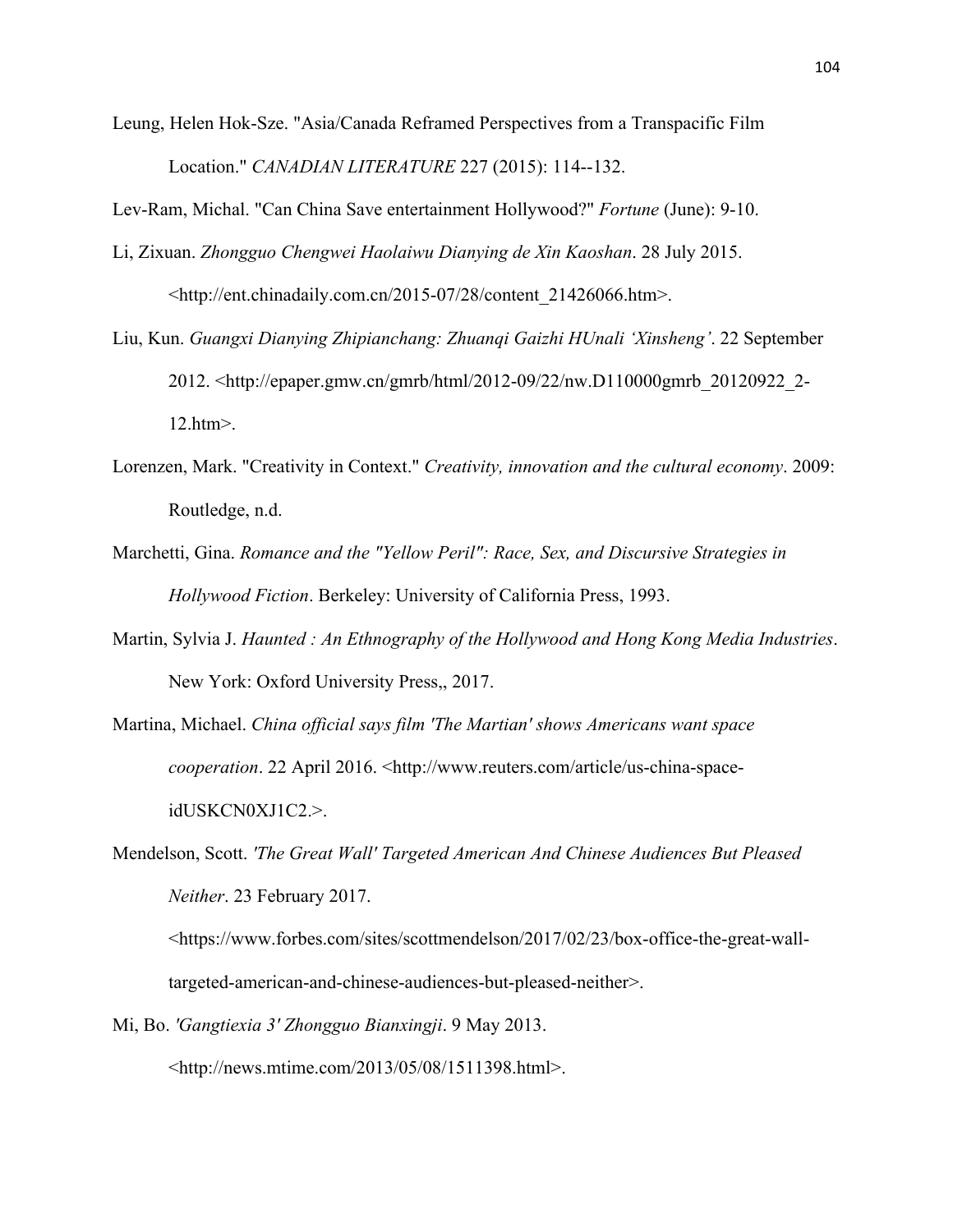Miller, Toby, et al. "Global Hollywood." London: British Film Institute, 2001.

Mishra, Vijay. *Bollywood Cinema: Temples of Desire*. Psychology Press, 2001.

Mosco, Vincent. *The political economy of communication: Rethinking and renewal*. London: Sage, 1996.

Nye, Joseph. "Soft power: The means to success in world politics." *Public Affairs* (2004): 7-8.

- Olson, Scott Robert. *Hollywood Planet: Global Media and the Competitive Advantage of Narrative Transparency*. Mahway: Lawrence Erlbaum, 1999.
- O'Reilly, Daragh and Finola Kerrigan. "A view to a brand: Introducing the film brandscape." *European Journal of Marketing* 47.5/6 (2013): 769–89.

Pak, Chris. "Red Marble." *Science Fiction Film and Television* 10 (2017): 105-114.

- Patrick, Tyler. *FILM: Who Makes the Rules in Chinese Movies?* 17 October 1993. <http://www.nytimes.com/1993/10/17/movies/film-who-makes-the-rules-in-chinesemovies.html?pagewanted=all>.
- Pei, Junyun. *"Titanic 1998nian Shenzhen Gongying Chuangpioafang Jilu",*. 6 April 2012. <http://ent.sina.com.cn/m/c/2012-04-06/11313598679.shtml>.
- Peng, Weiying. "Sino-US film coproduction: A global media primer." *Global Media and China* 1.4 (2016): 1-17.
- Pidd, Helen. *Sci-fi blockbuster Looper achieves Chinese box office first*. 1 Oct 2012. <https://www.theguardian.com/film/2012/oct/01/looper-sci-fi-blockbuster-china>.
- Pulver, Andrew. *China demands 'positive images' in return for access to markets*. 6 November 2013. <https://www.theguardian.com/film/2013/nov/06/china-hollywood-positiveimages-movies>.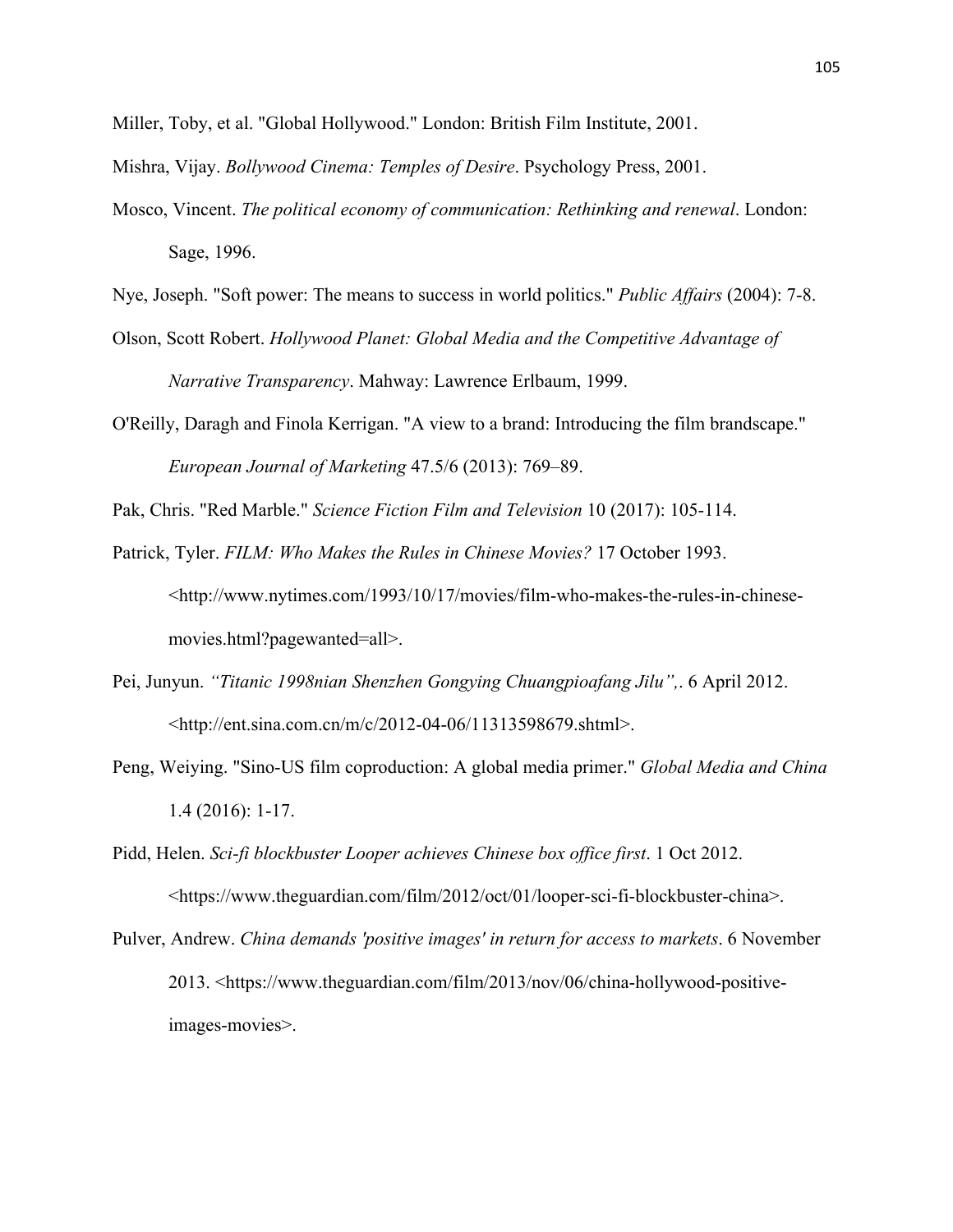- Qianwen, Lu. *The Mrtian' Thrills with Story instead of Dazzling Effects*. 23 Nov 2015. <http://www.globaltimes.cn/content/954263.shtml>.
- Qin, Amy. *Pander or Diversify? Hollywood Courts China With 'The Great Wall'*. 19 Jan 2017. <https://www.nytimes.com/2017/01/19/movies/the-great-wall-matt-damon-chinese-boxoffice.html>.
- Rosen, Stanley. "Hollywood, Globalization and Film Markets in Asia: Lessons for China?" Los Angeles: University of Southern California, 2003.
- —. *The Use of Film for Public Diplomacy: Why Hollywood Makes a Stronger Case for China*. 2011. <http://uscpublicdiplomacy.org/pdin\_monitor\_article/use-film-public-diplomacywhy-hollywood-makes-stronger-case-china>.
- Roxborough, Scott. *European Film Ticket Sales Drop 4.1 Percent in 2013*. 14 Feb. 2014. <http://www.hollywoodreporter.com/news/european-film-ticket-sales-drop-680334>.
- Rui, Zhang. *China Gets Tough on Fake Co-Productions*. 30 Aug 2012.

<http://www.china.org.cn/arts/2012-08/30/content\_26382937.htm.>.

- Schwankert, Steve. *China Censors Take Wolverine Claws to 'Logan,' Slice 14 Minutes Off Runtime*. 28 February 2017. <http://chinafilminsider.com/china-censors-take-wolverineclaws-logan-slice-14-minutes-off-runtime/>.
- Scott, Allen J. *Hollywood in the Era of Globalization*. 29 Nov 2002. <http://yaleglobal.yale.edu/content/hollywood-era-globalization>.

Seguin, Denis. "The Battle for Hollywood North." *Canadian Business* 76.17 (2003): 54-62.

Shepherd, Ken. *'The Great Wall' crumbles at Chinese box office: Report*. 2 March 2017. <http://www.washingtontimes.com/news/2017/mar/2/great-wall-box-office-bomb-putsdoubt-future-us-ch/>.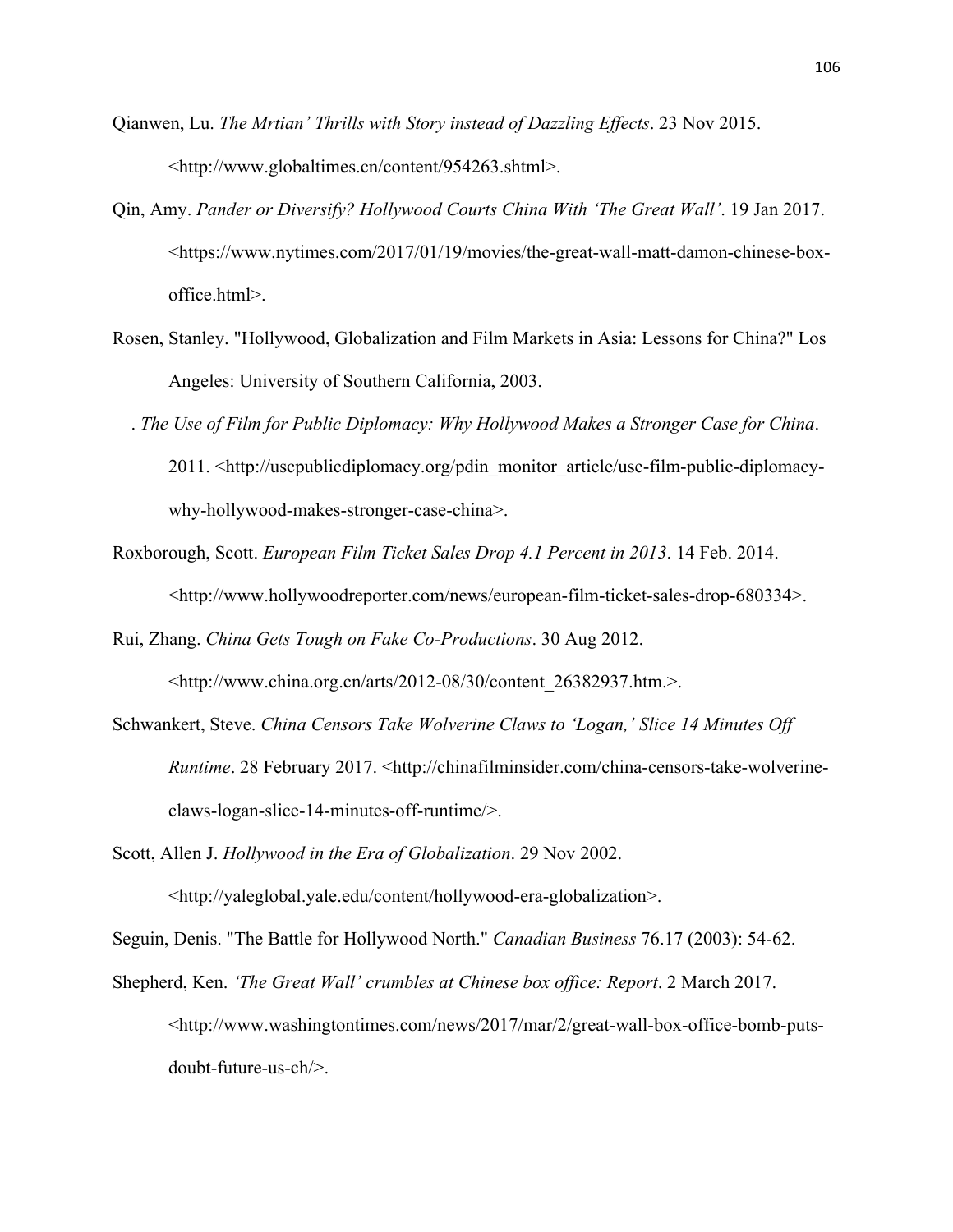- Shih, Willy and McGee Henry. "Hollywood on the Yellow Sea: Wang Jianlin, One of China's Richest Men, Is Creating a Rival to the American Dream Factory, from Scratch." *The Atlantic* 5 (2015): 44-51.
- Shulevitz, Judith. *FILM; Subtitles Have the Last Word in Foreign Films*. 7 June 1992. <http://www.nytimes.com/1992/06/07/movies/film-subtitles-have-the-last-word-inforeign-films.html?pagewanted=all>.
- Smith, Ethan and Bob Davis. *China Agrees to Increased Access for U.S. Films*. 18 February 2012.

<https://www.wsj.com/articles/SB10001424052970204880404577230172401449982>.

- Stille, Alexander. "Globalization and Cinema." *Correspondence: An International Review of Cultrual and Society* 8 (2001).
- Straubhaar, J. D. "Choosing national TV: Cultural capital, language, and cultural proximity in Brazil." *The impact of international television: A paradigm shift*. Ed. M. G. Elasmar. Lawrence Erlbaum Associates, Inc. , 2003. 77-110.
- Streeter, Thomas. *Selling the air: A critique of the policy of commercial broadcasting in the United States*. Chicago: University of Chicago Press, 1996.
- Su, Wendy. "China's Encounter with Global Hollywood." *Lexington: The University Press of Kentucky* (2016).
- Szeto, Kin-Yan. *The Martial Arts Cinema of the Chinese Diaspora: Ang Lee, John Woo, and Jackie Chan in Hollywood*. SIU Press, 2011.
- Teo, Stephen. *Chinese Martial Arts Cinema : The Wuxia Tradition*. Edinburgh: Edinburgh University Press, 2009.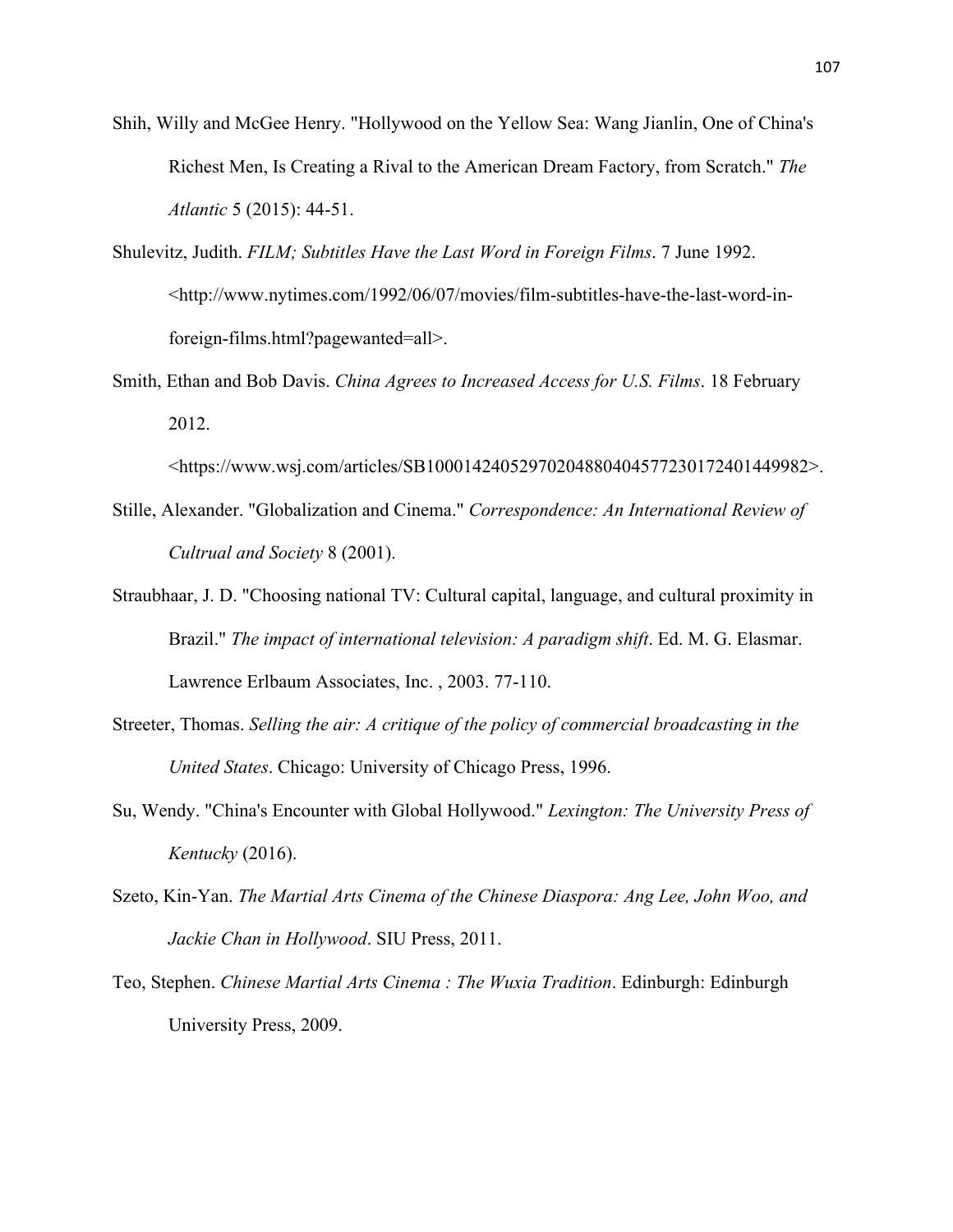- Tian, Wanting and Deshu Yu. *Yinjinpian 20nian Fengyun—Cong 'Wangming Tianya' Dao 'Zhuluoji Gongyuan'*. 4 September 2013. <http://news.mtime.com/2013/09/04/1517343- 2.html>.
- Tsui, Clarence. *China's portrayal in Hollywood is far removed from negative stereotypes of old*. 9 September 2012. <http://www.scmp.com/lifestyle/arts-culture/article/1031591/chinasportrayal-hollywood-far-removed-negative-stereotypes>.
- —. *Chinese Actor's Cut 'Iron Man 3' Scenes to Be Featured in Short Film*. 8 May 2013. <http://www.hollywoodreporter.com/news/chinese-actors-cut-iron-man-519687>.
- —. *Chinese Star Wang Xueqi Reveals Secrets of His 'Iron Man 3'Character*. 6 April 2013. <http://www.hollywoodreporter.com/news/chinese-star-wang-xueqi-reveals-434287>.
- —. *'Iron Man 3' Criticized for Scaling Back Chinese Actors' Screen Time*. 25 April 2013. <http://www.hollywoodreporter.com/news/iron-man-3-criticized-scaling-446541>.
- Vlassis, Antonios. "Soft power, global governance of cultural industries and rising powers: the case of China." *International Journal of Cultural Policy* 22.4 (2015): 481-496.
- Waisbord, Silvio. "McTV understanding the global popularity of television formats." *Television & New Media* 5.4 (2004): 359-383.
- Wan, Jihong and Richard Kraus. "Hollywood and China as adversaries and allies." *Pacific Affairs* (2002): 419-434.
- Wang, Yue. *Gangtiexia Yeyou Zhongguomeng*. 9 May 2013. <http://finance.qq.com/a/20130509/000454.htm>.
- Wang, Zheng. *Shuishi 'Gangtiexia 3' Zhongguo Yuansu de Muhou Tuishou?* 24 May 2013. <https://cn.nytimes.com/film-tv/20130524/cc24iron/>.